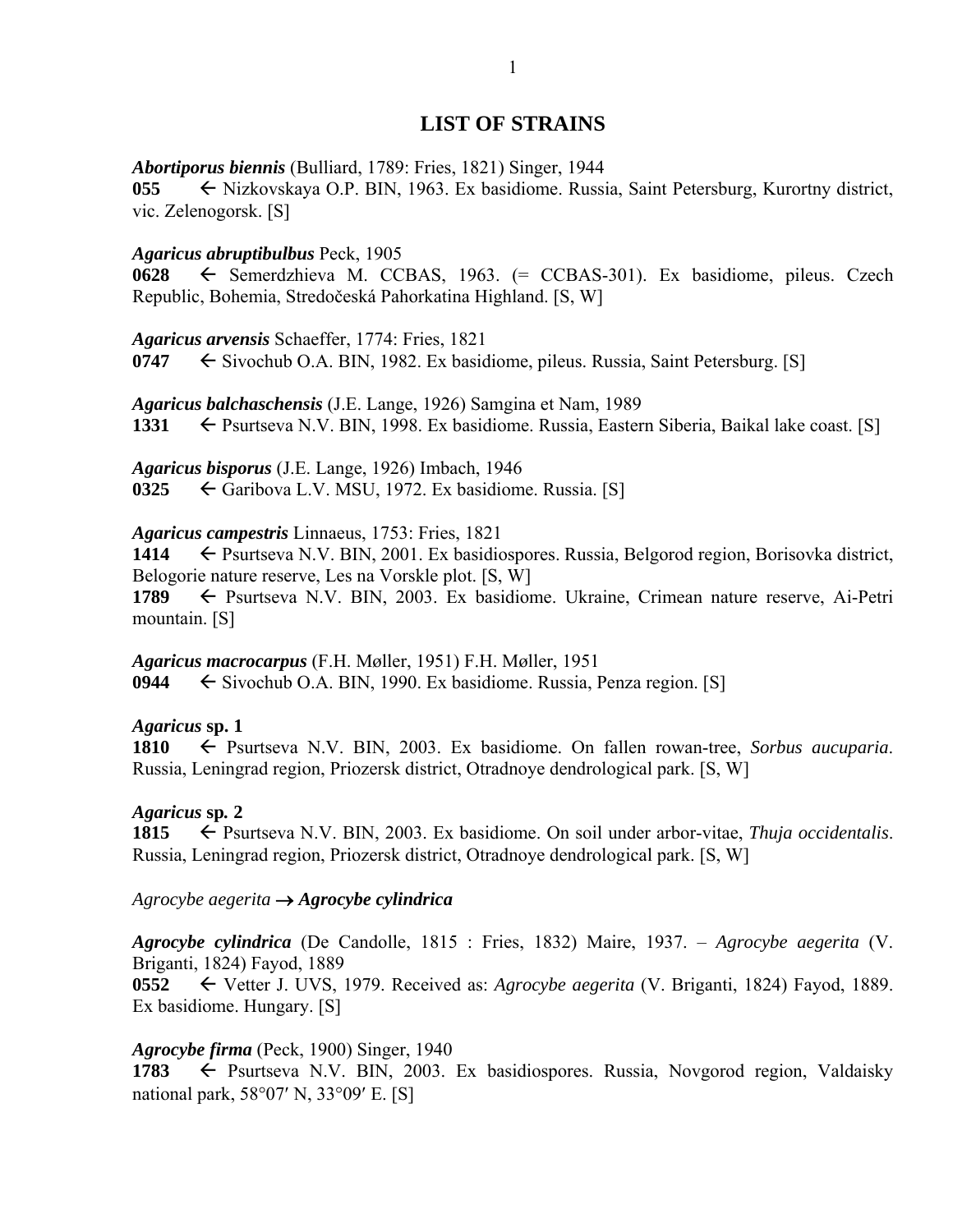### *Agrocybe pediades* (Fries, 1821) Fayod, 1889

2168  $\leftarrow$  Psurtseva N.V. BIN, 2004. Ex basidiospores. On sand. Russia, Leningrad region, Podporozhie district, Shcheleiki nature monument vic. Shcheleiki village, 61°07'28" N, 35°39'50" E.  $[S, W]$ 

**2170**  $\leftarrow$  Psurtseva N.V. BIN, 2004. Ex basidiospores. Hayfield of the farm. Russia, Leningrad region, Lodeinoye Pole district, Kovkenitsy village,  $60^{\circ}39'18''$  N,  $33^{\circ}13'36''$  E. [S, W]

**2177**  $\leftarrow$  Psurtseva N.V. BIN, 2004. Ex basidiospores. Hayfield of the farm. Russia, Leningrad region, Lodeinoye Pole district, Kovkenitsy village, 60°39'18" N, 33°13'36" E. [S, W]

# *Agrocybe praecox* (Persoon, 1801: Fries, 1821) Fayod, 1889

**0631** Sivochub O.A. BIN, 1983. Ex basidiome. Russia, Leningrad region, Priozersk district, Otradnoye dendrological park. [S]

1229  $\leftarrow$  Psurtseva N.V. BIN, 2000. Ex basidiospores. On litter. Russia, Leningrad region, Priozersk district, Otradnoye dendrological park. [S, W]

### *Agrocybe sphaleromorpha* (Bulliard, 1792: Fries, 1821) Fayod, 1889

**1603** Psurtseva N.V. BIN, 2002. Ex basidiospores. Russia, Novgorod region, Valdaisky national park, Ryabinovy island,  $57^{\circ}58'$  N,  $33^{\circ}18'$  E. [S, W]

**1653** Psurtseva N.V. BIN, 2002. Ex basidiospores. Russia, Novgorod region, Valdaisky national park,  $58^{\circ}01'$  N,  $33^{\circ}23'$  E. [S, W]

1832 Psurtseva N.V. BIN, 2003. Ex basidiospores. Russia, Leningrad region, Vyborg district, The Beryozovye Islands sanctuary. [S, W]

**2167**  Kiyashko A.A. BIN, 2004. Ex basidiospores. On soil, subalpine meadow. Russia, Western Caucasus, Adygei Republic, Bolshoy Tkhach nature park. [S, W]

### *Agrocybe* **sp.**

**2169**  $\leftarrow$  Psurtseva N.V. BIN, 2004. Ex basidiospores. Hayfield of the farm. Russia, Leningrad region, Lodeinoye Pole district, Kovkenitsy village,  $60^{\circ}39'18''$  N,  $33^{\circ}13'16''$  E. [S, W]

# *Amanita flavorubescens* G.F. Atkinson, 1902

1168 ← Psurtseva N.V. BIN, 1999. Ex basidiome. USA, NC, Highlands, Oconee Co., Sumter National Forest, near Chattooga river. [S, W]

### *Amanita muscaria* (Linnaeus, 1753: Fries, 1821) Hooker, 1821

1926 – Psurtseva N.V. BIN, 2004. Ex basidiome. Russia, Leningrad region, Priozersk district, Otradnoye dendrological park,  $60^{\circ}48'11''$  N,  $30^{\circ}15'40''$  E. [S]

### *Amanita rubescens* (Persoon, 1797: Fries, 1821) Gray, 1821

0879 Sentjabova T.A. PSPU, 1986. Ex basidiome. Russia, Central Ural, Perm region, Dobrianka district, Verkh-Kvazhva biostation. [S]

1032 
Ex basidiome. Russia, Leningrad region, Lodeinoye Pole district, Nizhnesvirsky nature reserve. [S]

1167  $\leftarrow$  Psurtseva N.V. BIN, 1999. Ex basidiome. USA, NC, Highlands, Oconee Co., Sumter National Forest, near Chattooga river. [S, W]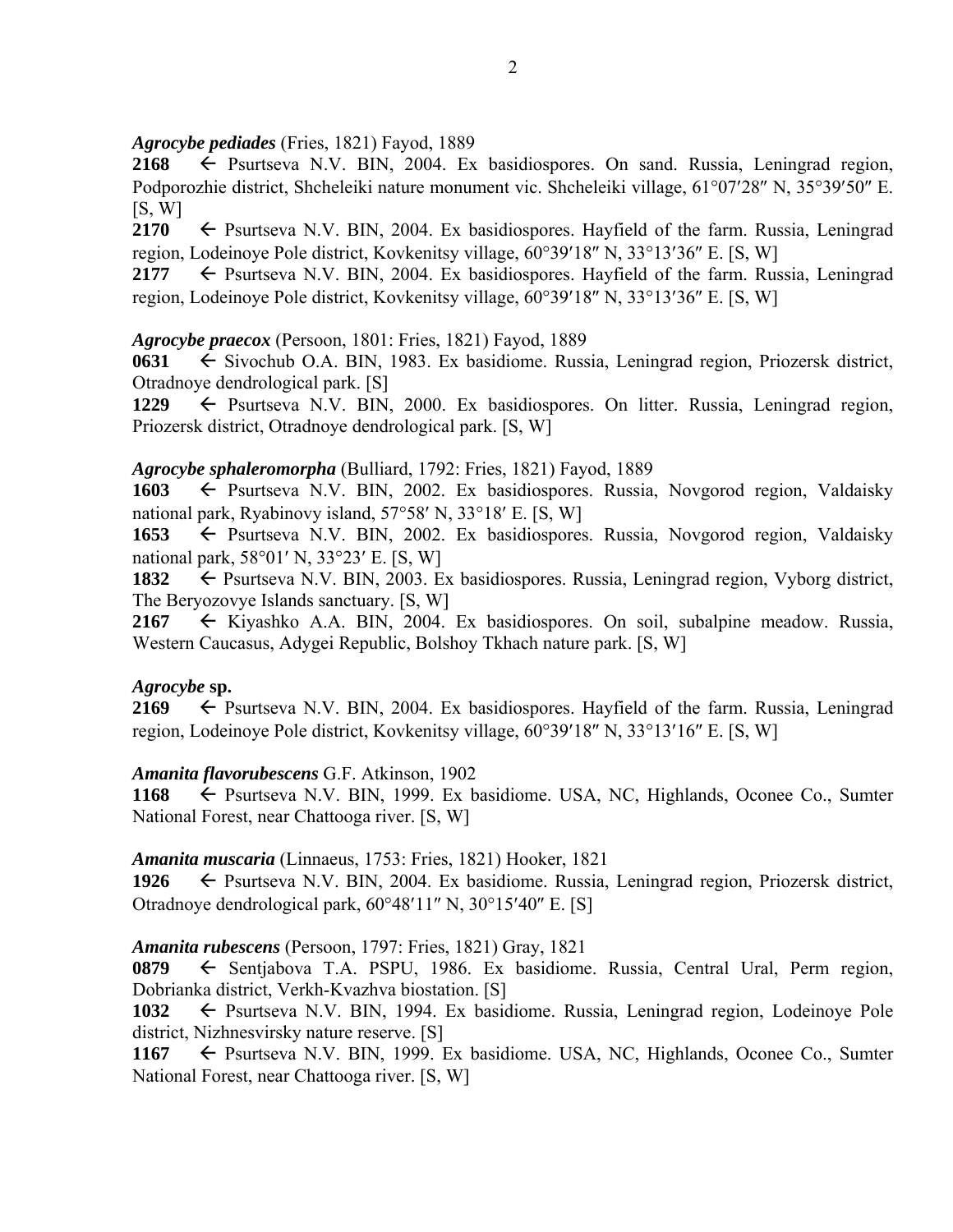*Amyloporia xantha Antrodia xantha*

*Annelaria semiovata Panaeolus semiovatus* var. *semiovatus* 

### *Antrodia heteromorpha* (Fries, 1821) Donk, 1961

**1693** ← Psurtseva N.V. BIN, 2003. Ex basidiospores. On fallen fir, *Abies nordmanniana*. Russia, Western Caucasus, Adygei Republic, Maikop district, vic. Guzeripl village, 43°59' N, 40°08' E. [S]

### *Antrodia malicola* (Berkeley et M.A. Curtis, 1856) Donk, 1966

2124 Psurtseva N.V. BIN, 2006. Ex basidiospores. On living oak, *Quercus robur* in flood-plain forest. Russia, Rostov region, Sholokhovsky district, vic. Veshenskaya village, flood-lands of Don river,  $49^{\circ}37'29''$  N,  $41^{\circ}42'27''$  E. [S, W]

# *Antrodia serialis* (Fries, 1821) Donk, 1966

**1630** ← Psurtseva N.V. BIN, 2002. Ex basidiospores. On coniferous wood. Russia, South Ural, Chelyabinsk region, Zlatoust district, vic. Tuluk village, 54°34' N, 58°49' E. [S]

*Antrodia sinuosa* (Fries, 1821) P. Karsten, 1881. – *Coriolellus vaporarius* (Fries, 1821) Bondartsev et Singer, 1941

**0254** Nizkovskaya O.P. BIN, 1967. Received as: *Coriolellus vaporarius* (Fries, 1821) Bondartsev et Singer, 1941. Ex basidiome. On wood. Russia, Saint Petersburg. [S]

**0258** ← Suvorov P.A. NSU, 1970. Received as: *Coriolellus vaporarius* (Fries, 1821) Bondartsev et Singer, 1941. Ex basidiome. On dry pine, *Pinus* sp*.* Russia. [S]

*Antrodia xantha* (Fries, 1815: Fries, 1821) Ryvarden, 1973. – *Amyloporia xantha* (Fries, 1815: Fries, 1821) Bondartsev et Singer, 1941

**1029** Kochetkov V.V. ARRIAM, 1996. Received as: *Amyloporia xantha* (Fries, 1815: Fries, 1821) Bondartsev et Singer, 1941. Ex basidiome. Russia. [S]

# *Antrodiella faginea* Vampola et Pouzar, 1996

1998 Psurtseva N.V. BIN, 2005. Ex basidiospores. On fallen twig of deciduous tree. Russia, Far East, Primorsky territory, Kedrovaya Pad nature reserve, 43°05'56" N, 131°33'21" E. [S, W]

**2008**  $\leftarrow$  Psurtseva N.V. BIN, 2005. Ex basidiospores. On rotten trunk of deciduous tree, oak forest. Russia, Far East, Primorsky territory, Kedrovaya Pad nature reserve, 43°06'10" N, 131°33'34" E. [S, W]

**2032**  $\leftarrow$  Psurtseva N.V. BIN, 2005. Ex basidiospores. On fallen trunk of deciduous tree. Russia, Far East, Primorsky territory, Kedrovaya Pad nature reserve, near Kedrovaya river, 43°05'56" N,  $131°33'21''$  E. [S, W]

*Antrodiella pallescens* (Pilát, 1932) Niemelä et Miettinen, 2006. - *Antrodiella semisupina* (Berkeley et M.A. Curtis, 1872) Ryvarden et I. Johansen, 1980 sensu auct.

**1516** Psurtseva N.V. BIN, 2002. Received as: *Antrodiella semisupina* (Berkeley et M.A. Curtis, 1872) Ryvarden et I. Johansen, 1980. Ex basidiospores. On pine needles. Russia, Pskov region, Sebezhsky national park, vic. Midino village, 56°13′ N, 28°24′ E. [S]

### *Antrodiella semisupina Antodiella pallescens*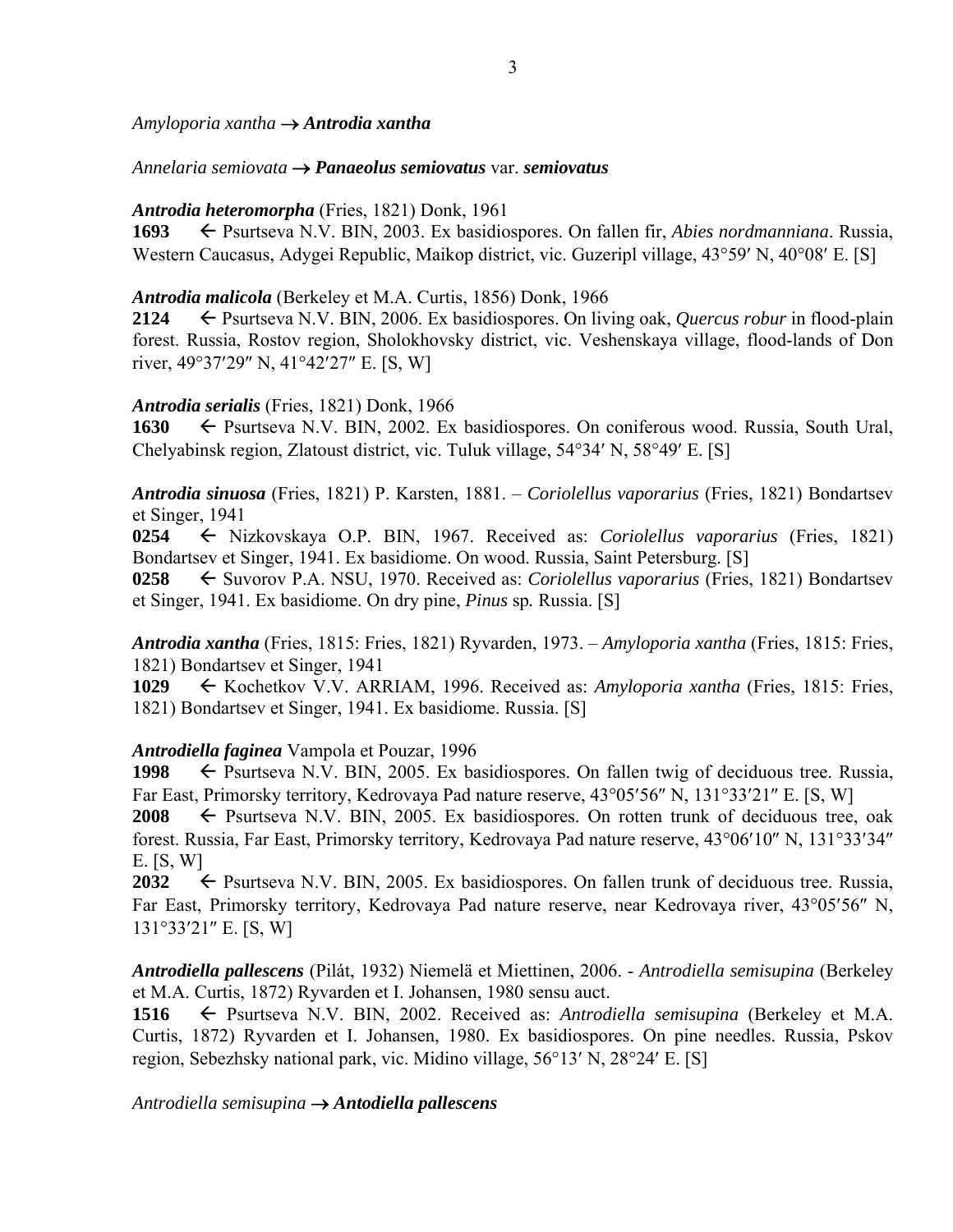### *Anthurus archeri Clathrus archeri*

### *Armillaria borealis* Marxmüller et Korhonen, 1982

**2042** ← Psurtseva N.V. BIN, 2005. Ex basidiospores. Coniferous forest. Finland, Lahti, vic. the Department of ecological and environmental sciences of the University of Helsinki,  $61^{\circ}01'35''$  N, 29°45'49" E. [S]

### *Armillaria cepistipes* Velenovsky, 1920

1037 – Psurtseva N.V. BIN, 1995. Ex basidiome. Russia, Karelia Republic, Valaam island. [S, W]

### *Armillaria gallica* (Vahlenberg, 1787: Fries, 1821) P. Kummer, 1871

1043 **F** Psurtseva N.V. BIN, 1993. Ex basidiome. Russia, Central Ural, Perm region, Dobrianka district, Verkh-Kvazhva biostation. [S]

**1702** Psurtseva N.V. BIN, 2003. Ex basidiospores. On buried wood. Russia, Western Caucasus, Adygei Republic, Kavkazsky nature reserve, vic. Guzeripl reserve station, 43°59' N,  $40^{\circ}07'$  E. [S]

### *Armillaria mellea* (Vahlenberg, 1787: Fries, 1821) P. Kummer, 1871 s.l.

0350  $\leftarrow$  Nizkovskaya O.P. BIN, 1967. Ex basidiome. Russia, Saint Petersburg, Kurortny district, vic. Zelenogorsk. [S, W]

**0356** Fedorov N.I. BTI, 1970. (= BTI-6-F). Ex basidiome. On spruce, *Picea* sp. Belarus, Minsk region. [S]

**0358** ← Semerdzhieva M. CCBAS, 1962. Ex basidiome. Czech Republic, Bohemia, vic. Jilove.  $[S]$ 

**0918** Petrov A.N. SIFIBR, 1988. Ex basidiome on alder, *Alnus* sp. Russia, Eastern Siberia, Irkutsk region, Morgudan vic. Bratsk. [S]

*Armillaria mellea* (Vahlenberg, 1787: Fries, 1821) P. Kummer, 1871 s.str.

1346  $\leftarrow$  Psurtseva N.V. BIN, 1997. Ex basidiome. Russia, Western Caucasus, Krasnodar territory, Tuapse district, vic. Agoy village. [S]

### *Armillaria tabescens* (Scopoli, 1772: Fries, 1821) Emeland, 1921

**0698** Semerdzhieva M. CCBAS, 1980. Lohwag K. Vienna, 1965. (= CCBAS-331; Vienna-169). Ex basidiome. Africa, Southern Rhodesia. [S]

### *Armillaria* **sp.**

**1932** ← Psurtseva N.V. BIN, 2004. Ex basidiospores. Damp pine forest, *Pinus* sp. Russia, Saint Petersburg, Primorsky district, Yuntolovsky sanctuary. [S, W]

### *Asterophora lycoperdoides* (Bulliard, 1784) Ditmar, 1809

**2035** Psurtseva N.V. BIN, 2005. Ex chlamidospores. On fruitbody of *Russula* sp. Russia, Leningrad region, Kingisepp district, Kotelsky sanctuary. [S, W]

*Auricularia auricula-judae* (Bulliard, 1791: Fries, 1822) Wettstein, 1895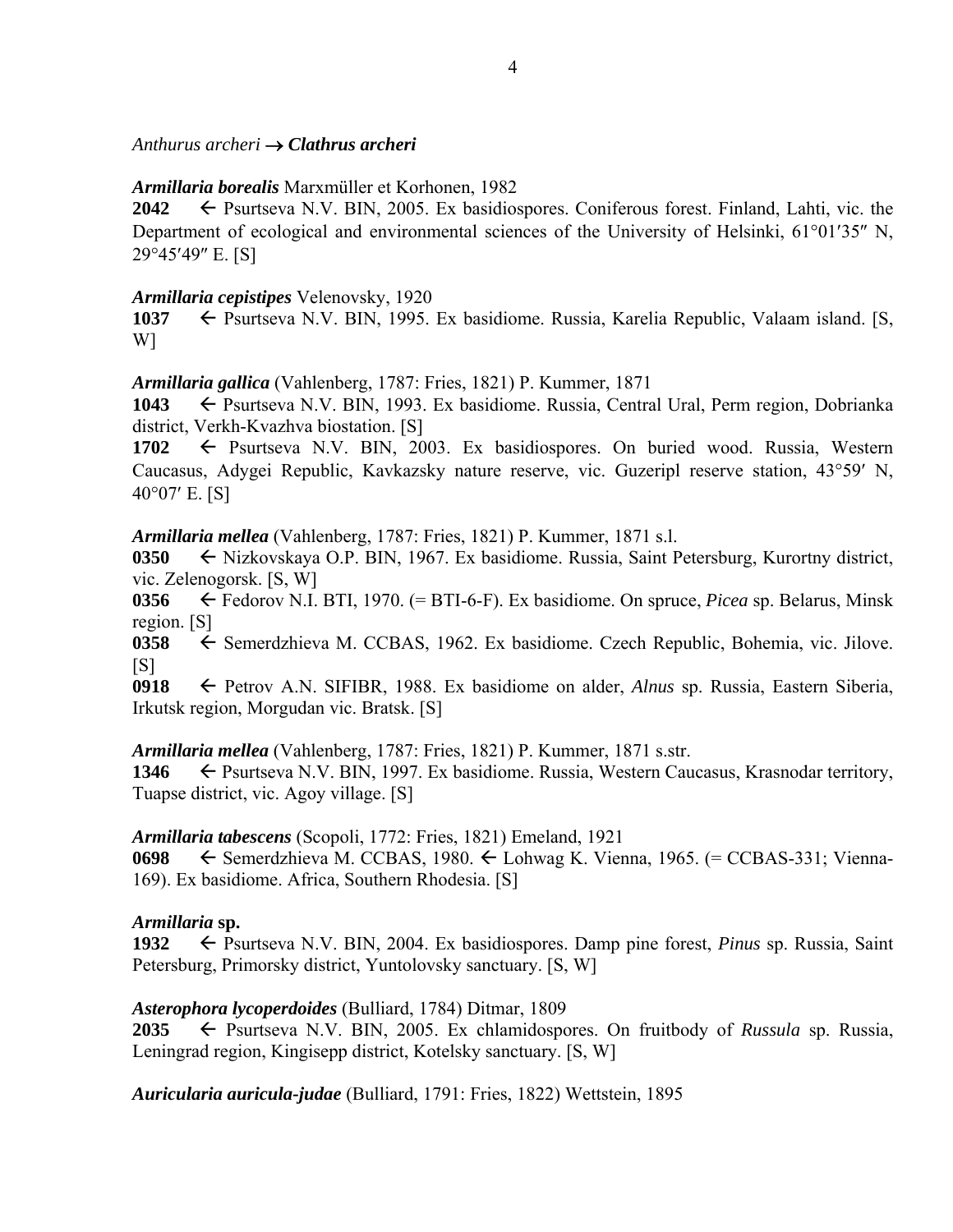1014  $\leftarrow$  Arnold G. MW, 1995. (= MW-B-0008). Ex basidiome. Russia, Urals. [S]

### *Auricularia mesenterica* (Dickson, 1785) Persoon, 1822

1892 Psurtseva N.V. BIN, 2004. Ex basidiospores. Birch-aspen forest. Russia, Samara region, Stavropolsky district, Zhigulevsky nature reserve, 53°25′57″ N, 49°39′34″ E. [S, W]

1905  $\leftarrow$  Psurtseva N.V. BIN, 2004. Ex basidiospores. On fallen trunk of deciduous tree. Russia, Samara region, Stavropolsky district, Zhigulevsky nature reserve, Shiryaevskaya valley, 53°24′55″  $N, 49^{\circ}35'52''$  E. [S, W]

**2115** Kiyashko A.A. BIN, 2006. Ex basidiospores. Russia, Rostov region, Sholokhovsky district, vic. Kalininsky village, Semenovskaya valley,  $49^{\circ}31'36''$  N,  $41^{\circ}50'28''$  E. [S, W]

### *Auriculariopsis ampla Schizophyllum amplum*

*Auriporia aurea* (Peck, 1890) Ryvarden, 1973. – *Chaetoporellus aureus* (Peck, 1890) Bondartsev, 1953

**063** CNIIMOD, 1967. Received as: *Chaetoporellus aureus* (Peck, 1890) Bondartsev, 1953. Ex basidiome. Russia. [S]

### *Auriscalpium vulgare* Gray, 1821

1171  $\leftarrow$  Psurtseva N.V. BIN, 1999. (= CULLTENN-10601). Ex basidiospores. Russia, Leningrad region, Vyborg district, Lindulovskaya Grove sanctuary. [S, W]

**1172** ← Psurtseva N.V. BIN, 1999. (= CULLTENN-10627). Ex basidiospores. Russia, Leningrad region, Lodeinove Pole district, Nizhnesvirsky nature reserve,  $60^{\circ}36'$  N,  $33^{\circ}07'$  E. [S, W]

**1658** ← Psurtseva N.V. BIN, 2002. Ex basidiospores. Russia, Novgorod region, Valdaisky national park,  $58^{\circ}01'$  N,  $33^{\circ}23'$  E. [S]

**1781** ← Psurtseva N.V. BIN, 2003. Ex basidiospores. Russia, Novgorod region, Valdaisky national park,  $58^{\circ}07'$  N,  $33^{\circ}09'$  E. [S]

**1855** ← Psurtseva N.V. BIN, 2004. Ex basidiospores. Russia, Leningrad region, Lodeinoye Pole district, Nizhnesvirsky nature reserve,  $60^{\circ}38'49''$  N,  $33^{\circ}17'22''$  E. [S, W]

### *Austroboletus gracilis* (Peck, 1872) Wolfe, 1980

**1169** ← Psurtseva N.V. BIN, 1999. Ex basidiome. USA, NC, Highlands, Jackson Co., Whitesides Cove Rd. [S, W]

### *Baeospora myosura* (Fries, 1818: Fries, 1821) Singer, 1938

**1774** ← Psurtseva N.V. BIN, 2003. Ex basidiospores. On spruce cone. Russia, Novgorod region, Valdaisky national park,  $58^{\circ}07'$  N,  $33^{\circ}09'$  E. [S]

### *Bjerkandera adusta* (Willdenow, 1787: Fries, 1821) P. Karsten, 1879

**0673** ← Nizkovskaya O.P. BIN, 1979. Ex basidiome. On poplar stump, *Populus* sp. Russia, Saint Petersburg. [S]

**0896** ← Sivochub O.A. BIN, 1989. Ex basidiome. Russia, Saint Petersburg, Petrogradsky district.  $[S]$ 

1191 **G** Psurtseva N.V. BIN, 2000. Ex basidiome. On lime-tree stump, *Tilia* sp. Russia, Saint Petersburg, Botanical garden of the BIN RAS. [S, W]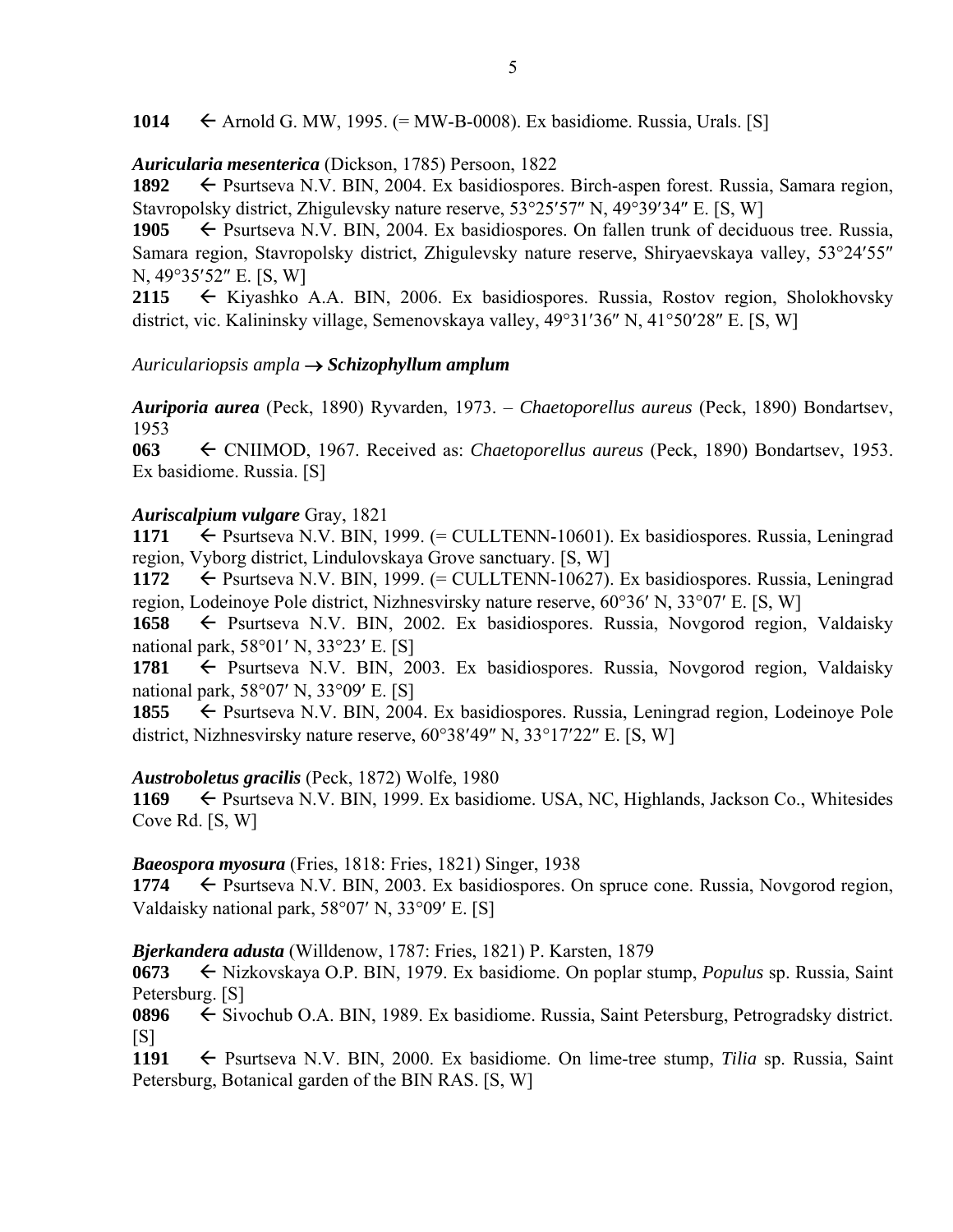1358  $\leftarrow$  Psurtseva N.V. BIN, 1997. Ex basidiome. Russia, Western Caucasus, Krasnodar territory, Tuapse district. [S]

1365  $\leftarrow$  Psurtseva N.V. BIN, 1995. Ex basidiome. Russia, Karelia Republic, Valaam island. [S]

**1409** ← Psurtseva N.V. BIN, 2001. Ex basidiospores. Russia, Belgorod region, Borisovka district, Belogorie nature reserve, Les na Vorskle plot. [S, W]

**1425** Psurtseva N.V. BIN, 2001. Ex basidiome. On poplar stump, *Populus* sp. Russia, Belgorod region, Borisovka district, Belogorie nature reserve, Les na Vorskle plot, vic. Borisovka village. [S, W]

**1735** ← Psurtseva N.V. BIN, 2003. Ex basidiospores. On living oak, *Quercus* sp. Russia, Western Caucasus, Adygei Republic, Kavkazsky nature reserve, vic. Guzeripl reserve station, 43°59' N,  $40^{\circ}07'$  E. [S]

1920 Psurtseva N.V. BIN, 2004. Ex basidiospores. On fallen trunk of deciduous tree. Russia, Samara region, Stavropolsky district, Zhigulevsky nature reserve, Shiryaevskaya valley, 53°21'33"  $N, 49^{\circ}53'21''$  E. [S, W]

*Bjerkandera fumosa* (Persoon, 1801: Fries, 1821) P. Karsten, 1879

**1068** Kapich A.N. BIM, 1984. Ex basidiome. Belarus, Minsk region. [S]

# *Bjerkandera* **sp.**

**2144**  $\leftarrow$  Psurtseva N.V. BIN, 2006. Ex basidiospores. On aspen trunk, *Populus tremula* in aspenalder forest. Russia, Leningrad region, Gatchina district, vic. Dontso village, 59°25'27" N, 29°45'48" E. [S, W]

## *Boletinus asiaticus* Fries, 1838

**1044** ← Psurtseva N.V. BIN, 1993. Ex basidiome. Russia, Central Ural, Perm region, Dobrianka district, Verkh-Kvazhva biostation. [S]

# *Boletinus* **sp. 1**

1947 – Psurtseva N.V. BIN, 2005. Ex basidiome. Russia, Far East, Kamchatsky region, Bystrinsky nature park, vic. Esso village, 55°55'21" N, 158°40'37" E. [S, W]

# *Boletinus* **sp. 2**

1948 **F** Psurtseva N.V. BIN, 2005. Ex basidiome. Russia, Far East, Kamchatsky region, Bystrinsky nature park, vic. Esso village, near Uboiny stream, 55°59′33″ N, 158°43′28″ E. [S, W]

# *Boletus aestivalis* Fries, 1838

**0306** ← Semerdzhieva M. CCBAS, 1958. (= CCBAS-334). Ex basidiome, stipe. Czech Republic, Bohemia, Dobrichovice vic. Prague. [S]

1351  $\leftarrow$  Psurtseva N.V. BIN, 1997. Ex basidiome. Under oak, *Quercus* sp. Russia, Western Caucasus, Krasnodar territory, Tuapse district, Kadosh cape near Kiselev rock. [S]

*Boletus affinis* var*. maculosus Xanthoconium affine* 

*Boletus edulis* Bulliard, 1791: Fries, 1821 **0847** ← Nanagulyan S.G. YSU, 1987. Ex basidiome. Armenia. [S]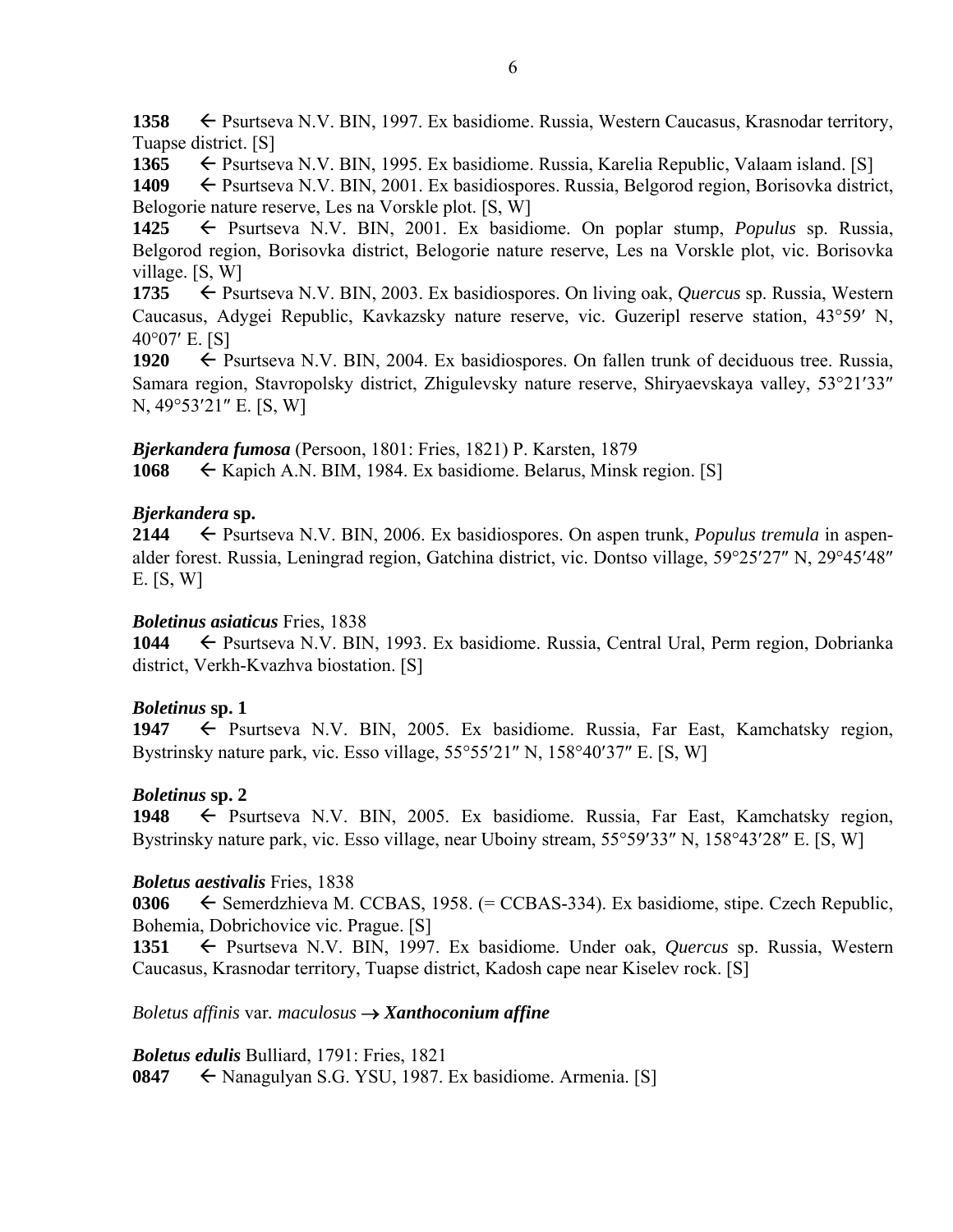*Boletus luridus* Schaeffer, 1763: Fries, 1821

**0317** Semerdzhieva M. CCBAS, 1984. (= CCBAS-337). Ex basidiome, pileus. Czech Republic, Bohemia, Blanik hill vic. Vlasim. [S]

# *Bondarzewia berkeleyi* (Fries, 1851) Bondartsev et Singer, 1941

**1151** ► Psurtseva N.V. BIN, 1999. Ex basidiome. USA, NC, Highlands, Biological Station of the University of North Carolina. [S, W]

## *Bondarzewia mesenterica* (Schaeffer, 1774: Fries, 1821) Kreisel, 1984

**1692** ← Psurtseva N.V. BIN, 2003. Ex basidiospores. Russia, Western Caucasus, Adygei Republic, Maikop district, vic. Guzeripl village,  $43^{\circ}59'$  N,  $40^{\circ}08'$  E. [S]

**1712** ← Psurtseva N.V. BIN, 2003. Ex basidiospores. On fir roots, *Abies nordmanniana*. Russia, Western Caucasus, Adygei Republic, Kavkazsky nature reserve, vic. Guzeripl reserve station. [S]

# *Bovista plumbea* Persoon, 1796: Persoon, 1801

**0926** Petrov A.N. SIFIBR, 1998. (= SIFIBR-N-006). Ex basidiome. Russia, Eastern Siberia, Irkutsk region, Bratsk, airfield. [S]

**1286** ← Psurtseva N.V. BIN, 1998. Ex basidiome. On soil in grass. Russia, Eastern Siberia, the south-western coast of Baikal lake. [S]

**1684** ► Psurtseva N.V. BIN, 2002. Ex basidiome. Russia, Novgorod region, Valdaisky national park, vic. Shuya village,  $58^{\circ}01'$  N,  $22^{\circ}20'$  E. [S]

**1858** ← Psurtseva N.V. BIN, 2004. Ex basidiome. Russia, Leningrad region, Podporozhie district, vic. Voznesenie,  $61^{\circ}00'51''$  N,  $35^{\circ}29'07''$  E. [S]

# *Bovista* **sp. 1**

1980 **F** Psurtseva N.V. BIN, 2005. Ex basidiome. Russia, Far East, Kamchatsky region, Bystrinsky nature park, vic. Esso village, tourist's path,  $55^{\circ}54'51''$  N,  $158^{\circ}43'48''$  E. [S, W]

# *Bovista* **sp. 2**

**1988** ← Psurtseva N.V. BIN, 2005. Ex basidiome. Willow bush. Russia, Far East, Kamchatsky region, vic. Esso village, right bank of Bystraya river,  $55^{\circ}55'13''$  N,  $158^{\circ}42'49''$  E. [S, W]

# *Bovista* **sp. 3**

**2117** ← Kiyashko A.A. BIN, 2006. Ex basidiome. Steppe. Russia, Rostov region, Sholokhovsky district, vic. Kalininsky village,  $49^{\circ}31'41''$  N,  $41^{\circ}50'46''$  E. [S, W]

# *Bovista* **sp. 4**

**2139**  $\leftarrow$  Psurtseva N.V. BIN, 2006. Ex basidiome. Steppe on chalk deposits. Russia, Rostov region, Sholokhovsky district, vic. Veshenskaya village,  $49^{\circ}36'19''$  N,  $41^{\circ}41'30''$  E. [S, W]

# *Byssomerulius avellaneus* (Bresadola, 1911) Parmasto ex Spirin et Zmitrovich, 2004

2009 Psurtseva N.V. BIN, 2005. Ex basidiospores. On branch, oak forest. Russia, Far East, Primorsky territory, Kedrovaya Pad nature reserve, 43°06'10" N, 131°33'34" E. [S, W]

*Byssomerulius corium* (Persoon, 1801: Fries, 1828) Parmasto, 1967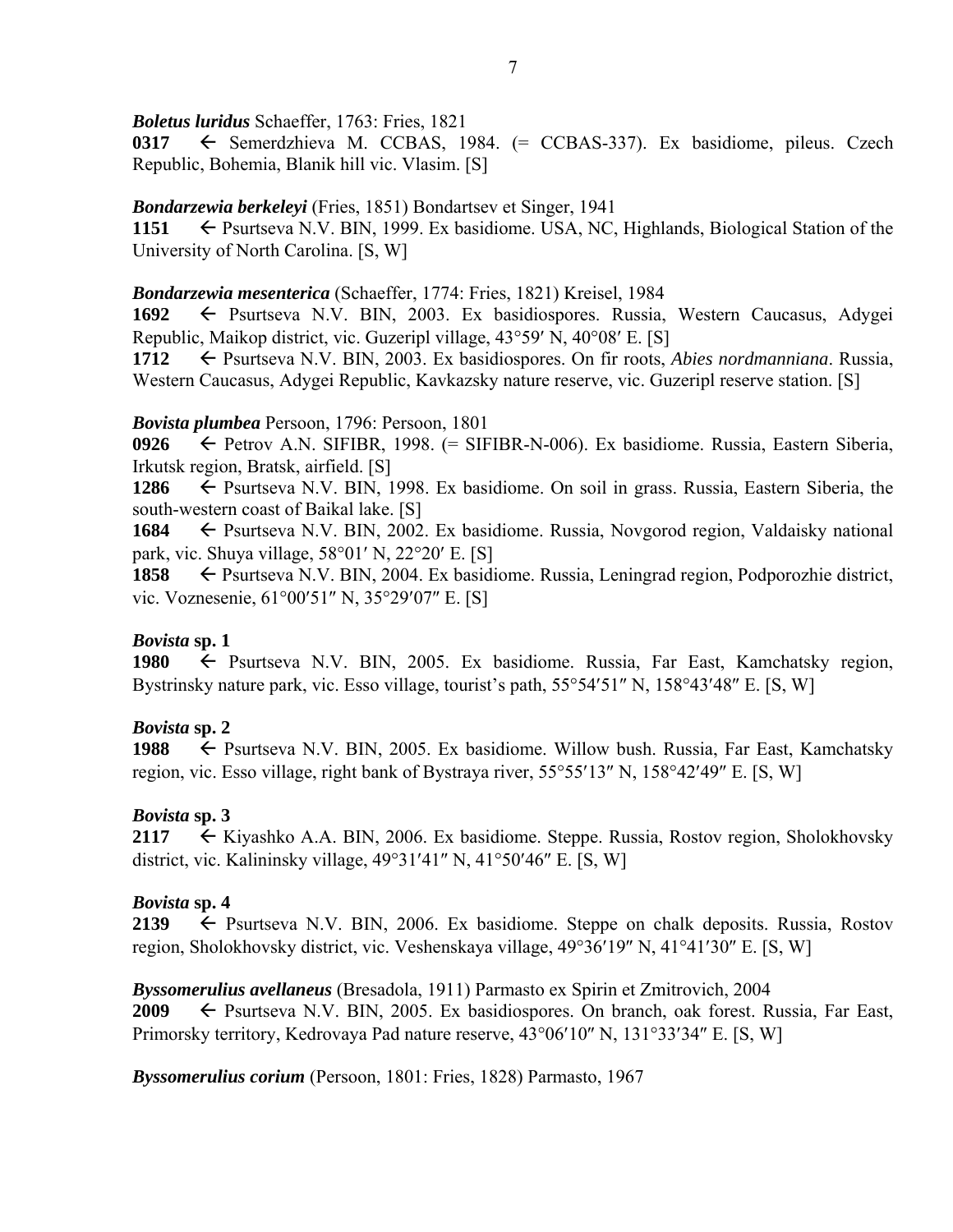1694  $\leftarrow$  Psurtseva N.V. BIN, 2003. Ex basidiospores. On fallen branches. Russia, Western Caucasus, Adygei Republic, Maikop district, vic. Guzeripl village,  $43^{\circ}59'$  N,  $40^{\circ}08'$  E. [S]

**2122** ← Psurtseva N.V. BIN, 2006. Ex basidiospores. Russia, Rostov region, Sholokhovsky district, vic. Kalininsky village, Semenovskaya valley,  $49^{\circ}31'36''$  N,  $41^{\circ}50'28''$  E. [S, W]

2147  $\leftarrow$  Psurtseva N.V. BIN, 2006. Ex basidiospores. On fallen branch of deciduous tree, floodplain forest. Russia, Rostov region, Sholokhovsky district, vic. Veshenskaya village, flood-lands of Don river,  $49^{\circ}37'20''$  N,  $41^{\circ}42'06''$  E. [S, W]

## *Byssomerulius tuberculatus* (P. Karsten, 1896) Zmitrovich, 2001

**1968** ← Psurtseva N.V. BIN, 2005. Ex basidiospores. On birch trunk, *Betula platyphylla*. Russia, Far East, Kamchatsky region, Bystrinsky nature park, vic. Esso village, left bank of Uksichan river, 55°55′47″ N, 158°40′37″ E. [S, W]

### *Calvatia candida* (Rostkovius, 1848) Hollós, 1904

**2072** <del>←</del> Rebriev Y.A. SFU, 2004. Ex basidiome. On sand. Russia, Rostov region, Sholokhovsky district, Veshenskaya village. [S, W]

### *Calvatia turneri* (Ellis et Everth, 1885) Demoulin et Lange, 1990

**1133** ← Psurtseva N.V. BIN, 1996. Ex basidiome. Russia, Polar Ural, Tyumen region, Salekhard district, vic. Labytnangi, near Harbey river. [S]

### *Calvatia* **sp.**

**2140**  $\leftarrow$  Kiyashko A.A. BIN, 2006. Ex basidiome. Steppe on chalk deposits. Russia, Rostov region, Sholokhovsky district, vic. Veshenskaya village, 49°36'19" N, 41°41'30" E. [S, W]

# *Campanella* **sp.**

**1992** ► Psurtseva N.V. BIN, 2005. Ex basidiospores. On fallen trunk of cherry, *Padus* sp. Russia, Far East, Primorsky territory, Kedrovaya Pad nature reserve, 43°05'56" N, 131°33'21" E. [S, W]

# *Ceriporia purpurea* (Fries, 1821) Donk, 1971

**2104** Psurtseva N.V. BIN, 2006. Ex basidiospores. On fallen alder branch, *Alnus glutinosa*. Russia, Rostov region, Sholokhovsky district, vic. Veshenskaya village, 49°41'16" N, 41°42'36" E.  $[S, W]$ 

# *Ceriporiopsis resinascens* (Romell, 1911) Domański, 1963

**2107** Psurtseva N.V. BIN, 2006. Ex basidiospores. On willow wood, *Salix caprea*. Russia, Rostov region, Sholokhovsky district, vic. Veshenskaya village, 49°39′35″ N, 41°42′48″ E. [S, W]

# *Cerrena maxima Trametes maxima*

# *Cerrena unicolor* (Bulliard, 1788: Fries, 1821) Murrill, 1903

**060** ← Suvorov P.A. NSU, 1960. Ex basidiome. On birch, *Betula* sp. Russia, Nizhny Novgorod region, vic. Pustyn village. [S]

**061** ← Soloviev V.A. LTA, 1971. Ex basidiome. On aspen, *Populus tremula*. Russia, Leningrad region, Tosno district, vic. Lisino Korpus village. [S]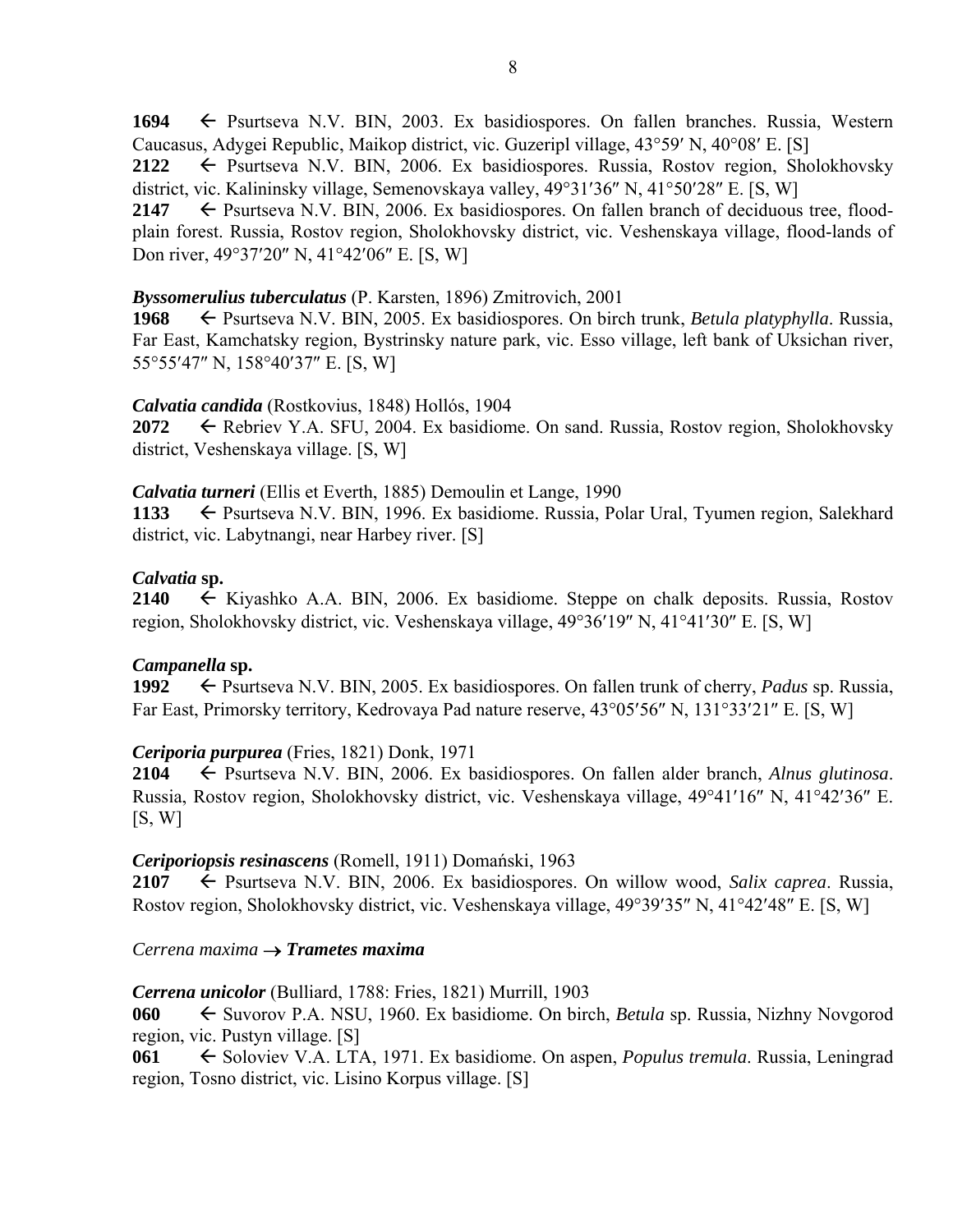**062** Nizkovskaya O.P. BIN, 1977. Ex basidiome. On birch, *Betula* sp. Russia, Western Siberia, Tyumen region, Nizhne-Vartovsk district, near Samotlor lake. [S]

**0784** ← Nizkovskaya O.P. BIN, 1985. Ex basidiome. On dry birch, *Betula* sp. Russia, Leningrad region, Priozersk district, Otradnoye dendrological park. [S, W]

1537  $\leftarrow$  Psurtseva N.V. BIN, 2002. Ex basidiospores. Russia, South Ural, Chelyabinsk region, vic. Vilai village, 54°49' N, 57°19' E. [S]

1806  $\leftarrow$  Psurtseva N.V. BIN, 2003. Ex basidiospores. Russia, Novgorod region, Valdaisky national park,  $57°57'$  N,  $33°19'$  E. [S]

**2036** Psurtseva N.V. BIN, 2002. Ex basidiospores. On birch wood, *Betula* sp. Russia, Leningrad region, Kingisepp district, Kotelsky sanctuary. [S, W]

*Chaetoporellus aureus Auriporia aurea*

*Cheimonophyllum candidissimum* (Berkeley et M.A. Curtis, 1859) Singer, 1955

**1875** ← Psurtseva N.V. BIN, 2004. Ex basidiospores. On fallen leaves, aspen forest, *Populus tremula*. Russia, Leningrad region, Lodeinoye Pole district, Nizhnesvirsky nature reserve, 60°38′33″ N, 33°05'35" E. [S, W]

*Chlorophyllum agaricoides* (Czerniaiev, 1845) Vellinga, 2002. – *Endoptychum agaricoides* Czerniaiev, 1845

**2077** Rebriev Y.A. SFU, 2004. Received as: *Endoptychum agaricoides* Czerniaiev, 1845. Ex basidiome. On dung. Russia, Rostov region, Sholokhovsky district, Veshenskaya village. [S, W]

*Chlorophyllum rhacodes* (Vittadini, 1835) Vellinga, 2002. – *Macrolepiota rhacodes* (Vittadini, 1835) Singer, 1951

**2055** <del>←</del> Psurtseva N.V. BIN, 2005. Received as: *Macrolepiota rhacodes* (Vittadini, 1835) Singer, 1951. Ex basidiome. On anthill. Finland, 24 km to the north from Helsinki, Luukkaa. [S, W]

**2149** Kiyashko A.A. BIN, 2006. Ex basidiome. Russia, Rostov region, Sholokhovsky district, vic. Veshenskaya village,  $49^{\circ}39'24''$  N,  $41^{\circ}43'01''$  E. [S, W]

*Chondrostereum purpureum* (Persoon, 1794: Fries, 1821) Pouzar, 1959. – *Stereum purpureum* Persoon, 1794: Fries, 1821

**028** ← Milova N.M. BIN, 1963. Received as: *Stereum purpureum* Persoon, 1794: Fries, 1821. Ex basidiome. Russia, Saint Petersburg, Kurortny district, vic. Zelenogorsk. [S]

**032** KIA, 1973. Received as: *Stereum purpureum* Persoon, 1794: Fries, 1821. Ex basidiome. Ukraine. [S, W]

**033** KIA, 1973. Received as: *Stereum purpureum* Persoon, 1794: Fries, 1821. Ex basidiome. Ukraine. [S, W]

**034** KIA, 1973. Received as: *Stereum purpureum* Persoon, 1794: Fries, 1821. Ex basidiome. Ukraine. [S, W]

**035** KIA, 1973. Received as: *Stereum purpureum* Persoon, 1794: Fries, 1821. Ex basidiome. Ukraine [S]

**1551** ← Psurtseva N.V. BIN, 2002. Ex basidiospores. On birch trunck, *Betula* sp. Russia, South Ural, Chelyabinsk region, Zlatoust district, Taganai national park, 55°13' N, 59°44' E. [S]

**1641** ← Psurtseva N.V. BIN, 2002. Ex basidiospores. On willow, *Salix* sp. Russia, South Ural, Chelyabinsk region, Yuzhno-Uralsky nature reserve,  $53^{\circ}58'$  N,  $57^{\circ}52'$  E. [S]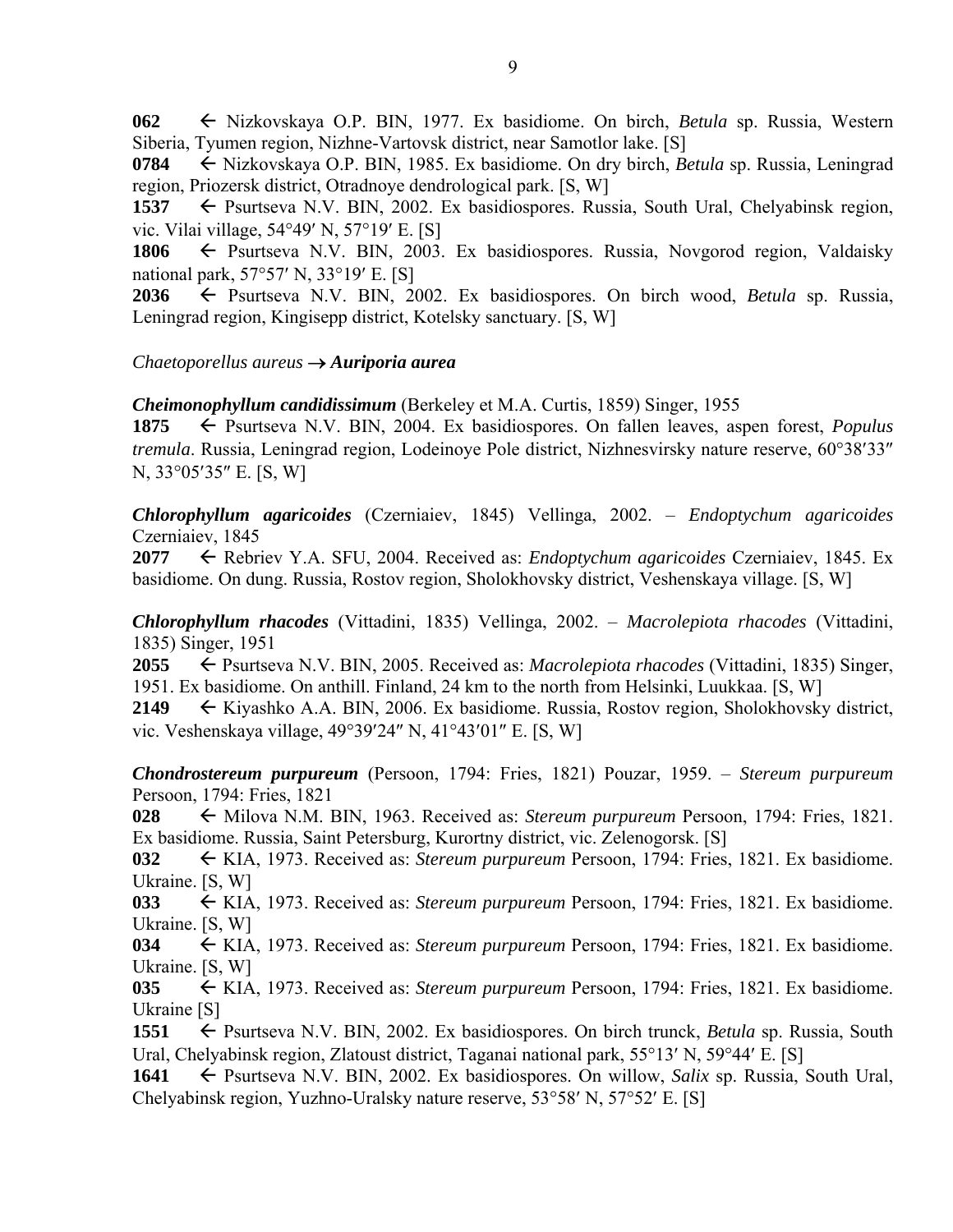**2116**  $\leftarrow$  Psurtseva N.V. BIN, 2006. Ex basidiospores. Russia, Rostov region, Sholokhovsky district, vic. Kalininsky village, Semenovskaya valley,  $49^{\circ}31'36''$  N,  $41^{\circ}50'28''$  E. [S, W]

*Clathrus archeri* (Berkeley, 1860) Dring, 1980. – *Anthurus archeri* (Berkeley, 1860) E. Fisher, 1886 **0996** VKM Semerdzhieva M. CCBAS, 1976. (= VKM-F-3237). Received as: *Anthurus archeri* (Berkeley, 1860) E. Fisher, 1886. Czech Republic, Bohemia. [S, W]

# *Clavariadelphus* **sp***.*

**1773**  $\leftarrow$  Psurtseva N.V. BIN, 2003. Ex basidiome. Russia, Novgorod region, Valdaisky national park. [S]

*Clavicorona pyxidata* (Persoon, 1794: Fries, 1821) Doty, 1947

**1185** ← Psurtseva N.V. BIN, 1999. (= CULLTENN-10605). Ex basidiospores. On coniferous wood, probably *Picea abies.* Russia, Leningrad region, Lodeinoye Pole district, Nizhnesvirsky nature reserve,  $60^{\circ}40'$  N,  $32^{\circ}58'$  E. [S, W]

**1186** Psurtseva N.V. BIN, 1999. (= CULLTENN-10611). Ex basidiospores. On aspen, *Populus tremula.* Russia, Leningrad region, Lodeinoye Pole district, Nizhnesvirsky nature reserve, 60°40' N, 32°58′ E. [S, W]

**1187** Psurtseva N.V. BIN, 1999. (= CULLTENN-10629). Ex basidiospores. On aspen, *Populus tremula*. Russia, Leningrad region, Lodeinoye Pole district, Nizhnesvirsky nature reserve, Kut-Lakhta,  $60^{\circ}36'$  N,  $33^{\circ}34'$  E. [S, W]

**1188** Psurtseva N.V. BIN, 1999. (= CULLTENN-10630). Ex basidiospores. On aspen, *Populus tremula.* Russia, Leningrad region, Lodeinoye Pole district, Nizhnesvirsky nature reserve, Kut-Lakhta,  $60^{\circ}36'$  N,  $33^{\circ}34'$  E. [S, W]

**1189** Psurtseva N.V. BIN, 1999. (= CULLTENN-10631). Ex basidiospores. On aspen, *Populus tremula*. Russia, Leningrad region, Lodeinoye Pole district, Nizhnesvirsky nature reserve, Kut-Lakhta,  $60^{\circ}36'$  N,  $33^{\circ}34'$  E, [S, W]

**1190** Psurtseva N.V. BIN, 1999. (= CULLTENN-10640). Ex basidiospores. Russia, Leningrad region, Lodeinoye Pole district, Nizhnesvirsky nature reserve, Kut-Lakhta, 60°36' N, 33°34' E. [S, W]

**1770** ← Psurtseva N.V. BIN, 2003. Ex basidiospores. Russia, Novgorod region, Valdaisky national park, Ryabinovy island,  $57°58'$  N,  $33°18'$  E. [S]

**1780** Psurtseva N.V. BIN, 2003. Ex basidiospores. Russia, Novgorod region, Valdaisky national park,  $58^{\circ}07'$  N,  $33^{\circ}09'$  E. [S]

*Climacodon pulcherrimus* (Berkeley et M.A. Curtis, 1849) Nikolajeva, 1961

**0644** Jarva L. TAA, 1977. (= TAA-77-38). Ex basidiome on oak, *Quercus castaneifolia*. Azerbaijan, Lenkoran region. [S]

# *Climacodon septentrionalis* (Fries, 1821) P. Karsten, 1881

**044** Nizkovskaya O.P. BIN, 1959. Ex basidiome. Russia, Leningrad region, vic. Priozersk.  $[S]$ 

**1265** Psurtseva N.V. BIN, 2000. Ex basidiospores. On maple, *Acer* sp. Russia, Saint Petersburg, Botanical garden of the BIN RAS. [S, W]

**1828** Psurtseva N.V. BIN, 2003. Ex basidiospores. On maple, *Acer* sp. Russia, Leningrad region, Priozersk district, Otradnoye dendrological park. [S, W]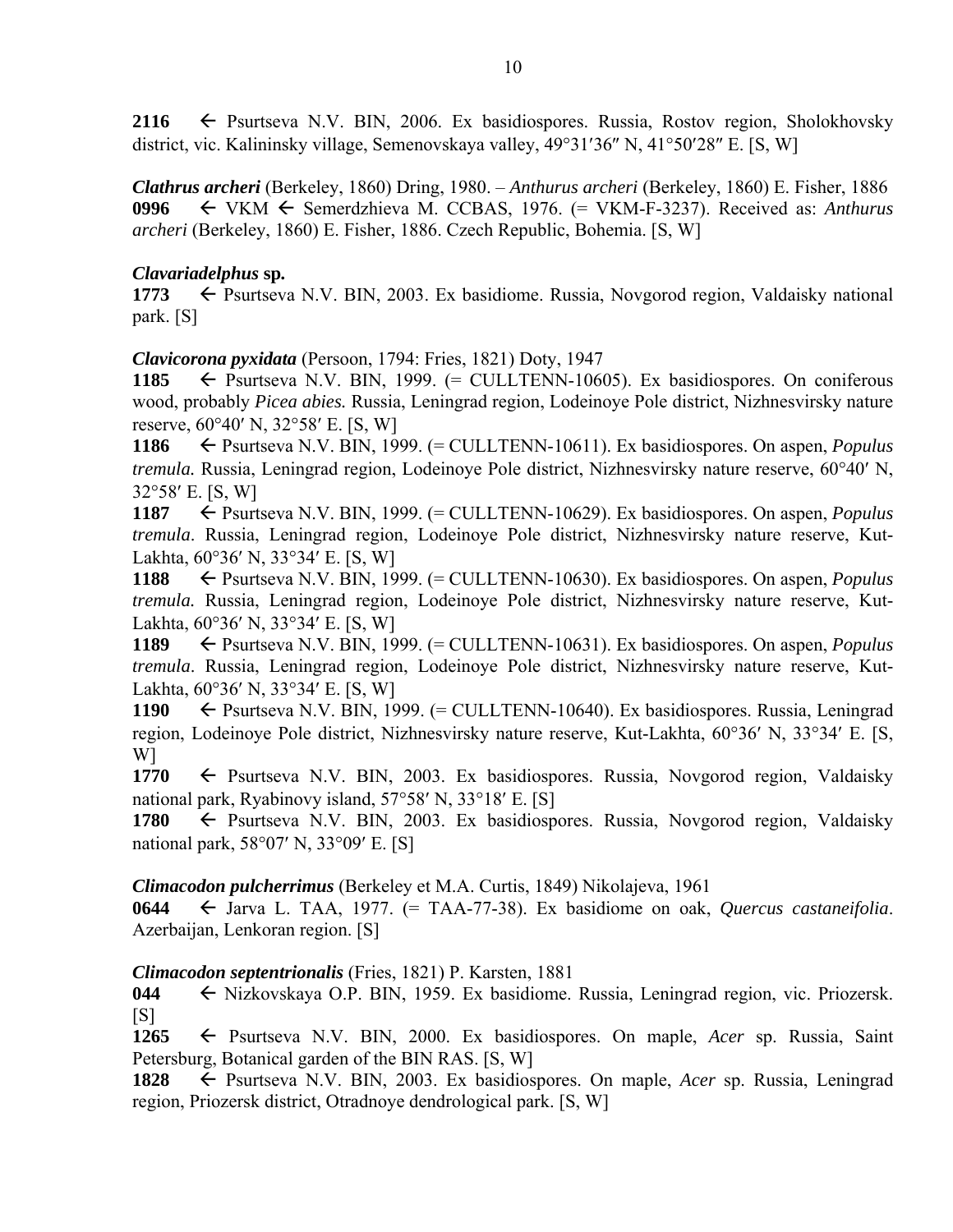*Climacocystis borealis* (Fries, 1821) Kotlaba et Pouzar, 1958

**1563** ← Psurtseva N.V. BIN, 2002. Ex basidiospores. On spruce stump, *Picea* sp. Russia, South Ural, Chelyabinsk region, Zlatoust district, vic. Tuluk village, 54°29' N, 58°49' E. [S]

# *Clitocybe albofragrans* (Harmaja, 1978) Kuyper, 1981

**1080** ← Psurtseva N.V. BIN, 1998. Ex basidiome. Russia, Eastern Siberia, the south-western coast of Baikal lake. [S, W]

# *Clitocybe alexandri* (Gillet, 1874) Konrad, 1927

1453  $\leftarrow$  Psurtseva N.V. BIN, 2001. Ex basidiospores. Russia, Belgorod region, Borisovka district, Belogorie nature reserve, Les na Vorskle plot. [S, W]

*Clitocybe candicans* (Persoon, 1801: Fries, 1821) P. Kummer, 1871. – *Clitocybe gallinacea* Scopoli, 1772: Fries, 1838

**0700** Semerdzhieva M. CCBAS, 1980. (= CCBAS-342). Received as: *Clitocybe gallinacea* Scopoli, 1772: Fries, 1838. Ex basidiome, stipe. Czech Republic, Bohemia, Karlštejn castle vic. Beroun. [S]

*Clitocybe* cf. *candicans* (Persoon, 1801: Fries, 1821) P. Kummer, 1871

**1627** ← Psurtseva N.V. BIN, 2002. Ex basidiospores. Russia, South Ural, Chelyabinsk region, Zlatoust district, vic. Tuluk village,  $54^{\circ}37'$  N,  $58^{\circ}46'$  E. [S]

*Clitocybe clavipes* (Persoon, 1801: Fries, 1821) P. Kummer, 1871

**0589** ← Nizkovskaya O.P. BIN, 1980. Ex basidiome. Russia, Leningrad region, Priozersk district, Otradnoye dendrological park. [S]

0977 **← Psurtseva N.V. BIN, 1993. Ex basidiome. Russia, Central Ural, Perm region, Dobrianka** district, Verkh-Kvazhva biostation. [S]

 $C$ litocybe gallinacea  $\rightarrow$  Clitocybe candicans

*Clitocybe gibba* (Persoon, 1801: Fries, 1832) P. Kummer, 1871

1174  $\leftarrow$  Psurtseva N.V. BIN, 1999. Ex basidiospores. USA, NC, Highlands, Macon Co., Blue Valley,  $35^{\circ}01'$  N,  $083^{\circ}14'$  W. [S, W]

1359  $\leftarrow$  Psurtseva N.V. BIN, 1995. Ex basidiome. Russia, Karelia Republic, Valaam island. [S]

1403 Psurtseva N.V. BIN, 2001. Ex basidiospores. Russia, Belgorod region, Borisovka district, Belogorie nature reserve, Les na Vorskle plot. [S, W]

1575  $\leftarrow$  Psurtseva N.V. BIN, 2002. Ex basidiospores. Russia, South Ural, Chelyabinsk region, Zlatoust district, vic. Tuluk village,  $54^{\circ}37'$  N,  $58^{\circ}46'$  E. [S]

1734 Psurtseva N.V. BIN, 2003. Ex basidiospores. Russia, Western Caucasus, Adygei Republic, Kavkazsky nature reserve, vic. Guzeripl reserve station,  $43^{\circ}59'$  N,  $40^{\circ}07'$  E. [S]

*Clitocybe nebularis* (Batsch, 1789: Fries, 1821) P. Kummer, 1871

**0506** Nizkovskaya O.P. BIN, 1977. Ex basidiome, pileus. Russia, Leningrad region, Priozersk district, Otradnoye dendrological park. [S]

**0721** ← CCBAS, 1977. Ex basidiome. Czech Republic. [S, W]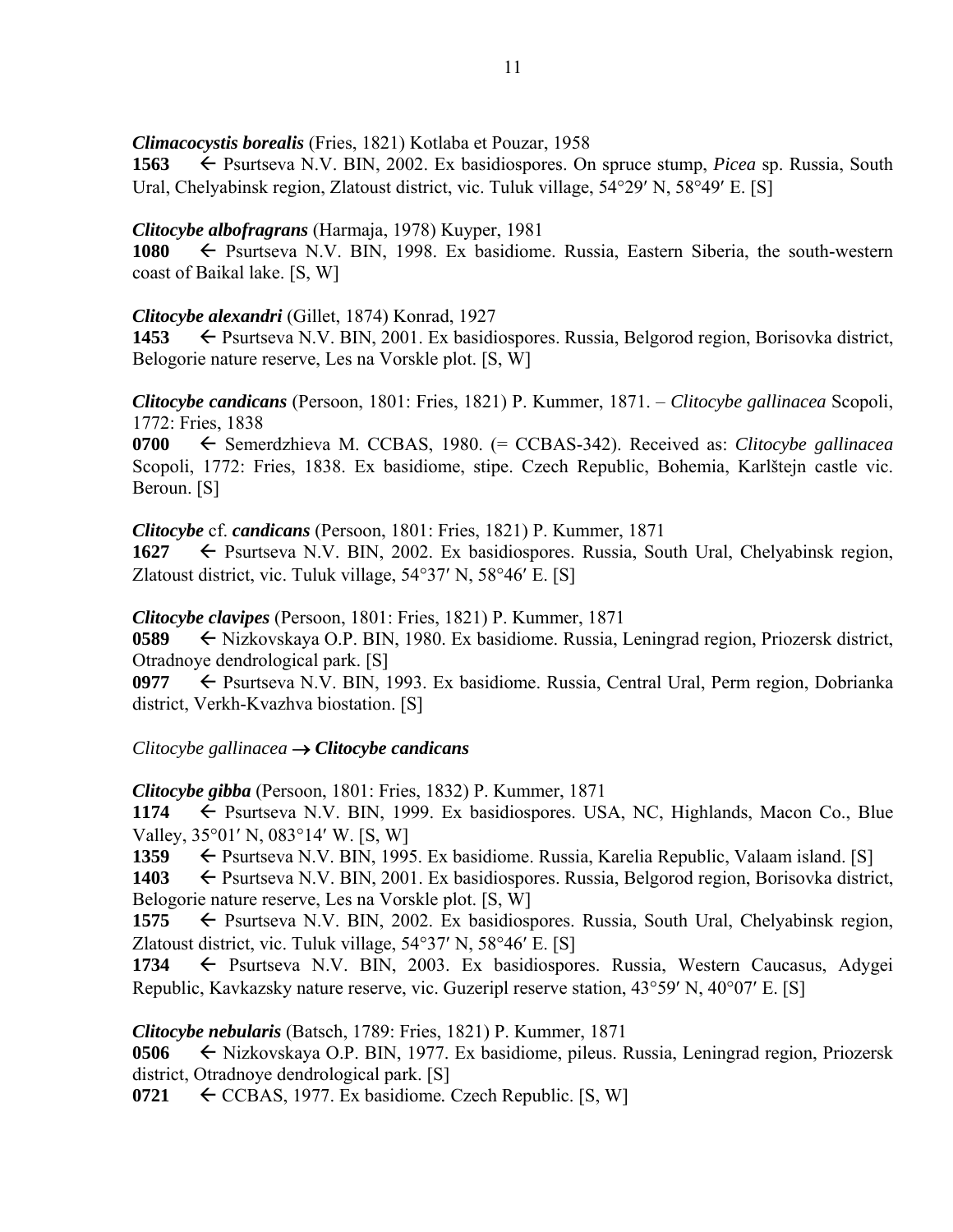**2110** Kiyashko A.A. BIN, 2006. Ex basidiospores. Russia, Rostov region, Sholokhovsky district, vic. Kalininsky village, Semenovskaya valley,  $49^{\circ}31'36''$  N,  $41^{\circ}50'28''$  E. [S, W]

# *Clitocybe odora* (Bulliard, 1783: Fries, 1821) P. Kummer, 1871

**1521** ← Psurtseva N.V. BIN, 2002. Ex basidiospores. Russia, South Ural, Chelyabinsk region, Zlatoust district, Taganai national park,  $55^{\circ}13'$  N,  $59^{\circ}44'$  E. [S]

**1782** ← Psurtseva N.V. BIN, 2003. Ex basidiospores. Russia, Novgorod region, Valdaisky national park,  $58^{\circ}07'$  N,  $33^{\circ}09'$  E. [S]

# *Clitocybe squamulosa* (Persoon, 1801: Fries, 1821) Fries, 1821

**1674** Psurtseva N.V. BIN, 2002. Ex basidiospores. Russia, Novgorod region, Valdaisky national park, vic. Avdeevo village,  $58^{\circ}13'$  N,  $33^{\circ}20'$  E. [S]

**1854** ← Psurtseva N.V. BIN, 2004. Ex basidiospores. Russia, Leningrad region, Lodeinoye Pole district, Nizhnesvirsky nature reserve, right coast of Svir river,  $60^{\circ}38'59''$  N,  $33^{\circ}17'32''$  E.

# *Clitocybe* **sp.**

**1933** ← Psurtseva N.V. BIN, 2004. Ex basidiospores. Damp pine forest, *Pinus* sp. Russia, Saint-Petersburg, Primorsky district, Yuntolovsky sanctuary. [S, W]

*Clitocybula lacerata* (Lasch, 1838) Singer, 1954

2023  $\leftarrow$  Psurtseva N.V. BIN, 2005. (= CULLTENN-11887). Ex basidiospores. On wood. Russia, Far East, Primorsky territory, Kedrovaya Pad nature reserve, 47°07'01" N, 131°29'14" E. [S, W]

# *Clitopilus hobsonii* (Berkeley et Broome, 1860) P.D. Orton, 1960

1834  $\leftarrow$  Psurtseva N.V. BIN, 2003. Ex basidiospores. Russia, Eastern Siberia, Krasnoyarsk territory, Stolby nature reserve. [S, W]

# *Clitopilus prunulus* (Scopoli, 1772: Fries, 1821) P. Kummer, 1871

**0484** ← Nizkovskaya O.P. BIN, 1983. Ex basidiome. Russia, Leningrad region, Priozersk district, Otradnoye dendrological park. [S]

1927 Psurtseva N.V. BIN, 2004. Ex basidiospores. Russia, Leningrad region, Priozersk district, Otradnove dendrological park,  $60^{\circ}48'11''$  N,  $30^{\circ}15'40''$  E. [S, W]

# *Collybia acervata* (Fries, 1821) P. Kummer, 1871

1619 – Psurtseva N.V. BIN, 2002. Ex basidiospores. Russia, Novgorod region, Valdaisky national park, vic. Shuya village,  $58^{\circ}01'$  N,  $33^{\circ}22'$  E. [S]

# *Collybia aquosa* (Bulliard, 1780: Fries, 1821) P. Kummer, 1871

**1605** ← Psurtseva N.V. BIN, 2002. Ex basidiospores. Russia, Novgorod region, Valdaisky national park, vic. Shuya village,  $58^{\circ}01'$  N,  $33^{\circ}23'$  E. [S]

*Collybia asema* (Bulliard, 1792: Fries, 1821) P. Kummer, 1871. – *Collybia butyracea* (Bulliard, 1792: Fries, 1821) P.Kummer, 1871 var*. asema* (Fries, 1821) P. Kummer, 1871.

**0960** Psurtseva N.V. BIN, 1994. Received as: *Collybia butyracea* (Bulliard, 1792: Fries, 1821) P. Kummer, 1871 var*. asema* (Fries, 1821) P. Kummer, 1871. Ex basidiome. Russia, Leningrad region, Lodeinoye Pole district, Nizhnesvirsky nature reserve. [S]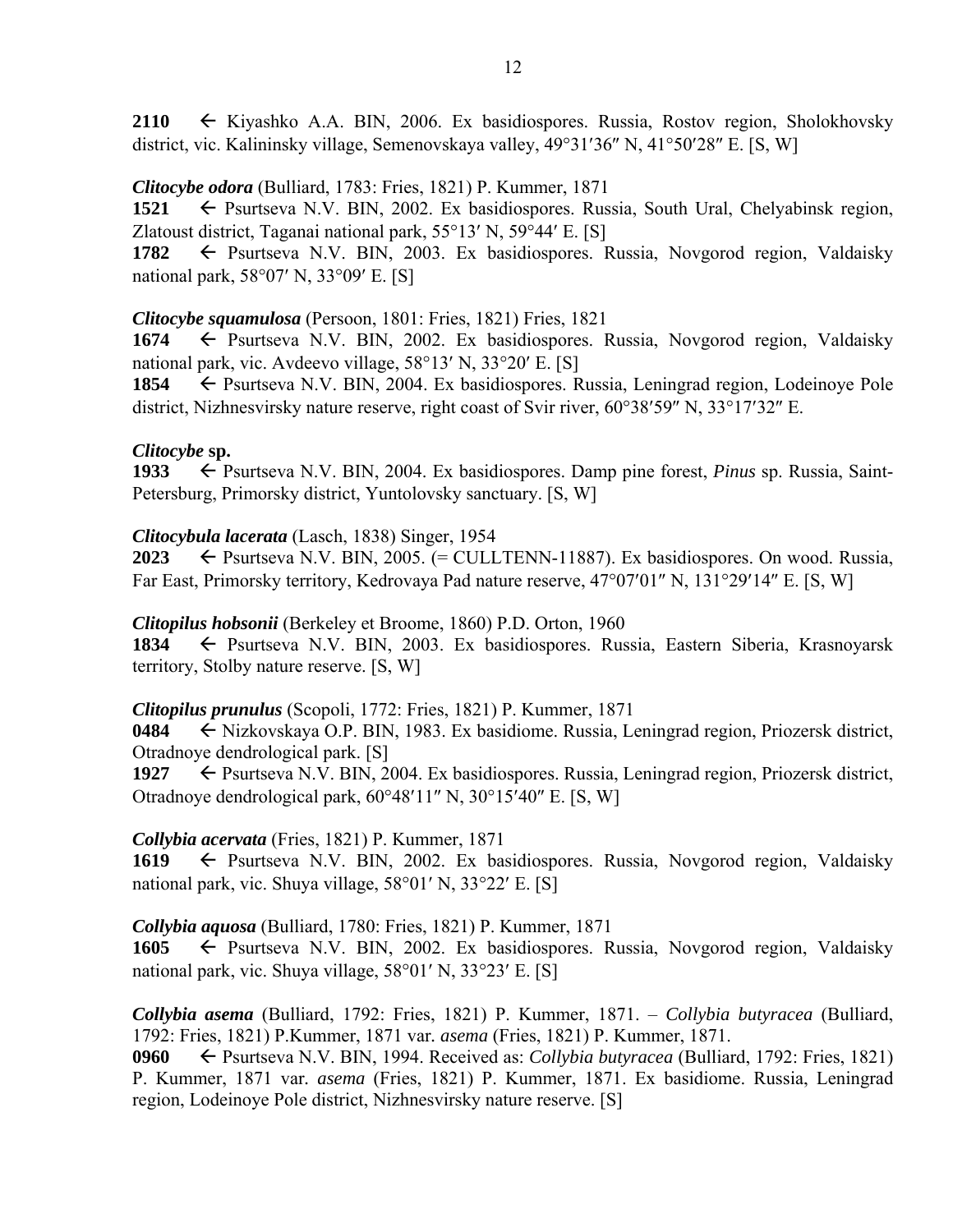**1232** Psurtseva N.V. BIN, 2000. Received as: *Collybia butyracea* (Bulliard, 1792: Fries, 1821) P. Kummer, 1871 var*. asema* (Fries, 1821) P. Kummer, 1871. Ex basidiospores. Spruce forest. Russia, Leningrad region, Priozersk district, Otradnoye dendrological park. [S, W]

**1442** ← Psurtseva N.V. BIN, 2001. Received as: *Collybia butyracea* (Bulliard, 1792: Fries, 1821) P. Kummer, 1871 var*. asema* (Fries, 1821) P. Kummer, 1871. Ex basidiospores. Russia, Belgorod region, Borisovka district, Belogorie nature reserve, Les na Vorskle plot. [S, W]

**1447** Psurtseva N.V. BIN, 2001. Received as: *Collybia butyracea* (Bulliard, 1792: Fries, 1821) P. Kummer, 1871 var*. asema* (Fries, 1821) P. Kummer, 1871. Ex basidiospores. Russia, Belgorod region, Borisovka district, Belogorie nature reserve, Les na Vorskle plot. [S, W]

**1814** Psurtseva N.V. BIN, 2003. Received as: *Collybia butyracea* (Bulliard, 1792: Fries, 1821) P. Kummer, 1871 var*. asema* (Fries, 1821) P. Kummer, 1871. Ex basidiome. Russia, Leningrad region, Priozersk district, Otradnoye dendrological park, spruce planting. [S, W]

2052  $\leftarrow$  Psurtseva N.V. BIN, 2005. Ex basidiospores. Finland, 24 km to the north from Helsinki, Luukkaa. [S, W]

### *Collybia biformis* (Peck, 1902) Singer, 1962

1175  $\leftarrow$  Psurtseva N.V. BIN, 1999.  $(=$  CULLTENN-10331). Ex basidiospores. USA, NC, Highlands, Jackson Co., trail to Panthe town, Valley from Bald Rock. [S, W]

*Collybia butyracea* (Bulliard, 1792: Fries, 1821) P. Kummer, 1871. – *Rhodocollybia butyracea* (Bulliard, 1792: Fries, 1821) Lennox, 1979

**1157** Psurtseva N.V. BIN, 1999. (= CULLTENN-10460). Received as: *Rhodocollybia butyracea* (Bulliard, 1792: Fries, 1821) Lennox, 1979. Ex basidiospores. USA, NC, Highlands. [S, W]

**1198** Psurtseva N.V. BIN, 1999. (= CULLTENN-10654). Received as: *Rhodocollybia butyracea* (Bulliard, 1792: Fries, 1821) Lennox, 1979. Ex basidiospores. On leaf mold. Russia, Leningrad region, Lodeinoye Pole district, Nizhnesvirsky nature reserve, 60°41' N, 33°17' E. [S, W] **1540** ← Psurtseva N.V. BIN, 2002. Received as: *Rhodocollybia butyracea* (Bulliard, 1792: Fries, 1821) Lennox, 1979. Ex basidiospores. Russia, South Ural, Chelyabinsk region, Zlatoust district, Taganai national park,  $55^{\circ}13'$  N,  $59^{\circ}44'$  E. [S]

### *Collybia butyracea* var*. asema Collybia asema*

*Collybia* cf. *aquosa* (Bulliard, 1780: Fries, 1821) P. Kummer, 1871

**1193** ← Psurtseva N.V. BIN, 1999. (= CULLTENN-10651). Ex basidiospores. Russia, Leningrad region, Lodeinoye Pole district, Nizhnesvirsky nature reserve,  $60^{\circ}41'$  N,  $33^{\circ}17'$  E. [S, W]

*Collybia* cf*. confluens* (Persoon, 1796: Fries, 1821) P. Kummer, 1871

1212  $\leftarrow$  Psurtseva N.V. BIN, 1999. (= CULLTENN-10653). Ex basidiospores. On sand. Russia, Leningrad region, Lodeinoye Pole district, Nizhnesvirsky nature reserve, 60°41' N, 33°17' E. [S, W] 1213  $\leftarrow$  Psurtseva N.V. BIN, 1999. (= CULLTENN-10650). Ex basidiospores. On sand. Russia, Leningrad region, Lodeinoye Pole district, Nizhnesvirsky nature reserve, 60°41' N, 33°17' E. [S, W]

*Collybia cirrhata* (Schumacher ex Fries, 1838) P. Kummer, 1871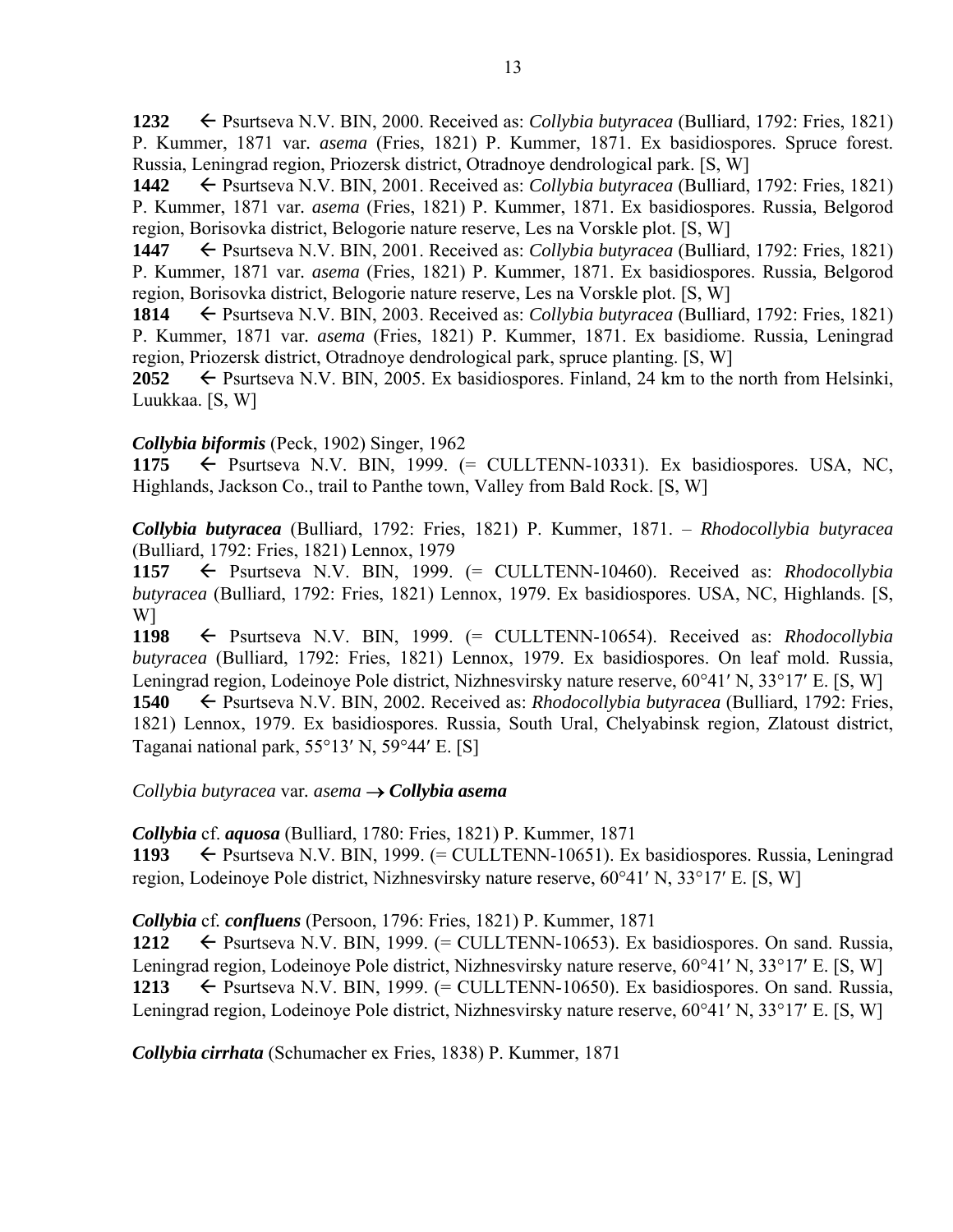**1201**  $\leftarrow$  Psurtseva N.V. BIN, 1999. (= CULLTENN-10617). Ex basidiospores. On leaf mold and mushroom remains. Russia, Leningrad region, Lodeinoye Pole district, Nizhnesvirsky nature reserve,  $60^{\circ}40'$  N,  $32^{\circ}58'$  E. [S, W]

**1211**  $\leftarrow$  Psurtseva N.V. BIN, 1999. (= CULLTENN-10604). Ex basidiospores. Russia, Leningrad region, Lodeinove Pole district, Nizhnesvirsky nature reserve,  $60^{\circ}40'$  N,  $32^{\circ}58'$  E. [S, W]

**1488** ← Psurtseva N.V. BIN, 2002. Ex basidiospores. On rotten fruitbody of *Russula* sp. Russia, South Ural, Chelyabinsk region, Zlatoust district, vic. Tuluk village, 54°36' N, 58°45' E. [S, W]

**1746** Psurtseva N.V. BIN, 2003. Ex basidiospores. On rotten fruitbody of *Lycoperdon* sp. Russia, Western Caucasus, Adygei Republic, Maikop district, vic. Guzeripl village, 44°01′ N, 40°02′ E. [S]

*Collybia confluens* (Persoon, 1796: Fries, 1821) P. Kummer, 1871

1178  $\leftarrow$  Psurtseva N.V. BIN, 1999.  $(=$  CULLTENN-10472). Ex basidiospores. USA, NC, Highlands, vic. Standing Indian Bridge,  $35^{\circ}04'$  N,  $83^{\circ}31'$  W. [S, W]

**2161** Kiyashko A.A. BIN, 2006. Ex basidiospores. On litter, flood-plain forest. Russia, Western Caucasus, Krasnodar territory, Sochi district, Kavkazsky nature reserve, vic. Pslukh reserve station, flood-lands of Pslukh river. [S, W]

**2162** Kiyashko A.A. BIN, 2006. Ex basidiospores. On litter, flood-plain forest. Russia, Western Caucasus, Krasnodar territory, Sochi district, Kavkazsky nature reserve, vic. Laura reserve station, flood-lands of Achipse river. [S, W]

# *Collybia cookei* (Bresadola, 1928) J.D. Arnold, 1935

**1202** ← Psurtseva N.V. BIN, 1999. (= CULLTENN-10399). Ex basidiospores. Russia, Leningrad region, Vyborg district, Lindulovskaya Grove sanctuary. [S, W]

1203  $\leftarrow$  Psurtseva N.V. BIN, 1999. (= CULLTENN-10815). Ex basidiospores. On grass. Russia, Leningrad region, Lodeinoye Pole district, Nizhnesvirsky nature reserve, 60°40′ N, 32°58′ E. [S, W]

**1214** ← Psurtseva N.V. BIN, 1999. (= CULLTENN-10822). Ex basidiospores. Russia, Leningrad region, Kirovsk district, The Lava River Canyon nature monument, vic. Vasilkovo village, 59°52' N, 31°35′ E. [S, W]<br>1392 ← Psurt

**1392** Psurtseva N.V. BIN, 2001. Ex basidiospores. On sawdust. Russia, Saint Petersburg, Botanical garden of the BIN RAS. [S, W]

**1489** ► Psurtseva N.V. BIN, 2002. Ex basidiospores. On rotten fruitbody of *Russula* sp. Russia, South Ural, Chelyabinsk region, Zlatoust district, vic. Tuluk village, 54°36' N, 58°45'E. [S, W]

**1697** ► Psurtseva N.V. BIN, 2003. Ex basidiospores. On rotten fir stump, *Abies nordmanniana*. Russia, Western Caucasus, Adygei Republic, Maikop district, vic. Guzeripl village, 44°01′ N, 40°02′ E. [S]

1950 – Psurtseva N.V. BIN, 2005. Ex basidiospores. Russia, Far East, Kamchatsky region, Bystrinsky nature park, vic. Esso village, near Uboiny stream,  $56^{\circ}00'00''$  N,  $158^{\circ}43'06''$  E. [S, W]

*Collybia dichrous* (Berkeley et M.A. Curtis, 1853) Gilliam, 1976

1134  $\leftarrow$  Psurtseva N.V. BIN, 1999. (= CULLTENN-10829). Ex basidiospores. On dry tree. USA, NC, Highlands, Jackson Co., Whitesides Cove Rd. [S, W]

1179  $\leftarrow$  Psurtseva N.V. BIN, 1999. (= CULLTENN-10338). Ex basidiospores. On deciduous trunk. USA, NC, Highlands, Jackson Co., Whitesides Cove Rd. [S, W]

*Collybia dryophila* (Bulliard, 1789: Fries, 1821) P. Kummer, 1871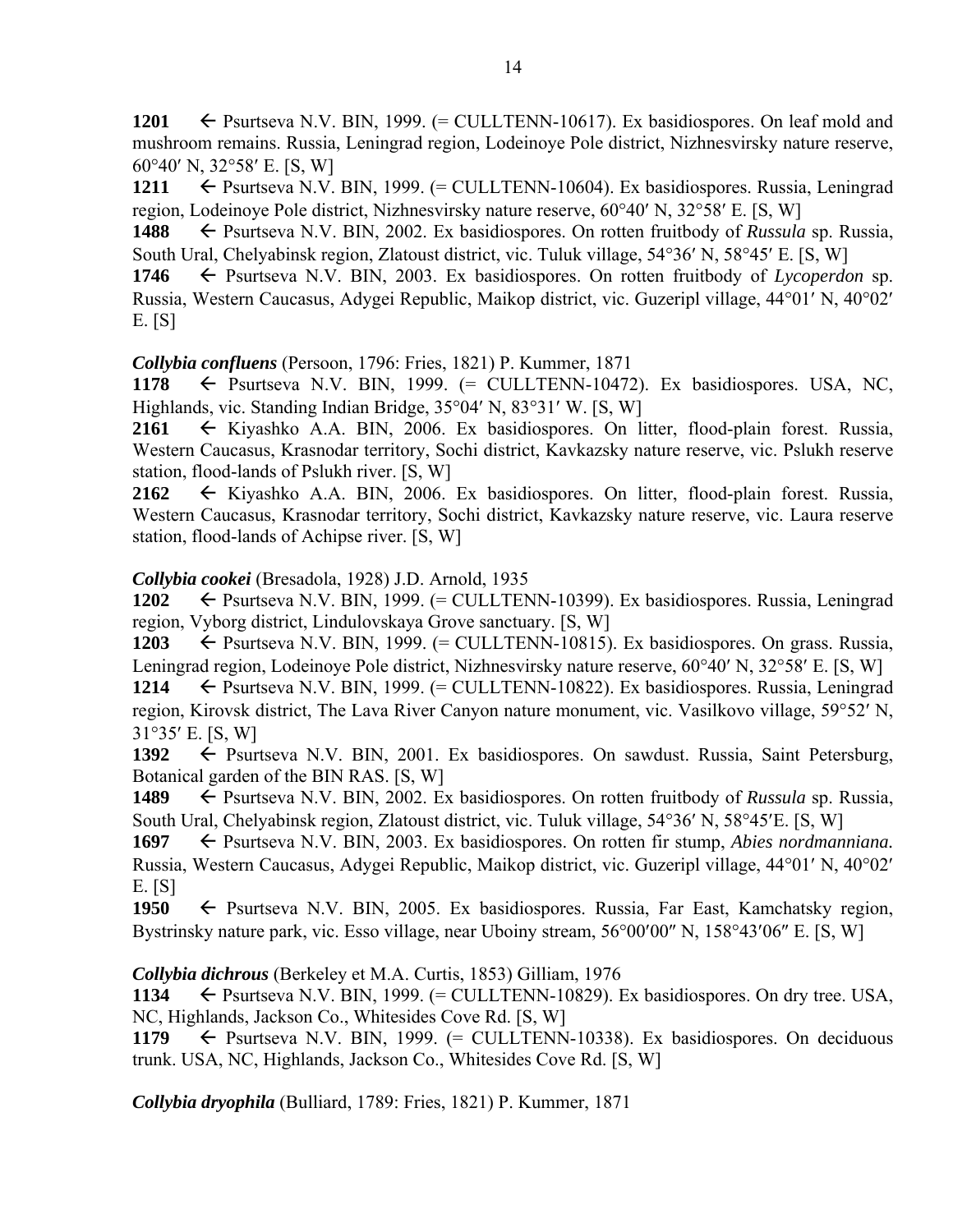**0965** Psurtseva N.V. BIN, 1994. Ex basidiome. Russia, Leningrad region, Lodeinoye Pole district, Nizhnesvirsky nature reserve. [S]

1135  $\leftarrow$  Psurtseva N.V. BIN, 1999. Ex basidiospores. USA, NC, Highlands, vic. Panther town,  $35^{\circ}09'$  N,  $83^{\circ}01'$  W. [S, W]

1136  $\leftarrow$  Psurtseva N.V. BIN, 1999. (= CULLTENN-10461). Ex basidiospores. USA, NC, Highlands, Oconee Co., Sumter National Forest, near Chattooga river. [S, W]

1160  $\leftarrow$  Psurtseva N.V. BIN, 1999. (= CULLTENN-10346). Ex basidiospores. On deciduous litter. USA, NC, Highlands, Jackson Co., Whitesides Cove Rd. [S, W]

1180  $\leftarrow$  Psurtseva N.V. BIN, 1999.  $(=$  CULLTENN-10328). Ex basidiospores. USA, NC, Highlands, Jackson Co., trail to Panther town, Valley from Bald Rock. [S, W]

**1204** Psurtseva N.V. BIN, 1999. (= CULLTENN-10397). Ex basidiospores. Russia, Leningrad region, Vyborg district, Lindulovskaya Grove sanctuary. [S, W]

1565  $\leftarrow$  Psurtseva N.V. BIN, 2002. Ex basidiospores. Russia, South Ural, Chelyabinsk region, Zlatoust district, vic. Tuluk village,  $54^{\circ}34'$  N,  $58^{\circ}49'$  E. [S]

**1649** ← Psurtseva N.V. BIN, 2002. Ex basidiospores. Russia, Novgorod region, Valdaisky national park, vic. Shuya village,  $58^{\circ}01'$  N,  $33^{\circ}23'$  E. [S]

**1651** Psurtseva N.V. BIN, 2002. Ex basidiospores. Russia, Novgorod region, Valdaisky national park, vic. Shuya village,  $58^{\circ}01'$  N,  $33^{\circ}23'$  E. [S]

**1660** ← Psurtseva N.V. BIN, 2002. Ex basidiospores. Russia, Novgorod region, Valdaisky national park, vic. Shuya village,  $58^{\circ}01'$  N,  $33^{\circ}23'$  E. [S]

**1664** ← Psurtseva N.V. BIN, 2002. Ex basidiospores. Russia, Novgorod region, Valdaisky national park,  $57°59'$  N,  $33°24'$  E. [S]

**1884** ► Psurtseva N.V. BIN, 2004. Ex basidiospores. On buried wood, maple-lime forest. Russia, Samara region, Stavropolsky district, Zhigulevsky nature reserve,  $53^{\circ}26'01''$  N,  $49^{\circ}41'21''$  E. [S, W]

**2176** Kiyashko A.A. BIN, 2006. Ex basidiospores. On beech litter, *Fagus orientalis* in broadleaved forest. Russia, Western Caucasus, Krasnodar territory, Sochi district, Kavkazsky nature reserve, vic. Laura reserve station. [S, W]

*Collybia erythropus* (Persoon, 1801: Fries, 1821) P. Kummer, 1871. – *Collybia kuehneriana* Singer, 1961. – *Collybia marasmioides* (Britzelmayer, 1894) Bresinsky et Stangl apud Stangl et Bresinsky, 1969.

**1114** Psurtseva N.V. BIN, 1997. Received as: *Collybia kuehneriana* Singer, 1961. Ex basidiospores. On chestnut, *Castanea* sp*.* Russia, Western Caucasus, Krasnodar territory, Tuapse district, vic. Agoy village. [S]

### *Collybia hariolorum* (Bulliard, 1782: Fries, 1821) Quélet, 1872

**1896** ← Psurtseva N.V. BIN, 2004. Ex basidiospores. On decomposed wood. Russia, Samara region, Stavropolsky district, Zhigulevsky nature reserve, vic. Bakhilovo village, 53°24'24" N, 49°40'02" E. [S, W]

*Collybia hybrida* (Kühner et Romagnesi, 1952) Svrček et Kubička, 1964

1454 **Exteries** Psurtseva N.V. BIN, 2001. Ex basidiospores. Russia, Belgorod region, Borisovka district, Belogorie nature reserve, Les na Vorskle plot. [S, W]

*Collybia impudica* (Fries, 1838) Singer, 1943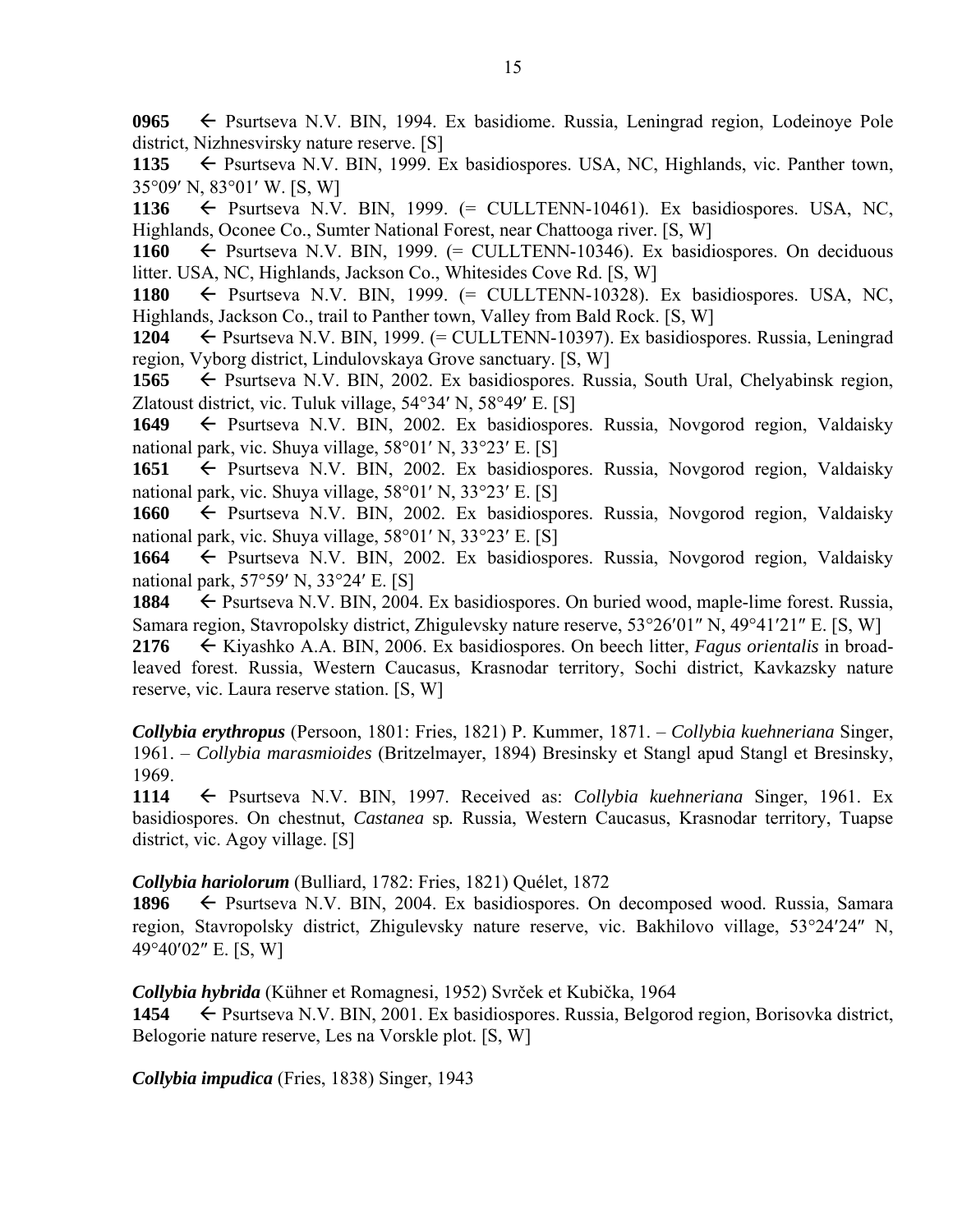1408 **F** Psurtseva N.V. BIN, 2001. Ex basidiospores. Russia, Belgorod region, Borisovka district, Belogorie nature reserve, Les na Vorskle plot. [S, W]

**1851** ← Psurtseva N.V. BIN, 2004. Ex basidiospores. Russia, Leningrad region, Lodeinoye Pole district, Nizhnesvirsky nature reserve, vic. Kovkenitsy village,  $60^{\circ}39'05''$  N,  $33^{\circ}14'00''$  E. [S, W]

### *Collybia kuehneriana Collybia erythropus*

### *Collybia luxurians* Peck, 1897

1137 Psurtseva N.V. BIN, 1999. (= CULLTENN-10465). Ex basidiospores. USA, NC, Highlands, Macon Co., Blue Valley,  $35^{\circ}01'$  N,  $83^{\circ}14'$  W. [S, W]

**1152**  $\leftarrow$  Psurtseva N.V. BIN, 1999. (= CULLTENN-10355). Ex basidiospores. On humus at the base of hemlock, *Tsuga* sp. USA, NC, Highlands, Oconee Co., Sumter National Forest, near Chattooga river. [S, W]

### *Collybia marasmioides Collybia erythropus*

*Collybia ocior* (Persoon, 1828) Vilgalys et O.K. Miller, 1987

1386  $\leftarrow$  Psurtseva N.V. BIN, 1997. Ex basidiospores. Oak forest. Russia, Karelia Republic, Valaam island, vic. Konevskie lakes. [S]

**1527** ► Psurtseva N.V. BIN, 2002. Ex basidiospores. Russia, South Ural, Chelyabinsk region, Zlatoust district, Taganai national park,  $55^{\circ}13'$  N,  $59^{\circ}44'$  E. [S]

1600  $\leftarrow$  Psurtseva N.V. BIN, 2002. Ex basidiospores. Russia, Novgorod region, Valdaisky national park,  $57°59'$  N,  $33°24'$  E. [S]

**1669** Psurtseva N.V. BIN, 2002. Ex basidiospores. Russia, Novgorod region, Valdaisky national park, Ryabinovy island,  $57^{\circ}58'$  N,  $33^{\circ}18'$  E. [S]

# *Collybia peronata* (Bolton,1788: Fries, 1821) P. Kummer, 1871

**1364** ← Psurtseva N.V. BIN, 1995. Ex basidiome. Russia, Karelia Republic, Valaam island. [S]

**1760** ← Psurtseva N.V. BIN, 2003. Ex basidiospores. Russia, Novgorod region, Valdaisky national park. [S]

1898 **F** Psurtseva N.V. BIN, 2004. Ex basidiospores. On litter. Russia, Samara region, Stavropolsky district, Zhigulevsky nature reserve, vic. Bakhilovo village, 53°24′24″ N, 49°40′02″ E.  $[S, W]$ 

# *Collybia putilla* (Fries, 1818: Fries, 1821) Singer, 1936

1443 **Exteries** Psurtseva N.V. BIN, 2001. Ex basidiospores. Russia, Belgorod region, Borisovka district, Belogorie nature reserve, Les na Vorskle plot. [S, W]

**1448** ← Psurtseva N.V. BIN, 2001. Ex basidiospores. Russia, Belgorod region, Borisovka district, Belogorie nature reserve, Les na Vorskle plot. [S, W]

# *Collybia subnuda* (Ellis ex Peck, 1898) Gilliam, 1976

1138  $\leftarrow$  Psurtseva N.V. BIN, 1999.  $(=$  CULLTENN-10458). Ex basidiospores. USA, NC, Highlands, Oconee Co., Sumter National Forest, near Chattooga river. [S, W]

1176  $\leftarrow$  Psurtseva N.V. BIN, 1999. (= CULLTENN-10339). Ex basidiospores. On deciduous litter. USA, NC, Highlands, Jackson Co., Whitesides Cove Rd. [S, W]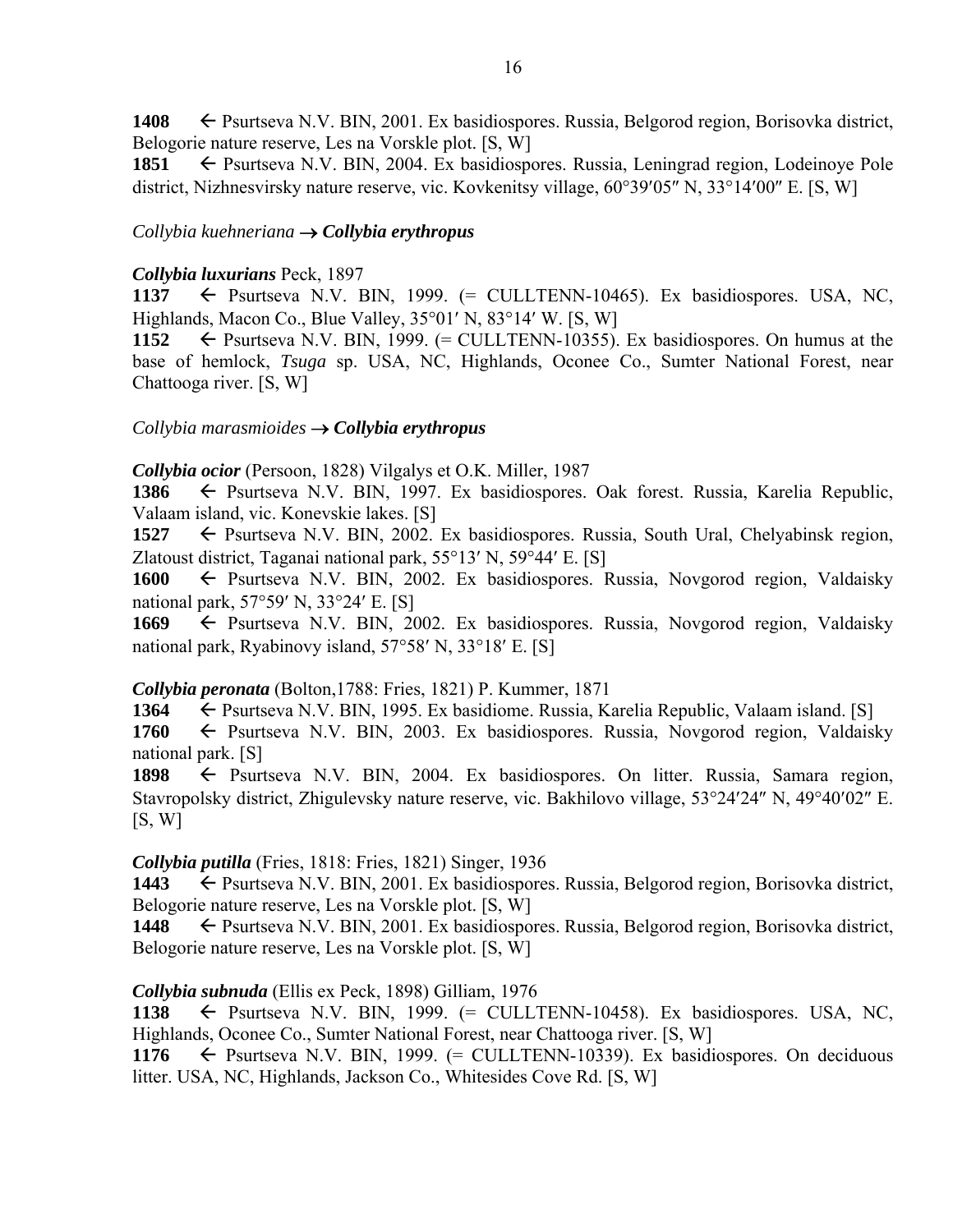*Collybia tuberosa* (Bulliard, 1785: Fries, 1821) P. Kummer, 1871

1205 ← Psurtseva N.V. BIN, 1999. (= CULLTENN-10628). Ex basidiospores. Russia, Leningrad region, Lodeinove Pole district, Nizhnesvirsky nature reserve,  $60^{\circ}36'$  N,  $33^{\circ}07'$  E. [S, W]

**1206** ← Psurtseva N.V. BIN, 1999. (= CULLTENN-10612). Ex basidiospores. Russia, Leningrad region, Lodeinove Pole district, Nizhnesvirsky nature reserve, 60°40' N, 32°58' E. [S, W]

1487 Psurtseva N.V. BIN, 2002. Ex basidiospores. Russia, South Ural, Chelyabinsk region, Zlatoust district, Taganai national park,  $55^{\circ}13'$  N,  $59^{\circ}44'$  E. [S, W]

1490  $\leftarrow$  Psurtseva N.V. BIN, 2002. Ex basidiospores. Russia, South Ural, Chelyabinsk region, Zlatoust district, Taganai national park,  $55^{\circ}13'$  N,  $59^{\circ}44'$  E. [S, W]

# *Collybia* **sp. 1**

**1604** ← Psurtseva N.V. BIN, 2002. Ex basidiospores. Russia, Novgorod region, Valdaisky national park, Ryabinovy island,  $57°58'$  N,  $33°18'$  E. [S]

# *Collybia* **sp***.* **2**

**1676** ← Psurtseva N.V. BIN, 2002. Ex basidiospores. Russia, Novgorod region, Valdaisky national park, vic. Avdeevo village,  $58^{\circ}13'$  N,  $33^{\circ}20'$  E. [S]

# *Collybia* **sp***.* **3**

**1677** ← Psurtseva N.V. BIN, 2002. Ex basidiospores. Russia, Novgorod region, Valdaisky national park, vic. Avdeevo village,  $58^{\circ}13'$  N,  $33^{\circ}20'$  E. [S]

# *Collybia* **sp***.* **4**

**1678** ← Psurtseva N.V. BIN, 2002. Ex basidiospores. Russia, Novgorod region, Valdaisky national park, vic. Avdeevo village,  $58^{\circ}13'$  N,  $33^{\circ}20'$  E. [S]

# *Collybia* **sp. 5**

1904 Psurtseva N.V. BIN, 2004. Ex basidiospores. On wood. Russia, Samara region, Stavropolsky district, Zhigulevsky nature reserve, Shiryaevskaya valley, 53°23′22″ N, 49°57′58″ E.  $[S, W]$ 

# *Collybia* **sp. 6**

1995  $\leftarrow$  Psurtseva N.V. BIN, 2005. Ex basidiospores. Russia, Far East, Primorsky territory, Kedrovaya Pad nature reserve,  $43^{\circ}05'56''$  N,  $131^{\circ}33'21''$  E. [S, W]

# *Coniophora puteana* (Schumacher, 1803: Fries, 1821) P. Karsten, 1868

- **01** LTA, 1955. Ex basidiome. Russia, Leningrad region. [S]
- $\theta$ 3  $\leftarrow$  LTA, 1960. Ex basidiome. Russia. [S]
- **04** CNIIMOD, 1967. Ex basidiome. Russia. [S]
- **05** ← CNIIMOD, 1967. Ex basidiome. Russia. [S]
- **06**  $\leftarrow$  Fedorov N.I. BTI, 1967. (= BTI-1-F). Ex basidiome. Belarus, Minsk region. [S]
- $\theta$ <sup>7</sup>  $\leftarrow$  Petrenko I.A. IF, 1974. Ex basidiome. Russia. [S]
- 1028 
Kochetkov V.V. ARRIAM, 1996. Ex basidiome. Russia. [S]

**1370**  $\leftarrow$  Arnold G. MW, 1984. (= MW-A-84/306; MW-B-0018). Ex basidiome. Cuba, Topes de Collantes. [S]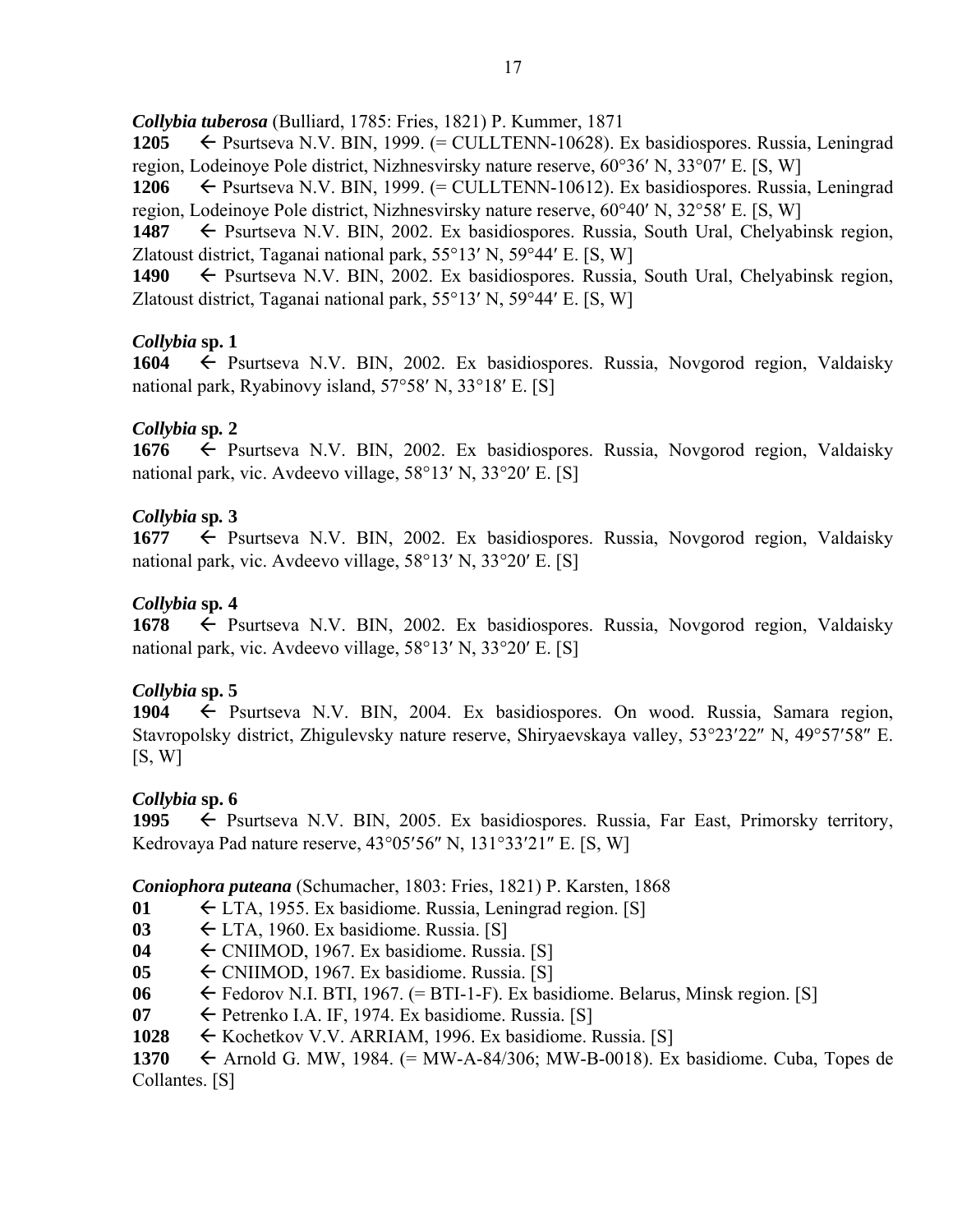*Conocybe rickenii* (J. Schäffer, 1930) Kühner, 1935

**2095**  $\leftarrow$  Kiyashko A.A. BIN, 2005. Ex basidiospores. Lithuania, vic. Vilnius, backyard. [S, W]

# *Conocybe* **sp***.* **1**

1673 **E** Psurtseva N.V. BIN, 2002. Ex basidiospores. Russia, Novgorod region, Valdaisky national park, vic. Avdeevo village,  $58^{\circ}13'$  N,  $33^{\circ}20'$  E. [S]

# *Conocybe* **sp. 2**

**2150**  $\leftarrow$  Kiyashko A.A. BIN, 2006. Ex basidiospores. On soil, meadow. Russia, Rostov region, Sholokhovsky district, vic. Veshenskaya village, flood-lands of Don river, 49°37'20" N, 41°42'06" E.  $[S, W]$ 

# *Coprinus acuminatus* (Romagnesi, 1951) P.D. Orton, 1969

**1569** ← Psurtseva N.V. BIN, 2002. Ex basidiospores. On decomposed stump. Russia, South Ural, Chelyabinsk region, Zlatoust district, vic. Tuluk village,  $54^{\circ}34'$  N,  $58^{\circ}49'$  E. [S]

# *Coprinus* aff*. domesticus* (Bolton, 1788: Fries, 1821) Gray, 1821

**1209** ← Psurtseva N.V. BIN, 1999. Ex basidiospores. Russia, Leningrad region, Lodeinoye Pole district, Nizhnesvirsky nature reserve,  $60^{\circ}40'$  N,  $32^{\circ}58'$  E. [S, W]

# *Coprinus alopecius* Lasch, 1829

1113  $\leftarrow$  **Psurtseva N.V. BIN, 1997. Ex basidiospores. Russia, Western Caucasus, Krasnodar** territory, Sochi district, vic. Khosta. [S]

# *Coprinus angulatus* Peck, 1844

**1497** ← Psurtseva N.V. BIN, 2002. Ex basidiospores. Russia, Pskov region, Sebezhsky national park, vic. Midino village,  $56^{\circ}12'$  N,  $28^{\circ}24'$  E. [S]

# *Coprinus atramentarius* (Bulliard, 1783: Fries, 1821) Fries, 1838

0366 ← Nizkovskaya O.P. BIN, 1970. Ex basidiome, pileus. Russia, Saint Petersburg, Botanical garden of the BIN RAS. [S]

**0556** ← Nizkovskaya O.P. BIN, 1979. Ex basidiome, pileus. Russia, Saint Petersburg, Botanical garden of the BIN RAS. [S, W]

0725 
Sivochub O.A. BIN, 1981. Ex basidiome. Russia, Saint Petersburg, Botanical garden of the BIN RAS. [S, W]

**2096**  $\leftarrow$  Kiyashko A.A. BIN, 2005. Ex basidiospores. On dust of rotten birch wood, subalpine birch-pine forest. Russia, Western Caucasus, Adygei Republic, Kavkazsky nature reserve, Port-Artur ridge. [S, W]

2146  $\leftarrow$  Psurtseva N.V. BIN, 2006. Ex basidiospores. Russia, Rostov region, Sholokhovsky district, vic. Kalininsky village, Semenovskaya valley, 49°31'36" N, 41°50'28" E. [S, W]

# *Coprinus comatus* O.F. Müller, 1782: Fries, 1821

**0367**  $\leftarrow$  Milova N.M. BIN, 1963. Ex basidiome. Russia, Saint Petersburg, Botanical garden of the BIN RAS. [S]

**0370**  $\leftarrow$  Buchalo A.S. IBK, 1969.  $\leftarrow$  Lyr H. FIE. (= IBK-173). Ex basidiome. Germany. [S]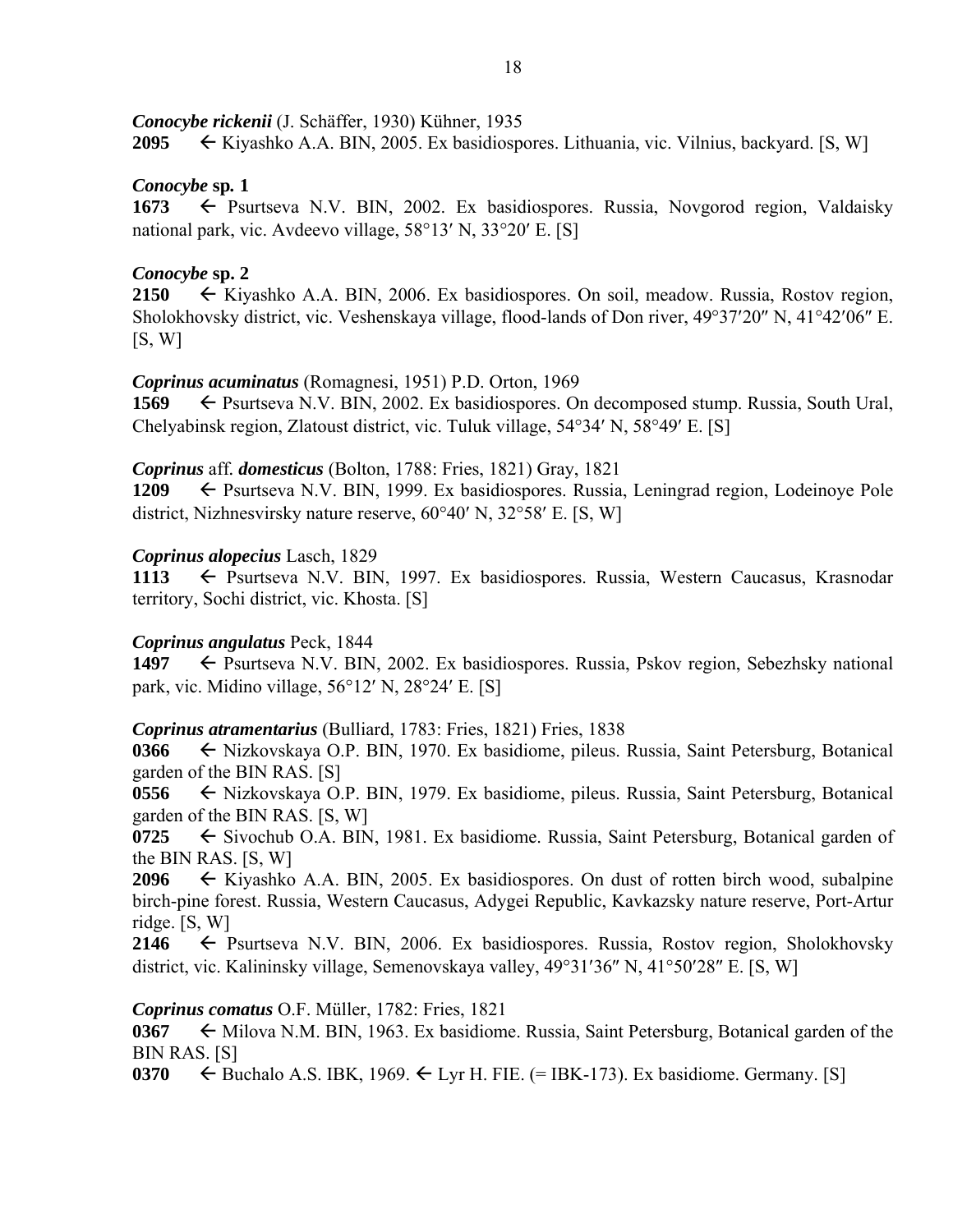**0558** ← Nizkovskaya O.P. BIN, 1979. Ex basidiome. Russia, Saint Petersburg, Botanical garden of the BIN RAS. [S]

1367 **Example 1367 Property Constructed A.V. BIN, 1995. Ex basidiome. Russia, Leningrad region, vic. Gatchina. [S]** 1635 
External Bashkiria Republic, 1635 

Feature Russia, South Ural, Bashkiria Republic, Zianchursk district, vic. Tazlarovo village,  $52^{\circ}08'$  N,  $56^{\circ}43'$  E, [S]

# *Coprinus domesticus* (Bolton, 1788: Fries, 1821) Gray, 1821

**1900** ← Psurtseva N.V. BIN, 2004. Ex basidiome. On maple, *Acer* sp. Russia, Samara region, Stavropolsky district, Zhigulevsky nature reserve, vic. Bakhilovo village, 53°24'55" N, 49°35'52" E.  $[S, W]$ 

# *Coprinus disseminatus* (Persoon, 1801: Fries, 1821) Gray, 1821

**1207** ← Psurtseva N.V. BIN, 1999. Ex basidiospores. On poplar, *Populus* sp. Russia, Leningrad region, Lodeinoye Pole district, Nizhnesvirsky nature reserve, Kut-Lakhta, 60°36' N, 33°03' E. [S, W]

**1404** Psurtseva N.V. BIN, 2001. Ex basidiospores. On oak, *Quercus robur*. Russia, Belgorod region, Borisovka district, Belogorie nature reserve, Les na Vorskle plot. [S, W]

1778 – Psurtseva N.V. BIN, 2003. Ex basidiospores. Russia, Novgorod region, Valdaisky National park,  $58^{\circ}07'$  N,  $33^{\circ}09'$  E. [S]

2127  $\leftarrow$  Psurtseva N.V. BIN, 2006. Ex basidiospores. On piece of rotten wood, flood-plain forest. Russia, Rostov region, Sholokhovsky district, vic. Veshenskaya village, flood-lands of Don river, 49°37'20" N, 41°42'06" E. [S, W]

**2132** Kiyashko A.A. BIN, 2006. Ex basidiospores. On willow bark, *Salix alba* in flood-plain forest. Russia, Rostov region, Sholokhovsky district, vic. Veshenskaya village, flood-lands of Don river,  $49^{\circ}37'29''$  N,  $41^{\circ}42'27''$  E. [S, W]

# *Coprinus ephemerus* (Bulliard, 1791: Fries, 1821) Fries, 1838

**0778**  $\leftarrow$  CCBAS  $\leftarrow$  Hübsch P. MW, 1983. (= CCBAS-357; MW-143-1). Germany, Weimar. [S]

# *Coprinus friesii* Quélet, 1872

**1504** ← Psurtseva N.V. BIN, 2002. Ex basidiospores. On grass. Russia, Pskov region, Sebezhsky national park, vic. Midino village,  $56^{\circ}12'$  N,  $28^{\circ}24'$  E. [S]

1830  $\leftarrow$  Psurtseva N.V. BIN, 2003. Ex basidiospores. Russia, Leningrad region, Vyborg district, The Beryozovye Islands sanctuary. [S, W]

**1850** ← Psurtseva N.V. BIN, 2004. Ex basidiospores. On grass, grassland. Russia, Leningrad region, Lodeinoye Pole district, Nizhnesvirsky nature reserve, vic. Kovkenitsy village, coast of Ladoga lake,  $60^{\circ}39'05''$  N,  $33^{\circ}14'00''$  E. [S]

1878 Psurtseva N.V. BIN, 2004. Ex basidiospores. On grass, *Phalaroides* sp. Russia, Leningrad region, Lodeinoye Pole district, Nizhnesvirsky nature reserve, vic. Kovkenitsy village, 60°39′05″ N, 33°14′00″ E. [S, W]

# *Coprinus gonophyllus* Quélet, 1884

 $0374 \leftarrow$  Milova N.M. BIN, 1965. Ex basidiome. Russia, Leningrad region, Luga district, Serebryanka vic. Luga. [S]

# *Coprinus lagopides* P. Karsten, 1879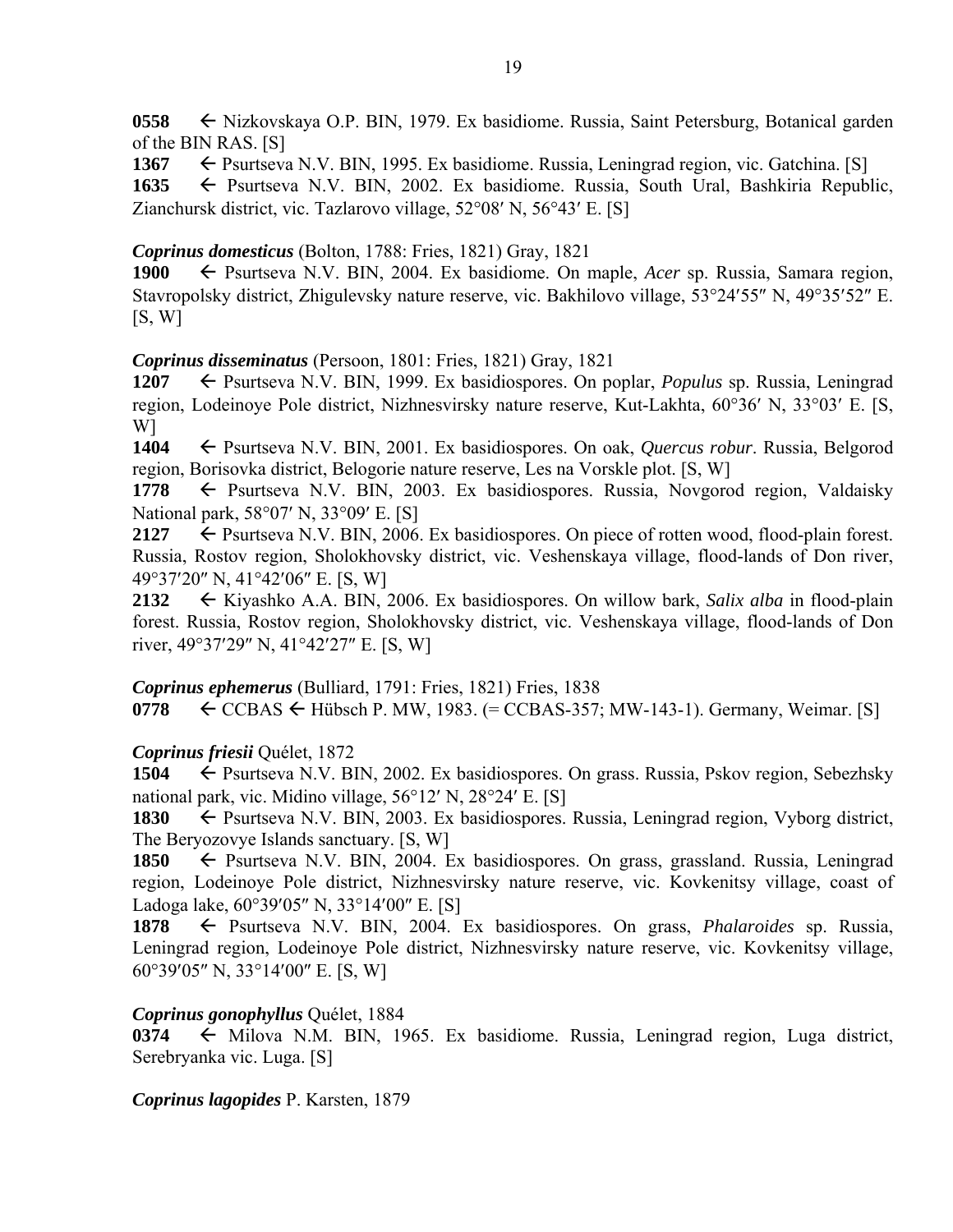**1076** Psurtseva N.V. BIN, 1998. Ex basidiome on rotten birch, *Betula* sp. Russia, Eastern Siberia, the south-western coast of Baikal lake. [S, W]

### *Coprinus lagopus* (Fries, 1821) Fries, 1838

**1665** ← Psurtseva N.V. BIN, 2002. Ex basidiospores. Russia, Novgorod region, Valdaisky national park, Ryabinovy island, 57°59' N, 33°24' E. [S]

## *Coprinus micaceus* (Bulliard, 1786: Fries, 1821) Fries, 1838

**0368**  $\leftarrow$  Sivochub O.A. BIN, 1983. Ex basidiome. Russia, Saint Petersburg. [S]

**1208** Psurtseva N.V. BIN, 1999. Ex basidiospores. Russia, Leningrad region, Lodeinoye Pole district, Nizhnesvirsky nature reserve, near Vaemsky stream. [S, W]

**1432** ► Psurtseva N.V. BIN, 2001. Ex basidiospores. On oak, *Quercus robur*. Russia, Belgorod region, Borisovka district, Belogorie nature reserve, Les na Vorskle plot. [S, W]

1811 – Psurtseva N.V. BIN, 2003. Ex basidiome. Russia, Leningrad region, Priozersk district, Otradnoye dendrological park. [S, W]

### *Coprinus niveus* (Persoon, 1801) Fries, 1838

1951 Psurtseva N.V. BIN, 2005. Ex basidiospores. On horse dung in grassland. Russia, Far East, Kamchatsky region, Bystrinsky nature park, vic. Esso village, left bank of Uksichan river, 55°00'00" N, 158°40'45" E. [S, W]

### *Coprinus radians* (Desmazieres, 1828) Fries, 1838

**0376** Zarudnaya G.I. LTA, 1970. Ex basidiome. Russia, Leningrad region. [S]

2131 
Kiyashko A.A. BIN, 2006. Ex basidiospores. On rotten wood, flood-plain forest. Russia, Rostov region, Sholokhovsky district, vic. Veshenskaya village, flood-lands of Don river, 49°37'20"  $N, 41^{\circ}42'06''$  E. [S, W]

# *Coprinus romagnesianus* Singer, 1951

1106  $\leftarrow$  Psurtseva N.V. BIN, 1997. Ex basidiospores. Russia, Western Caucasus, Krasnodar territory, Tuapse district, vic. Agoy village. [S, W]

### *Coprinus silvaticus* Peck, 1871

**0874** ← Psurtseva N.V. BIN, 1988. Ex basidiome. Russia, Far East, Primorsky territory, vic. Vladivostok. [S]

# *Coprinus sterquilinus* (Fries, 1821) Fries, 1838

0565  $\leftarrow$  Semerdzhieva M. CCBAS, 1983. (= CCBAS-359). Ex basidiome, stipe. Czech Republic, Bohemia, Prague. [S]

### *Coprinus urticicola* (Berkeley et Broome, 1861) Buller, 1917

**1505** ← Psurtseva N.V. BIN, 2002. Ex basidiospores. On grass. Russia, Pskov region, Sebezhsky national park, vic. Midino village,  $56^{\circ}12'$  N,  $28^{\circ}24'$  E. [S]

### *Coprinus xanthothrix* Romagnesi, 1941

1115 **F** Psurtseva N.V. BIN, 1997. Ex basidiospores. Russia, Western Caucasus, Krasnodar territory, Tuapse district, vic. Agoy village. [S]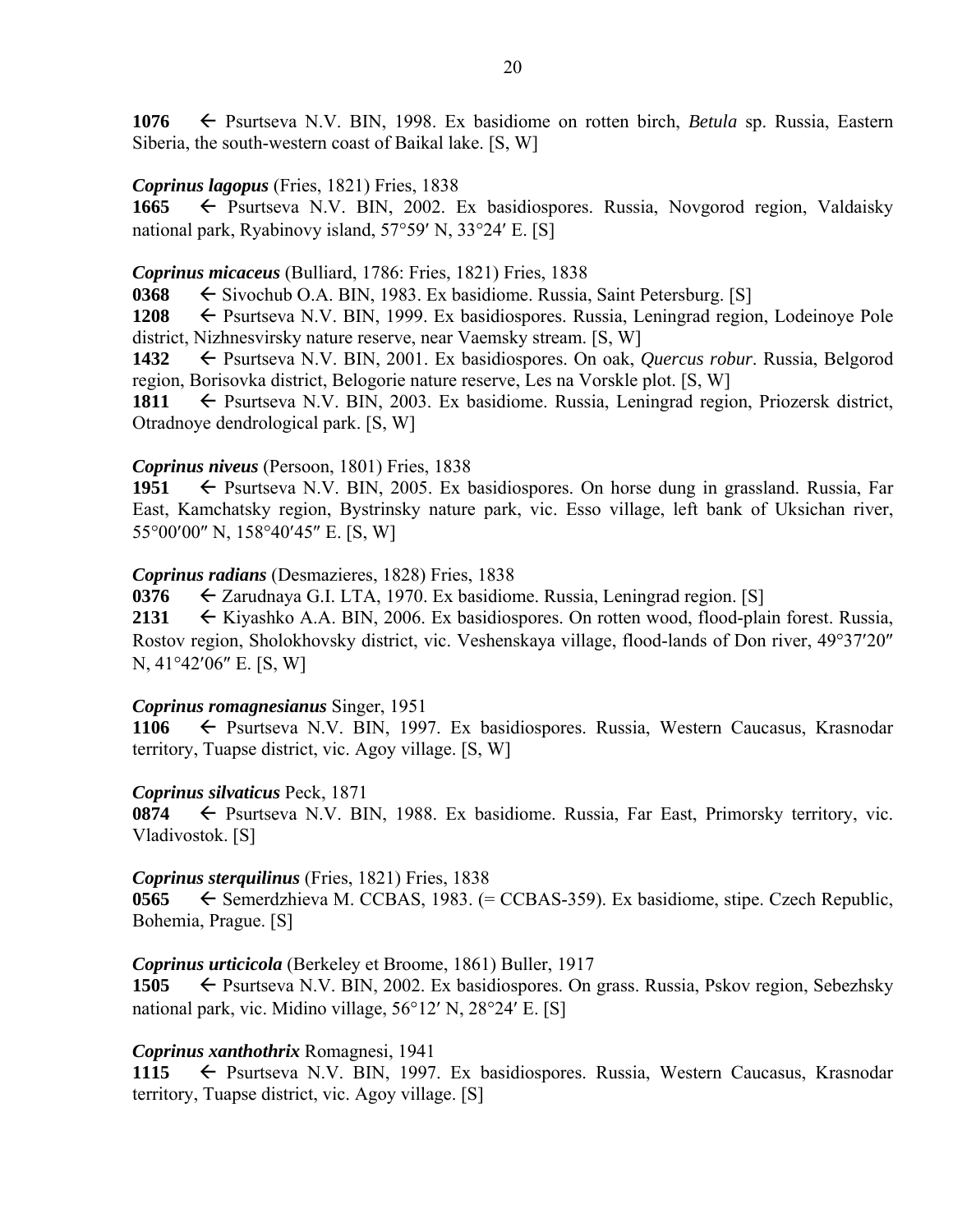### *Coprinus* **sp**. 1

**1652** ← Psurtseva N.V. BIN, 2002. Ex basidiospores. Russia, Novgorod region, Valdaisky national park, vic. Shuya village,  $58^{\circ}01'$  N,  $33^{\circ}23'$  E. [S]

### *Coprinus* **sp**. **2**

1865  $\leftarrow$  Psurtseva N.V. BIN, 2004. Ex basidiospores. Grassland. Russia, Leningrad region, Lodeinoye Pole district, Nizhnesvirsky nature reserve,  $60^{\circ}38'33''$  N,  $33^{\circ}05'35''$  E. [S, W]

### *Coprinus* **sp. 3**

**1937**  $\leftarrow$  Psurtseva N.V. BIN, 2004. Ex basidiospores. On decomposed stump. Russia, Leningrad region, Kirovsk district, The Lava River Canyon nature monument, vic. Vasilkovo village, 59°22′51″  $N$ , 31°35'01" E. [S, W]

### *Coprinus* **sp. 4**

**2164** Psurtseva N.V. BIN, 2004. Ex basidiospores. Aspen forest, *Populus tremula*. Russia, Leningrad region, Lodeinove Pole district, Nizhnesvirsky nature reserve, 60°38′33″ N, 33°05′35″ E.  $[S, W]$ 

### *Coriolellus vaporarius Antrodia sinuosa*

*Coriolopsis caperata* (Berkeley, 1839) Murrill, 1908. – *Coriolopsis fulvocinerea* (Berkeley, 1839) Murrill, 1908.

**0677** Bondartseva M.A. BIN, 1981. Herrera S. IB, 1974. Received as: *Coriolopsis fulvocinerea* (Berkeley, 1839) Murrill, 1908. Ex basidiome. Cuba, Bayamo. [S]

*Coriolopsis fulvocinerea Coriolopsis caperata*

### *Coriolopsis polyzona* (Persoon, 1827) Ryvarden, 1972

**0678** Bondartseva M.A. BIN, 1981. Received as: *Coriolopsis occidentalis* (Klotzsch, 1833) Murrill, 1905. Ex basidiome. Cuba, Cienaga de Zapata. [S]

*Coriolus hirsutus Trametes hirsuta* 

*Coriolus membranaceus Trametes membranacea* 

*Coriolus pubescens Trametes pubescens* 

*Coriolus versicolor Trametes versicolor* 

*Coriolus zonatus Trametes ochracea* 

*Creolophus cirrhatus* (Persoon, 1801: Fries, 1821) P. Karsten, 1879. – *Hericium cirrhatum* (Persoon, 1801: Fries, 1821) Nikolajeva, 1950

**1210** Psurtseva N.V. BIN, 1999. (= CULLTENN-10823). Received as: *Hericium cirrhatum* (Persoon, 1801: Fries, 1821) Nikolajeva, 1950. Ex basidiospores. On aspen, *Populus tremula*. Russia,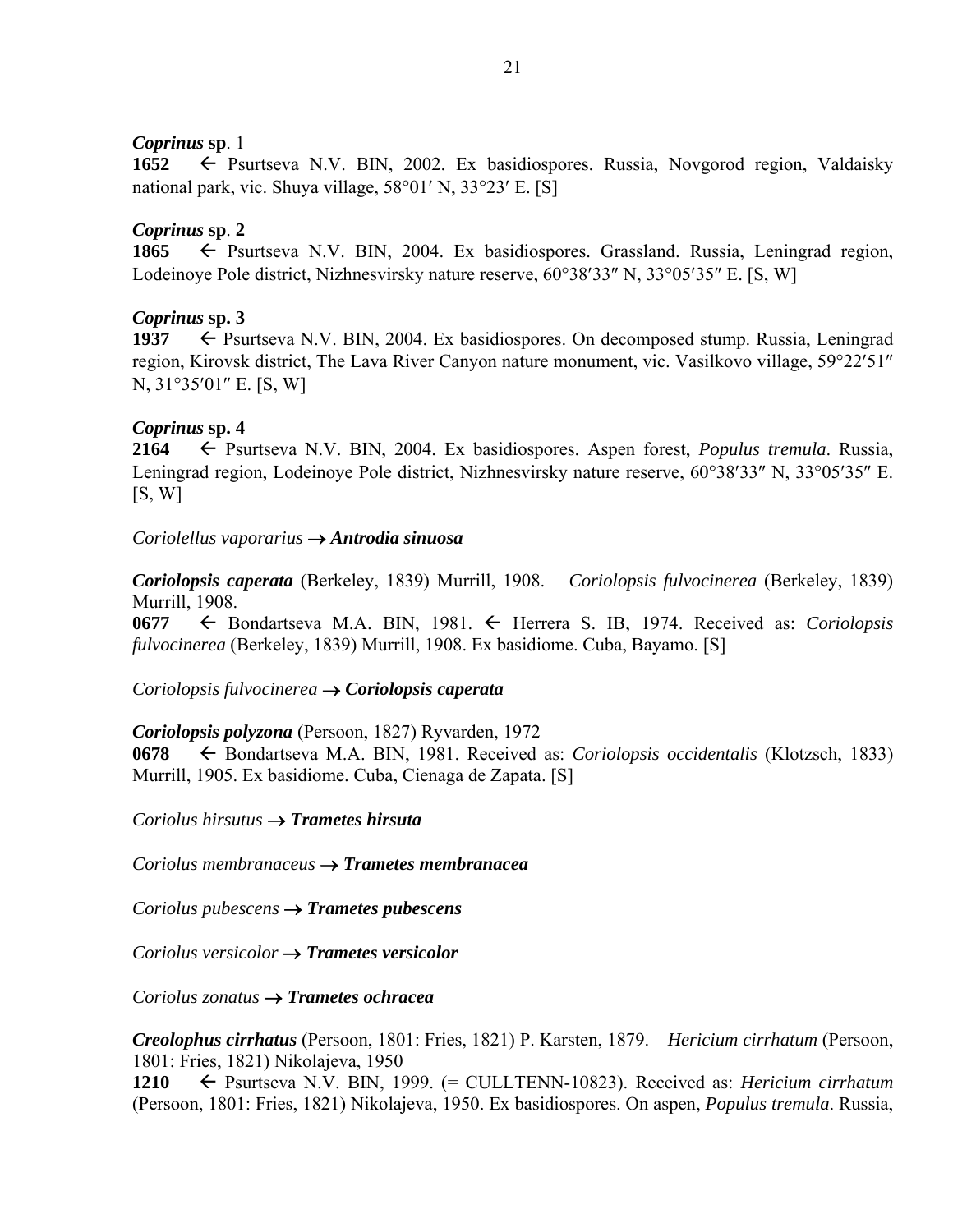Leningrad region, Lodeinoye Pole district, Nizhnesvirsky nature reserve, Kut-Lakhta, 60°36' N, 3334 E. [S, W]

### *Crepidotus applanatus* (Persoon, 1796) P. Kummer, 1871

1940 – Psurtseva N.V. BIN, 2004. Ex basidiospores. Russia, Leningrad region, Kirovsk district, The Lava River Canyon nature monument, vic. Vasilkovo village,  $59^{\circ}22'51''$  N,  $31^{\circ}35'01''$  E. [S, W] 1941 – Psurtseva N.V. BIN, 2004. Ex basidiospores. Russia, Leningrad region, Kirovsk district, The Lava River Canyon nature monument, vic. Vasilkovo village,  $59^{\circ}22'51''$  N,  $31^{\circ}35'01''$  E. [S, W] **2172**  $\leftarrow$  Kiyashko A.A. BIN, 2006. Ex basidiospores. On piece of rotten fallen trunk in broadleaved forest. Russia, Western Caucasus, Krasnodar territory, Sochi district, Kavkazsky nature reserve, vic. Laura reserve station. [S, W]

# *Crepidotus carpaticus* Pilát, 1929

**1394** Psurtseva N.V. BIN, 1997. Ex basidiospores. On hornbeam, *Carpinus* sp*.* Russia, Western Caucasus, Krasnodar territory, Sochi district, vic. Khosta. [S]

# *Crepidotus crocophyllus* Berkeley, 1847

**1939** Psurtseva N.V. BIN, 2004. Ex basidiospores. On elm, *Ulmus* sp. Russia, Leningrad region, Kirovsk district, The Lava River Canyon nature monument, vic. Vasilkovo village, 59°22′51″  $N, 31^{\circ}35'01''$  E. [S, W]

# *Crepidotus* **sp***.*

**2001**  $\leftarrow$  Psurtseva N.V. BIN, 2005. (= CULLTENN-11848). Ex basidiospores. Russia, Far East, Primorsky territory, Kedrovaya Pad nature reserve, 43°05'56" N, 131°33'21" E. [S, W]

*Crinipellis scabella* (Albertini et Schweinitz, 1805) Murrill, 1915. – *Crinipellis stipitaria* (Fries, 1821) Patouillard, 1889

1991 
E Psurtseva N.V. BIN, 2005. Received as: *Crinipellis stipitaria* (Fries, 1821) Patouillard, 1889. Ex basidiospores. On twig of deciduous tree. Russia, Far East, Primorsky territory, Kedrovaya Pad nature reserve, 43°05'56" N, 131°33'21" E. [S, W]

# *Crinipellis stipitaria*  $\rightarrow$  *Crinipellis scabella*

# *Crucibulum laeve* (Hudson, 1802) Kambly, 1936

**1593** ← Rebriev Y.A. SFU, 2002. Ex peridiola. On litter, arboretum. Russia, Rostov region, vic. Volgodonsk. [S]

1594 Psurtseva N.V. BIN, 2002. Ex peridiola. On branches. Russia, Saint Petersburg, Botanical garden of the BIN RAS. [S]

**1700** ← Psurtseva N.V. BIN, 2003. Ex peridiola. On branches. Russia, Western Caucasus, Adygei Republic, Kavkazsky nature reserve, vic. Guzeripl reserve station,  $43^{\circ}59'$  N,  $40^{\circ}07'$  E. [S]

**1750** Psurtseva N.V. BIN, 2003. Ex peridiola. On fir roots, *Abies nordmanniana*. Russia, Western Caucasus, Adygei Republic, Kavkazsky nature reserve, vic. Guzeripl reserve station, 43°59'  $N, 40^{\circ}08'$  E. [S]

*Crustoderma corneum* (Bourdot et Galzin, 1928) Nakasone, 1984. – *Phlebia cornea* (Bourdot et Galzin, 1928) J. Eriksson, 1950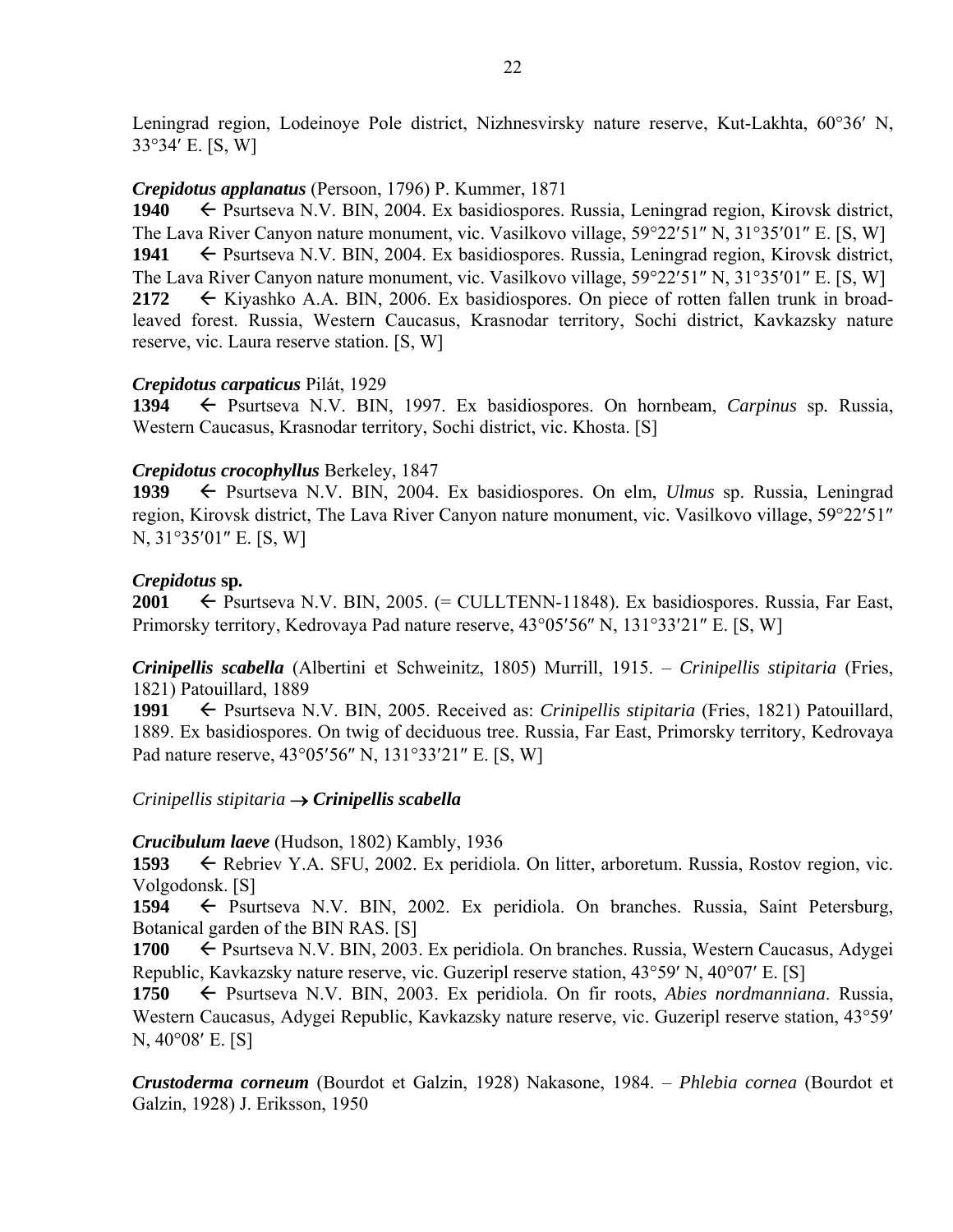**1713** ← Psurtseva N.V. BIN, 2003. Received as: *Phlebia cornea* (Bourdot et Galzin, 1928) J. Eriksson, 1950. Ex basidiospores. On rotten beech, *Fagus orientalis.* Russia, Western Caucasus, Adygei Republic, Kavkazsky nature reserve, vic. Guzeripl reserve station. [S]

### *Crustoderma dryinum* (Berkeley et M.A. Curtis, 1873) Parmasto, 1968

**1266** Psurtseva N.V. BIN, 2000. Ex basidiospores. On fallen spruce, *Picea* sp*.* Finland, North Karelia nature reserve. [S, W]

### *Cyathus olla* Batsch, 1763: Persoon, 1801

**1686** Rebriev Y.A. SFU, 2002. Ex basidiome. On litter, arboretum. Russia, Rostov region, vic. Volgodonsk. [S]

### *Cyathus stercoreus* (Schweinitz, 1832) De Toni, 1888

**1216** Psurtseva N.V. BIN, 1999. (= CULLTENN-10645). Ex peridiola. Russia, Leningrad region, Lodeinoye Pole district, Nizhnesvirsky nature reserve, Kut-Lakhta, 60°36' N, 33°03' E. [S]

# *Cyathus striatus* Hudson, 1778: Persoon, 1801

1013  $\leftarrow$  Arnold G. MW, 1997. (= MW-B-0028). Ex peridiola. Russia, Urals. [S]

**2151** Kiyashko A.A. BIN, 2006. Ex peridiola. On beech (*Fagus orientalis*) and fir (*Abies nordmanniana*) litter, broad-leaved with fir forest. Russia, Western Caucasus, Krasnodar territory, Sochi district, Sochinsky national park, near Pslukh river. [S, W]

### *Cystidiophorus castaneus* (Lloyd, 1916) Imazeki, 1965

0665 ← Jarva L. TAA, 1979. (= TAA-10812). Ex basidiome. Russia, Far East, Primorsky territory, vic. Kavalerovka village. [S]

*Cystoderma cinnabarinum* (Albertini et Schweinitz, 1805) Fayod, 1889. – *Cystoderma terrei* (Berkeley et Broome, 1870) Harmaja, 1978

**1979** ← Psurtseva N.V. BIN, 2005. Received as: *Cystoderma terrei* (Berkeley et Broome, 1870) Harmaja, 1978. Ex basidiome. Russia, Far East, Kamchatsky region, Bystrinsky nature park, vic. Esso village, tourist's path,  $55^{\circ}54'51''$  N,  $158^{\circ}43'48''$  E. [S, W]

# *Cystoderma granulosum* (Batsch, 1783: Fries, 1821) Fayod, 1889

**1946** Psurtseva N.V. BIN, 2005. Ex basidiome. Russia, Far East, Kamchatsky region, Bystrinsky nature park, vic. Esso village, 55°55'21" N, 158°40'37" E. [S, W]

# *Cystoderma terrei Cystoderma cinnabarinum*

*Daedalea dickinsii* (Berkeley et Cooke, 1891) Jasuda, 1923

1999 – Psurtseva N.V. BIN, 2005. Ex basidiome. Russia, Far East, Primorsky territory, Kedrovaya Pad nature reserve,  $43^{\circ}05'56''$  N,  $131^{\circ}33'21''$  E. [S, W]

# *Daedalea quercina* Linnaeus, 1753: Fries, 1821

**0100** Nizkovskaya O.P. BIN, 1960. Ex basidiome. On oak, *Quercus* sp. Russia, Ryazan region.  $[S]$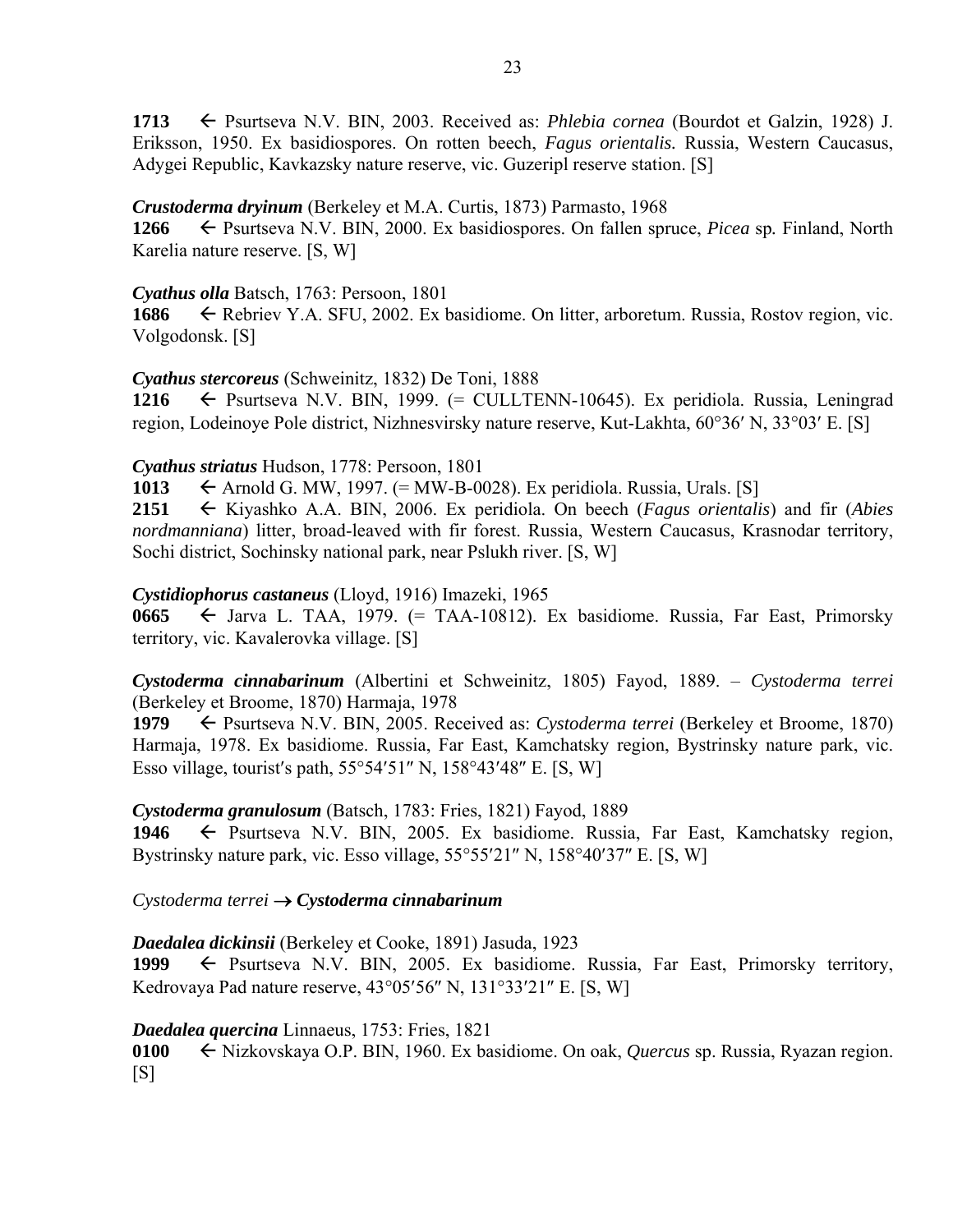0101  $\leftarrow$  Milova N.M. BIN, 1971. Ex basidiome. On oak, *Quercus robur*. Belarus, Minsk region, Belovezhskaya Puscha nature reserve. [S]

**0102** Fedorov N.I. BTI, 1970. (= BTI-1-F). Ex basidiome. On oak stump, *Quercus* sp. Belarus, Minsk region, Belovezhskaya Puscha nature reserve. [S]

1411  $\leftarrow$  Psurtseva N.V. BIN, 2001. Ex basidiospores. On lime-tree, *Tilia* sp. Russia, Belgorod region, Borisovka district, Belogorie nature reserve, Les na Vorskle plot. [S, W]

### *Daedaleopsis confragosa* (Bolton,1791: Fries, 1821) J. Schröter, 1888

**0105** Fedorov N.I. BTI, 1970. (= BTI-2-F). Ex basidiome. On fallen birch, *Betula* sp. Belarus, Minsk region, Belovezhskaya Puscha nature reserve. [S]

1731 Psurtseva N.V. BIN, 2003. Ex basidiospores. On dead hornbeam, *Carpinus betulus*. Russia, Western Caucasus, Adygei Republic, Maikop district, vic. Guzeripl village, 44°01′ N, 40°02′ E. [S]

*Daedaleopsis confragosa* (Bolton,1791: Fries, 1821) J. Schröter, 1888 var. *tricolor* (Bulliard, 1791: Fries, 1838) Bondartsev, 1953

**1108** Psurtseva N.V. BIN, 1997. Ex basidiospores. On hornbeam, *Carpinus* sp. Russia, Western Caucasus, Krasnodar territory, Tuapse district, vic. Agoy village. [S]

1131 Psurtseva N.V. BIN, 1996. Ex basidiome. On hazel, *Fraxinus* sp. Russia, Far East, Primorsky territory, Sikhote-Alinsky nature reserve. [S, W]

1918 – Psurtseva N.V. BIN, 2004. Ex basidiospores. On fallen deciduous tree. Russia, Samara region, Stavropolsky district, Zhigulevsky nature reserve, Shiryaevskaya valley, 53°21′25″N, 49°53'55" E. [S, W]

2068 **←** Psurtseva N.V. BIN, 2004. Ex basidiome. On bird-cherry tree. Russia, Eastern Siberia, Krasnoyarsk territory, Stolby nature reserve, bank of Laletin stream. [S, W]

# *Datronia mollis* (Sommerfelt, 1826: Fries, 1828) Donk, 1966

**058** Nizkovskaya O.P. BIN, 1963. Ex basidiome. On alder dead-fall, *Alnus* sp. Russia, Leningrad region, Luga district, Serebryanka vic. Luga. [S]

1457 Psurtseva N.V. BIN, 2001. Ex basidiospores. On dead wood. Russia, Leningrad region, Gatchina district, Siversky Les forestry. [S, W]

1534 Psurtseva N.V. BIN, 2002. Ex basidiospores. Russia, South Ural, Chelyabinsk region, vic. Vilai village,  $54^{\circ}49'$  N,  $57^{\circ}19'$  E. [S]

# *Delicatula integrella* (Persoon, 1801: Fries, 1821) Fayod, 1889

**1867** ► Psurtseva N.V. BIN, 2004. Ex basidiospores. On aspen wood, *Populus tremula* in aspen forest. Russia, Leningrad region, Lodeinoye Pole district, Nizhnesvirsky nature reserve, 60°38′33″ N, 33°05'35" E. [S, W]

**1876** ► Psurtseva N.V. BIN, 2004. Ex basidiospores. On piece of rotten wood. Russia, Leningrad region, Lodeinove Pole district, Nizhnesvirsky nature reserve vic. Kovkenitsy village, 60°39′05″ N,  $33^{\circ}14'00''$  E. [S, W]

**1908** ← Psurtseva N.V. BIN, 2004. Ex basidiospores. On rotten trunk of deciduous tree. Russia, Samara region, Stavropolsky district, Zhigulevsky nature reserve, Shiryaevsky gully, 53°24'10" N, 49°55'01" E. [S]

*Dichomitus campestris* (Quélet, 1872) Domański et Orlicz, 1966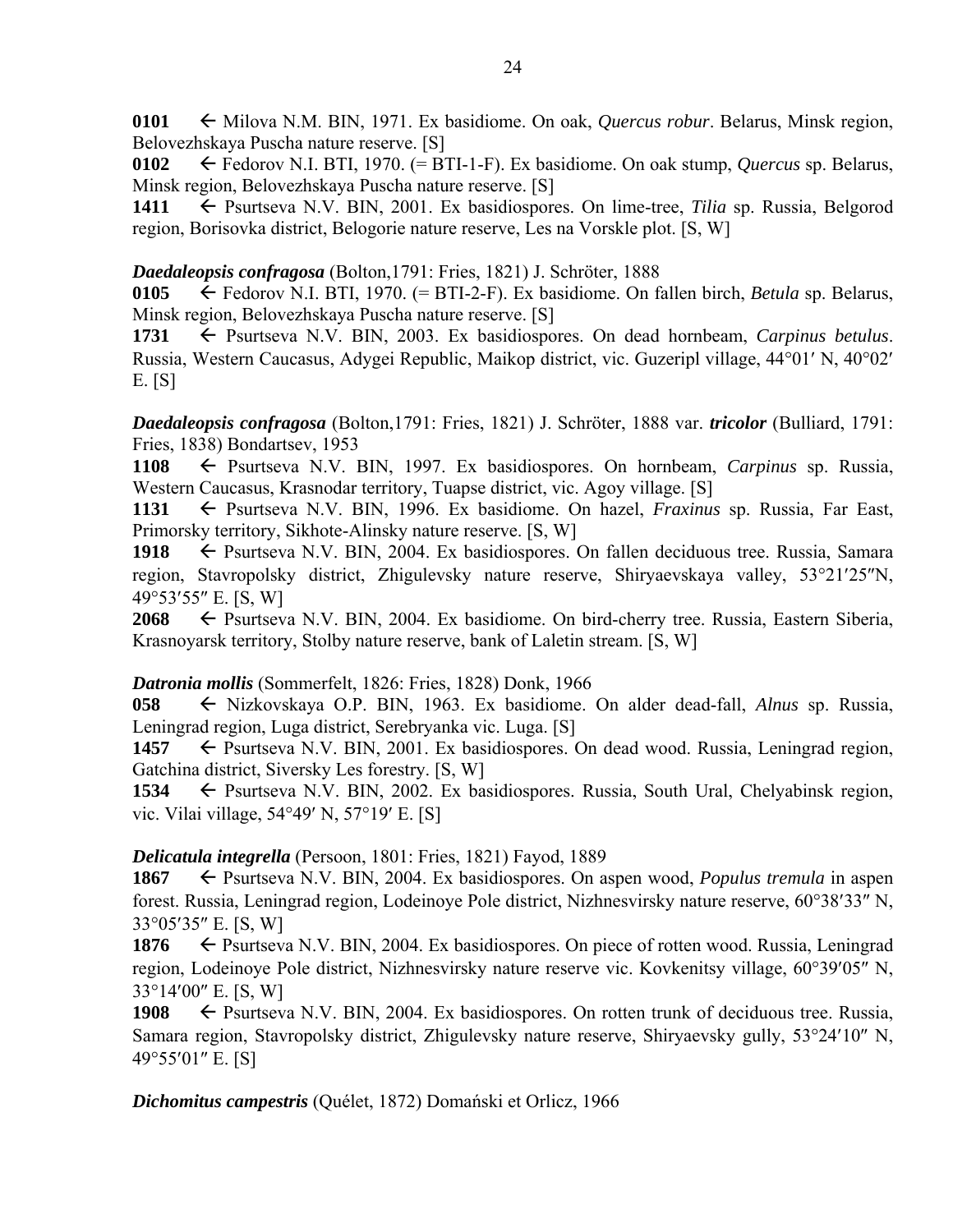**2105** Psurtseva N.V. BIN, 2006. Ex basidiospores. On willow wood, *Salix caprea*. Russia, Rostov region, Sholokhovsky district, vic. Veshenskaya village, 49°41'16" N, 41°42'36" E. [S, W]

### *Dictyophora duplicata* (Bosc, 1811) E. Fisher, 1888

**0849** Semashko A.Y. VNIIP, 1975. (= VKM-F-3075). Ex basidiome at egg stage. Russia, Far East, Primorsky territory, vic. Vladivostok. [S]

**0909**  $\leftarrow$  Psurtseva N.V. BIN, 1981. Ex basidiome at egg stage. Russia, Far East, Primorsky territory, Lazovsky nature reserve. [S]

1303  $\leftarrow$  Psurtseva N.V. BIN, 1996. Ex basidiome at egg stage. Russia, Far East, Primorsky territory, Sikhote-Alinsky nature reserve. [S]

**2043** ← Psurtseva N.V. BIN, 2005. Ex basidiome. Russia, Far East, Primorsky territory, Kedrovaya Pad nature reserve, near Kedrovaya river,  $43^{\circ}05'56''$  N,  $131^{\circ}33'21''$  E. [S, W]

### *Endoptychum agaricoides Chlorophyllum agaricoides*

*Entoloma abortivum* (Berkeley et M.A. Curtis, 1859) Donk, 1949

**0876** ← Psurtseva N.V. BIN, 1988. (= VKM-F-3126). Ex basidiome. Russia, Far East, Primorsky territory, Lazovsky nature reserve. [S, W]

*Fibroporia vaillantii* (De Candolle, 1815: Fries, 1821) Parmasto, 1968. – *Poria vaillantii* (De Candolle, 1815: Fries, 1821) Cooke, 1886

**0997** VKM. CNIIMOD, 1987. (= VKM-F-718). Received as: *Poria vaillantii* (De Candolle, 1815: Fries, 1821) Cooke, 1886. Ex basidiome. On pine, *Pinus* sp*.* Russia, Moscow region. [S]

### *Fistulina hepatica* (Shaeffer, 1774) Withering, 1792

0107  $\leftarrow$  Semerdzhieva M. CCBAS, 1966. (= CCBAS-531). Ex basidiome. Czech Republic, Bohemia, Konopiste castle vic. Benesov. [S]

**0132** ← Semerdzhieva M. CCBAS, 1983. (= CCBAS-533). Ex basidiome. Bulgaria, vic. Plovdiv.  $[S]$ 

### *Fistulina pallida* Berkeley et Ravenel, 1872

1165  $\leftarrow$  Psurtseva N.V. BIN, 1999. (= CULLTENN-10362). Ex basidiospores. On stump of hemlock, *Tsuga* sp. USA, NC, Highlands, Macon Co., Blue Valley, 35°01' N, 83°14' W. [S, W]

### *Flammulaster limulatoides* P.D. Orton, 1984

**1666** ← Psurtseva N.V. BIN, 2002. Ex basidiospores. Russia, Novgorod region, Valdaisky national park, Ryabinovy island,  $57°58'$  N,  $33°18'$  E. [S]

### *Flammulina fennae* Bas, 1983

**0882** ► Psurtseva N.V. BIN, 1987. Ex basidiome. Russia, Saint Petersburg, Botanical garden of the BIN RAS. [S, W]

**1215**  $\leftarrow$  Psurtseva N.V. BIN, 1999. (= CULLTENN-10603). Ex basidiospores. On soil under poplar, *Populus* sp. Russia, Leningrad region, Kirovsk district, The Lava River Canyon nature monument, vic. Vasilkovo village,  $59^{\circ}52'N$ ,  $41^{\circ}35'E$ . [S, W]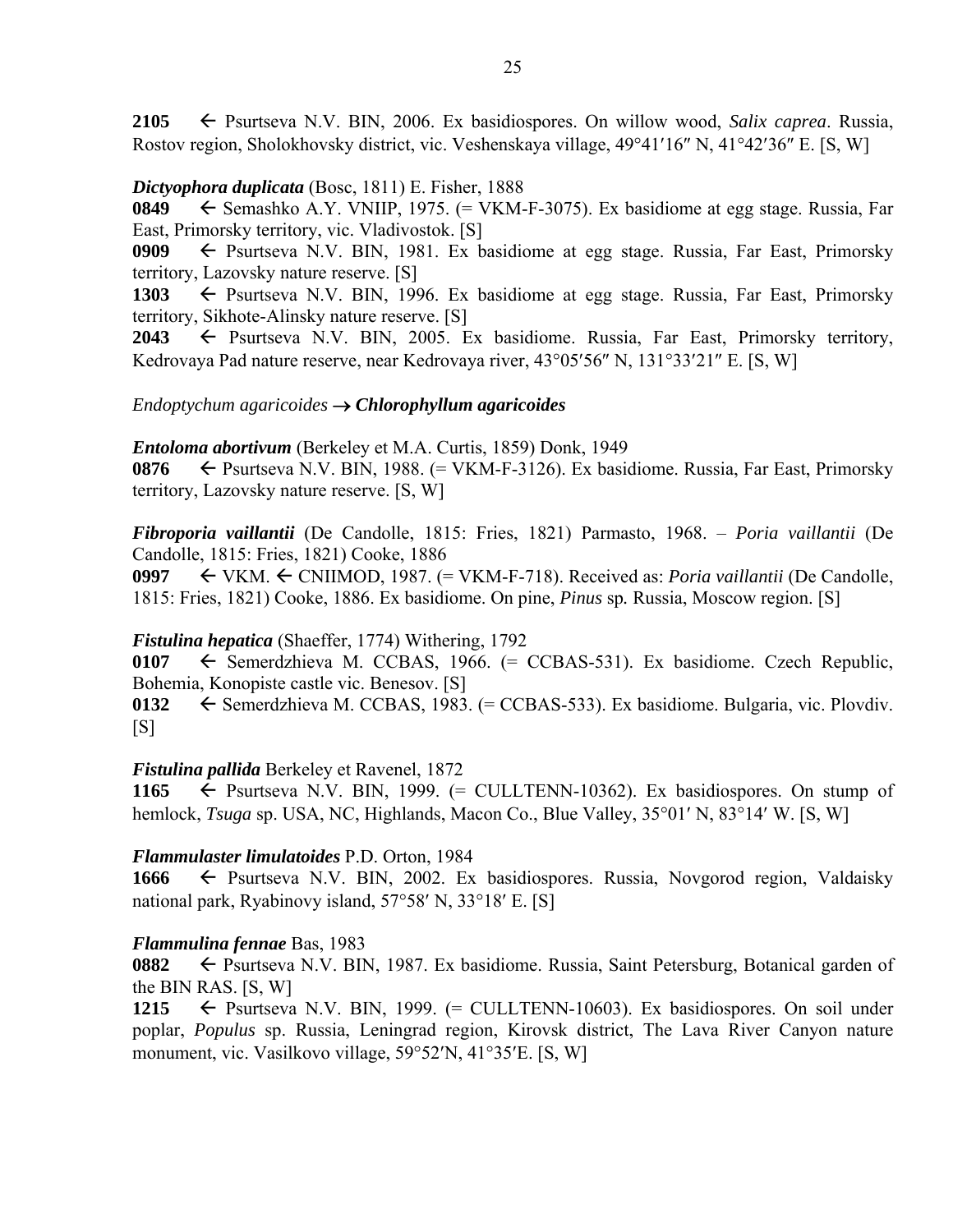1936  $\leftarrow$  Psurtseva N.V. BIN, 2004. Ex basidiospores. On rotten wood. Russia, Leningrad region, Kirovsk district, The Lava River Canyon nature monument, vic. Vasilkovo village, 59°22′51″ N,  $31^{\circ}35'01''$  E. [S, W]

### *Flammulina ononidis* Arnolds, 1977

**0766** Sašek V. CCBAS, 1984. Ex basidiome. On fallen leaves of *Ononis spinosa*. Czech Republic, Prague. [S]

1217  $\leftarrow$  Psurtseva N.V. BIN, 1999. (= CULLTENN-10668). Ex basidiospores. On litter. Austria.  $[S, W]$ 

1218  $\leftarrow$  Psurtseva N.V. BIN, 1999. (= CULLTENN-10669). Ex basidiospores. On litter. Austria.  $[S, W]$ 

**1476**  $\leftarrow$  Petersen R.H. CULLTENN, 1997.  $\leftarrow$  CBS. (= CBS-172.82). Germany. [S, W]

### *Flammulina populicola* Redhead et R.H. Petersen, 1999

**1466** Petersen R.H. CULLTENN, 1997. DAOM, 1979. (= DAOM-180395). Ex basidiome. Canada, Manitoba. [S, W]

**1470**  $\leftarrow$  Petersen R.H. CULLTENN, 1997. (= Gruen 3-6). Ex basidiome. [S, W]

1474  $\leftarrow$  Petersen R.H. CULLTENN, 1997. (= FVC-1). Ex basidiome. USA, Colorado, San Miguel Co., Telluride. [S, W]

**1478** Petersen R.H. CULLTENN, 1997. (= DED-6115). Ex basidiome. On poplar, *Populus* sp*.* USA, CA, Sierra Co., Round Lake Trail to Gold Lake. [S, W]

**1480** Petersen R.H. CULLTENN, 1997. (= HHB-8447). USA, Coronado National Forest, Santa Catalina mountains, Lemmon mountain. [S, W]

**1484** Petersen R.H. CULLTENN, 1997. (= CULLTENN-7271). Ex basidiome. Sweden, Uppland, vic. Uppsala, Gottsundabergen. [S, W]

### *Flammulina rossica* Redhead et R.H. Petersen, 1999

**0388** Torev A. AI, 1971. Received as: *Collybia velutipes* (Curtis, 1777: Fries, 1821) P. Kummer, 1871. Ex basidiome. Bulgaria. [S]

**0389**  $\leftarrow$  Buchalo A.S. IBK, 1967  $\leftarrow$  Lyr H. FIE. Received as: *Collybia velutipes* (Curtis, 1777: Fries, 1821) P. Kummer, 1871. Ex basidiome. Germany, Eberswalde. [S]

**0535** ← Nizkovskaya O.P. BIN, 1978. Received as: *Flammulina velutipes* (Curtis, 1777: Fries, 1821) Singer, 1951. Ex basidiome, stipe. On willow, *Salix caprea*. Russia, Saint Petersburg, Botanical garden of the BIN RAS. [S]

**0803** ← Sivochub O.A. BIN, 1986. Received as: *Flammulina velutipes* (Curtis, 1777: Fries, 1821) Singer, 1951. Ex basidiome. Russia, Leningrad region, Priozersk district, Otradnoye dendrological park. [S]

**0904** Psurtseva N.V. BIN, 1988. Received as: *Flammulina velutipes* (Curtis, 1777: Fries, 1821) Singer, 1951. Ex basidiome. On willow, *Salix* sp. Russia, Far East, Primorsky territory, Lazovsky nature reserve. [S]

**0978 ←** Psurtseva N.V. BIN, 1994. Received as: *Flammulina velutipes* (Curtis, 1777: Fries, 1821) Singer, 1951. Ex basidiome. Russia, Leningrad region, Lodeinoye Pole district, Nizhnesvirsky nature reserve. [S]

**1467** ← Petersen R.H. CULLTENN, 1997. (= CULLTENN-3232). Ex basidiome. Russia, Far East, Primorsky territory, Sikhote-Alinsky nature reserve. [S, W]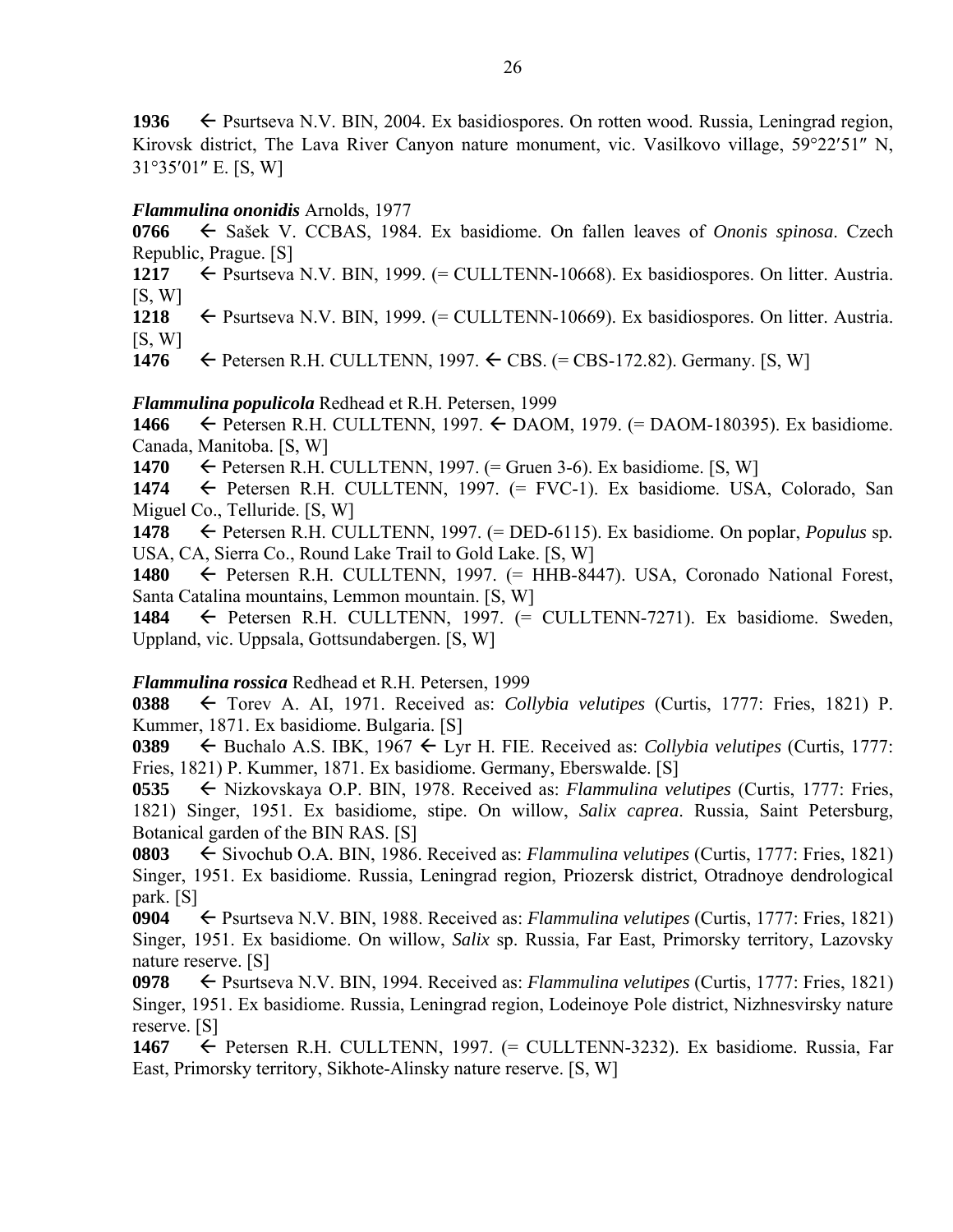1481 Petersen R.H. CULLTENN, 1997. (= CULLTENN-8171). Ex basidiome. On willow, *Salix sp. USA, AK, vic. Seward, 60<sup>o</sup>11' N, 149<sup>o</sup>34' W. [S]* 

1981 **Example 1981 Example 1981 Psurtseva N.V. BIN, 2005. Ex basidiospores. On willow,** *Salix* **sp in willow bush. Russia,** Far East, Kamchatsky region, vic. Esso village, right bank of Bystraya river,  $55^{\circ}55'13''$  N, 158°42'49" E. [S, W]

*Flammulina velutipes* (Curtis, 1777: Fries, 1821) Singer, 1951 s.l**.**

**0383**  $\leftarrow$  Milova N.M. BIN, 1957. Ex basidiome. Russia, Saint Petersburg, Botanical garden of the BIN RAS. [S]

**0384**  $\leftarrow$  Buchalo A.S. IBK, 1971.  $\leftarrow$  Lyr H. FIE. Ex basidiome. Germany, Eberswalde. [S]

**0385** ← Semerdzhieva M. CCBAS, 1975. Ex basidiome. On hazel, *Corylus avellana*. Czech Republic, Trebok, Böhmen. [S]

**0386** ← Semerdzhieva M. CCBAS, 1975. Ex basidiome. On willow, *Salix* sp. Czech Republic, Prague. [S]

**0387**  $\leftarrow$  Buchalo A.S. IBK, 1971. Ex basidiome. Czech Republic. [S]

 $0500 \leftarrow$  Semerdzhieva M. CCBAS, 1961. [S]

**0671** ← Drozdova T.N. BIN, 1983. Ex basidiome. On maple stump, *Acer* sp. Russia, Saint Petersburg, Botanical garden of the BIN RAS. [S]

**0817**  $\leftarrow$  Gavrilova L.P. BIF, 1977. Belarus. [S]

**0905** Psurtseva N.V. BIN, 1988. Ex basidiome. On *Chosenia arbutifolia*. Russia, Far East, Primorsky territory, Lazovsky nature reserve. [S]

**0936** Psurtseva N.V. BIN, 1988. Ex basidiome. On poplar stump, *Populus* sp. Russia, Saint Petersburg, Kalininsky district, Karpinskogo street. [S]

1030 Kochetkov V.V. ARRIAM, 1996. Ex basidiome. [S]

**1468** Petersen R.H. CULLTENN, 1997. DAOM, 1987. (= DAOM-197553). Canada, British Columbia. [S]

**1471** ← Psurtseva N.V. BIN, 1991. Ex basidiome. On roots of hornbeam, *Carpinus* sp. Russia, Stavropol territory, vic. Kislovodsk, Bargustansky range. [S]

**1472** Alekhina I.A. BIN, 1994. Finland. [S]

**1473** ← Petersen R.H. CULLTENN, 1997. (= MUCL-31612). China, Fujian. [S]

**1477**  $\leftarrow$  Petersen R.H. CULLTENN, 1997.  $\leftarrow$  FRI, New Zealand, 1980. (= NZFR-243D). Ex basidiome. On *Pseudotsuga menziesii*. New Zealand. [S]

**1479** ← Psurtseva N.V. CULLTENN, 1997. (= Knox-C). Ex basidiome. On nettle tree, *Celtis* sp. USA, TN, Knoxvill, UT Campus. [S]

**1482** Petersen R.H. CULLTENN, 1997. (= CULLTENN-8326). Ex basidiospores. On *Lometia hirsuta*. Argentina, Chubut province, the eastern coast of Lago Menendez. [S]

1483  $\leftarrow$  Psurtseva N.V. BIN, 1982. Ex basidiome. On poplar, *Populus* sp. Russia, Saint Petersburg, Kalininsky district, Karpinskogo street. [S]

**1792** ← Psurtseva N.V. BIN, 2003. Ex basidiospores. On poplar stump, *Populus* sp. Russia, Saint Petersburg, Moskowsky district, Moscowsky Park Pobedy. [S]

**2079** Wasser S.P. HAI, 2000. (= HAI–92). On *Quercus* sp. Israel, My Carmel, Haifa, Park. [S, W]

**2080** Wasser S.P. HAI, 1994. (= HAI-106). On *Quercus calliprinos*. Israel, Kibutz Hanita. [S, W]

*Flammulina velutipes* (Curtis,1777: Fries, 1821) Singer, 1951 var*. lactea* (Quélet, 1881) Bas, 1983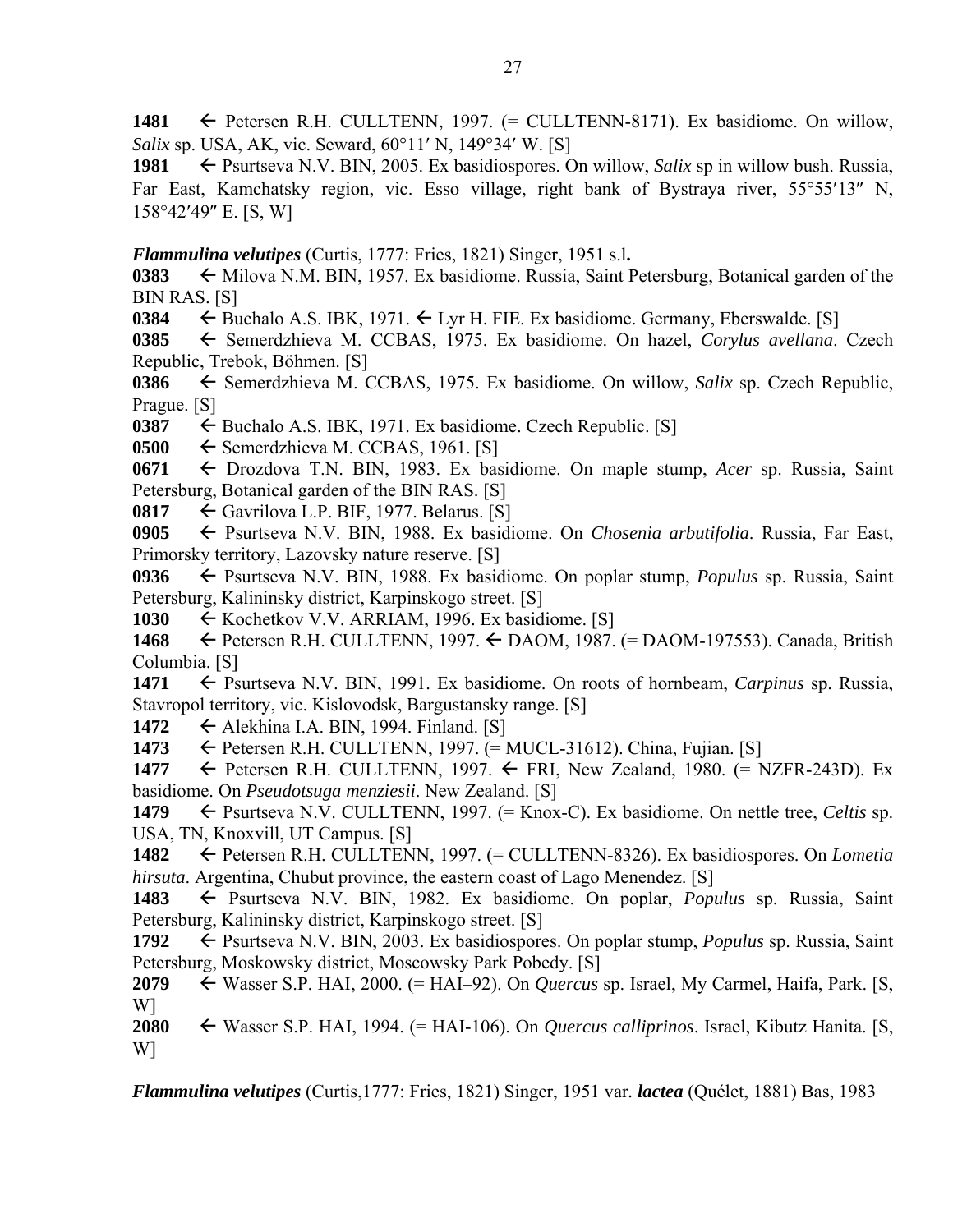**1469** Petersen R.H. CULLTENN, 1997. CBS, 1981. (= CBS-771.81). Netherlands, Zeeland province, Zeeuws Vlaaderen, Vogelwaarde. [S]

*Flammulina velutipes* (Curtis, 1777: Fries, 1821) Singer, 1951 var*. longispora* Bas, 1983 **1475**  $\leftarrow$  Petersen R.H. CULLTENN, 1997. (= "Vellinga"). Netherlands. [S]

*Flammulina velutipes* (Curtis, 1777: Fries, 1821) Singer, 1951 var. *lupinicola* Redhead et R.H. Petersen, 1999

**1485** Petersen R.H. CULLTENN, 1997. (= CULLTENN-8078). Ex basidiome. USA, Humboldt Co., McKinleyvill, Clam Beach County Park. [S]

*Flammulina velutipes* (Curtis, 1777: Fries, 1821) Singer, 1951 var*. velutipes*

1486 
Fetersen R.H. CULLTENN, 1997. (= CULLTENN-7200). Ex basidiome. United Kingdom, England, Surrey, Ham Towpath, near Thames river. [S]

*Fomes fomentarius* (Linnaeus, 1753: Fries, 1821) Kickx, 1867

**0104** Sivochub O.A. BIN, 1983. Ex basidiome. On birch, *Betula* sp. Russia, Leningrad region, Priozersk district, Otradnoye dendrological park. [S]

**0109** Nizkovskaya O.P. BIN, 1969. Ex basidiome. On birch, *Betula* sp*.* Russia, Leningrad region. [S]

**0110**  $\leftarrow$  Milova N.M. BIN, 1967. Ex basidiome. On birch, *Betula* sp. Russia, Leningrad region, Vyborg. [S, W]

0111  $\leftarrow$  Milova N.M. BIN, 1971. Ex basidiome. On birch, *Betula* sp. Belarus, Minsk region, Belovezhskaya Puscha nature reserve. [S]

**0112** Milova N.M. BIN, 1971. Ex basidiome. On fallen oak, *Quercus petraea*. Belarus, Minsk region, Belovezhskaya Puscha nature reserve. [S]

**0115** Nizkovskaya O.P. BIN, 1971. Ex basidiome. On hornbeam, *Carpinus* sp. Belarus, Minsk region, Belovezhskaya Puscha nature reserve. [S]

**0116** Nizkovskaya O.P. BIN, 1971. Ex basidiome. On lime-tree, *Tilia cordata*. Russia, Saint Petersburg, Botanical garden of the BIN RAS. [S]

**0117** Fedorov N.I. BTI, 1970. Ex basidiome. On birch, *Betula* sp. Belarus, Minsk region. [S]

**0119** Fedorov N.I. BTI, 1970. Ex basidiome. On alder, *Alnus* sp. Belarus, Minsk region. [S]

**0234** Nizkovskaya O.P. BIN, 1983. Ex basidiome. On lime-tree, *Tilia cordata*. Russia, Belgorod region, Borisovka district, Belogorie nature reserve, Les na Vorskle plot. [S]

**0675** Nizkovskaya O.P. BIN, 1980. Ex basidiome. On birch, *Betula* sp. Russia, Leningrad region, Priozersk district, Otradnoye dendrological park. [S]

**0690** Nizkovskaya O.P. BIN, 1981. Ex basidiome. On birch, *Betula* sp. Russia, Leningrad region, vic. Orekhovo village. [S]

**0739** Sivochub O.A. BIN, 1982. Ex basidiome. On birch, *Betula* sp. Russia, Leningrad region, Priozersk district, Otradnoye dendrological park. [S]

**0831** Belova N.V. BIN, 1985. Ex basidiome. On birch, *Betula* sp. Mongolia. [S]

**0924** Petrov A.N. SIFIBR, 1988. (= SIFIBR-H-25). Ex basidiome. On fallen birch, *Betula* sp. Russia, Eastern Siberia, Irkutsk region, vic. Bratsk. [S]

**1349** ← Psurtseva N.V. BIN, 1997. Ex basidiome. On beech, *Fagus orientalis*. Russia, Western Caucasus, Krasnodar territory, Tuapse district, vic. Agoy village. [S]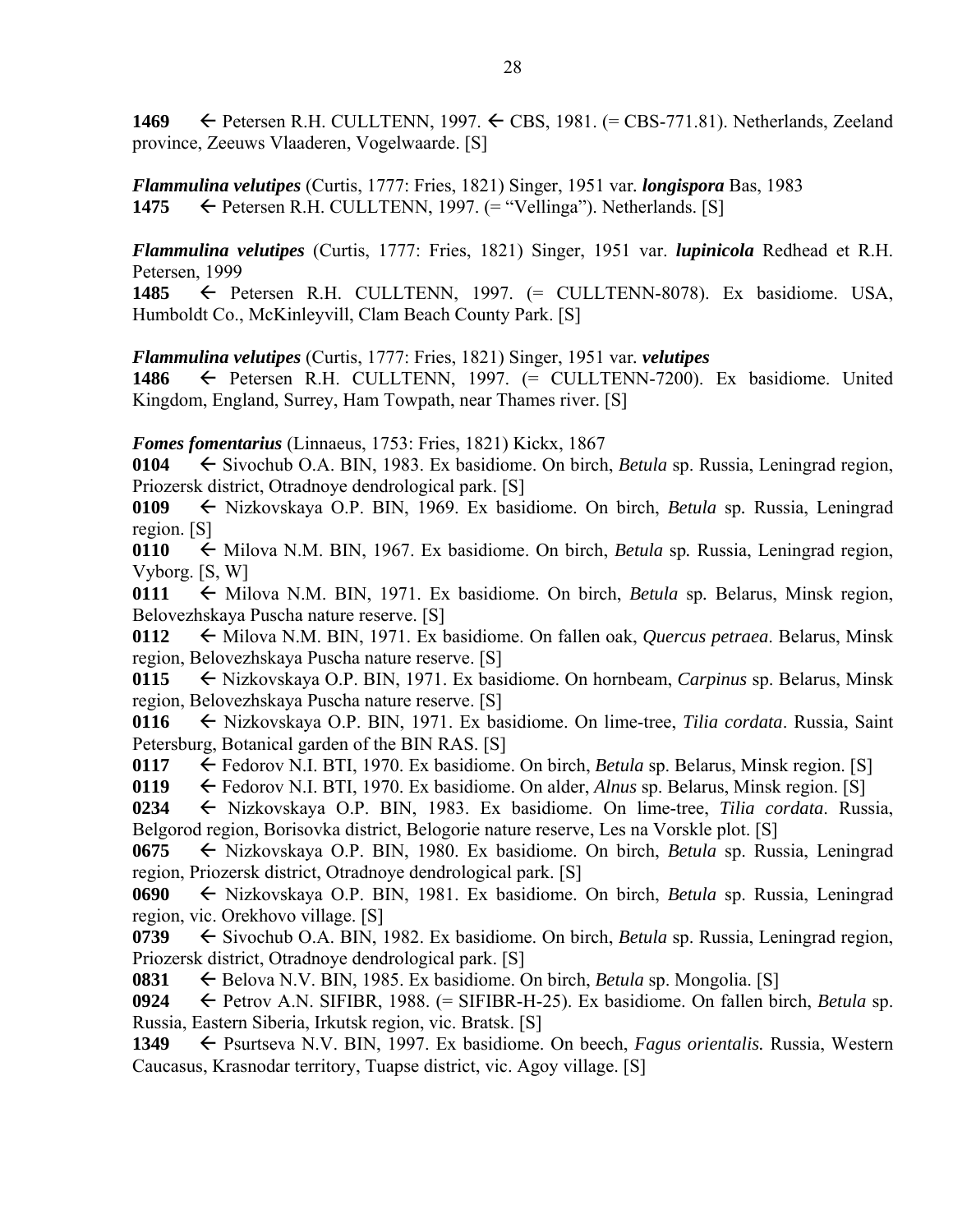**2049** ► Psurtseva N.V. BIN, 2005. Ex mycelium. Decomposed wood, coniferous forest. Finland, Lahti, vic. the Department of ecological and environmental sciences of the University of Helsinki, 61°01'35"N, 29°45'49"E. [S, W]

*Fomes pinicola Fomitopsis pinicola* 

*Fomitopsis annosa Heterobasidion annosum* 

*Fomitopsis epileucina* (Pilát ex Pilát, 1953) Ryvarden et Gilbertson, 1993

**0270** ← Milova N.M. BIN, 1960. Received as: *Tyromyces epileucus* Pilát ex Pilát, 1953. Ex basidiome. Russia, Ryazan region. [S]

*Fomitopsis feei* (Fries, 1830) Kreisel, 1971

0683  $\leftarrow$  Herrera S. IB, 1981. Ex basidiome. Cuba. [S]

*Fomitopsis officinalis* (Villars, 1789: Fries, 1821) Bondartsev et Singer, 1941

**0129** Nizkovskaya O.P. BIN, 1960. Ex basidiome. Russia, Eastern Siberia, Kozyrevskoye forestry. [S]

**0877** Petrov A.N. SIFIBR, 1988. Ex basidiome. On burnt larch, *Larix* sp. Russia, Eastern Siberia, Irkutsk region, vic. Bratsk. [S]

*Fomitopsis pinicola* (Swartz, 1810: Fries, 1821) P. Karsten, 1889. – *Fomes pinicola* (Linnaeus, 1753: Fries, 1821) Fries, 1849

**0130** Nizkovskaya O.P. BIN, 1959. Ex basidiome. On spruce, *Picea* sp. Russia, Leningrad region. [S]

**0131** Nizkovskaya O.P. BIN, 1964. Ex basidiome. On spruce, *Picea* sp. Russia, Leningrad region, Tosno district, vic. Lisino Korpus village. [S]

0134 
Shivrina A.N. BIN, 1969. Ex basidiome. Russia, Leningrad region, Luga district, Serebryanka vic. Luga. [S]

**0135** ← Milova N.M. BIN, 1971. Ex basidiome. On alder, *Alnus* sp. Russia, Karelia Republic, Valaam island. [S]

**0137** Nizkovskaya O.P. BIN, 1971. Ex basidiome. On living hornbeam, *Carpinus* sp. Belarus, Minsk region, Belovezhskaya Puscha nature reserve. [S, W]

0138  $\leftarrow$  Milova N.M. BIN, 1971. Ex basidiome. On fallen birch, *Betula* sp. Belarus, Minsk region, Belovezhskaya Puscha nature reserve. [S, W]

**0139**  $\leftarrow$  Milova N.M. BIN, 1971. Ex basidiome. On living spruce, *Picea* sp. Belarus, Minsk region, Belovezhskaya Puscha nature reserve. [S]

**0140** Nizkovskaya O.P. BIN, 1971. Ex basidiome. On pine, *Pinus* sp. Belarus, Minsk region, Belovezhskaya Puscha nature reserve. [S]

**0141**  $\leftarrow$  LTA, 1960. [S]

0142 Fedorov N.I. BTI, 1970. Ex basidiome. Belarus, Minsk region. [S]

**0143** Psurtseva N.V. BIN, 1977. Ex basidiome. On pine, *Pinus* sp. Russia, Western Siberia, Tyumen region, Nizhne-Vartovsk district, near Samotlor lake. [S]

**0674** Nizkovskaya O.P. BIN, 1980. Ex basidiome. On alder, *Alnus* sp. Russia, Leningrad region, Priozersk district, Otradnoye dendrological park. [S]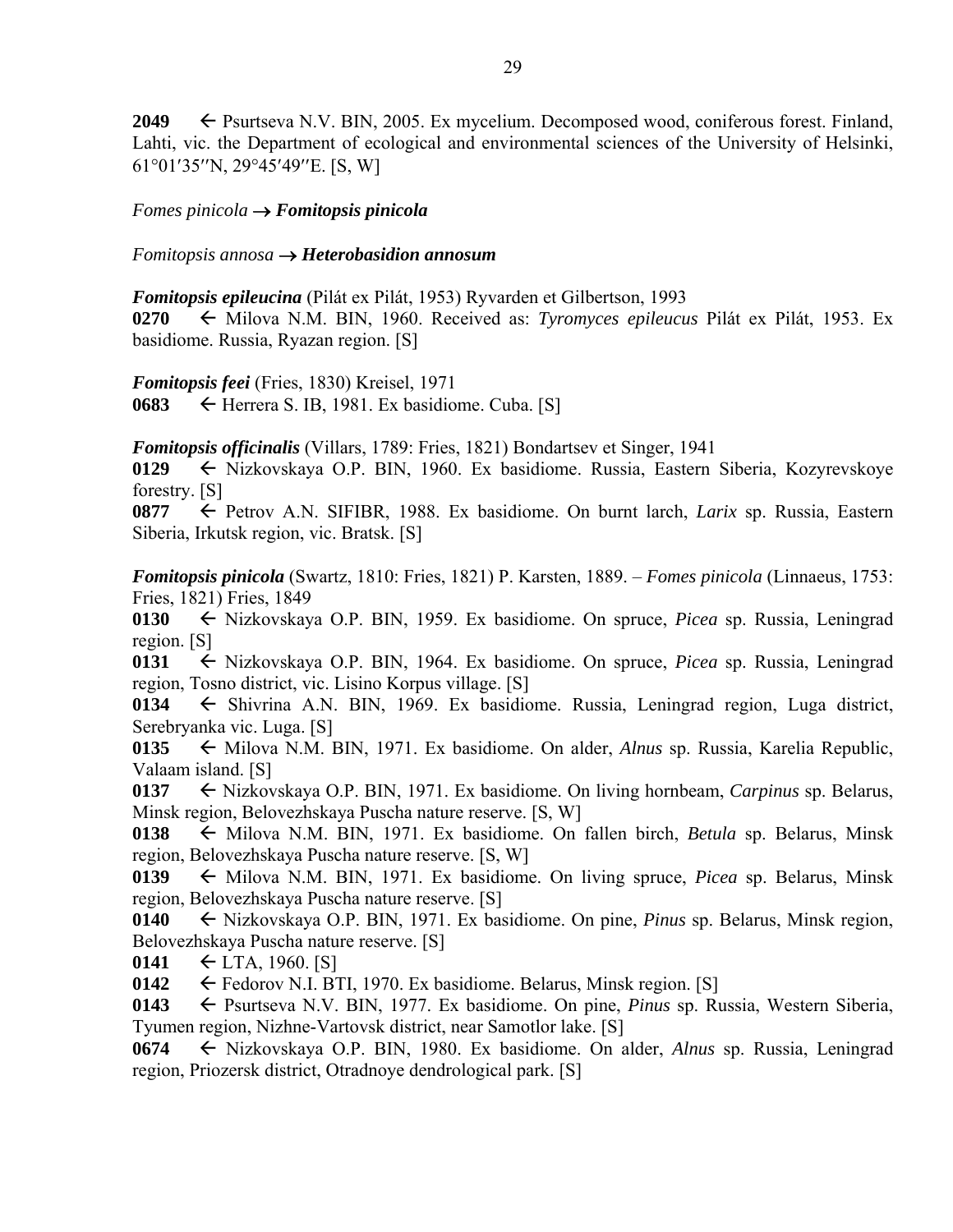**0731** Nizkovskaya O.P. BIN, 1987. Ex basidiome. Russia, Leningrad region, vic. Orekhovo village. [S]

**0755** ← Sivochub O.A. BIN, 1984. Ex basidiome. On cherry tree, *Cerasus japonica*. Russia, Saint Petersburg, Botanical garden of the BIN RAS. [S]

0770 Sivochub O.A. BIN, 1984. Ex basidiome. On rowan-tree, *Sorbus aucuparia*. Russia, Leningrad region, Priozersk district, vic. Sosnovo village. [S]

0771  $\leq$  Sivochub O.A. BIN, 1984. Ex basidiome. On pine, *Pinus* sp. Russia, Leningrad region, Priozersk district, vic. Sosnovo village. [S]

**0794** ← Sivochub O.A. BIN, 1974. Ex basidiome. On pine, *Pinus* sp. Georgia, vic. Tbilisi. [S]

**0925** Petrov A.N. SIFIBR, 1988. (= SIFIBR-H-23). Ex basidiome. On larch stump, *Larix* sp. Russia, Eastern Siberia, Irkutsk region, vic. Bratsk. [S]

**1011**  $\leftarrow$  Arnold G. MW, 1995. (= MW-B-0123). Received as: *Fomes pinicola* (Linnaeus, 1753: Fries, 1821) Fries, 1849. Ex basidiome. Russia, Urals. [S]

1012  $\leftarrow$  Arnold G. MW, 1995. (= MW-B-146). Received as: *Fomes pinicola* (Linnaeus, 1753: Fries, 1821) Fries, 1849. Ex basidiome. Russia, Urals. [S]

1219 – Psurtseva N.V. BIN, 1999. Ex basidiome. Russia, Leningrad region, Vyborg district, Lindulovskaya Grove sanctuary. [S]

**1339** ← Psurtseva N.V. BIN, 1996. Ex basidiome. On fir, *Abies* sp. Russia, Far East, Primorsky territory, Sikhote-Alinsky nature reserve. [S]

**1426** Psurtseva N.V. BIN, 2001. Ex basidiome. On oak, *Quercus robur*. Russia, Belgorod region, Borisovka district, Belogorie nature reserve, Les na Vorskle plot. [S, W]

**1568** ← Psurtseva N.V. BIN, 2002. Ex basidiospores. On spruce, *Picea* sp. Russia, South Ural, Chelyabinsk region, Zlatoust district, vic. Tuluk village,  $54^{\circ}34'$  N,  $58^{\circ}49'$  E. [S]

**1871** ← Psurtseva N.V. BIN, 2004. Ex basidiome. On pine, *Pinus* sp. Russia, Leningrad region, Lodeinove Pole district, Nizhnesvirsky nature reserve, Kut-Lakhta,  $60^{\circ}38'$  10"N,  $33^{\circ}05'35''$  E. [S]

**2050**  $\leftarrow$  Psurtseva N.V. BIN, 2005. Ex basidiospores. On fallen pine, *Pinus sylvestris* in coniferous forest. Finland, Lahti, vic. the Department of ecological and environmental sciences of the University of Helsinki,  $61^{\circ}01'35''$  N,  $29^{\circ}45'49''$  E. [S, W]

**2069** Psurtseva N.V. BIN, 2004. Ex basidiome. On fallen trunk. Russia, Eastern Siberia, Krasnoyarsk territory, Stolby nature reserve, bank of Laletin stream. [S, W]

**2156** Kiyashko A.A. BIN, 2006. Ex basidiome. On fallen trunk. Russia, Western Caucasus, Krasnodar territory, Sochi district, Kavkazsky nature reserve, vic. Pslukh reserve station, flood-lands of Pslukh river. [S, W]

### *Fomitopsis rosea* (Albertini et Schweinitz, 1805) P. Karsten, 1889

**1710** ← Psurtseva N.V. BIN, 2003. Ex basidiome. On fallen fir, *Abies nordmanniana*. Russia, Western Caucasus, Adygei Republic, Kavkazsky nature reserve, vic. Guzeripl reserve station. [S]

### *Fomitopsis stellae Skeletocutis stellae*

*Funalia trogii* (Berkeley in Trog, 1850) Bondartsev et Singer, 1941

**0145** Nizkovskaya O.P. BIN, 1966. Ex basidiome. Russia, Ryazan region. [S]

0146 
ightharpoonup Shivrina A.N. BIN, 1971. Ex basidiome. Russia, Leningrad region, Luga district, Serebryanka vic. Luga. [S]

**0148** Suvorov P.A. LTA, 1971. Ex basidiome. On aspen, *Populus tremula*. Russia. [S]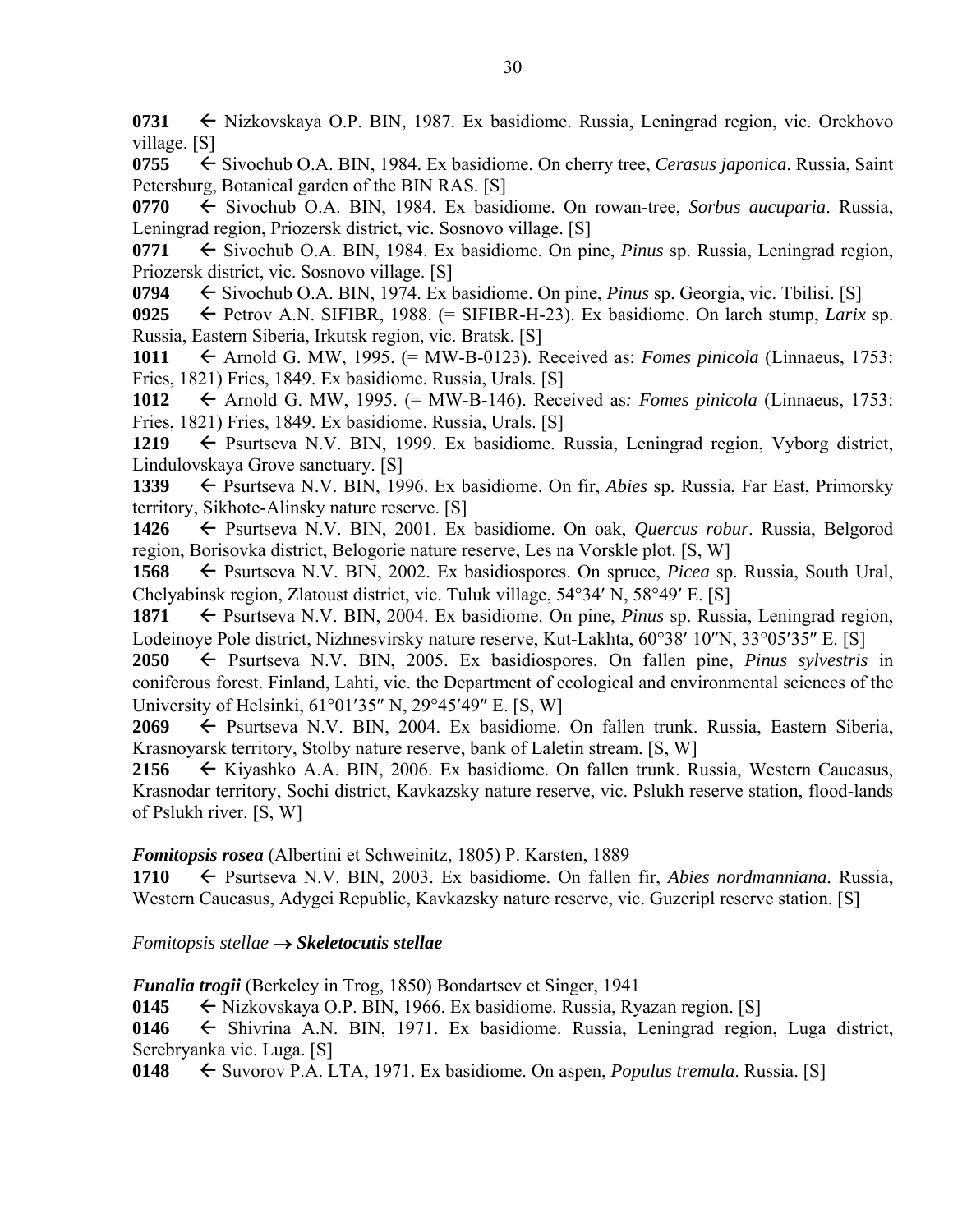**0795** ← Sivochub O.A. BIN, 1975. Ex basidiome. On aspen, *Populus tremula*. Russia, Leningrad region, vic. Tosno. [S]

**0811** ← Sivochub O.A. BIN, 1981. Ex basidiome. On willow, *Salix* sp. Russia, Saint Petersburg.  $[S]$ 

## *Galerina vittiformis* (Fries, 1838) Singer, 1950

1943 Psurtseva N.V. BIN, 2004. Ex basidiospores. On moss. Russia, Western Caucasus, Adygei Republic, Bolshoy Tkhach nature park. [S, W]

*Ganoderma applanatum* (Persoon, 1799) Patouillard, 1889. – *Ganoderma lipsiense* (Batsch, 1786) G.F. Atkinson, 1908 nom. ambig.

**0128**  $\leftarrow$  Bondartseva M.A. BIN, 1976. Ex basidiome. Cuba. [S, W]

**0149**  $\leftarrow$  Bondartseva M.A. BIN, 1976. Ex basidiome. Cuba. [S, W]

**0150** Nizkovskaya O.P. BIN, 1960. Ex basidiome. Russia, Ryazan region. [S]

**0151** Nizkovskaya O.P. BIN, 1960. Ex basidiome. On lilac, *Syringa* sp. Ukraine, vic. Kiev. [S]

**0154** Fedorov N.I. BTI, 1970. (= BTI-13a). Ex basidiome. On maple, *Acer* sp. Belarus, Minsk region, Belovezhskaya Puscha nature reserve. [S]

**0922** Petrov A.N. SIFIBR, 1988. Ex basidiome. On birch, *Betula* sp. Russia, Eastern Siberia, Buryat Republic, Kabansky district, vic. Tankhoy village, the southern coast of Baikal lake. [S]

**1126** Arnold G. MW. (= MW-B-0021). Received as: *Ganoderma lipsiense* (Batsch, 1786) G.F. Atkinson, 1908. Germany. [S]

**1148 ←** Psurtseva N.V. BIN, 1999. (= CULLTENN-10597). Ex basidiome. USA, TN, Knoxville.  $[S, W]$ 

1311 
Szedlay G. UEL, 1998. Ex basidiome. On oak, *Quercus ceris*. Hungary. [S, W]

**1332** Psurtseva N.V. BIN, 1996. Ex basidiome. On oak, *Quercus* sp. Russia, Far East, Primorsky territory, Sikhote-Alinsky nature reserve. [S]

1434  $\leftarrow$  Psurtseva N.V. BIN, 2001. Ex basidiome. On fallen oak, *Quercus robur*. Russia, Belgorod region, Borisovka district, Belogorie nature reserve, Les na Vorskle plot. [S, W]

**1987** ► Psurtseva N.V. BIN, 2005. Ex basidiospores. On fallen trunk of *Chosenia arbutifolia* in willow bush. Russia, Far East, Kamchatsky region, vic. Esso village, right bank of Bystraya river, 55°55'13" N, 158°42'49" E. [S, W]

**2002** Psurtseva N.V. BIN, 2005. Ex basidiome. Russia, Far East, Primorsky territory, Kedrovaya Pad nature reserve,  $43^{\circ}05'56''$  N,  $131^{\circ}33'21''$  E. [S, W]

# *Ganoderma lipsiense Ganoderma applanatum*

# *Ganoderma lucidum* (Curtis, 1781) P. Karsten, 1881

**0860** Sivochub O.A. BIN, 1987. Ex basidiome. Russia, Krasnodar territory. [S]

**1127** ← Psurtseva N.V. BIN, 1997. Ex basidiome. On oak, *Quercus* sp. Russia, Western Caucasus, Krasnodar territory, Tuapse district. [S]

1308  $\leftarrow$  Szedlay G. UEL, 1998.  $(=$  UEL-C-17). Hungary, Bydakeszi. [S]

1309  $\leftarrow$  Szedlay G. UEL, 1998. (= UEL-C-64). Ex basidiome. Hungary, Sorpon. [S]

1310  $\leftarrow$  Szedlay G. UEL, 1998. (= UEL-C-114). Ex basidiome. Hungary, Matra mountains. [S, W]

1312 
Szedlay G. UEL, 1998. (= UEL-C-118). Ex basidiome. Mixed forest. Hungary, Kophaza.  $[S, W]$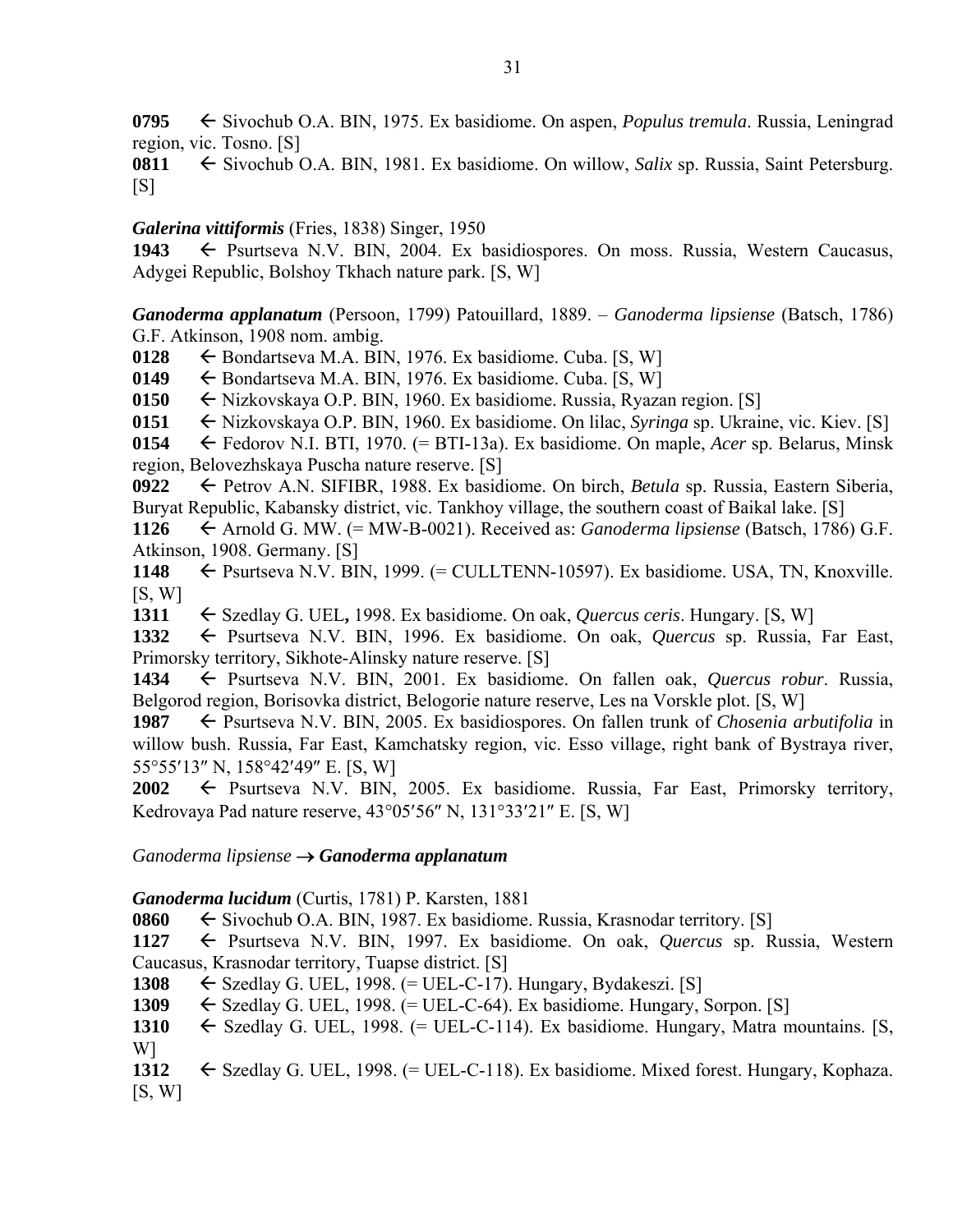$\leftarrow$  Szedlay G. UEL, 1998. (= UEL-C-119). Mixed forest. Hungary, Kophaza. [S]  $\leftarrow$  Szedlay G. UEL, 1998. (= UEL-C-120). Hungary, Budakeszi. [S]  $\leftarrow$  Szedlay G. UEL, 1998. (= UEL-C-122). Hungary, Narmafa. [S, W]<br>1316  $\leftarrow$  Szedlav G. UEL. 1998. (= UEL-C-123). Ex basidiome. On oak, *Que*  Szedlay G. UEL, 1998. (= UEL-C-123). Ex basidiome. On oak, *Quercus* sp. Hungary. [S, W]  $\leftarrow$  Szedlay G. UEL, 1998. (= UEL-C-124). Ex basidiome. On oak, *Quercus* sp. Hungary.  $[S]$  $\leftarrow$  Szedlay G. UEL, 1998. (= UEL-C-127). Hungary. [S] Szedlay G. UEL, 1998. (= UEL- C-128). Hungary. [S]

### *Ganoderma tsugae* Murrill, 1902

**1158** ← Psurtseva N.V. BIN, 1999. Ex basidiome. On coniferous trunk. USA, NC, Highlands, near Sunsett rock. [S, W]

### *Ganoderma* **sp***.*

**0149**  $\leftarrow$  Bondartseva M.A. BIN, 1970. Ex basidiome. Cuba. [S]

### *Geastrum fornicatum* (Hudson, 1762) Hooker, 1821

1642  $\leftarrow$  Rebriev Y.A. SFU, 2002. Ex basidiome. On litter. Russia, Rostov region, vic. Volgodonsk. [S]

*Gerronema josserandii Omphalina mutila* 

### *Gloeophyllum abietinum* (Fries, 1821) P. Karsten, 1882

**0669** Nizkovskaya O.P. BIN, 1979. Ex basidiome. Russia, Western Siberia, Tyumen region, Nizhne-Vartovsk district. [S]

*Gloeophyllum odoratum* (Wulfen, 1788: Fries, 1821) Imazeki, 1943. – *Osmoporus odoratus* (Wulfen, 1788: Fries, 1821) Singer, 1944

**056** Nizkovskaya O.P. BIN, 1963. Received as: *Osmoporus odoratus* (Wulfen, 1788: Fries, 1821) Singer, 1944. Ex basidiome. Russia, Leningrad region. [S]

**1000** VKM. (= VKM-F-3222). Received as: *Osmoporus odoratus* (Wulfen, 1788: Fries, 1821) Singer, 1944. Ex basidiome. On pine, *Pinus* sp. Russia, Central Ural, Sverdlovskaya region. [S]

### *Gloeophyllum sepiarium* (Wulfen, 1786: Fries, 1821) P. Karsten, 1882

**0155** ← Nizkovskaya O.P. BIN, 1971. Ex basidiome. Russia, Karelia Republic, near Onega lake.  $[S]$ 

0157  $\leftarrow$  Buchalo A.S. IBK, 1967. (= VKM-F-433). Ex basidiome. Germany. [S]

**0158**  $\leftarrow$  Buchalo A.S. IBK, 1967. (= VKM-F-708). Ex basidiome. Germany. [S]

**2058** Psurtseva N.V. BIN, 2005. Ex basidiospores. On fallen spruce, *Picea abies*. Finland, 24 km to the north from Helsinki, Luukkaa. [S, W]

**2059**  $\leftarrow$  Psurtseva N.V. BIN, 2005. Ex basidiospores. Finland, 24 km to the north from Helsinki, Luukkaa. [S, W]

**2062** Psurtseva N.V. BIN, 2005. Ex basidiospores. On fallen spruce, *Picea abies*. Finland, 24 km to the north from Helsinki, Luukkaa. [S, W]

*Gloeoporus dichrous* (Fries, 1821) Bresadola, 1916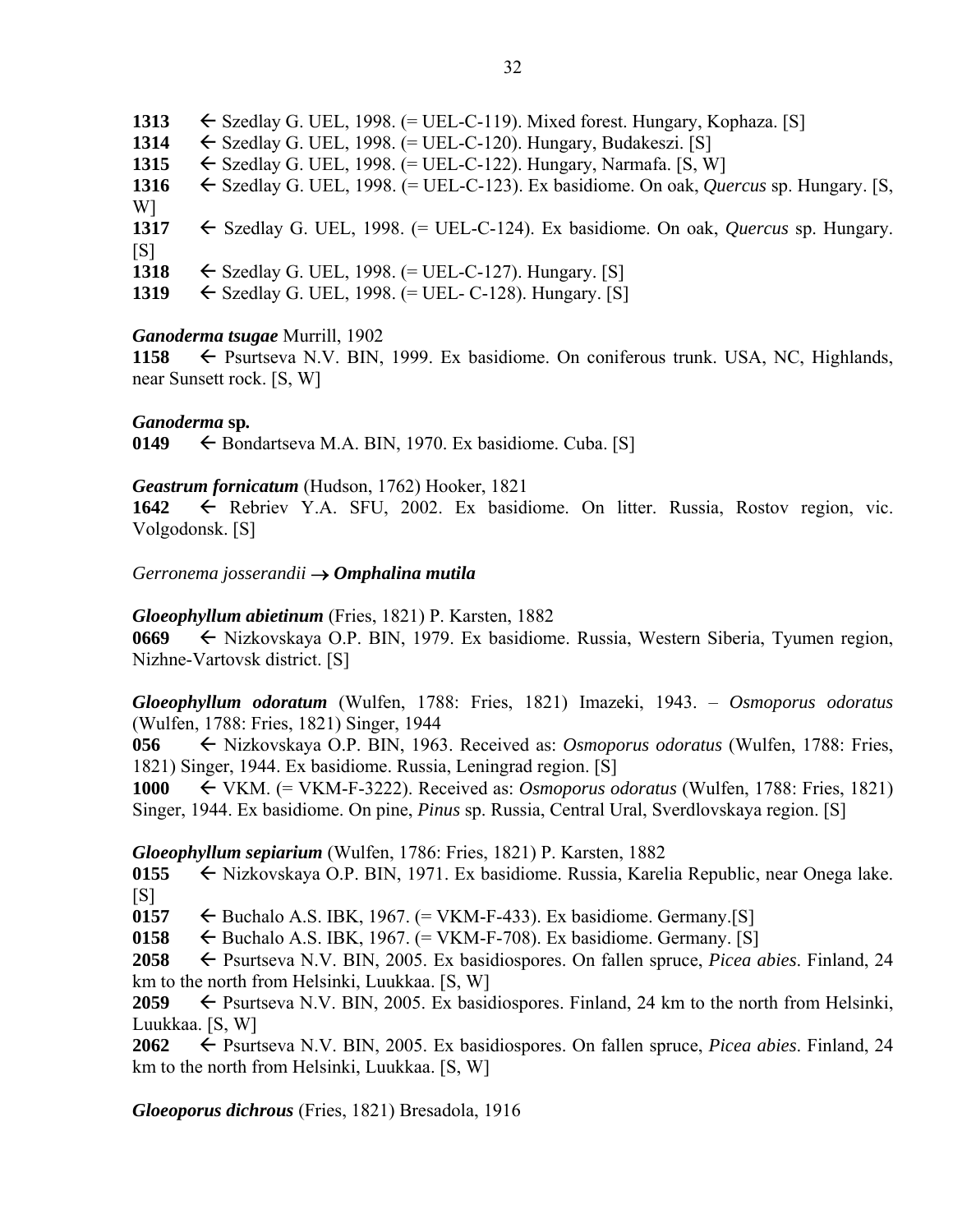**1220** Psurtseva N.V. BIN, 1999. Ex basidiospores. On birch, *Betula* sp. Russia, Leningrad region, Lodeinoye Pole district, Nizhnesvirsky nature reserve, Kut-Lakhta. [S]

**1463** Psurtseva N.V. BIN, 2001. Ex basidiospores. On fallen birch, *Betula* sp. Russia, Leningrad region, Gatchina district, Siversky Les forestry. [S, W]

*Grifola frondosa* (Dickson, 1785: Fries, 1821) Gray, 1821

0836  $\leftarrow$  Semerdzhieva M. CCBAS, 1987. (= CCBAS-653). Ex basidiome. Czech Republic, Bohemia, vic. Klec. [S, W]

**0917** Psurtseva N.V. BIN, 1988. (= VКМ-F-3125). Ex basidiome. Russia, Far East, Primorsky territory, Lazovsky nature reserve. [S, W]

**1010** TAA. (= VKM-F-3102; TAA-84-20). Ex basidiome. Estonia. [S, W]

*Grifola umbellata Polyporus umbellatus* 

### *Gymnopilus bellulus* (Peck, 1873) Murrill, 1917

**1464** Psurtseva N.V. BIN, 1997. Ex basidiome. On fallen yew, *Taxus* sp. Russia, Western Caucasus, Krasnodar territory, Sochi district, Khosta. [S]

*Gymnopilus junonius* (Fries, 1821) P.D. Orton, 1960. – *Gymnopilus spectabilis* (Fries, 1828). Singer, 1951

**0392** Nizkovskaya O.P. BIN, 1965. Received as: *Gymnopilus spectabilis* (Fries, 1828) Singer, 1951. Ex basidiome. Russia, Saint Petersburg, Petrodvorets district, vic. Stary Petergof. [S]

**0540** ← Semerdzhieva M. CCBAS, 1978. (= CCBAS-371). Received as: *Gymnopilus spectabilis* (Fries, 1828) Singer, 1951. Ex basidiome. On oak, *Quercus robur*. Bulgaria, Black Sea coast, vic. Akutino village. [S]

**2126** Kiyashko A.A. BIN, 2006. Ex basidiospores. Flood-plain forest. Russia, Rostov region, Sholokhovsky district, vic. Veshenskaya village, flood-lands of Don river, 49°37'20" N, 41°42'06" E.  $[S, W]$ 

*Gymnopilus hybridus* (Fries, 1818: Fries, 1821) Maire, 1933

**0734** ← Sivochub O.A. BIN, 1987. Ex basidiome, pileus. Russia, Leningrad region, Priozersk district, Otradnoye dendrological park. [S]

**0958** Psurtseva N.V. BIN, 1994. Ex basidiome, pileus. On aspen, *Populus tremula*, Russia, Pskov region, vic. Strugi Krasnye village. [S]

**1688** Psurtseva N.V. BIN, 2003. Ex basidiospores. Russia, Western Caucasus, Adygei Republic, Maikop district, vic. Guzeripl village,  $44^{\circ}01'$  N,  $40^{\circ}02'$  E. [S]

**2048** Psurtseva N.V. BIN, 2005. Ex basidiospores. On decomposed wood, coniferous forest. Finland, Lahti, vic. the Department of ecological and environmental sciences of the University of Helsinki, 61°01'35" N, 29°45'49" E. [S, W]

### *Gymnopilus penetrans* (Fries, 1815) Murrill, 1912

**2061** Psurtseva N.V. Ex basidiospores of basidiome on decomposed spruce stump, *Picea abies*. Finland, 24 km to the north from Helsinki, Luukkaa. [S]

*Gymnopilus sapineus* (Fries, 1821) Maire, 1933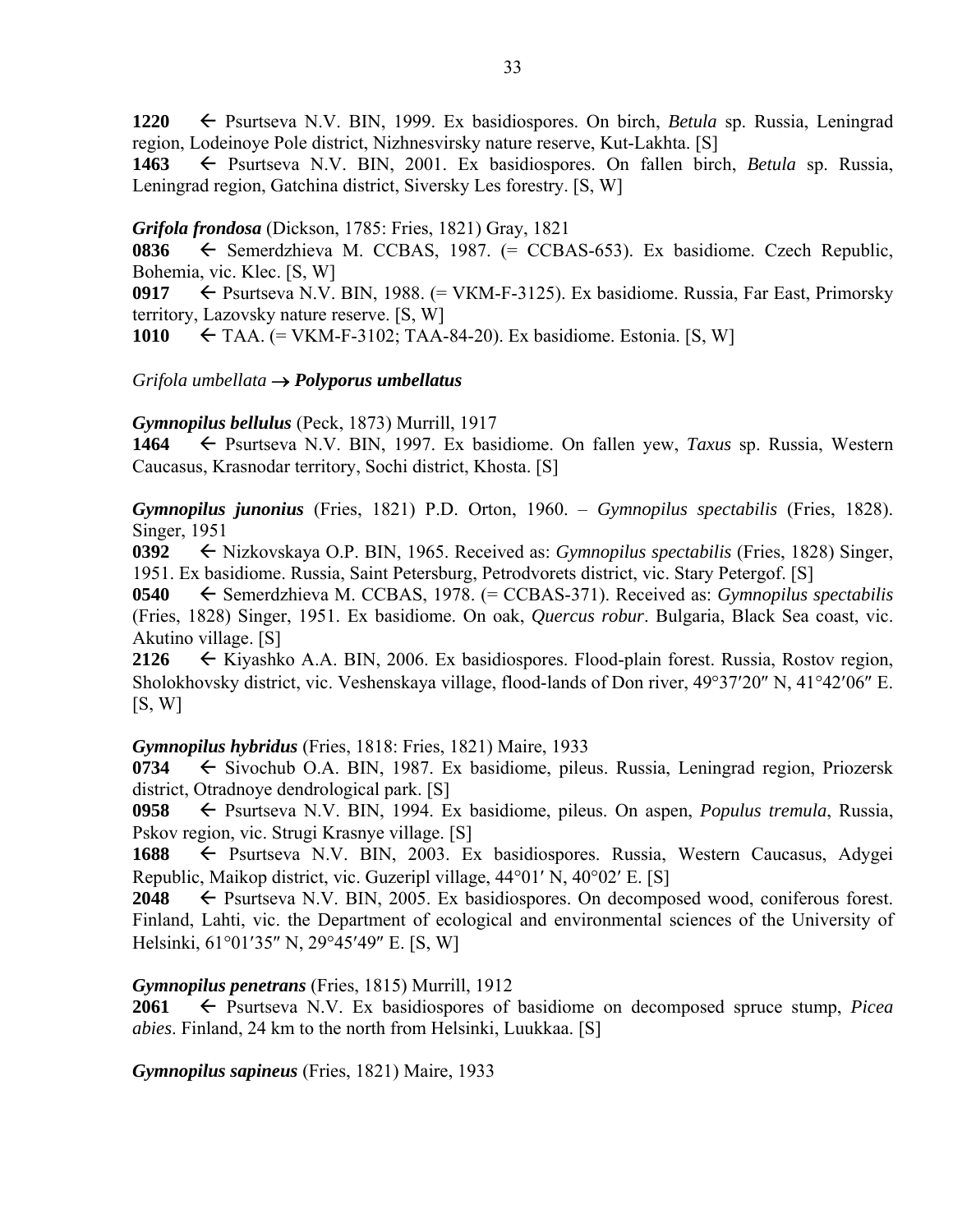**0390**  $\leftarrow$  Milova N.M. BIN, 1963. Received as: *Gymnopilus hybridus* (Fries, 1818: Fries, 1821) Maire, 1933. Ex basidiome. Russia, Saint Petersburg, Botanical garden of the BIN RAS. [S] **0391** ← Nizkovskaya O.P. BIN, 1963. Ex basidiome, pileus. Russia, Leningrad region, vic. Vyborg. [S]

*Gymnopilus spectabilis Gymnopilus junonius* 

### *Gymnopilus* **sp**. **1**

**1221** ← Psurtseva N.V. BIN, 1999. Ex basidiospores. Russia, Leningrad region, Lodeinoye Pole district, Nizhnesvirsky nature reserve. [S, W]

### *Gymnopilus* **sp. 2**

**1977** <del>←</del> Psurtseva N.V. BIN, 2005. Ex basidiome. On birch, *Betula platyphylla*. Russia, Far East, Kamchatsky region, Bystrinsky nature park, vic. Esso village, right bank of Uksichan river, 55°55′36″ N, 158°40′11″ E. [S, W]

### *Gyrodon lividus* (Bulliard, 1791: Fries, 1821) Saccardo, 1888

1539 Psurtseva N.V. BIN, 2002. Ex basidiome. Russia, South Ural, Orenburg region, vic. Kairovka village,  $51^{\circ}47'$  N,  $56^{\circ}32'$  E. [S]

*Hapalopilus nidulans* (Persoon, 1801: Fries, 1821) P. Karsten, 1881. – *Hapalopilus rutilans* (Persoon, 1798: Fries, 1821) P. Karsten, 1881

**0714 ←** Semerdzhieva M. CCBAS, 1980. (= CCBAS-544). Ex basidiome, trama. Czech Republic, Bohemia, Tupadly vic. Melnik. [S]

**1543** ← Psurtseva N.V. BIN, 2002. Ex basidiome. On dead hazelnut, *Corylus avellana*. Russia, Pskov region, Sebezhsky national park, vic. Cherneya village,  $56^{\circ}15'$  N,  $28^{\circ}33'$  E. [S]

1883 Psurtseva N.V. BIN, 2004. Received as: *Hapalopilus rutilans* (Persoon, 1798: Fries, 1821) P. Karsten, 1881. Ex basidiome. On wood of deciduous tree, deciduous forest. Russia, Samara region, Stavropolsky district, Zhigulevsky nature reserve,  $53^{\circ}26'01''$  N,  $49^{\circ}41'21''$  E. [S, W]

### *Hapalopilus rutilans Hapalopilus nidulans*

*Hebeloma crustuliniforme* (Bulliard, 1786) Quélet, 1872

**0489** Semerdzhieva M. CCBAS, 1965. Ex basidiome. Czech Republic, Bohemia, vic. Prague.  $[S, W]$ 

*Hebeloma sarcophyllum* (Peck, 1872) Saccardo, 1887 **0869**  $\leftarrow$  Cudlin P. LEI, 1987  $\leftarrow$  Gray G. LU, 1982. Ex basidiome. France. [S]

## *Hebeloma versipelle* (Fries, 1838) Gillet, 1874

**0315** Nizkovskaya O.P. BIN, 1975. Ex basidiome, pileus. Russia, Saint Petersburg, Kalininsky district, dump near Bogoslovskoe cemetery. [S]

*Heliocybe sulcata* (Berkeley in Hooker, 1845) Redhead et Ginns, 1985. – *Lentinus fulvidus* (Bresadola, 1898) Pilát in Kavina et Pilát, 1935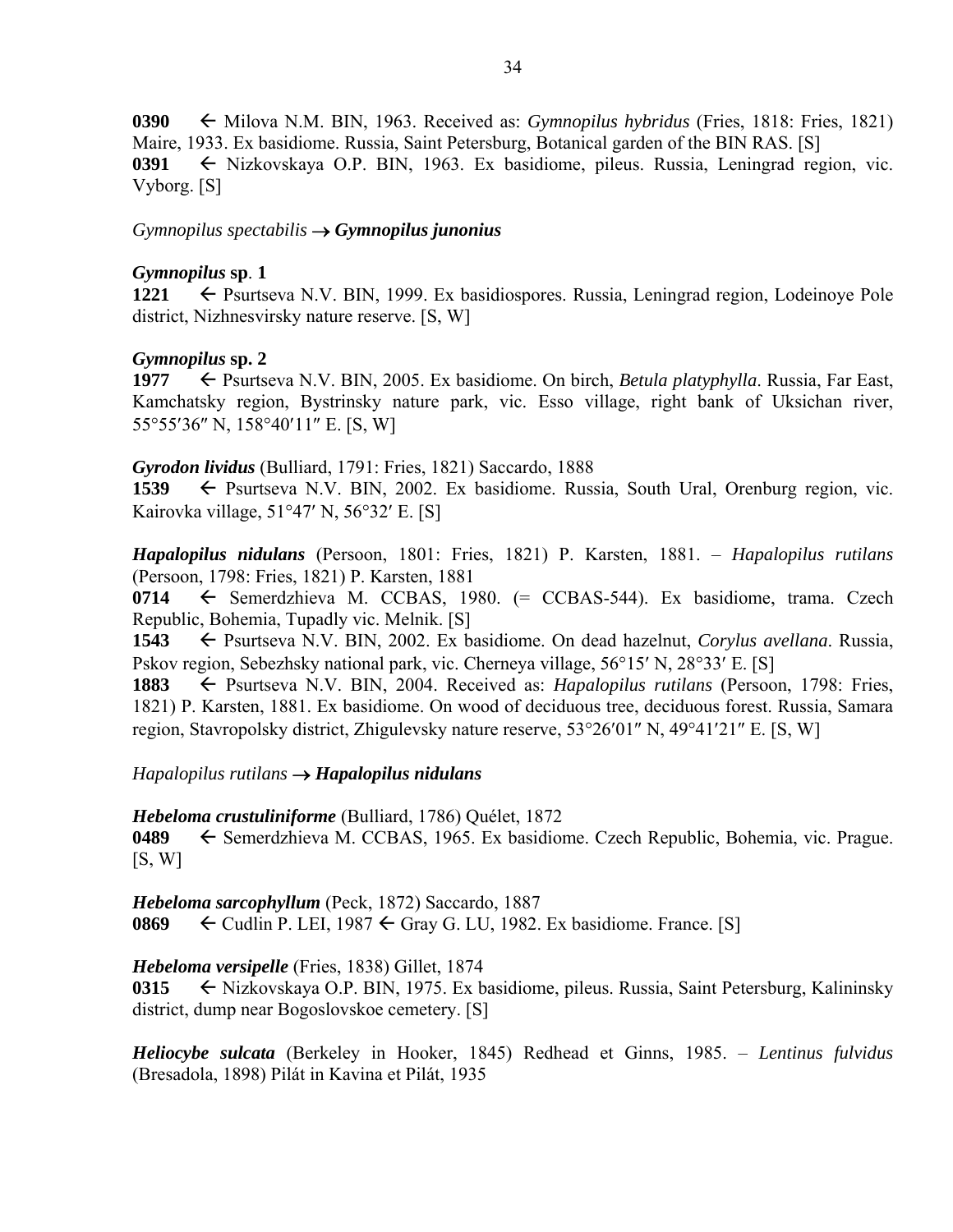**0865** Petrov A.N. SIFIBR, 1988. Received as: *Lentinus fulvidus* (Bresadola, 1898) Pilát in Kavina et Pilát, 1935. Ex basidiome. On dry birch, *Betula* sp. Russia, Eastern Siberia, Irkutsk region, Sludyansk district, Marituy vic. Sludyanka, the south-western coast of Baikal lake. [S]

## *Hemimycena cucullata* (Persoon, 1801: Fries, 1821) Singer, 1961

**1909** Psurtseva N.V. BIN, 2004. Ex basidiospores. Russia, Samara region, Stavropolsky district, Zhigulevsky nature reserve, Shiryaevsky gully,  $53^{\circ}24'10''$  N,  $49^{\circ}55'01''$  E. [S, W]

### *Hemimycena* **sp**. **1**

**1222** ← Psurtseva N.V. BIN, 1999. Ex basidiospores. Russia, Leningrad region, Lodeinoye Pole district, Nizhnesvirsky nature reserve,  $60^{\circ}41'$  N,  $33^{\circ}17'$  E. [S, W]

# *Hemimycena* **sp. 2**

**1863** ← Psurtseva N.V. BIN, 2004. Ex basidiospores. On aspen leaves, *Populus tremula*. Russia, Leningrad region, Podporozhie district, Shcheleiki nature monument, vic. Shcheleiki village,  $61^{\circ}07'28''$  N,  $35^{\circ}39'50''$  E. [S]

*Hemipholiota heteroclita Pholiota heteroclita* 

*Hemipholiota oedipus Psathyrella oedipus*

*Hericium cirrhatum Creolophus cirrhatus* 

*Hericium clathroides Hericium coralloides* 

*Hericium coralloides* (Scopoli, 1772: Fries, 1821) Persoon, 1825. – *Hericium clathroides* (Pallas, 1773: Fries, 1821) Persoon, 1825

**045** ← Nizkovskaya O.P. BIN, 1960. Ex basidiome. Russia, Karelia Republic. [S]

**1122** ← Psurtseva N.V. BIN, 1997. Received as: *Hericium clathroides* (Pallas, 1773: Fries, 1821) Persoon, 1925. Ex basidiome. Russia, Karelia Republic, Valaam island. [S]

1444  $\leftarrow$  Psurtseva N.V. BIN, 2001. Ex basidiospores. On fallen deciduous trunk. Russia, Belgorod region, Borisovka district, Belogorie nature reserve, Les na Vorskle plot. [S, W]

1891 Psurtseva N.V. BIN, 2004. Ex basidiospores. Birch forest with aspen. Russia, Samara region, Stavropolsky district, Zhigulevsky nature reserve,  $53^{\circ}25'57''$  N,  $49^{\circ}39'34''$  E. [S, W]

*Hericium erinaceus* (Bulliard, 1791: Fries, 1821) Persoon, 1825

**0661** ← Jarva L. TAA, 1979. Ex basidiome. Russia, Far East, Khabarovsk territory, near Amur river. [S]

**0850** ← Semashko A.Y. VNIIP, 1987. (= VKM-F-3078). Ex basidiome. Russia, Far East, Primorsky territory, vic. Vladivostok. [S]

**0855** Semashko A.Y. VNIIP, 1987. (= VKM-F-3079). Ex basidiome. Russia, Far East, Primorsky territory, vic. Lazo. [S]

0912 Psurtseva N.V. BIN, 1988. Ex basidiome. Russia, Far East, Primorsky territory, Lazovsky nature reserve. [S]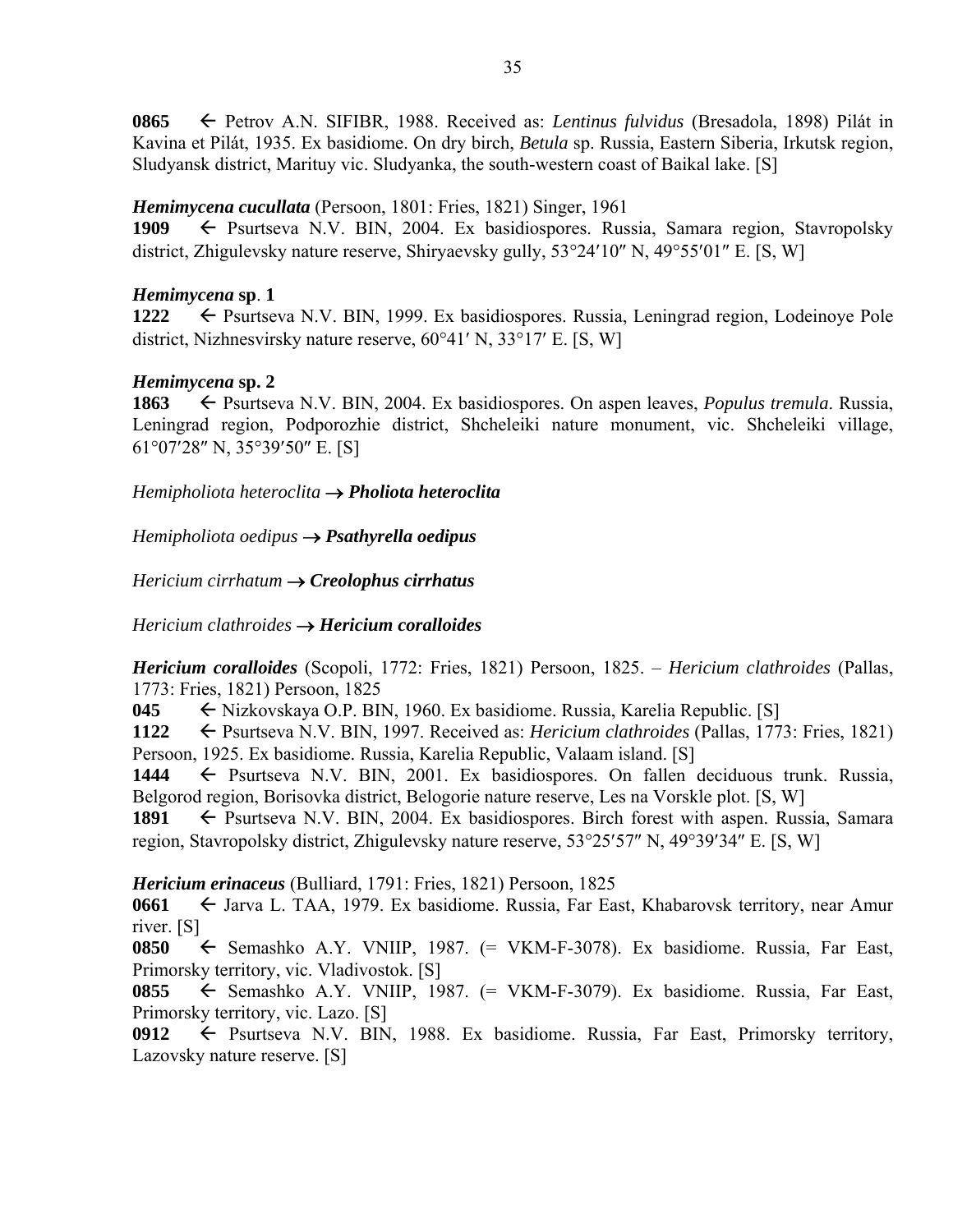*Heterobasidion annosum* (Fries, 1821) Brefeld, 1888. – *Fomitopsis annosa* (Fries, 1821) P. Karsten, 1881

**0121** Negrutsky S.F. DSU, 1964. Ex basidiome. On spruce, *Picea* sp. Ukraine. [S]

**0122** Negrutsky S.F. DSU, 1964. Ex basidiome. On larch, *Larix* sp*.* Ukraine. [S]

**0123** Negrutsky S.F. DSU, 1964. Ex basidiome. On larch, *Larix* sp. Ukraine. [S]

**0124** Lodeischikova E.I. RIF, 1969. Received as: *Fomitopsis annosa* (Fries, 1821) P. Karsten,

1881. Ex basidiome. Ukraine, Chernigovsk region, Novo-Severny district. [S, W]

**0715** ← Semerdzhieva M. CCBAS, 1980. (= CCBAS-546). Ex basidiome. On oak, *Quercus* sp. Czech Republic, Bohemia, Tupadla vic. Melnik. [S]

**0816** ← Nanagulyan S.G. YSU, 1982. Ex basidiome. Armenia. [S]

### *Heterobasidion parviporum* Niemelä et Korhonen, 1998

**1461** ← Psurtseva N.V. BIN, 2001. Ex basidiospores. Russia, Leningrad region, Gatchina district, Siversky Les forestry. [S, W]

### *Hirschioporus abietinus Trichaptum abietinum*

### *Hohenbuehelia atrocaerulea* (Fries, 1821) Singer, 1951

**1560** ← Psurtseva N.V. BIN, 2002. Ex basidiospores. On oak, *Quercus* sp. Russia, South Ural, Orenburg region, vic. Kairovka village. [S]

### *Hohenbuehelia fluxilis* (Fries, 1882) P.D. Orton, 1964

**1542** ← Psurtseva N.V. BIN, 2002. Ex basidiospores. On deciduous tree. Russia, South Ural, Chelyabinsk region, Zlatoust district, Taganai national park,  $55^{\circ}13'$  N,  $59^{\circ}44'$  E. [S]

**1564** Psurtseva N.V. BIN, 2002. Ex basidiospores. On deciduous tree. Russia, South Ural, Chelyabinsk region, Zlatoust district, vic. Tuluk village,  $54^{\circ}37'$  N,  $58^{\circ}46'$  E. [S]

**1870** ← Psurtseva N.V. BIN, 2004. Ex basidiospores. Alder bush, *Alnus incana*. Russia, Leningrad region, Lodeinoye Pole district, Nizhnesvirsky nature reserve, Kut-Lakhta, 60°33'10" N, 33°04'24" E. [S, W]

# *Hohenbuehelia petaloides* (Bulliard, 1783: Fries, 1821) Schulzer, 1866

**0716**  $\leftarrow$  Semerdzhieva M. CCBAS, 1980.  $\leftarrow$  Jones E. Oxford, England, United Kingdom, 1966. (= CCBAS-373). United Kingdom, England. [S]

# *Hohenbuehelia rickenii* (Kühner, 1954) P.D. Orton, 1960

**0823** ← Semerdzhieva M. CCBAS, 1986. (= CCBAS-374). Ex basidiome. Czech Republic, Bohemia, Kosova Hora, vic. Vysoky Chlumeč. [S, W]

# *Hydnophlebia chrysorhiza Phanerochaete chrysorhizon*

*Hydropus scabripes* (Murrill, 1916) Singer, 1961

1139 Psurtseva N.V. BIN, 1999. Ex basidiospores. USA, NC, Highlands. [S, W]

# *Hygrophoropsis aurantiaca* (Wulfen, 1788: Fries, 1821) Maire, 1921

**0954** Psurtseva N.V. BIN, 1994. Ex basidiome. Russia, Leningrad region, Lodeinoye Pole district, Nizhnesvirsky nature reserve. [S]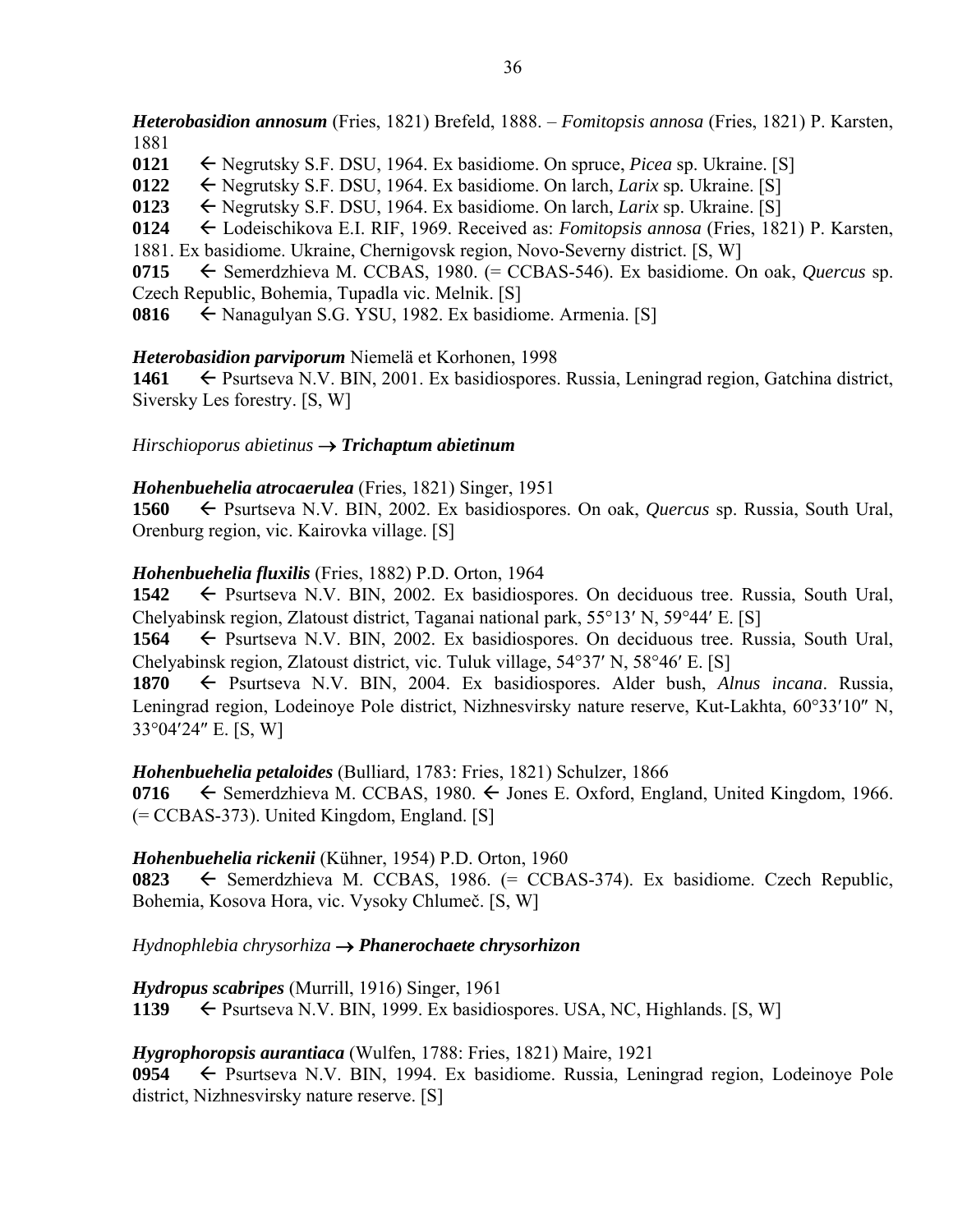**1387** ► Psurtseva N.V. BIN, 1997. Ex basidiome. Russia, Karelia Republic, Valaam island, near Nikolajevskaja bay. [S]

*Hygrophorus hypothejus* (Fries, 1821) Fries, 1838

0393  $\leftarrow$  Milova V.M. BIN, 1963. Ex basidiome. Russia, Leningrad region, vic. Roschino village.  $[S]$ 

*Hymenochaete cruenta* (Persoon, 1794: Fries, 1821) Donk, 1950

**1556** Psurtseva N.V. BIN, 2002. Ex basidiospores. On fir, *Abies* sp. Russia, South Ural, Chelyabinsk region, vic. Vilai village,  $54^{\circ}49'$  N,  $57^{\circ}19'$  E. [S]

*Hymenochaete rubiginosa* (Dickson, 1785: Fries, 1821) Léveillé, 1846 **08** ← Krapivina I.G. CNIIMOD, 1967. [S]

*Hymenochaete tabacina* (Sowerby, 1796: Fries, 1821) Léveillé, 1846 **09** ← Krapivina I.G. CNIIMOD, 1967. Ex basidiome. [S]

*Hypholoma capnoides* (Fries, 1821) P. Kummer, 1871

**0490** Semerdzhieva M. CCBAS, 1975. Ex basidiome, pileus. Czech Republic, Bohemia. [S]

*Hypholoma fasciculare* (Hudson, 1778: Fries, 1821) P. Kummer, 1871

**0394** Nizkovskaya O.P. BIN, 1965. Ex basidiome. Russia, Saint Petersburg, Botanical garden of the BIN RAS. [S, W]

**0818** Badalyan S.M. YSU, 1986. Ex basidiospores. Russia, Moscow region, vic. Zvenigorod.  $[S]$ 

**0819** Nanagulyan S.G. YSU, 1986. (= YSU-T-14-H). Ex basidiome. Russia, Moscow region, vic. Zvenigorod. [S, W]

**0820** Nanagulyan S.G. YSU, 1986. (= YSU-0-22-H). Ex basidiome. Russia, Moscow region, vic. Zvenigorod. [S]

1350  $\leftarrow$  Psurtseva N.V. BIN, 1997. Ex basidiome. On oak, *Quercus* sp. Russia, Western Caucasus, Krasnodar territory, Tuapse district, vic. Agoy village. [S]

**1730** Psurtseva N.V. BIN, 2003. Ex basidiospores. Under fir, *Abies nordmanniana*. Russia, Western Caucasus, Adygei Republic, Maikop district, vic. Guzeripl village, 44°01′ N, 40°04′ E. [S]

**1756** ← Psurtseva N.V. BIN, 2003. Ex basidiospores. Russia, Novgorod region, Valdaisky national park, vic. Krasnaya Gorka village, 58°06' N, 33°13' E. [S]

**2039**  $\leftarrow$  Psurtseva N.V. BIN, 2005. Ex basidiospores. Coniferous forest. Finland, Lahti, vic. the Department of ecological and environmental sciences of the University of Helsinki,  $61^{\circ}01'35''$  N, 29°45'49" E. [S, W]

# *Hypholoma subericaeum* (Fries, 1884) Kühner, 1936

2133  $\leftarrow$  Kiyashko A.A. BIN, 2006. Ex basidiospores. On soil with wood remains, flood-plain forest. Russia, Rostov region, Sholokhovsky district, vic. Veshenskaya village, flood-lands of Don river,  $49^{\circ}37'20''$  N,  $41^{\circ}42'06''$  E. [S, W]

*Hypholoma sublateritium* (Fries, 1838) Quélet, 1873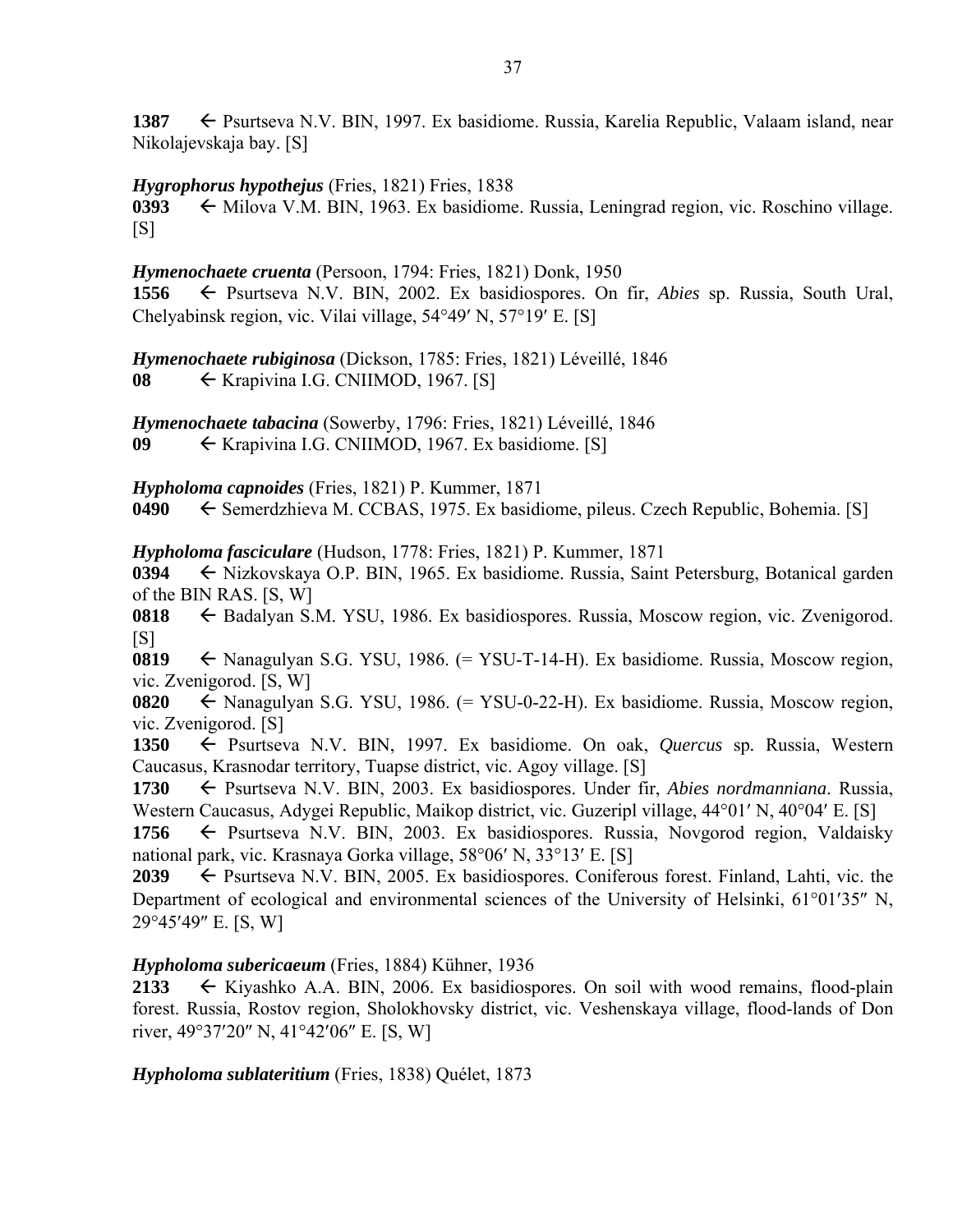**0396** ← Nizkovskaya O.P. BIN, 1960. Ex basidiome. Russia, Leningrad region, Volkhov district, vic. Novaya Ladoga. [S]

**0397**  $\leftarrow$  Milova N.M. BIN, 1965. Ex basidiome. Russia, Leningrad region. [S]

**0562** ← Nizkovskaya O.P. BIN, 1979. Ex basidiome. On decomposed stump. Russia, Leningrad region, Priozersk district, Otradnoye dendrological park. [S]

**0694** Sivochub O.A. BIN, 1981. Ex basidiome. Russia, Leningrad region, Priozersk district, Otradnoye dendrological park. [S]

**1223** ← Psurtseva N.V. BIN, 1999. Ex basidiospores. Russia, Leningrad region, Lodeinoye Pole district, Nizhnesvirsky nature reserve, near Vaemsky stream. [S]

**2038**  $\leftarrow$  Psurtseva N.V. BIN, 2005. Ex basidiome. On rotten wood in coniferous forest. Finland, Lahti, vic. the Department of ecological and environmental sciences of the University of Helsinki,  $61^{\circ}01'35''$  N,  $29^{\circ}45'49''$  E. [S, W]

*Hypsizygus ulmarius* (Bulliard, 1790: Fries, 1821) Redhead, 1984. – *Lyophyllum ulmarium* (Bulliard, 1790: Fries, 1821) Kühner, 1938

1018 F Psurtseva N.V. BIN, 1995. Received as: *Lyophyllum ulmarium* (Bulliard, 1790: Fries, 1821) Kühner, 1938. Ex basidiome, commercial product. Japan. [S]

**1320** ← Psurtseva N.V. BIN, 1999. Received as: *Lyophyllum ulmarium* (Bulliard, 1790: Fries, 1821) Kühner, 1938. Ex basidiome. On elm, *Ulmus* sp. in mixed forest. Russia, Leningrad region. [S, W]

1333  $\leftarrow$  Psurtseva N.V. BIN, 1996. Received as: *Lyophyllum ulmarium* (Bulliard, 1790: Fries, 1821) Kühner, 1938. Ex basidiome. Russia, Far East, Primorsky territory, Sikhote-Alinsky nature reserve. [S]

*Inonotus dryadeus* (Persoon, 1799: Fries, 1821) Murrill, 1908

0166  $\leftarrow$  Semerdzhieva M. CCBAS, 1964. Czech Republic. [S]

#### *Inonotus dryophilus* (Berkeley, 1847) Murrill, 1904

**1422** ← Psurtseva N.V. BIN, 2001. Ex basidiome. On oak, *Quercus robur*. Russia, Belgorod region, Borisovka district, Belogorie nature reserve, Les na Vorskle plot. [S, W]

#### *Inonotus hispidus* (Fries, 1821) P. Karsten, 1889

**1290** Arnold G. MW, 1995. (= MW-B-0136). Germany. [S, W]

**2108** Kiyashko A.A. BIN, 2006. Ex basidiospores. On dried-up crab, *Malus* sp. Russia, Rostov region, Sholokhovsky district, vic. Veshenskaya village,  $49^{\circ}40'16''$  N,  $41^{\circ}42'36''$  E. [S, W]

*Inonotus obliquus* (Persoon, 1801: Fries, 1821) Pilát, 1942

**0168** Milova N.M. BIN, 1954. Ex sterile encrustation. On birch, *Betula* sp. Russia, Leningrad region, Priozersk district, vic. Melnikovo village. [S]

**0169** Nizkovskaya O.P. BIN, 1955. Ex sterile encrustation. On birch, *Betula platyphylla*. Russia, Far East. [S]

**0170** Nizkovskaya O.P. BIN, 1955. Ex sterile encrustation. On birch, *Betula costata*. Russia, Far East. [S]

**0172** Nizkovskaya O.P. BIN, 1960. Ex sterile encrustation. On birch, *Betula torulosa.* Russia, Polar Ural, Tyumen region, Salekhard district, Yamal peninsula. [S]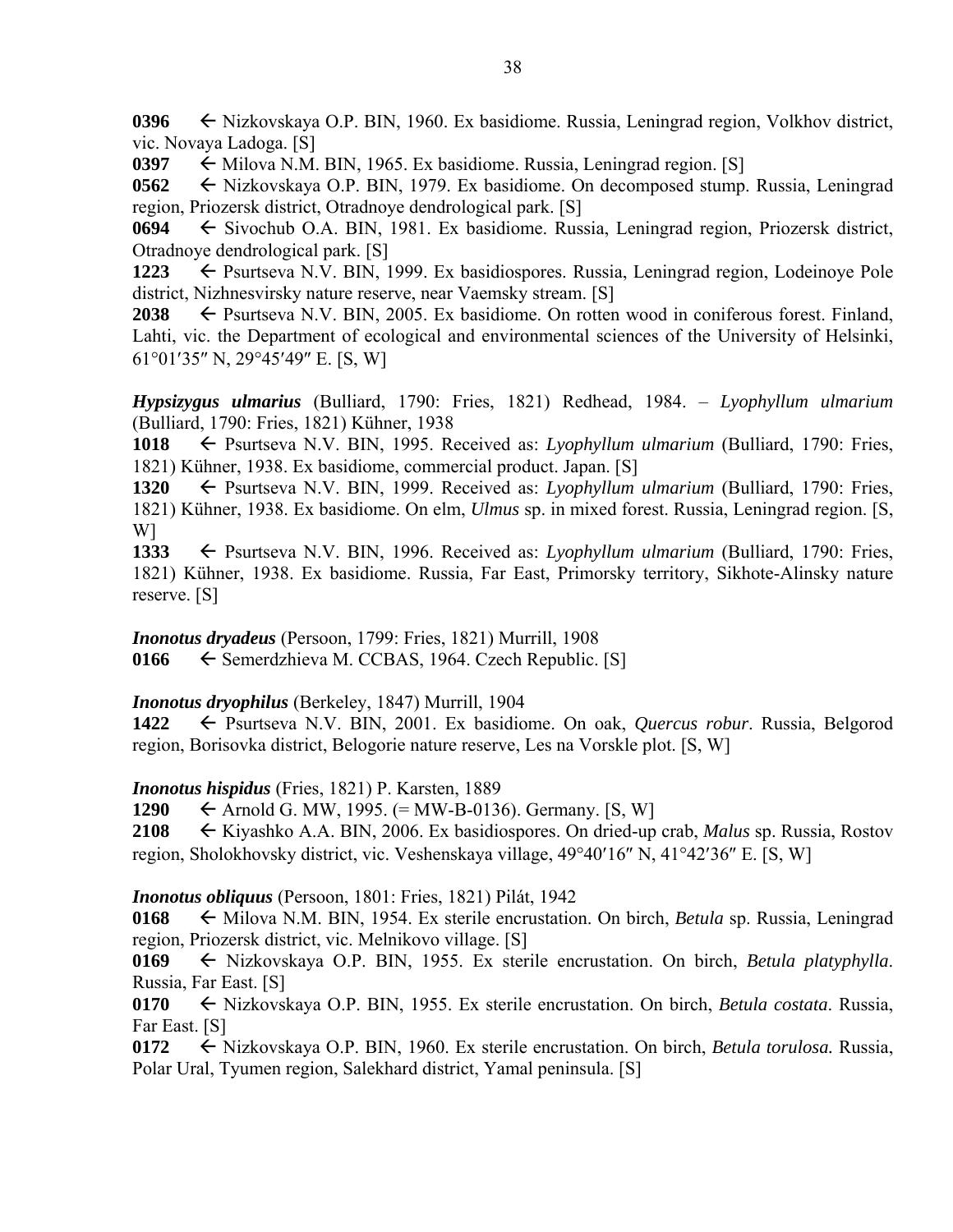**0173** ← Nizkovskaya O.P. BIN, 1959. Ex sterile encrustation. On birch, *Betula japonica*. Russia, Far East, Kamchatsky region. [S]

0174  $\leftarrow$  Nizkovskaya O.P. BIN, 1960. Ex sterile encrustation. Russia, Far East, Kamchatsky region. [S]

0176  $\leftarrow$  Nizkovskaya O.P. BIN, 1969. Ex sterile encrustation. Russia, Leningrad region, Tosno district, vic. Luban. [S]

0177  $\leftarrow$  Nizkovskaya O.P. BIN, 1969. Ex sterile encrustation. Russia, Leningrad region, vic. Podporozhie. [S]

**0178**  $\leftarrow$  Nizkovskaya O.P. BIN, 1960. Ex sterile encrustation. Russia, Moscow region, vic. Ivanovskoye. [S]

0179  $\leftarrow$  Nizkovskaya O.P. BIN, 1971. Ex sterile encrustation. Belarus, Minsk region, Belovezhskaya Puscha nature reserve. [S]

0181  $\leftarrow$  Nizkovskaya O.P. BIN, 1971. Ex basidiome. Belarus, Minsk region, Belovezhskaya Puscha nature reserve. [S]

**0921** Petrov A.N. 1988. Ex basidiome. On birch, *Betula* sp. Russia, Eastern Siberia, Buryat Republic, Kabansky district, vic. Tankhoy village, the southern coast of Baikal lake. [S]

**1228** Psurtseva N.V. BIN, 2000. Ex sterile encrustation. On birch, *Betula* sp. Russia, Leningrad region, Priozersk district, Otradnoye dendrological park. [S]

*Inonotus radiatus* (Sowerby, 1799: Fries, 1821) P. Karsten, 1889

**0183** ← Nizkovskaya O.P. BIN, 1959. Ex basidiome. Russia, Leningrad region, Priozersk district, Otradnoye dendrological park. [S]

*Inonotus rheades* (Persoon, 1825) Bondartsev et Singer, 1941

0185  $\leftarrow$  Nizkovskaya O.P. BIN, 1966. Ex basidiome. Lithuania. [S]

**0186** ← Milova N.M. BIN, 1971. Ex basidiome. On aspen, *Populus tremula*. Belarus, Minsk region, Byelovezhskaya Puscha nature reserve. [S]

**0949** Psurtseva N.V. BIN, 1994. Ex basidiome. On aspen, *Populus tremula*. Russia, Pskov region, vic. Strugi Krasnye village. [S]

# *Inonotus tamaricis* (Patouillard, 1904) Maire, 1942

**0660** Jarva L. TAA, 1979. Ex basidiome. On *Tamarix* sp. Tadzhikistan, Ashkhabad. [S]

# *Irpex lacteus* (Fries, 1821) Fries, 1828

**0187** Nizkovskaya O.P. BIN, 1962. Ex basidiome. On cherry-tree, *Cerasus avium*. Russia, Western Caucasus, Krasnodar territory, Sochi. [S]

**1003** VKM. (= VKM-F-3214). Ex basidiome. On birch, *Betula* sp. Kazakhstan, vic. Borovoe village. [S]

**1558** ← Psurtseva N.V. BIN, 2002. Ex basidiospores. On elm, *Ulmus* sp. Russia, South Ural, Chelyabinsk region, vic. Vilai village,  $54^{\circ}49'$  N,  $57^{\circ}19'$  E. [S]

1959  $\leftarrow$  Psurtseva N.V. BIN, 2005. Ex basidiospores. On burnt birch trunk, *Betula platyphylla*. Russia, Far East, Kamchatsky region, Bystrinsky nature park, vic. Esso village, left bank of Uksichan river,  $55^{\circ}55'47''$  N,  $158^{\circ}40'37''$  E. [S, W]

*Irpex murashkinskyi Steccherinum murashkinskyi*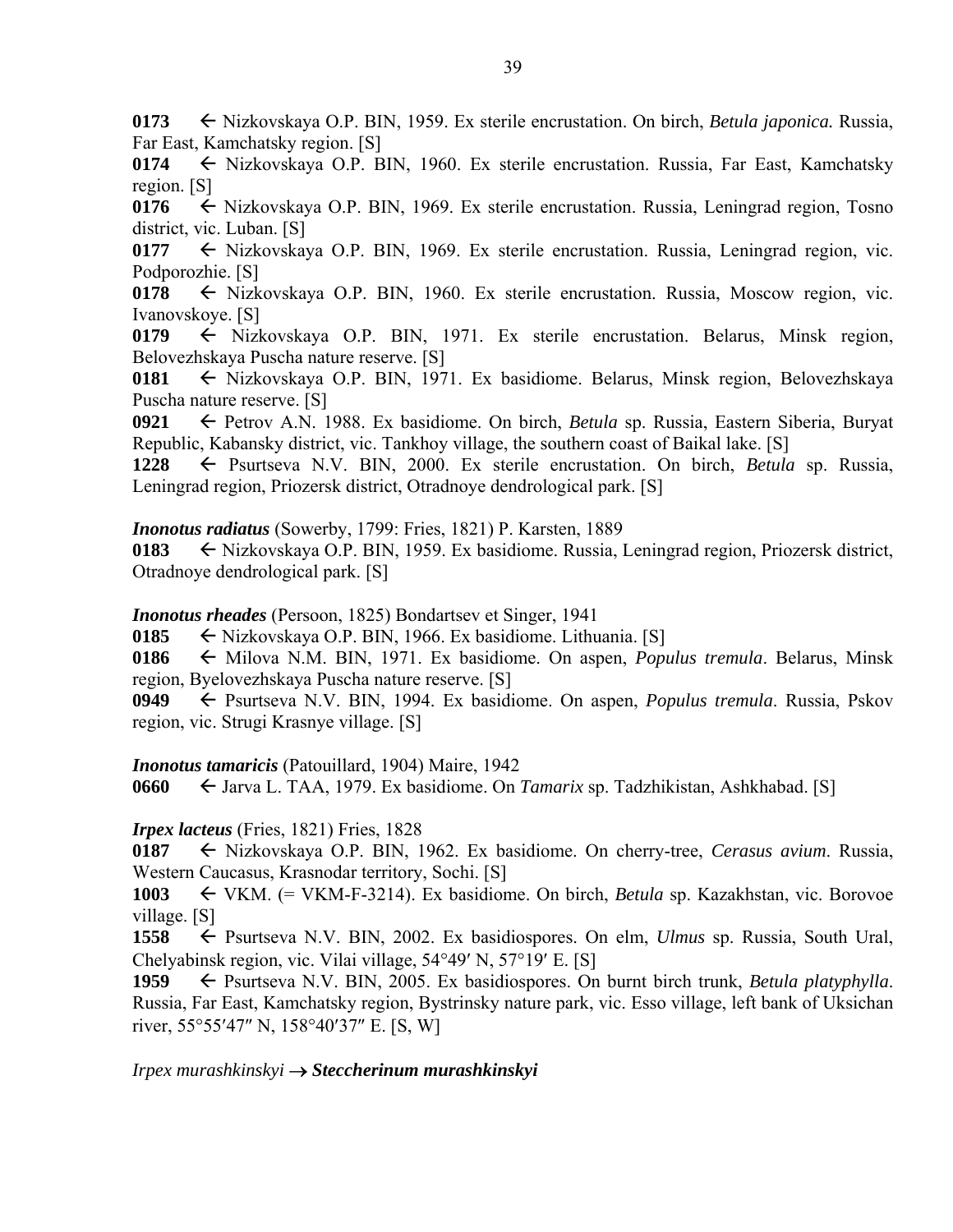*Irpicodon pendulus* (Albertini et Schweinitz, 1805: Fries, 1821) Pouzar, 1966

1393  $\leftarrow$  Psurtseva N.V. BIN, 1996. Ex basidiome. Russia, Far East, Primorsky territory, Sikhote-Alinsky nature reserve. [S, W]

# *Ischnoderma benzoinum* (Wahlenberg, 1826: Fries, 1828) P. Karsten, 1881

**1296** Psurtseva N.V. BIN, 1995. Ex basidiome. On fir stump, *Abies* sp. Russia, Karelia Republic, Valaam island. [S, W]

**2152** Kiyashko A.A. BIN, 2006. Ex basidiome. On rotten fir trunk, *Abies nordmanniana* in broad-leaved with fir forest. Russia, Western Caucasus, Krasnodar territory, Sochi district, Sochinsky national park, near Pslukh river. [S, W]

# *Junghuhnia nitida* (Persoon, 1800) Ryvarden, 1972

**2013**  $\leftarrow$  Psurtseva N.V. BIN, 2005. Ex basidiospores. On decomposed wood and old fruitbodies of *Trametes* sp. Russia, Far East, Primorsky territory, Kedrovaya Pad nature reserve, near Kedrovaya river,  $43^{\circ}06'32''$  N,  $131^{\circ}32'07''$  E. [S, W]

# *Kuehneromyces lignicola* (Peck, 1872) Redhead, 1984

1618 Psurtseva N.V. BIN, 2002. Ex basidiospores. On sand. Russia, Novgorod region, Valdaisky national park, vic. Avdeevo village,  $58^{\circ}13'$  N,  $33^{\circ}20'$  E. [S]

*Kuehneromyces mutabilis* (Shaeffer, 1762: Fries, 1821) Singer et A.H. Smith, 1946

0399  $\leftarrow$  Milova N.M. BIN, 1963. Ex basidiome, pileus. Russia, Leningrad region, Vyborg, park.  $[S]$ 

**0512** Shubin V.I. IFKSC, 1977. Ex basidiome, pileus. On deciduous stump. Russia, Karelia Republic, Petrozavodsk district. [S]

**0547** CherotchenkoY.P. BIN, 1977. Ex basidiome. Russia, Leningrad region, Priozersk district, Otradnoye dendrological park. [S]

**0563** ← Nizkovskaya O.P. BIN, 1979. Ex basidiome, pileus. On stump. Russia, Leningrad region, Priozersk district, Otradnoye dendrological park. [S]

0726 
Sivochub O.A. BIN, 1981. Ex basidiome. Russia, Leningrad region, Priozersk district, Otradnoye dendrological park. [S]

**0792** Sivochub O.A. BIN, 1985. Ex basidiome. Russia, Saint Petersburg. [S]

0919 Petrov A.N. SIFIBR, 1988. Ex basidiome. On deciduous litter. Russia, Eastern Siberia, Buryat Republic, Kabansky district, vic. Tankhoy village, the southern coast of Baikal lake. [S]

0927 Petrov A.N. SIFIBR, 1988. Ex basidiome. On rotten wood. Russia, Eastern Siberia, Buryat Republic, Tunkinsky district, vic. Zun-Murino, the southern coast of Baikal lake. [S]

**0948** Psurtseva N.V. BIN, 1994. Ex basidiome. Russia, Leningrad region, Lodeinoye Pole district, Nizhnesvirsky nature reserve. [S]

**0992** Psurtseva N.V. BIN, 1994. Ex basidiome. On stump. Russia, Pskov region, vic. Strugi Krasnye village. [S]

**1299** ← Psurtseva N.V. BIN, 1997. Ex basidiome. Russia, Karelia Republic, Valaam island. [S, W]

1355  $\leftarrow$  Psurtseva N.V. BIN, 1996. Ex basidiome. On alder, *Alnus* sp. Russia, Far East, Primorsky territory, Sikhote-Alinsky nature reserve. [S]

**1362** Psurtseva N.V. BIN, 1995. Ex basidiome. On birch stump, *Betula* sp. Russia, Karelia Republic, Valaam island. [S]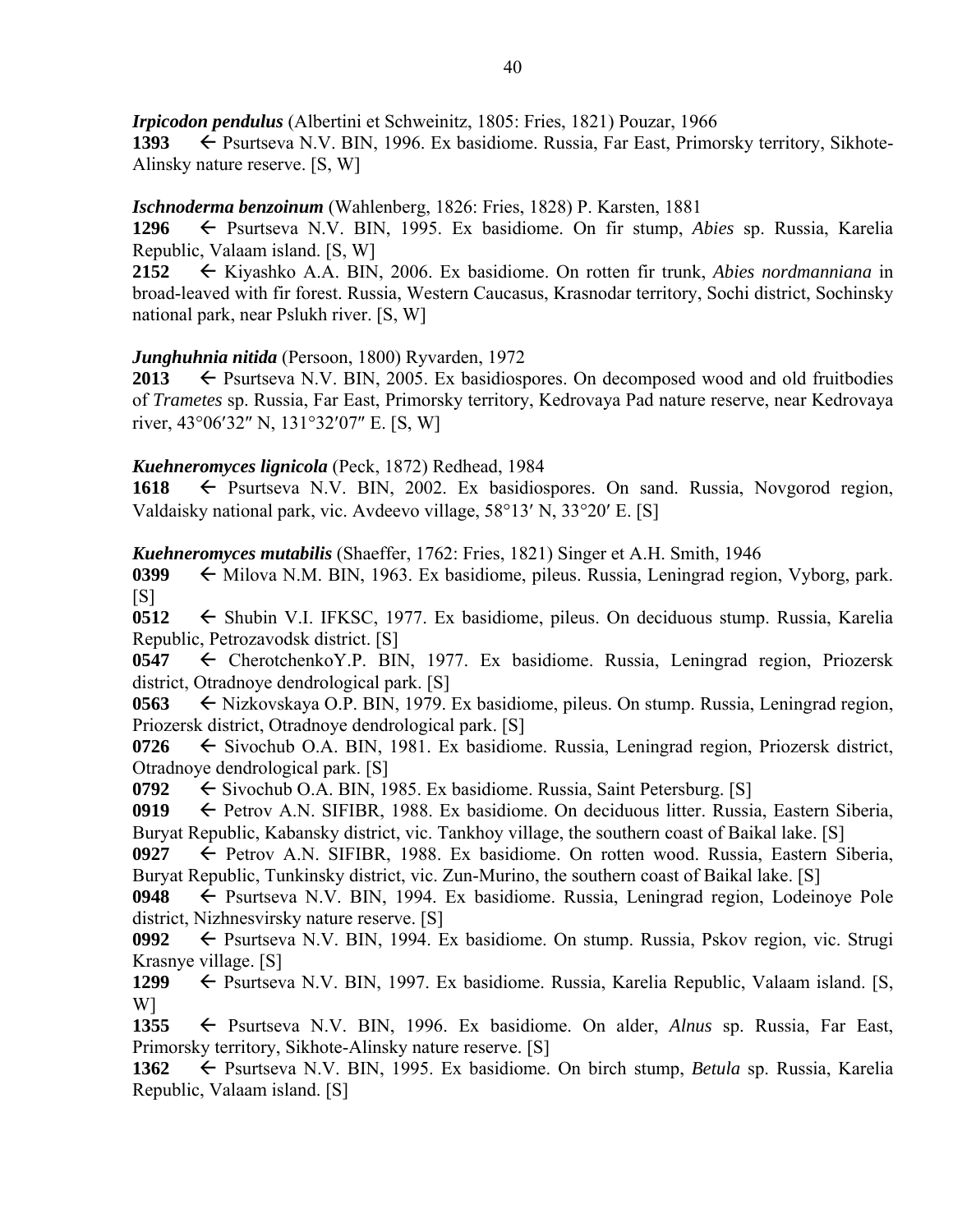1428 **F** Psurtseva N.V. BIN, 2001. Ex basidiospores. Russia, Leningrad region, Priozersk district, Otradnoye dendrological park. [S, W]

1431 Psurtseva N.V. BIN, 2001. Ex basidiospores. On deciduous stump. Russia, Belgorod region, Borisovka district, Belogorie nature reserve, Les na Vorskle plot. [S, W]

1437 Psurtseva N.V. BIN, 2001. Ex basidiospores. On stump. Russia, Belgorod region, Borisovka district, Belogorie nature reserve, Les na Vorskle plot. [S, W]

**1548** ← Psurtseva N.V. BIN, 2002. Ex basidiospores. Russia, South Ural, Chelyabinsk region, Zlatoust district, Taganai national park,  $55^{\circ}13'$  N,  $59^{\circ}44'$  E. [S]

1990 Psurtseva N.V. BIN, 2005. Ex basidiospores. On roots of fallen willow, *Salix* sp. in willow bush. Russia, Far East, Kamchatsky region, vic. Esso village, right bank of Bystraya river, 55°55'13" N, 158°42'49" E. [S, W]

2067  $\leftarrow$  Psurtseva N.V. BIN, 2004. Ex basidiospores. On birch stump, birch forest. Russia, Eastern Siberia, Krasnoyarsk territory, Taseevka district, vic. Veseloe village. [S, W]

#### *Laccaria amethystina* Cooke, 1884

**0543** ← Shubin V.I. IFKSC, 1979. Ex basidiome. Russia, Karelia Republic, Kondopoga region.  $[S]$ 

### *Laccaria bicolor* (Maire, 1937) P.D. Orton, 1960

1853 
F Psurtseva N.V. BIN, 2004. Ex basidiome. Russia, Leningrad region, Lodeinoye Pole district, Nizhnesvirsky nature reserve,  $60^{\circ}39'00''$  N,  $33^{\circ}17'28''$  E. [S, W]

*Laccaria laccata* (Scopoli, 1772: Fries, 1821) Berkeley et Broome, 1883

**0402**  $\leftarrow$  Torev A. AI, 1970. Ex basidiome. Bulgaria. [S, W]

**1234** Ozerskaya S.M. VKM CBS, 1989. (= VKM-F-3538; CBS-377.89). [S, W]

# *Laccaria proxima* (Boudier, 1881) Patouillard, 1887

**1501** Psurtseva N.V. BIN, 2002. Ex basidiome, stipe. Russia, Pskov region, Sebezhsky national park, vic. Orekhovka village, 56°12′ N, 28°24′ E. [S]

**1976** Psurtseva N.V. BIN, 2005. Ex basidiome. On soil among fallen birch branches, *Betula platyphylla*. Russia, Far East, Kamchatsky region, Bystrinsky nature park, vic. Esso village, right bank of Uksichan river,  $55^{\circ}55'36''$  N,  $158^{\circ}40'11''$  E. [S, W]

# *Lactarius controversus* Persoon, 1799: Fries, 1821

**1574** ← Psurtseva N.V. BIN, 2002. Ex basidiospores. Russia, South Ural, Orenburg region, vic. Pervomaisky village, 50°58′ N, 55°02′ E. [S]

# *Laetiporus sulphureus* (Bulliard, 1788: Fries, 1821) Murrill, 1920

**0189** Nizkovskaya O.P. BIN, 1968. Ex basidiome. On living oak, *Quercus robur*. Russia, Saint Petersburg, Petrodvorets district, Stary Petergof. [S]

0190  $\leftarrow$  Milova N.M. BIN, 1968. Ex basidiome. On oak stump, *Quercus* sp. Russia, Saint Petersburg, Petrodvorets district, Stary Petergof. [S]

**0191** Milova N.M. BIN, 1971. Ex basidiome. On ash stump, *Fraxinus* sp. Belarus, Minsk region, Belovezhskaya Puscha nature reserve. [S]

**0192** Nizkovskaya O.P. BIN, 1972. Ex basidiome. On willow, *Salix* sp. Russia, Leningrad region, vic. Lesnoye. [S]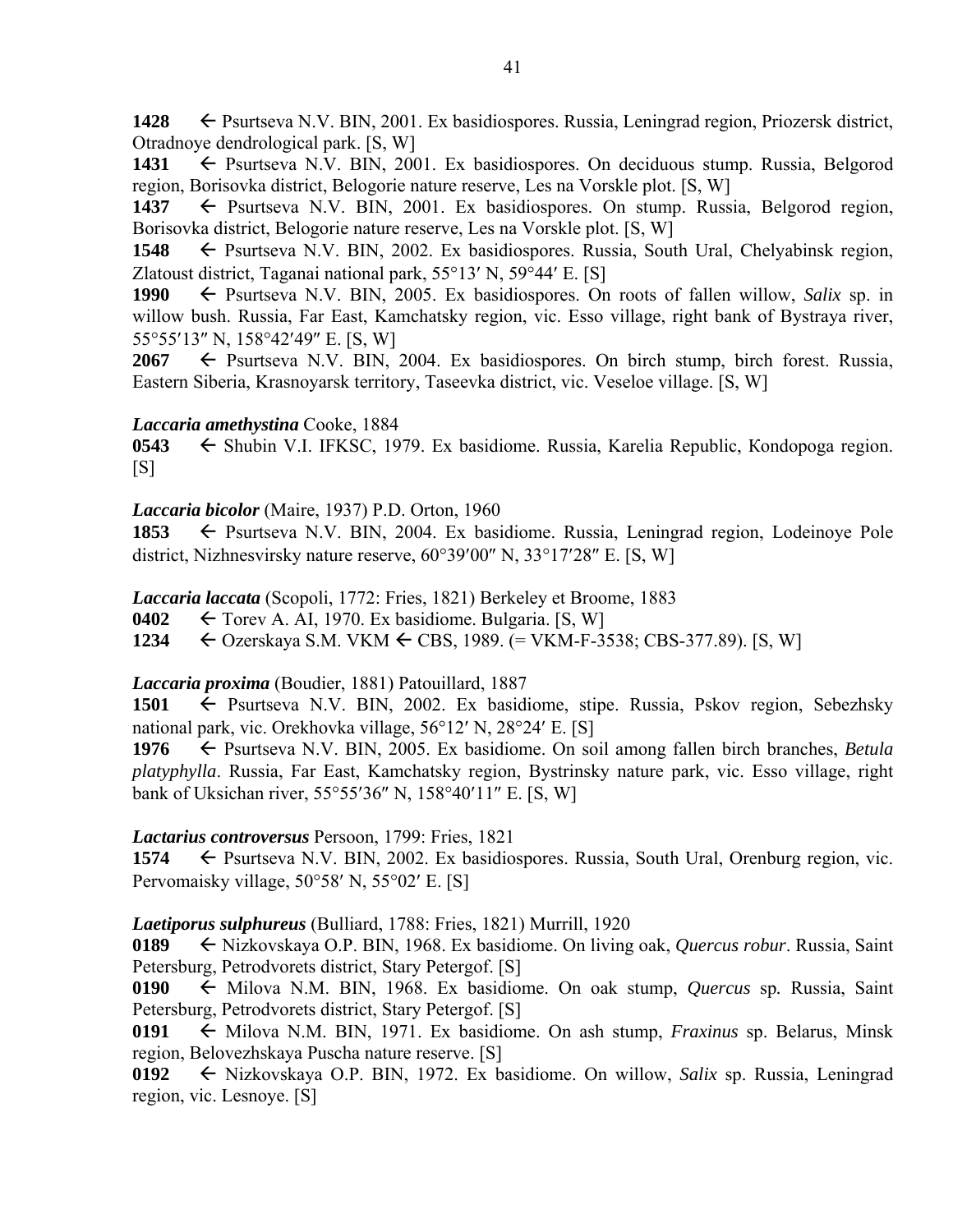**0193** Nizkovskaya O.P. BIN, 1972. Ex basidiome. On oak, *Quercus robur*. Russia, Saint Petersburg, Petrogradsky district. [S]

**0194** CNIIMOD. (= CNIIMOD-110). Russia. [S]

**0196** Suvorov P.K. NSU, 1971. Ex basidiome. On aspen, *Populus tremula*. Russia, Nizhny Novgorod region. [S]

**0198** LTA, 1971. Ex basidiome. On oak, *Quercus robur*. Belarus, Minsk region, Belovezhskaya Puscha nature reserve. [S]

0283  $\leftarrow$  Nizkovskaya O.P. BIN, 1977. Ex basidiome. On poplar, *Populus* sp. Russia, Saint Petersburg. [S]

**0796** ← Sivochub O.A. BIN, 1981. Ex basidiome. On oak, *Quercus robur*. Russia, Belgorod region, Borisovka district, Belogorie nature reserve, Les na Vorskle plot. [S]

0910  $\leftarrow$  Psurtseva N.V. BIN, 1988. Ex basidiome. Russia, Far East, Primorsky territory, Lazovsky nature reserve. [S]

**1336** Psurtseva N.V. BIN, 1998. Ex basidiome. On larch, *Larix sibirica*. Russia, Eastern Siberia, the south-western coast of Baikal lake. [S]

**1429** Psurtseva N.V. BIN, 2001. Ex basidiome. On fallen oak, *Quercus robur*. Russia, Belgorod region, Borisovka district, Belogorie nature reserve, Les na Vorskle plot. [S, W]

**1451** Psurtseva N.V. BIN, 2001. Ex basidiome. On fallen oak, *Quercus robur*. Russia, Belgorod region, Borisovka district, Belogorie nature reserve, Les na Vorskle plot. [S, W]

#### *Lampteromyces japonicus* (Kawamura, 1930) Singer, 1947

**0491**  $\leftarrow$  Semerdzhieva M. CCBAS  $\leftarrow$  Jones E. Oxford, England, United Kingdom, 1975. (= CCBAS-388). Ex basidiome. United Kingdom, England. [S]

**0785** Kovalenko A.E. BIN, 1985. Ex basidiome. On fallen larch, *Larix* sp*.* Russia, Far East, Primorsky territory, Kedrovaya Pad nature reserve. [S, W]

**1025** ← Bulakh E.M. FEIBP, 1996. Ex basidiome. Russia, Far East, Primorsky territory, vic. Vladivostok. [S]

*Langermannia gigantea* (Batsch, 1786: Persoon, 1801) Rostkovius, 1839

**1886** ← Psurtseva N.V. BIN, 2004. Ex basidiome. Maple-lime forest. Russia, Samara region, Stavropolsky district, Zhigulevsky nature reserve,  $53^{\circ}26'01''$  N,  $49^{\circ}41'21''$  E. [S, W]

*Laxitextum bicolor* (Persoon,1801: Fries, 1821) Lentz, 1955

**018** Davydkina T.A. BIN, 1969. Ex basidiome. On dry birch, *Betula* sp. Russia, Eastern Siberia, Novosibirsk region, Tatarsky district. [S]

**1640** Psurtseva N.V. BIN, 2002. Ex basidiospores. On bird-cherry, *Padus racemosa*. Russia, South Ural, Chelyabinsk region, Yuzhno-Uralsky nature reserve, 53°58′ N, 57°52′ E. [S]

**2056** Psurtseva N.V. BIN, 2005. Ex basidiospores. On fallen birch trunk, *Betula* sp. Finland, 24 km to the north from Helsinki, Luukkaa. [S, W]

*Leccinum versipelle* (Fries et Hooker, 1835) Snell, 1944

**1785** Psurtseva N.V. BIN, 2003. Ex basidiospores. Russia, Novgorod region, Valdaisky national park. [S]

*Lentaria byssiseda* (Persoon, 1796: Fries, 1821) Corner, 1950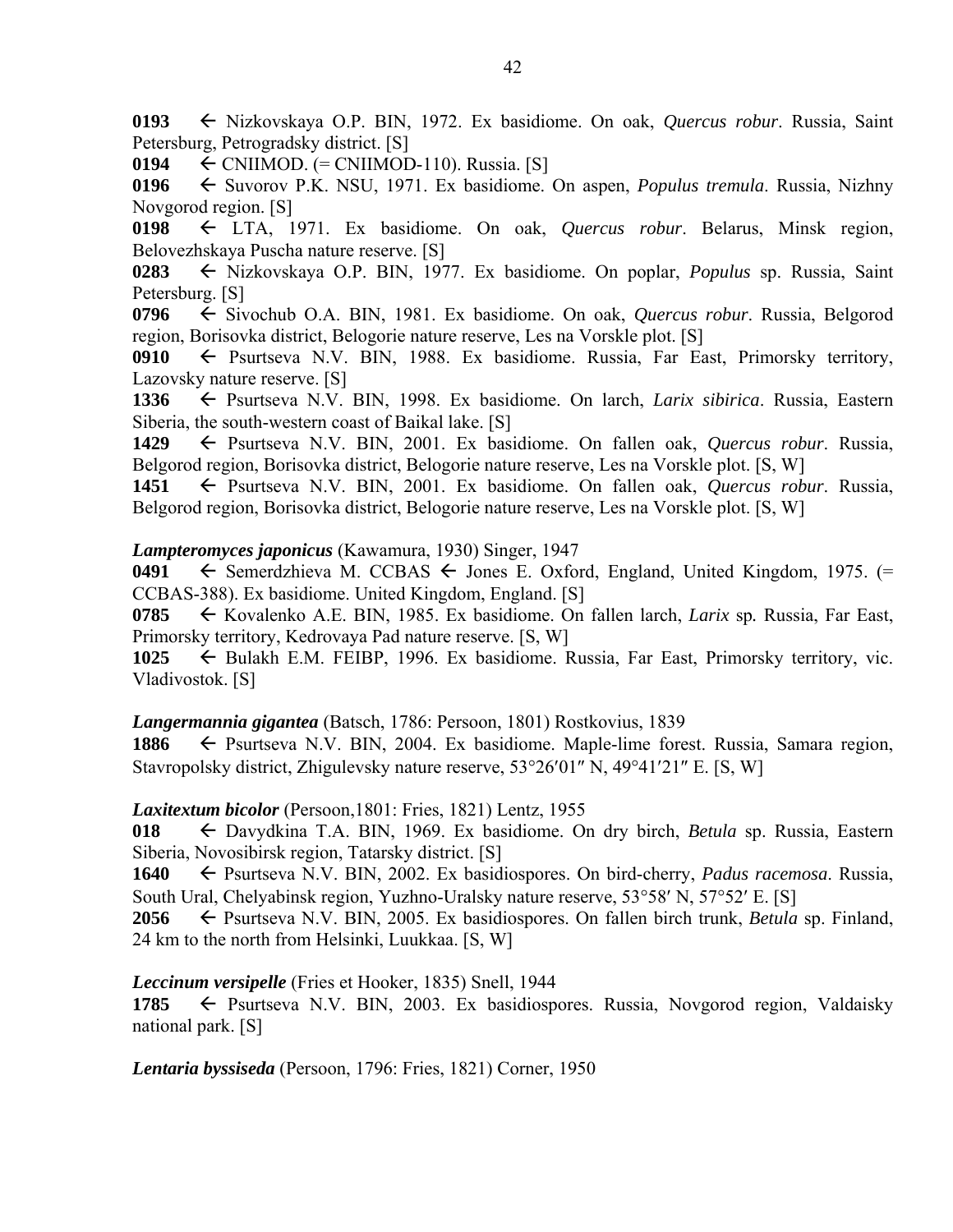**1804** Psurtseva N.V. BIN, 2003. Ex basidiospores. On oak, *Quercus robur*. Russia, Novgorod region, Valdaisky national park, vic. Krasnaya Gorka village, 58°06' N, 33°13' E. [S]

# *Lentinellus castoreus* (Fries, 1838) Konrad et Maublanc, 1934

**1275** Petersen R.H. CULLTENN, 2000. (= CULLTENN-9208). Received as: *Lentinellus angustifolius* Romell, 1901. Ex basidiospores. USA, LA, East Baton Rouge Parish. [S, W]

**1276** Petersen R.H. CULLTENN, 2000. (= CULLTENN-4101]. Received as: *Lentinellus angustifolius* Romell, 1901. Ex basidiospores. USA, NC, Highlands, Macon Co. [S, W]

1277 Petersen R.H. CULLTENN, 2000. (= CULLTENN-6681). Ex basidiospores. Finland, Etelä-Häme. [S, W]

1647 **F** Psurtseva N.V. BIN, 2002. Ex basidiospores. Russia, South Ural, Chelyabinsk region, vic. Vilai village,  $54^{\circ}49'$  N,  $59^{\circ}44'$  E. [S]

*Lentinellus cochleatus* (Persoon, 1793: Fries, 1821) P. Karsten, 1879

1224 **←** Psurtseva N.V. BIN, 1999. (= CULLTENN-10602). Ex basidiospores. Russia, Leningrad region, Kirovsk district, The Lava River Canyon nature monument, vic. Vasilkovo village, 59°52' N,  $31°35'$  E. [S, W]

# *Lentinellus flabelliformis* (Bolton, 1791: Fries, 1821) S. Ito, 1959

1272 Petersen R.H. CULLTENN, 2000. (= CULLTENN-9980). Ex basidiospores. Austria. [S, W]

1274  $\leftarrow$  Petersen R.H. CULLTENN, 1999.  $(=$  CULLTENN-9547). Ex basidiospores. USA, CA, Monterey Co. [S, W]

*Lentinellus micheneri* (Berkeley et M.A. Curtis, 1853) Pegler, 1983. – *Lentinellus omphalodes* (Fries, 1863) P. Karsten, 1879

1278  $\leftarrow$  Petersen R.H. CULLTENN, 2000.  $(=$  CULLTENN-9978). Ex basidiospores. Russia, Eastern Siberia, coast of Baikal lake. [S, W]

1279 Petersen R.H. CULLTENN, 2000. (= CULLTENN-7491). Ex basidiospores. Finland, Etelä-Häme. [S, W]

**1628** Psurtseva N.V. BIN, 2002. Received as: *Lentinellus omphalodes* (Fries, 1863) P. Karsten, 1879. Ex basidiospores. On birch, *Betula* sp. Russia, South Ural, Chelyabinsk region, Zlatoust district, vic. Tuluk village,  $54^{\circ}37'$  N,  $58^{\circ}46'$  E. [S]

# *Lentinellus montanus* O.K. Miller, 1965

1271  $\leftarrow$  Petersen R.H. CULLTENN, 2000 (= OKM-27329). Ex basidiospores. USA, Idaho. [S, W]

*Lentinellus omphalodes Lentinellus micheneri*

# *Lentinellus subaustralis* R.H. Petersen, 2004

1273  $\leftarrow$  Petersen R.H. CULLTENN, 2000.  $(=$  CULLTENN-3402). Ex basidiospores. USA, TN.  $[S, W]$ 

*Lentinellus ursinus* (Fries, 1821) Kühner, 1926 s.l.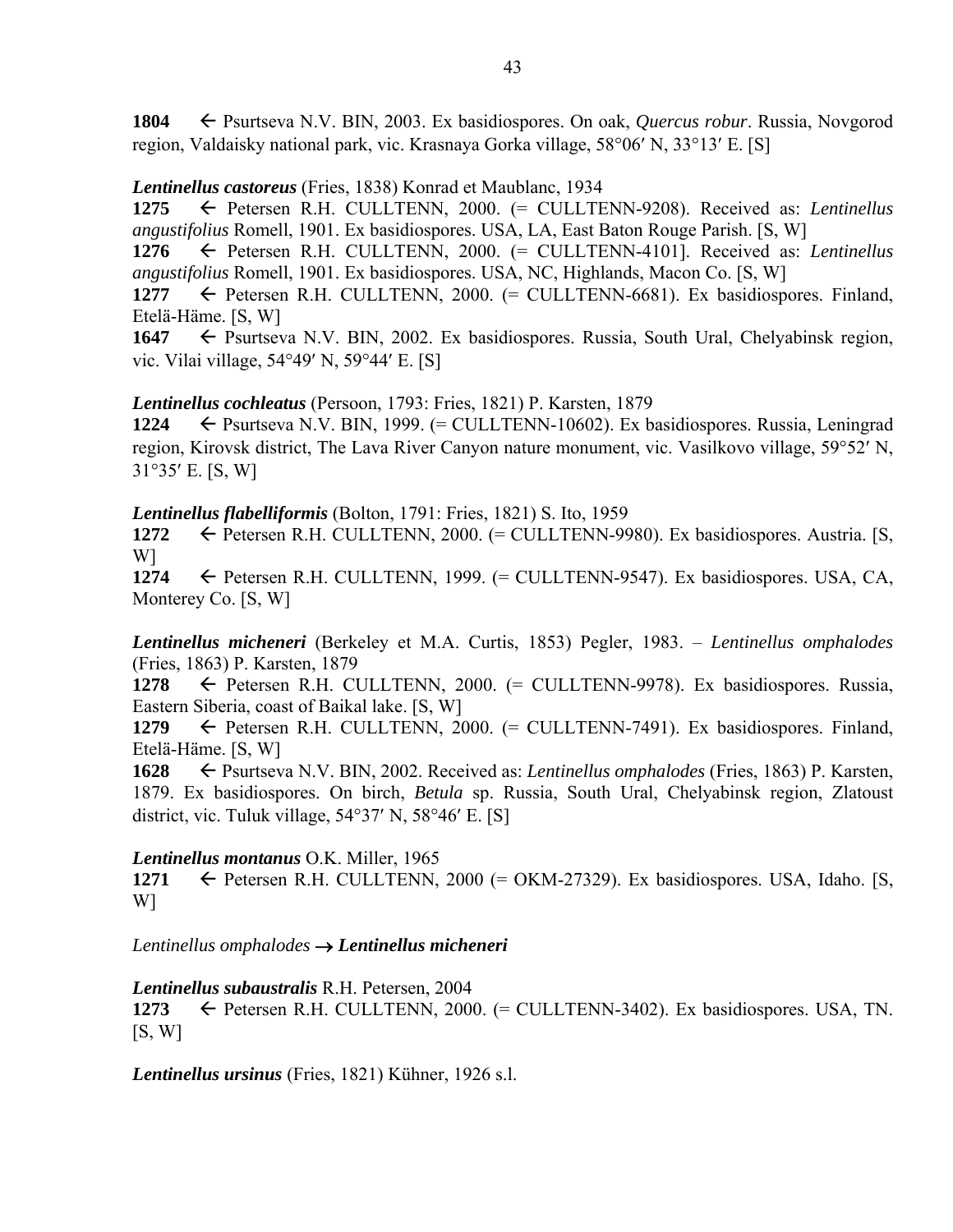1267  $\leftarrow$  Petersen R.H. CULLTENN, 2000.  $(=$  CULLTENN-2210). Ex basidiospores. USA, NC, Transylvania Co. [S, W]

**1268** Petersen R.H. CULLTENN, 2000. (=CULLTENN-ANM 508). Ex basidiospores. USA, ID, Brown Co. [S, W]

**1280** Petersen R.H. CULLTENN, 1998. (= CULLTENN-9976). Ex basidiospores. Russia, Eastern Siberia, coast of Baikal lake. [S, W]

**1719** Psurtseva N.V. BIN, 2003. Ex basidiospores. On fallen tree (*Fagus* sp. or *Abies* sp.). Russia, Western Caucasus, Adygei Republic, Maikop district, vic. Guzeripl village, 43°59' N, 40°08' E. [S]

1757  $\leftarrow$  Psurtseva N.V. BIN, 2003. Ex basidiospores. Russia, Novgorod region, Valdaisky national park, vic. Krasnaya Gorka village, 58°06'N, 33°13'E. [S]

**2159** Kiyashko A.A. BIN, 2006. Ex basidiospores. On fallen branch of broad-leaved tree, broad-leaved forest. Russia, Western Caucasus, Krasnodar territory, Sochi district, Kavkazsky nature reserve, vic. Laura reserve station. [S, W]

*Lentinellus ursinus* (Fries, 1821) Kühner, 1926 f. *robustus* R.H. Petersen, 2004

**1836** Psurtseva N.V. BIN, 2004. Ex basidiospores. On fallen aspen, *Populus tremula*. Russia, Leningrad region, Podporozhie district, Shcheleiki nature monument, vic. Shcheleiki village,  $61^{\circ}07'04''$  N,  $35^{\circ}41'43''$  E. [S]

*Lentinellus vulpinus* (Sowerby, 1801: Fries, 1821) Kühner et Maire, 1934

**1269** Petersen R.H. CULLTENN, 2000. (= CULLTENN-9149). Ex basidiospores. USA, FL, Liberty Co. [S, W]

1270  $\leftarrow$  Petersen R.H. CULLTENN, 2000.  $(=$  CULLTENN-7966). Ex basidiospores. USA, MN, Beltrami Co. [S, W]

1757  $\leftarrow$  Psurtseva N.V. BIN, 2003. Ex basidiospores. Russia, Novgorod region, Valdaisky national park, vic. Krasnaya Gorka village, 58°06' N, 33°13' E. [S]

# *Lentinellus* **sp. 1**

1923  $\leftarrow$  Psurtseva N.V. BIN, 2004. Ex basidiospores. Russia, Leningrad region, Vyborg district, vic. Lebedevka village. [S, W]

# *Lentinellus* **sp**. **2**

1983  $\leftarrow$  Psurtseva N.V. BIN, 2005. Ex basidiospores. On rotten trunk of willow, *Salix* sp., or *Chosenia arbutifolia*. Russia, Far East, Kamchatsky region, vic. Esso village, right bank of Bystraya river, 55°55'13" N, 158<sup>°</sup>42'49" E. [S, W]

*Lentinula edodes* (Berkeley, 1878) Pegler, 1975. – *Lentinus edodes* (Berkeley, 1878) Singer, 1941 **0404** Semerdzhieva M. CCBAS, 1975. (= CCBAS-389). Received as: *Lentinus edodes* (Berkeley, 1878) Singer, 1941. Ex basidiome, commercial product. Japan. [S]

**0899** Psurtseva N.V. BIN, 1988. Received as: *Lentinus edodes* (Berkeley, 1878) Singer, 1941. Ex basidiome. Russia, Far East, Primorsky territory, Lazovsky nature reserve. [S]

**1016** Psurtseva N.V. BIN, 1995. Received as: *Lentinus edodes* (Berkeley, 1878) Singer, 1941. Ex basidiome, commercial product. Japan. [S]

**1023** ← Psurtseva N.V. BIN, 1996. Received as: *Lentinus edodes* (Berkeley, 1878) Singer, 1941. Ex basidiome, commercial product of Digris company. Russia, Saint Petersburg. [S]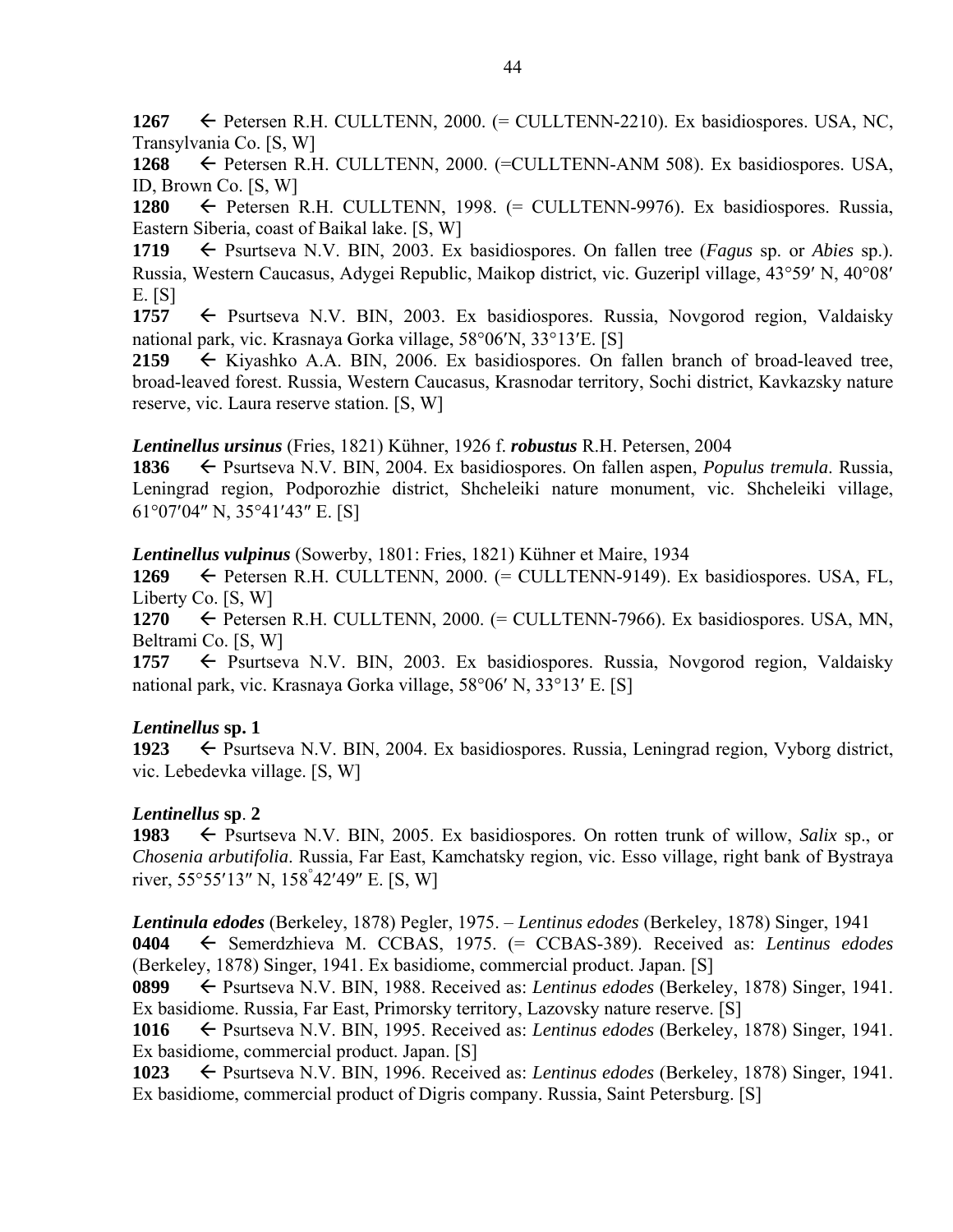**1024** Bulakh E.M. FEIBP, 1996. Received as: *Lentinus edodes* (Berkeley, 1878) Singer, 1941. Ex basidiome on lime-tree, *Tilia cordata*. Russia, Far East, Primorsky territory, vic. Vladivostok. [S] 1162 Psurtseva N.V. BIN, 2000. Ex basidiome, commercial product of Digris company. Russia, Saint Petersburg. [S, W]

**1283** Elisashvili V.I. IBRG, 2000. Received as: *Lentinus edodes* (Berkeley, 1878) Singer, 1941. Ex mycelial block of commercial product. Germany. [S]

**1284** Elisashvili V.I. IBRG, 2000. Received as: *Lentinus edodes* (Berkeley, 1878) Singer, 1941. Ex mycelial block of commercial product № 9102. Germany. [S, W]

**1285**  $\leftarrow$  Psurtseva N.V. BIN, 2000. Ex basidiome, commercial product. [S, W]

1378 Fsurtseva N.V. BIN, 1997. Ex basidiome, commercial product. Received as: *Lentinus edodes* (Berkeley, 1878) Singer, 1941. Vietnam. [S]

**1465** ← Krasnopolskaya L.M. INA, 2002. (= INA-044). [S]

*Lentinus degener Neolentinus schaefferi* 

*Lentinus edodes Lentinula edodes* 

*Lentinus fulvidus Heliocybe sulcata* 

*Lentinus lepideus Neolentinus lepideus* 

*Lentinus lepideus* var*. velutipes Neolentinus lepideus*

*Lentinus lepideus* f. *rufescens Neolentinus lepideus* 

*Lentinus strigosus* (Schweinitz, 1822) Fries, 1836. – *Panus rudis* Fries, 1838

**1566** Psurtseva N.V. BIN, 2002. Received as: *Panus rudis* Fries, 1838*.* Ex basidiospores. On coniferous trunk. Russia, South Ural, Chelyabinsk region, Zlatoust district, vic. Tuluk village, 5437 N, 58°46' E. [S]

**1711** ← Psurtseva N.V. BIN, 2003. Ex basidiospores. On fallen beech, *Fagus orientalis*. Russia, Western Caucasus, Adygei Republic, Kavkazsky nature reserve, vic. Guzeripl reserve station. [S]

#### *Lentinus suavissimus* Fries, 1836

1559  $\leftarrow$  Psurtseva N.V. BIN, 2002. Ex basidiospores. Russia, South Ural, Chelyabinsk region, vic. Vilai village, 54°49' N, 57°19' E. [S]

1775  $\leftarrow$  Psurtseva N.V. BIN, 2003. Ex basidiospores. On willow, *Salix* sp. Russia, Novgorod region, Valdaisky national park,  $58^{\circ}07'$  N,  $33^{\circ}09'$  E. [S]

*Lentinus tigrinus* (Bulliard, 1781: Fries, 1821) Fries, 1825. - *Panus tigrinus* (Bulliard, 1781: Fries, 1821) Singer, 1951

**0433**  $\leftarrow$  Buchalo A.S. IBK, 1967.  $\leftarrow$  Lyr H. FIE. Received as: *Panus tigrinus* (Bulliard, 1781: Fries, 1821) Singer, 1951. Ex basidiome. On deciduous tree. Germany. [S]

**0789** AIB, 1982. Received as: *Panus tigrinus* (Bulliard, 1781: Fries, 1821) Singer, 1951. Ex basidiome, pileus. Armenia. [S, W]

**0845** Kovalenko A.E. BIN, 1987. Received as: *Panus tigrinus* (Bulliard, 1781: Fries, 1821) Singer, 1951. Ex basidiome. Azerbaijan. [S, W]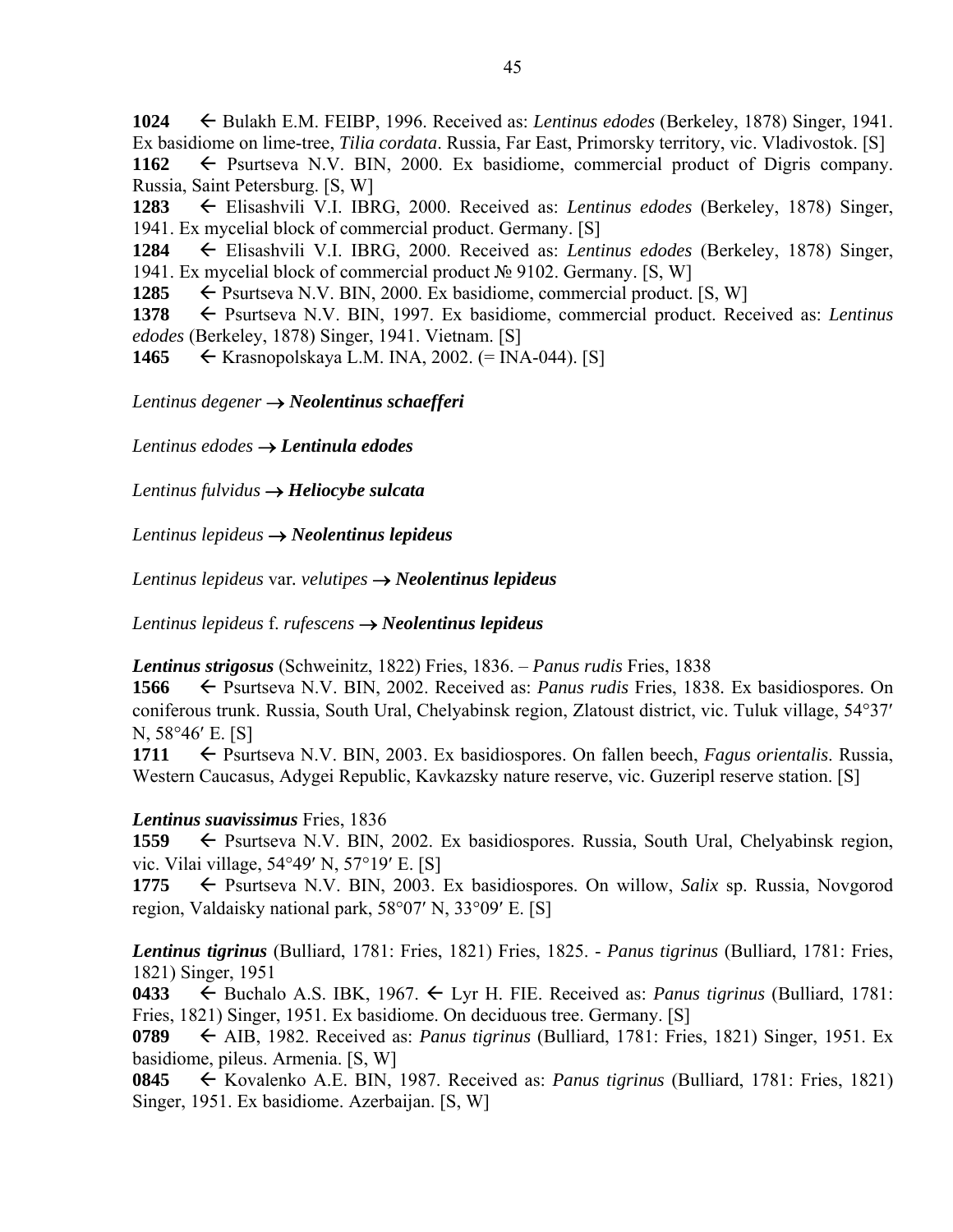**0861** ← Belova N.V. BIN, 1985. Received as: *Panus tigrinus* (Bulliard, 1781: Fries, 1821) Singer, 1951. Ex basidiome. Mongolia, Noen-Ula Mountains, western part of Valley Dzun-Modnin-Gol. [S, W]

**1305** Buchalo A.S. IBK, 2001. (= IBK-34). Received as: *Panus tigrinus* (Bulliard, 1781: Fries, 1821) Singer, 1951. Ex basidiome. On oak stump, *Quercus* sp. Ukraine, Kiev region, Koncha-Zaspa.  $[S, W]$ 

**2125**  $\leftarrow$  Psurtseva N.V. BIN, 2006. Ex basidiospores. On willow stump, *Salix* sp. in flood-plain forest. Russia, Rostov region, Sholokhovsky district, vic. Veshenskaya village, flood-lands of Don river,  $49^{\circ}37'20''$  N,  $41^{\circ}42'06''$  E. [S, W]

### *Lentinus torulosus Panus conchatus*

# *Lentinus* **sp**. **1**

**1717** Psurtseva N.V. BIN, 2003. Ex basidiospores. Russia, Western Caucasus, Adygei Republic, Maikop district, vic. Guzeripl village,  $43^{\circ}59'$  N,  $40^{\circ}08'$  E. [S]

# *Lentinus* **sp. 2**

**1960** ← Psurtseva N.V. BIN, 2005. Ex basidiospores. On burnt birch trunk, *Betula platyphylla*. Russia, Far East, Kamchatsky region, Bystrinsky nature park, vic. Esso village, left bank of Uksichan river,  $55^{\circ}55'47''$  N,  $158^{\circ}40'37''$  E. [S, W]

# *Lentinus* **sp. 3**

**1961** ← Psurtseva N.V. BIN, 2005. Ex basidiospores. On burnt birch trunk, *Betula platyphylla*. Russia, Far East, Kamchatsky region, vic. Esso village, Bystrinsky nature park, left bank of Uksichan river,  $55^{\circ}55'47''$  N,  $158^{\circ}40'37''$  E. [S, W]

# *Lentinus* **sp. 4**

**2003**  $\leftarrow$  Psurtseva N.V. BIN, 2005. Ex basidiospores. On twig of deciduous tree, oak forest. Russia, Far East, Primorsky territory, Kedrovaya Pad nature reserve, 43°06'10" N, 131°33'34" E. [S, W]

*Lenzites betulina* (Linnaeus, 1753: Fries, 1821) Fries, 1838

**0200** LTA, 1960. Ex basidiome. Belarus, Belovezhskaya Puscha nature reserve. [S, W]

**0201** ← Milova N.M. BIN, 1961. Ex basidiome. On fallen birch, *Betula* sp. Russia, Leningrad region, Luga district, Serebryanka vic. Luga. [S]

**0202** Nizkovskaya O.P. BIN, 1965. Ex basidiome. On birch, *Betula* sp. Russia, Pskov region, Tupitsino village vic. Gdov. [S]

**0299** Nizkovskaya O.P. BIN, 1978. Ex basidiome. On dry birch, *Betula* sp. Russia, Leningrad region, Luga district, Kamenka vic. Luga. [S]

**2047** Psurtseva N.V. BIN, 2005. Ex basidiospores. On birch, *Betula* sp. in coniferous forest. Finland, Lahti, vic. the Department of ecological and environmental sciences of the University of Helsinki, 61°01'35" N, 29°45'49" E. [S, W]

*Lenzites elegans* (Sprengel, 1820) Patouillard, 1900. – *Trametes elegans* (Fries, 1821) Fries, 1838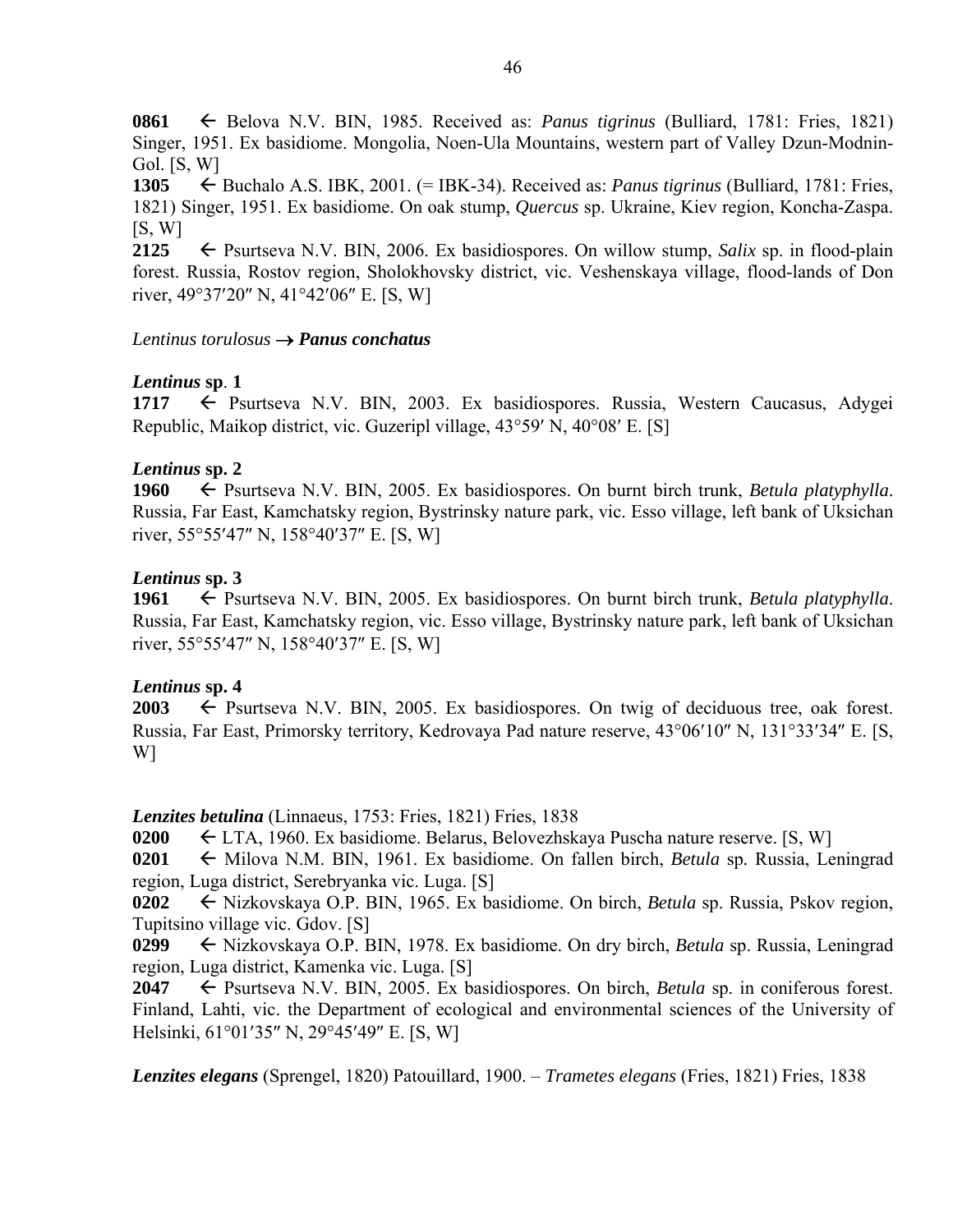**0687** Herrera S. IB, 1981. (= IB-3143). Received as: *Trametes elegans* (Fries, 1821) Fries, 1838. Ex basidiome. Cuba, Granma province, Minas del Frio. [S]

**0688** Herrera S. IB, 1981. (= IB-4072). Received as: *Trametes elegans* (Fries, 1821) Fries, 1838. Ex basidiome. Cuba, Cierra de Zapatos. [S]

#### *Lenzites warnieri* Durieu et Montagne, 1860

**1922** ← Psurtseva N.V. BIN, 2004. Ex basidiome. On oak, *Quercus robur*. Russia, Samara region, Stavropolsky district, Zhigulevsky nature reserve, vic. Bakhilova Polyana village. [S, W]

#### *Lepiota clypeolaria* (Bulliard, 1789: Fries, 1821) Quélet, 1871

**1406** ← Psurtseva N.V. BIN, 2001. Ex basidiospores. Russia, Belgorod region, Borisovka district, Belogorie nature reserve, Les na Vorskle plot. [S, W]

*Lepista flaccida* (Sowerby, 1799: Fries, 1821) Patouillard, 1887. – *Lepista gilva* (Persoon, 1801: Fries, 1821) Patouillard, 1887

**1984** Psurtseva N.V. BIN, 2005. Received as: *Lepista gilva* (Persoon, 1801: Fries, 1821) Patouillard, 1887. Ex basidiome. On rotten willow wood, *Salix* sp. in willow bush. Russia, Far East, Kamchatsky region, vic. Esso village, right bank of Bystraya river,  $55^{\circ}55'13''$  N,  $158^{\circ}42'49''$  E. [S, W]

#### *Lepista gilva Lepista flaccida*

#### *Lepista luscina* (Fries, 1821) Singer, 1951

**0409** Semerdzievа М. CCBAS, 1965. (= CCBAS-394). Ex bаsidiome, pileus. Czech Republic, Prague. [S]

#### *Lepista nuda* (Fries, 1821) Singer, 1951

**0412**  $\leftarrow$  Buchalo A.S. IBK, 1969. Ex basidiome. Ukraine. [S, W]

**0527** ← Nizkovskaya O.P. BIN, 1978. Ex basidiome. Russia, Saint Petersburg, Nevsky district, Rybatskoye. [S, W]

#### *Lepista personata* (Fries, 1821) Cooke, 1871

**0764** Psurtsevа N.V. BIN, 1984. Ex basidiome. Armenia, near Sevan lake. [S, W]

#### *Lepista tomentosa* M.M. Moser, 1991

**1580** ← Psurtseva N.V. BIN, 2002. Ex basidiome. Russia, South Ural, Chelyabinsk region, Zlatoust district, vic. Tuluk village,  $54^{\circ}37'$  N,  $58^{\circ}46'$  E. [S]

*Leucoagaricus leucothites* (Vittadini, 1835) M.M. Moser ex Bon, 1977

**1007** VKM, 1990. (= VKM-F-3303). Ex basidiome, stipe. Russia, Penza region. [S, W]

#### *Leucoagaricus nympharum* (Kalchbrenner, 1873) Bon, 1977. – *Macrolepiota puellaris* (Fries, 1863) M.M. Moser, 1967

**1002** ← IBK. (= IBK-F-255; VKM-F-2989). Received as: *Macrolepiota puellaris* (Fries, 1863) M.M. Moser, 1967. Ex basidiome. Russia, Altai Republic, Altaisky nature reserve, vic. Yajlo. [S]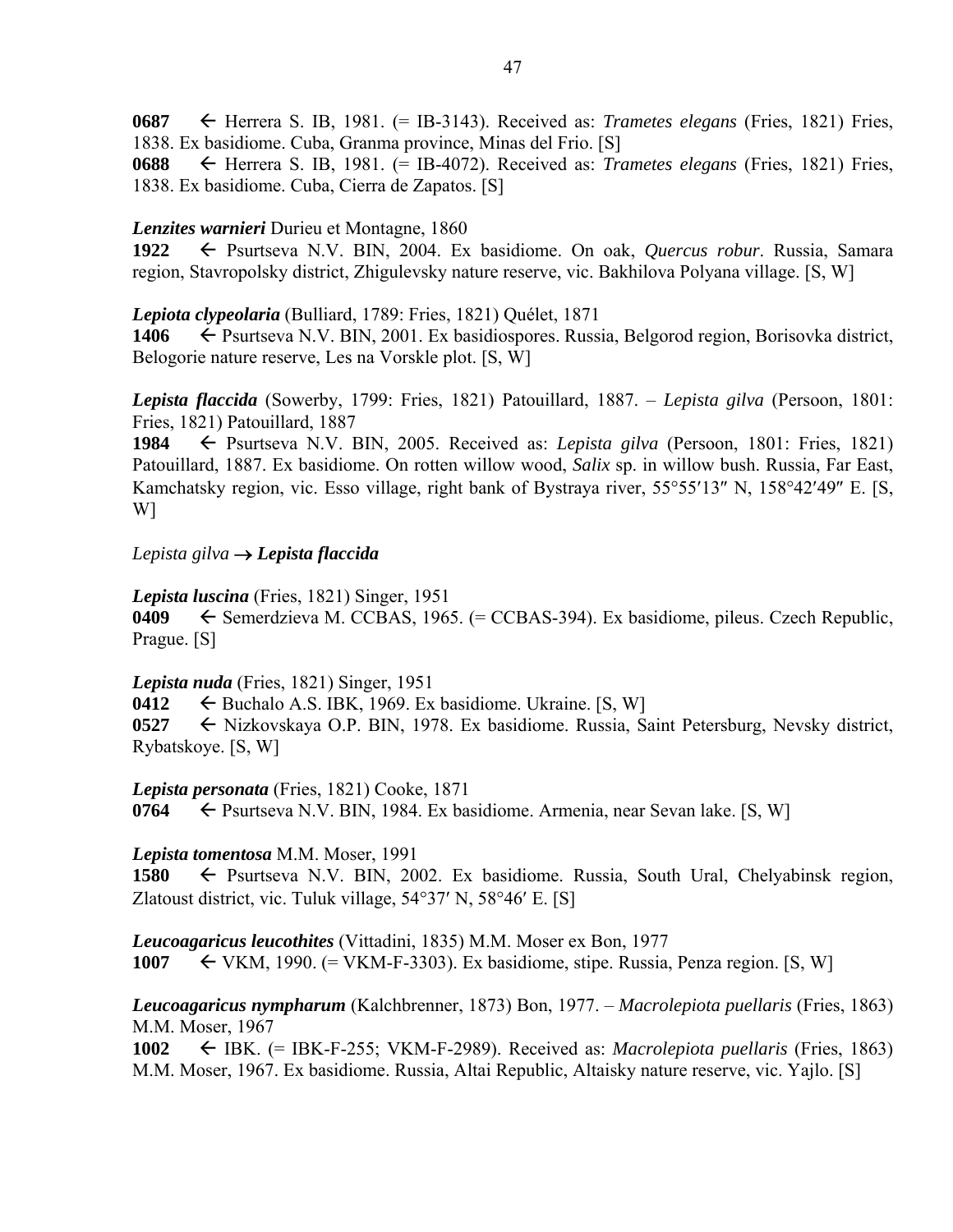*Leucogyrophana pinastri* (Fries, 1821) Ginns et Weresub, 1976. – *Serpula sclerotiorum* (Falck, 1912) Bondartsev, 1956

**016** CNIIMOD, 1967. Received as: *Serpula sclerotiorum* (Falck, 1912) Bondartsev, 1956. Ex basidiome. Russia. [S]

*Leucogyrophana pulverulenta* (Sowerby, 1799) Ginns, 1978. – *Serpula minor* (Falck, 1912) Bondartsev, 1956

**014** LTA, 1960. Received as: *Serpula minor* (Falck, 1912) Bondartsev, 1956. Ex basidiome. Russia. [S]

*Leucopaxillus giganteus* (Sowerby, 1800: Fries, 1821) Singer, 1939

**0934** ← Semerdzhieva M. CCBAS, 1988. Ex basidiome. Czech Republic, Bohemia. [S, W]

#### *Lycoperdon candidum* Persoon, 1800

2109  $\leftarrow$  Psurtseva N.V. BIN, 2006. Ex basidiome. Pine planting. Russia, Rostov region, Sholokhovsky district, vic. Veshenskaya village, 49°39'14" N, 41°42'48" E. [S, W]

#### *Lycoperdon marginatum* Vittadini, 1842

**2075**  $\leftarrow$  Rebriev Y.A. SFU, 2004. Ex basidiome. On soil, pine planting. Russia, Rostov region, Sholokhovsky district, vic. Veshenskaya village. [S, W]

#### *Lycoperdon perlatum* Persoon, 1796

**0608** ← Nizkovskaya O.P. BIN, 1978. Ex basidiome. Latvia, Riga. [S, W]

**1195** ← Psurtseva N.V. BIN, 1999. Ex basidiome. Russia, Leningrad region, Lodeinoye Pole district, Nizhnesvirsky nature reserve,  $60^{\circ}36'$  N,  $33^{\circ}07'$  E. [S, W]

**1301 ← Psurtseva N.V. BIN, 1997. Ex basidiome. Russia, Karelia Republic, Valaam island, near** Leschevo lake. [S, W]

1302 **E** Psurtseva N.V. BIN, 1995. Ex basidiome. Russia, Karelia Republic, Valaam island. [S]

1494  $\leftarrow$  Psurtseva N.V. BIN, 2002. Ex basidiome. Russia, South Ural, Chelyabinsk region, Zlatoust district, Taganai national park,  $55^{\circ}13'$  N,  $59^{\circ}44'$  E. [S]

1570  $\leftarrow$  Psurtseva N.V. BIN, 2002. Ex basidiome. Russia, South Ural, Chelyabinsk region, Zlatoust district, vic. Tuluk village,  $54^{\circ}34'$  N,  $58^{\circ}49'$  E. [S]

**1663** ← Psurtseva N.V. BIN, 2002. Ex basidiome. Russia, Novgorod region, Valdaisky national park,  $58^{\circ}01'$  N,  $33^{\circ}23'$  E. [S]

**1725** ← Psurtseva N.V. BIN, 2003. Ex basidiome. Russia, Western Caucasus, Adygei Republic, Kavkazsky nature reserve, vic. Guzeripl reserve station,  $43^{\circ}59'$  N,  $40^{\circ}07'$  E. [S]

1952  $\leftarrow$  Psurtseva N.V. BIN, 2005. Ex basidiome. Russia, Far East, Kamchatsky region, Bystrinsky nature park, vic. Esso village, left bank of Uksichan river, 55°55'47" N, 158°40'45" E. [S, W]

**2076** Rebriev Y.A. SFU, 2004. Ex basidiome. On litter, pine planting. Russia, Rostov region, Sholokhovsky district, vic. Veshenskaya village. [S, W]

#### *Lycoperdon pyriforme* Schaeffer,1763: Persoon, 1801

**0611**  $\leftarrow$  Stepanova O.A. IFA, 1967. Ex basidiome. [S, W]

0612  $\leftarrow$  Buchalo A.S. IMV, 1967.  $\leftarrow$  Lyr H. FIE. (= FIE-118a). Ex basidiome. Germany, Eberswalde. [S, W]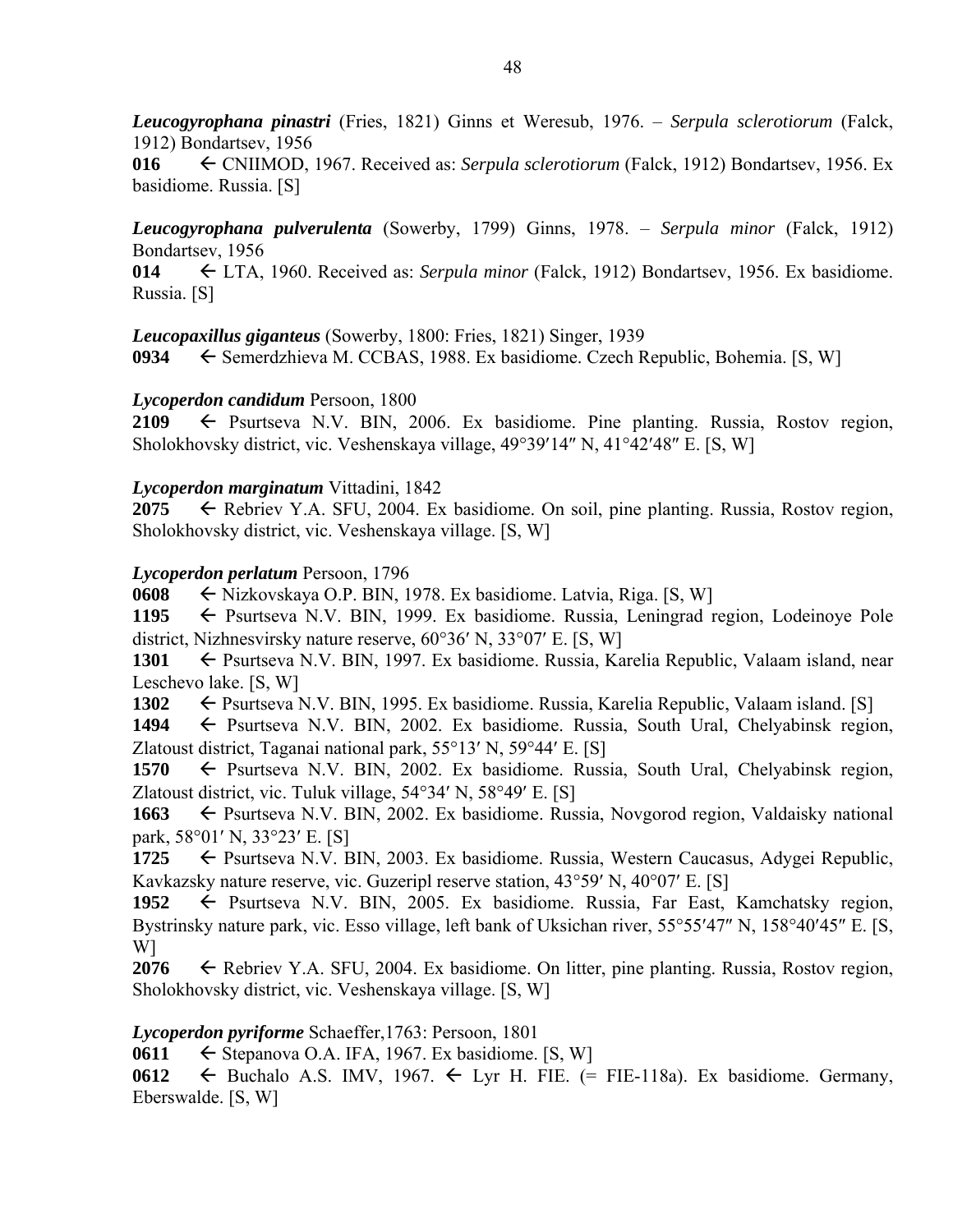**1194** Psurtseva N.V. BIN, 1999. Ex basidiome. Russia, Leningrad region, Lodeinoye Pole district, Nizhnesvirsky nature reserve,  $60^{\circ}36'$  N,  $33^{\circ}07'$  E. [S, W]

**1298** Psurtseva N.V. BIN, 1995. Ex basidiome. On fallen birch trunk, *Betula* sp. Russia, Karelia Republic, Valaam island. [S, W]

1300  $\leftarrow$  Psurtseva N.V. BIN, 1998. Ex basidiome. On birch wood, *Betula* sp. Russia, Eastern Siberia, Buryat Republic, Kabansky district, coast of Baikal lake. [S, W]

**1567** ► Psurtseva N.V. BIN, 2002. Ex basidiome. On decomposed stump. Russia, South Ural, Chelyabinsk region, Zlatoust district, Taganai national park, 55°13′ N, 59°44′ E. [S]

**1595** ← Psurtseva N.V. BIN, 2002. Ex basidiome. On soil. Russia, Saint Petersburg, Botanical garden of the BIN RAS. [S]

**1989**  $\leftarrow$  Psurtseva N.V. BIN, 2005. Ex basidiome. On fallen trunk of willow, *Salix* sp. in willow bush. Russia, Far East, Kamchatsky region, vic. Esso village, right bank of Bystraya river, 55°55'13" N, 158°42'49" E. [S, W]

### *Lycoperdon* **sp**.

**1592** ← Psurtseva N.V. BIN, 2002. Ex basidiome. On soil. Russia, Saint Petersburg, Botanical garden of the BIN RAS. [S]

#### *Lyophyllum connatum* (Schumacher, 1803: Fries, 1821) Singer, 1939

**0416** Nizkovskaya O.P. BIN, 1971. Ex basidiome. On box-elder, *Acer negundo*. Russia, Saint Petersburg, Botanical garden of the BIN RAS. [S]

### *Lyophyllum decastes* (Fries, 1821) Singer, 1951

1081 Psurtseva N.V. BIN, 1998. Ex basidiome. Russia, Eastern Siberia, the south-western coast of Baikal lake. [S]

**1598** Psurtseva N.V. BIN, 2002. Ex basidiospores. Russia, Saint Petersburg. [S]

#### *Lyophyllum fumosum* (Persoon, 1801: Fries, 1821) P.D. Orton, 1960

**0765** ← Nizkovskaya O.P. BIN, 1984. Ex basidiome. Russia, Saint Petersburg, Botanical garden of the BIN RAS. [S]

#### *Lyophyllum loricatum* (Fries, 1838) Kühner, 1938

**0984** Psurtseva N.V. BIN, 1994. Ex basidiome. Russia, Central Ural, Perm region, Dobrianka district, Verkh-Kvazhva biostation. [S]

 $L$ *yophyllum ulmarium*  $\rightarrow$  *Hypsizygus ulmarius* 

#### *Lyophyllum* **sp**. **1**

1233  $\leftarrow$  Psurtseva N.V. BIN, 1997. Ex basidiome. Russia, Karelia Republic, Valaam island. [S, W]

# *Lyophyllum* **sp. 2**

**1264** Psurtseva N.V. BIN, 2000. Ex basidiospores. On maple, *Acer rubrum*. Russia, Saint Petersburg, Botanical garden of the BIN RAS. [S, W]

*Macrolepiota mastoidea* (Fries, 1821) Singer, 1948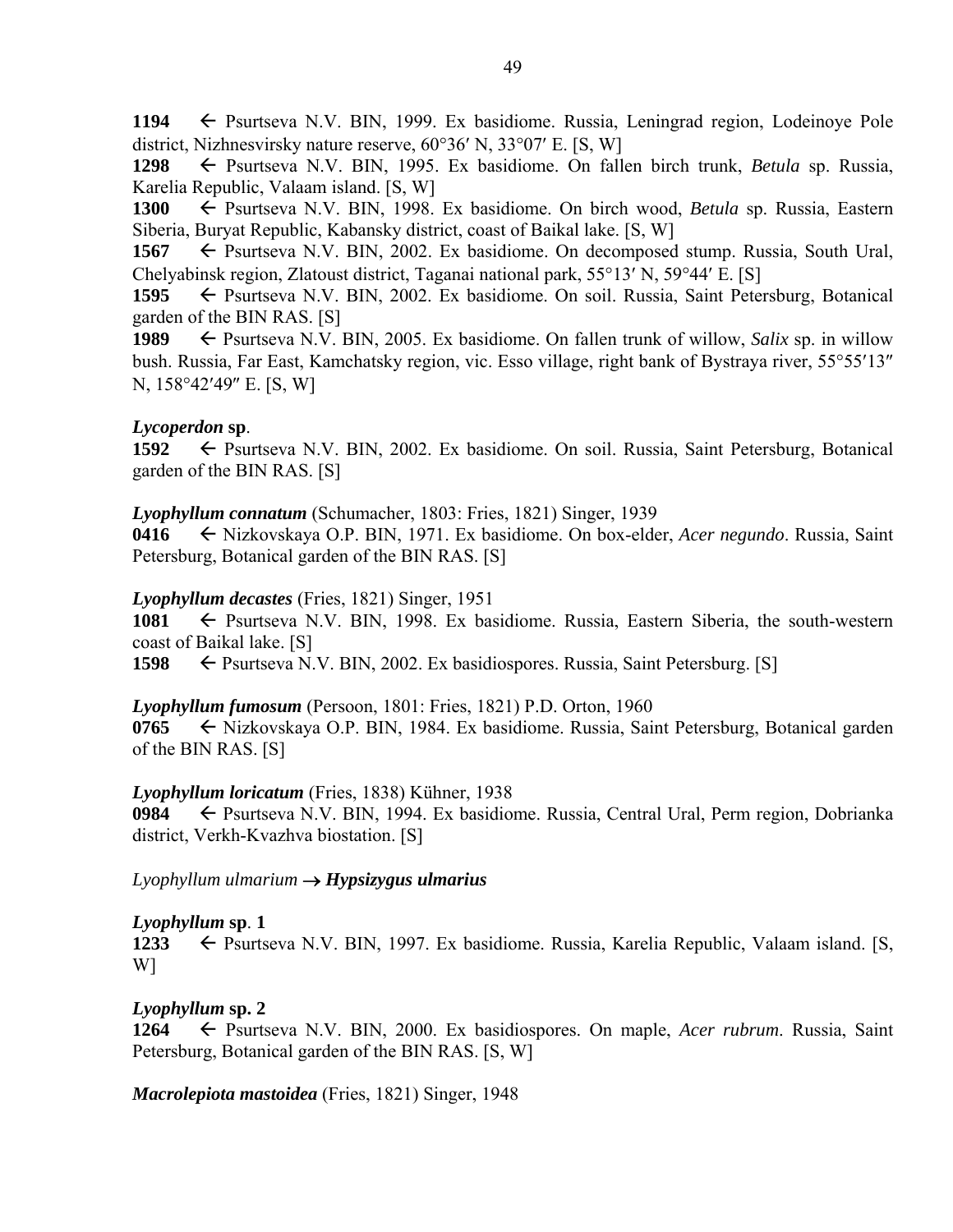1111  $\leftarrow$  Psurtseva N.V. BIN, 1997. Ex basidiome. Russia, Western Caucasus, Krasnodar territory, Tuapse district. [S]

# *Macrolepiota procera* (Scopoli, 1772: Fries, 1821) Singer, 1948

**0420** ← Nizkovskaya O.P. BIN, 1967. Ex basidiome. Russia, Leningrad region, Luga district, Serebryanka vic. Luga. [S]

**0583** ← Nizkovskaya O.P. BIN, 1980. Ex basidiome. Belarus, Minsk region, vic. Borisov. [S]

**0887** Sivochub O.A. BIN, 1988. Ex basidiome, stipe. Russia, Central Ural, Perm region, Dobrianka district, Verkh-Kvazhva biostation. [S]

0955  $\leftarrow$  Psurtseva N.V. BIN, 1994. Ex basidiome. Russia, Leningrad region, Priozersk district, Otradnoye dendrological park. [S]

**1341** ← Psurtseva N.V. BIN, 1996. Ex basidiome. Russia, Far East, Primorsky territory, Sikhote-Alinsky nature reserve. [S, W]

1845 
Furtseva N.V. BIN, 2004. Ex basidiome. Pine planting. Russia, Leningrad region, Priozersk district, Otradnoye dendrological park, 60°48'28" N, 30°11'59" E. [S, W]

# *Macrolepiota puellaris Leucoagaricus nympharum*

# *Macrolepiota rhacodes Chlorophyllum rhacodes*

*Marasmiellus omphaliiformis* (Kühner, 1954) Noordeloos, 1983

1140  $\leftarrow$  Psurtseva N.V. BIN, 1999.  $(=$  CULLTENN-10366). Ex basidiospores. On hemlock, *Tsuga* sp. USA, NC, Highlands, Macon Co., Blue Valley,  $35^{\circ}01'$  N,  $83^{\circ}14'$  W. [S, W]

# *Marasmiellus opacus* (Berkeley et M.A. Curtis, 1849) Singer, 1951

1141  $\leftarrow$  Psurtseva N.V. BIN, 1999. Ex basidiospores. On fallen leaves. USA, NC, Highlands, Oconee Co., Sumter National Forest, near Chattooga river. [S, W]

# *Marasmiellus praeacutus* (Ellis, 1876) Halling, 1987

1142  $\leftarrow$  Psurtseva N.V. BIN, 1999. Ex basidiospores. On fallen leaves and branches. USA, NC, Highlands, Jackson Co., Whitesides Cove Rd. [S, W]

# *Marasmiellus ramealis* (Bulliard, 1788: Fries, 1821) Singer, 1948

1095  $\leftarrow$  Psurtseva N.V. BIN, 1997. Ex basidiospores. On blackberry bush. Russia, Western Caucasus, Krasnodar territory, Tuapse district. [S]

**1499** ← Psurtseva N.V. BIN, 2002. Ex basidiospores. Russia, Pskov region, Sebezhsky national park, vic. Cherneya village,  $56^{\circ}15'$  N,  $28^{\circ}33'$  E. [S]

**1524** Psurtseva N.V. BIN, 2002. Ex basidiospores. On fallen spruce branches, *Picea* sp. Russia, Pskov region, Sebezhsky national park, vic. Midino village, 56°12′ N, 28°24′ E. [S]

**1736** ► Psurtseva N.V. BIN, 2003. Ex basidiospores. On small roots. Russia, Western Caucasus, Adygei Republic, Kavkazsky nature reserve, vic. Guzeripl reserve station,  $43^{\circ}59'$  N,  $40^{\circ}07'$  E. [S]

# *Marasmiellus tenerrimus* (Berkeley et M.A. Curtis, 1869) Singer, 1973

1143 **Example 1143** External Psurtseva N.V. BIN, 1999. Extendiospores. On coniferous twigs. USA, NC, Highlands, Oconee Co., Sumter National Forest, near Chattooga river. [S, W]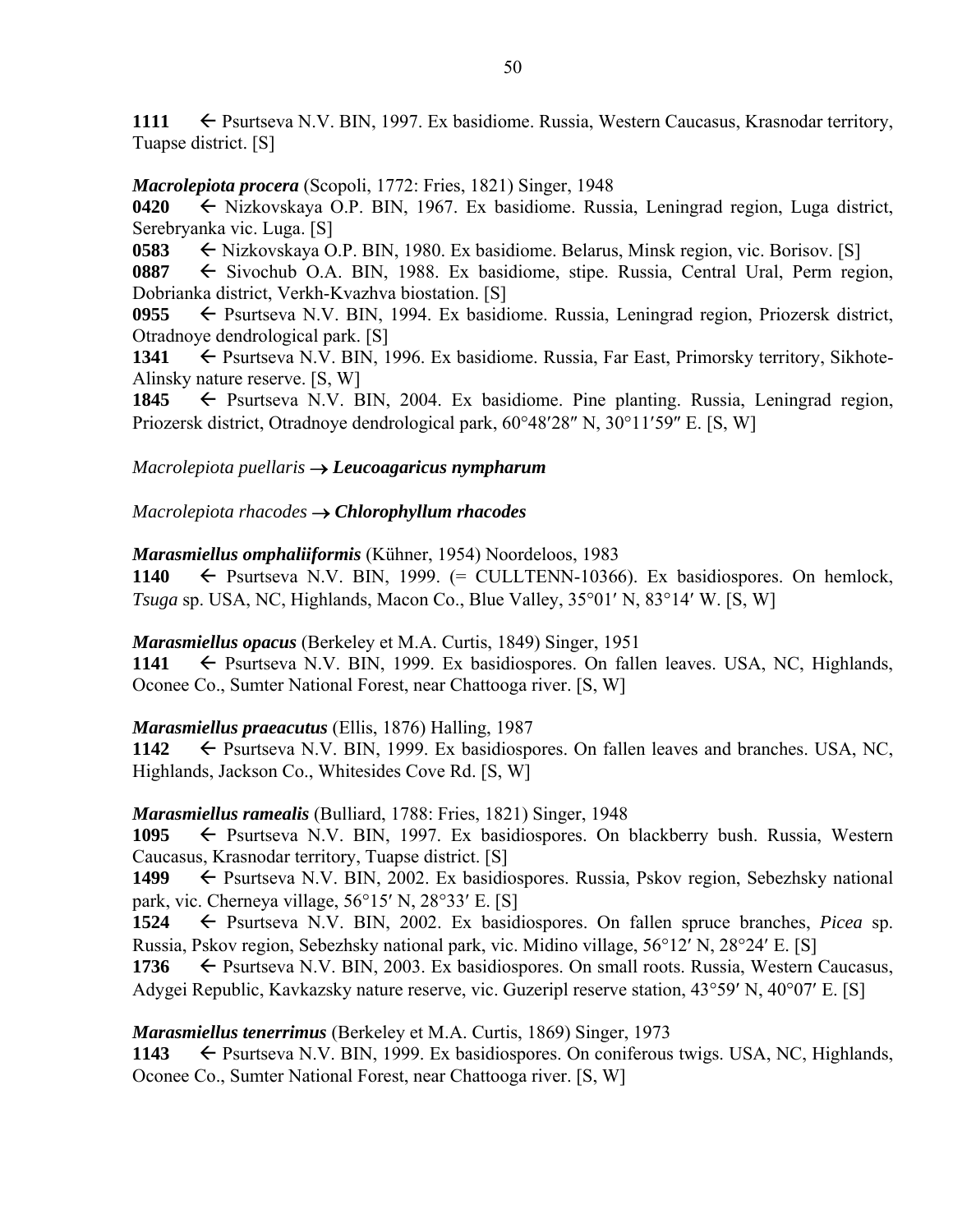#### *Marasmiellus vaillantii* (Persoon, 1801: Fries, 1821) Singer, 1973

2157  $\leftarrow$  Kiyashko A.A. BIN, 2006. Ex basidiospores. On fallen leaves and twigs, broad-leaved with fir forest. Russia, Western Caucasus, Krasnodar territory, Sochi district, Kavkazsky nature reserve, vic. Pslukh reserve station, right bank of Pslukh river. [S, W]

#### *Marasmiellus* **sp. 1**

**1848** ← Psurtseva N.V. BIN, 2004. Ex basidiospores. On grass, grassland. Russia, Leningrad region, Lodeinoye Pole district, Nizhnesvirsky nature reserve,  $60^{\circ}38'49''$  N,  $33^{\circ}17'22''$  E. [S]

### *Marasmiellus* **sp. 2**

1849 Psurtseva N.V. BIN, 2004. Ex basidiospores. On twig. Russia, Leningrad region, Priozersk district, Otradnoye dendrological park,  $60^{\circ}48'11''$  N,  $30^{\circ}15'40''$  E. [S, W]

### *Marasmiellus* **sp. 3**

**1866** ← Psurtseva N.V. BIN, 2004. Ex basidiospores. On aspen twig, *Populus tremula* in aspen forest. Russia, Leningrad region, Lodeinoye Pole district, Nizhnesvirsky nature reserve, 60°38′33″ N,  $33^{\circ}05'35''$  E. [S, W]

### *Marasmiellus* **sp***.* **4**

**2034** ► Psurtseva N.V. BIN, 2005. Ex basidiospores. On dead standing ash, *Fraxinus* sp. Russia, Far East, Primorsky territory, Kedrovaya Pad nature reserve, near Kedrovaya river, 43°05'52" N, 131°33′34″ E. [S, W]

#### *Marasmius alliaceus* (Jacquin, 1762: Fries, 1821) Fries, 1838

0706  $\leftarrow$  Semerdzhieva M. CCBAS, 1980. (= CCBAS-413). Ex basidiome, pileus. Slovakia, Kačin, Male Karpaty mountains. [S]

1748 Psurtseva N.V. BIN, 2003. Ex basidiospores. Russia, Western Caucasus, Adygei Republic, Maikop district, vic. Guzeripl village,  $44^{\circ}01'$  N,  $40^{\circ}02'$  E. [S]

#### *Marasmius androsaceus* (Linnaeus, 1753: Fries, 1821) Fries, 1838

**0758**  $\leftarrow$  Hubsh R. MW, 1984. (= MW-12). Ex basidiome. Germany. [S]

1525  $\leftarrow$  Psurtseva N.V. BIN, 2002. Ex basidiospores. On fallen leaves and branches. Russia, Pskov region, Sebezhsky national park, vic. Midino village, 56°12′ N, 28°24′ E. [S]

1553  $\leftarrow$  Psurtseva N.V. BIN, 2002. Ex basidiospores. Russia, South Ural, Chelyabinsk region, Zlatoust district, vic. Tuluk village,  $54^{\circ}37'$  N,  $58^{\circ}46'$  E. [S]

**1616** Psurtseva N.V. BIN, 2002. Ex basidiospores. On fallen coniferous twigs. Russia, Novgorod region, Valdaisky national park,  $57°59'$  N,  $33°24'$  E. [S]

*Marasmius bulliardii* f. *acicola Marasmius wettsteinii* 

#### *Marasmius bulliardii* Quélet, 1877 f*. bulliardii*

**1523** ← Psurtseva N.V. BIN, 2002. Ex basidiospores. Russia, Pskov region, Sebezhsky national park, vic. Midino village,  $56^{\circ}12'$  N,  $28^{\circ}23'$  E. [S]

# *Marasmius bulliardii* Quélet, 1877 s.l.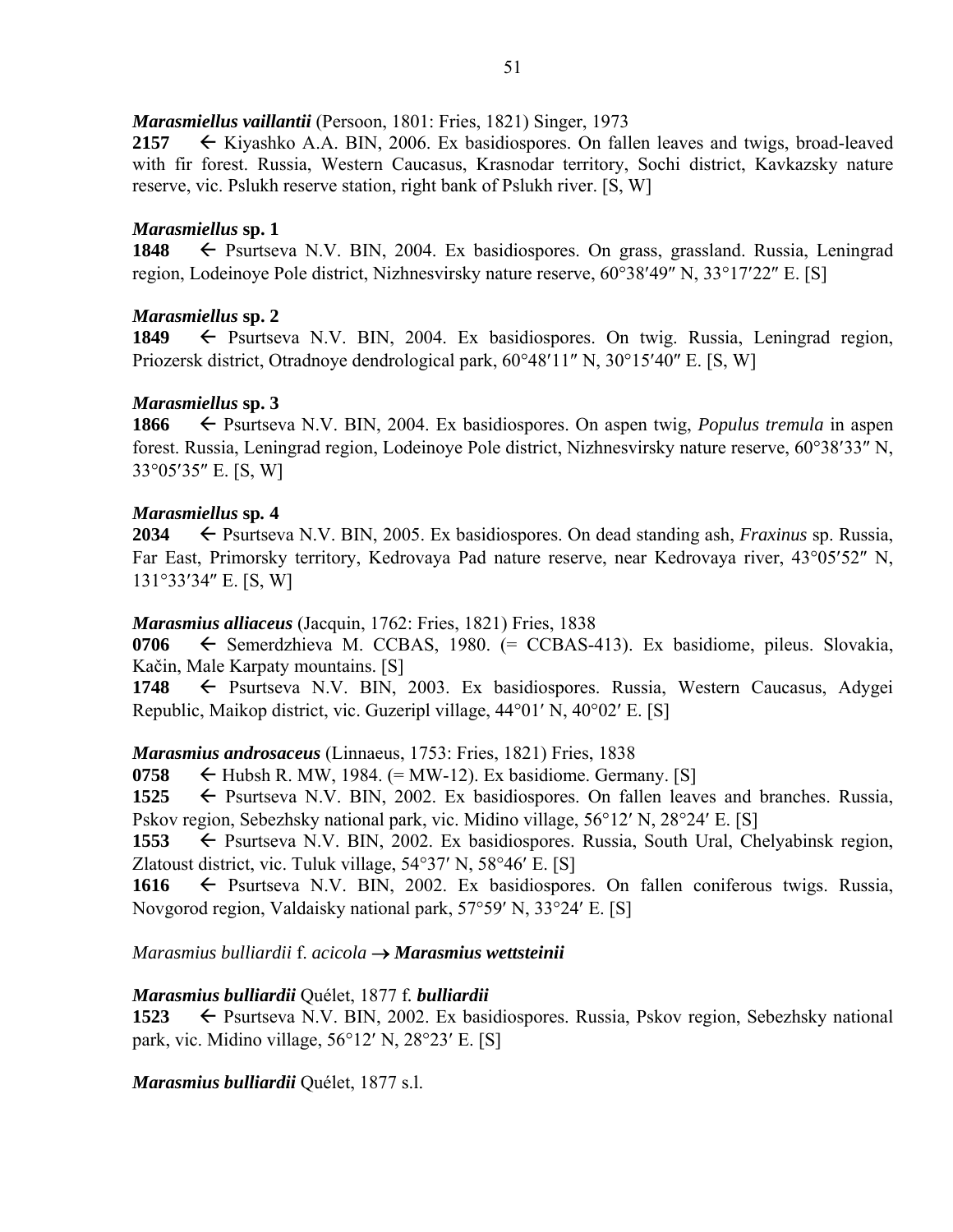1654  $\leftarrow$  Psurtseva N.V. BIN, 2002. Ex basidiospores. Russia, Novgorod region, Valdaisky national park,  $58^{\circ}01'$  N,  $33^{\circ}23'$  E. [S]

**1766** ← Psurtseva N.V. BIN, 2003. Ex basidiospores. Russia, Novgorod region, Valdaisky national park, Ryabinovy island,  $57°58'$  N,  $33°18'$  E. [S]

# *Marasmius curreyi* Berkeley et Broome, 1879

1846 
Fsurtseva N.V. BIN, 2004. Ex basidiospores. On grass remains, grassland. Russia, Leningrad region, Priozersk district, Otradnoye dendrological park,  $60^{\circ}48'11''$  N,  $30^{\circ}11'40''$  E. [S, W]

1856  $\leftarrow$  Psurtseva N.V. BIN, 2004. Ex basidiospores. Grassland. Russia, Leningrad region, Lodeinoye Pole district, Nizhnesvirsky nature reserve,  $60^{\circ}38'49''$  N,  $33^{\circ}17'22''$  E. [S, W]

# *Marasmius haematocephalus* (Montagne, 1837) Berkeley et M.A. Curtis, 1837

1177  $\leftarrow$  Psurtseva N.V. BIN, 1999. (= CULLTENN-10347). Ex basidiospores. On hardwood duff. USA, Highlands, Jackson Co., Whitesides Cove Rd. [S, W]

# *Marasmius hudsonii* (Persoon, 1801: Fries, 1821) Fries, 1838

**1749** ← Psurtseva N.V. BIN, 2003. Ex basidiospores. On holly leaf litter, *Ilex* sp. Russia, Western Caucasus, Adygei Republic, Maikop district, vic. Guzeripl village, 44°01'N, 40°02'E. [S]

# *Marasmius limosus* Quélet, 1877

**1784** Psurtseva N.V. BIN, 2003. Ex basidiospores. On reed, *Phragmites australis*. Russia, Novgorod region, Valdaisky national park. [S]

# *Marasmius oreades* (Bolton, 1792: Fries, 1821) Fries, 1838

**0987** ← Psurtseva N.V. BIN, 1994. Ex basidiome. Russia, Central Ural, Perm region, Dobrianka district, Verkh-Kvazhva biostation. [S]

**1515** ← Psurtseva N.V. BIN, 2002. Ex basidiospores. Russia, Pskov region, Sebezhsky national park, vic. Midino village,  $56^{\circ}12'$  N,  $28^{\circ}24'$  E. [S]

**1662** ← Psurtseva N.V. BIN, 2002. Ex basidiospores. Russia, Novgorod region, Valdaisky national park,  $58^{\circ}01'$  N,  $33^{\circ}23'$  E. [S]

1873 
Expediance Book Constanting and September 2004. Expediance States and September 2016. Lodeinoye Pole 1873 district, Nizhnesvirsky nature reserve, Kut-Lakhta,  $60^{\circ}38'10''$  N,  $33^{\circ}04'24''$  E. [S, W]

**2106** Psurtseva N.V. BIN, 2006. Ex basidiospores. Meadow. Russia, Rostov region, Sholokhovsky district, vic. Veshenskaya village,  $49^{\circ}39'35''$  N,  $41^{\circ}42'50''$  E. [S, W]

**2120** Kiyashko A.A. BIN, 2006. Ex basidiospores. On soil, steppe. Russia, Rostov region, Sholokhovsky district, vic. Kalininsky village, 49°31'41" N, 41°50'46" E. [S, W]

# *Marasmius pyrrhocephalus Rhizomarasmius pyrrhocephalus*

# *Marasmius rotula* (Scopoli, 1772: Fries, 1821) Fries, 1838

**1071**  $\leftarrow$  Arnold G. MW, 1998. (= MW-B-0220). Ex basidiome. Germany. [S]

**1144** Psurtseva N.V. BIN, 1999. Ex basidiospores. On oak*, Quercus* sp. USA, NC, Highlands, Macon Co., Blue Valley,  $35^{\circ}01'$  N,  $83^{\circ}14'$  W. [S, W]

1433 F Psurtseva N.V. BIN, 2001. Ex basidiospores. On fallen oak, *Quercus* sp. Russia, Belgorod region, Borisovka district, Belogorie nature reserve, Les na Vorskle plot. [S, W]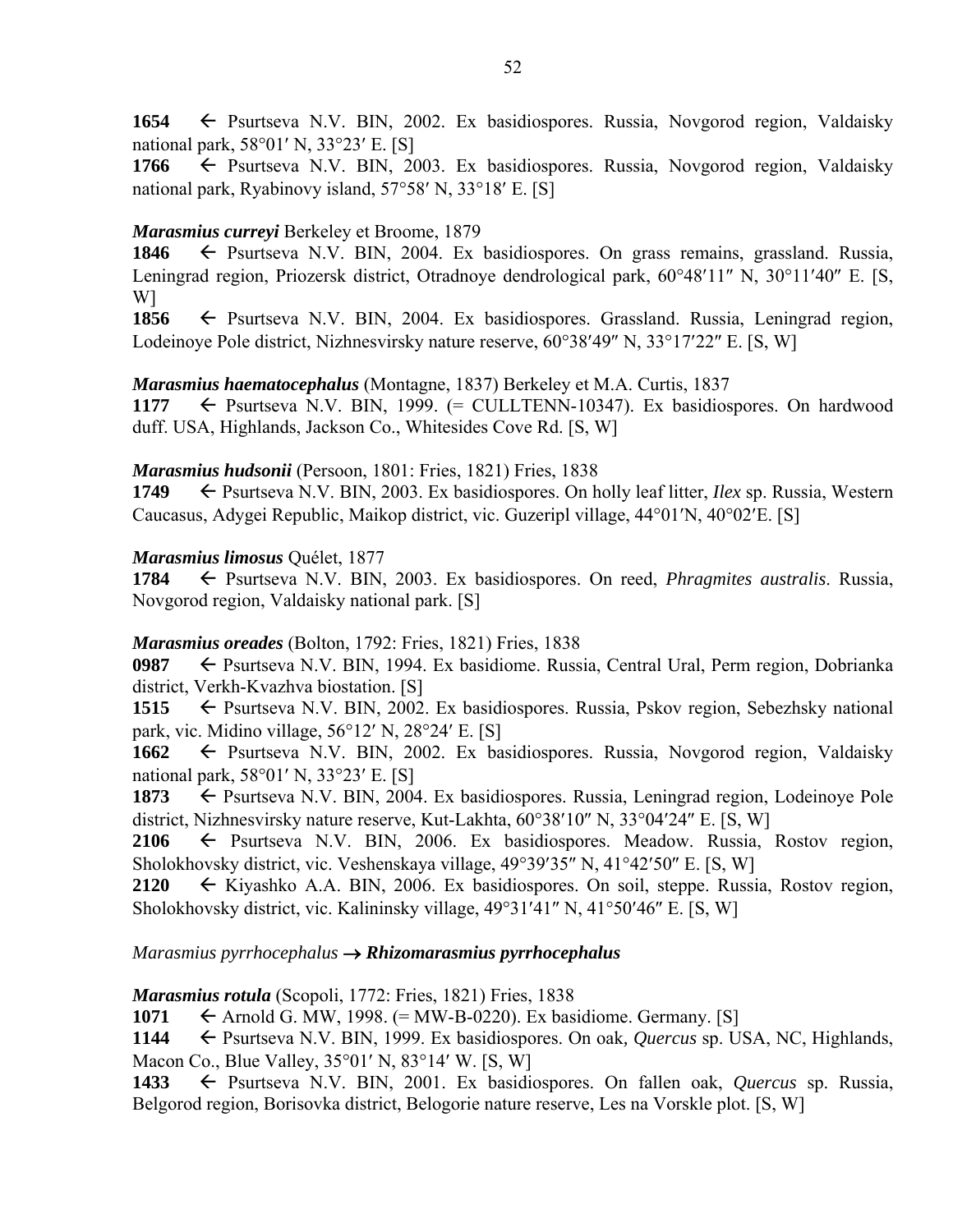**1500 ← Psurtseva N.V. BIN, 2002. Ex basidiospores. Russia, Pskov region, Sebezhsky national** park, vic. Cherneya village,  $56^{\circ}15'$  N,  $28^{\circ}33'$  E. [S]

1743 Psurtseva N.V. BIN, 2003. Ex basidiospores. Russia, Western Caucasus, Adygei Republic, Maikop district, vic. Guzeripl village,  $44^{\circ}01'$  N,  $40^{\circ}02'$  E. [S]

1847 Psurtseva N.V. BIN, 2004. Ex basidiospores. On twig. Russia, Leningrad region, Priozersk district, Otradnove dendrological park,  $60^{\circ}48'11''$  N,  $30^{\circ}15'40''$  E. [S, W]

1849 Psurtseva N.V. BIN, 2004. Ex basidiospores. On twigs, birch forest with aspen and hazel. Russia, Samara region, Stavropolsky district, Zhigulevsky nature reserve, 53°25′57″ N, 49°39′34″ E.  $[S, W]$ 

1902 Psurtseva N.V. BIN, 2004. Ex basidiospores. On buried wood. Russia, Samara region, Stavropolsky district, Zhigulevsky nature reserve, vic. Bakhilovo village, 53°24′55″ N, 49°35′52″ E.  $[S, W]$ 

### *Marasmius scorodonius* (Fries, 1821) Fries, 1838

**0499** Lozovoy V.D. RSD, 1976. Ex basidiome. Arboretum. Russia, Western Caucasus, Krasnodar territory, Sochi. [S]

**0513**  $\leftarrow$  Shubin V.I. IFKSC, 1977. Ex basidiome. Russia, Karelia Republic. [S]

1236 <del>←</del> Psurtseva N.V. BIN, 2000. Ex basidiospores. Russia, Leningrad region, Lodeinoye Pole district, Nizhnesvirsky nature reserve, near Vaemsky stream. [S, W]

**1237** ← Psurtseva N.V. BIN, 1999. (= CULLTENN-10400). Ex basidiospores. Russia, Leningrad region. [S, W]

**1514** ← Psurtseva N.V. BIN, 2002. Ex basidiospores. Russia, Pskov region, Sebezhsky national park, vic. Midino village,  $56^{\circ}12'$  N,  $28^{\circ}24'$  E. [S]

1518 ← Psurtseva N.V. BIN, 2002. Ex basidiospores. Russia, South Ural, Chelyabinsk region, Zlatoust district, Taganai national park, 55°13′ N, 59°44′ E. [S]

**1857** ► Psurtseva N.V. BIN, 2004. Ex basidiospores. On elk dung, grassland. Russia, Leningrad region, Lodeinoye Pole district, Nizhnesvirsky nature reserve,  $60^{\circ}38'49''$  N,  $33^{\circ}17'22''$  E,. [S, W]

1955  $\leftarrow$  Psurtseva N.V. BIN, 2005. Ex basidiospores. On birch twigs, *Betula* sp. Russia, Far East, Kamchatsky region, Bystrinsky nature park, vic. Esso village, left bank of Uksichan river, 55°55′47″ N, 158°40'37" E. [S, W]

#### *Marasmius siccus* (Schweinitz, 1822: Fries, 1832) Fries, 1838

**1150** ← Psurtseva N.V. BIN, 1999. Ex basidiospores. On soil. USA, NC, Highlands, Macon Co., Blue Valley,  $35^{\circ}01'$  N,  $83^{\circ}14'$  W. [S, W]

1758 – Psurtseva N.V. BIN, 2003. Ex basidiospores. Russia, Novgorod region, Valdaisky national park, vic. Krasnaya Gorka village, 58°06' N, 33°13' E. [S]

*Marasmius wettsteinii* Saccardo et Sydow, 1899. – *Marasmius bulliardii* Quélet, 1877 f. *acicola* (S. Lundell, 1957) Noordeloos, 1987

**1078** Psurtseva N.V. BIN, 1998. Received as: *Marasmius bulliardii* Quélet, 1877 f. *acicola* (S. Lundell, 1957) Noordeloos, 1987. Ex basidiome. Russia, Eastern Siberia, Buryat Republic, Kabansky district, coast of Baikal lake near Vydrinaya river. [S, W]

# *Marasmius wynnei* Berkeley et Broome, 1859

**1093** Psurtseva N.V. BIN, 1997. Ex basidiospores. Russia, Western Caucasus, Krasnodar territory, Tuapse district. [S]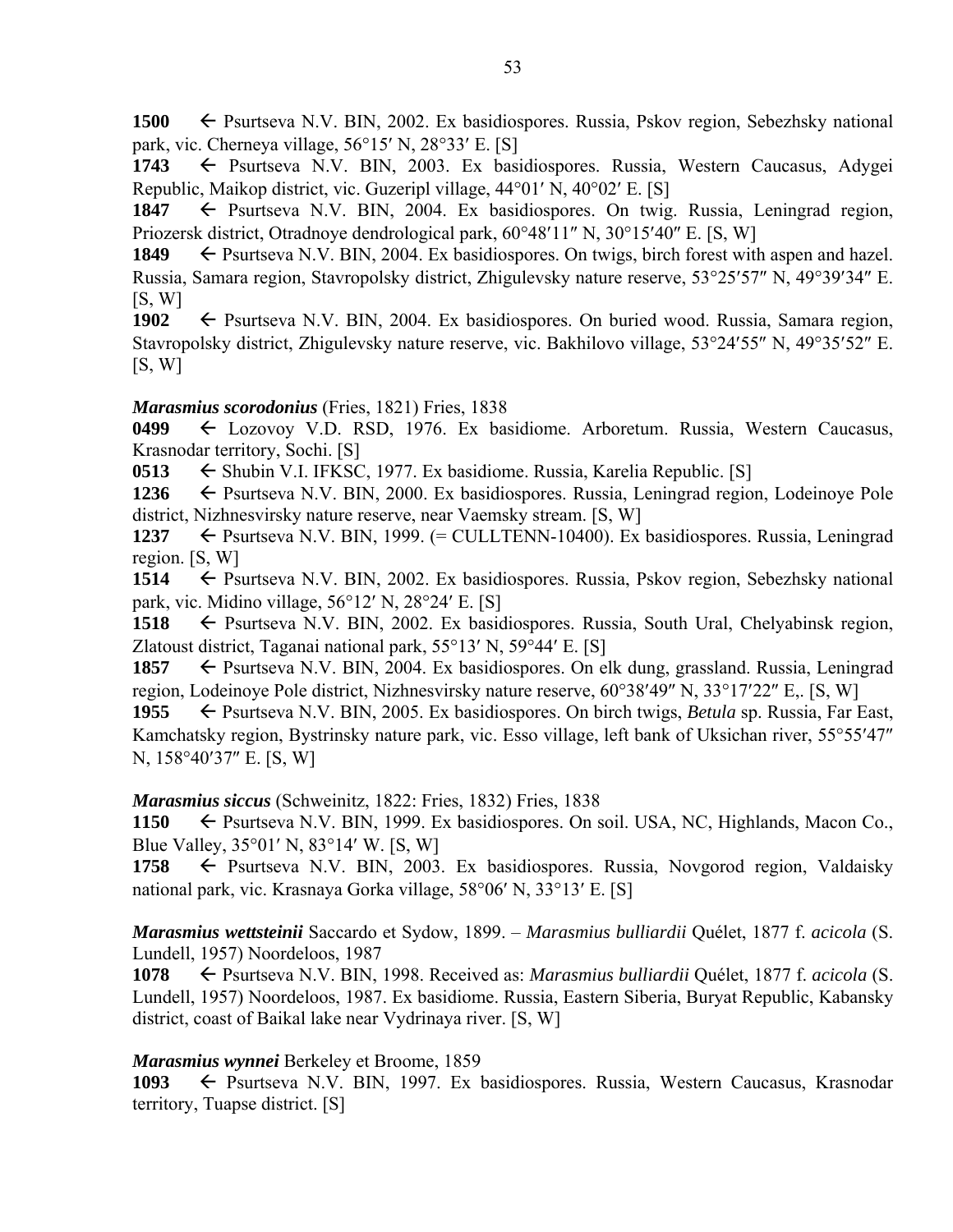1910  $\leftarrow$  Psurtseva N.V. BIN, 2004. Ex basidiospores. On litter. Russia, Samara region, Stavropolsky district, Zhigulevsky nature reserve, Shiryaevsky gully, 53°24'10" N, 49°55'01" E. [S, W]

*Megacollybia platyphylla* (Persoon, 1796: Fries, 1821) Kotlaba et Pouzar, 1972

1112  $\leftarrow$  Psurtseva N.V. BIN, 1997. Ex basidiospores. Russia, Western Caucasus, Krasnodar territory, Tuapse district. [S]

**1239** ← Psurtseva N.V. BIN, 1999. (= CULLTENN-10813). Ex basidiospores. Russia, Leningrad region, Lodeinoye Pole district, Nizhnesvirsky nature reserve,  $60^{\circ}36'$  N,  $33^{\circ}07'$  E. [S, W]

**1240** Psurtseva N.V. BIN, 1999. (= CULLTENN-10819). Ex basidiospores. Russia, Leningrad region, Lodeinoye Pole district, Nizhnesvirsky nature reserve, near Vaemsky stream. [S, W]

**1614** ← Psurtseva N.V. BIN, 2002. Ex basidiospores. On deciduous wood. Russia, Novgorod region, Valdaisky national park,  $57°59'$  N,  $33°24'$  E. [S]

**1615** Psurtseva N.V. BIN, 2002. Ex basidiospores. Russia, Novgorod region, Valdaisky national park "", 57°59' N, 33°24' E. [S]

**1620** ← Psurtseva N.V. BIN, 2002. Ex basidiospores. Russia, Novgorod region, Valdaisky national park, vic. Shuya village,  $58^{\circ}01'$  N,  $33^{\circ}22'$  E. [S]

**1829** ← Psurtseva N.V. BIN, 2003. Ex basidiospores. Russia, Leningrad region, Gatchina district, vic. Pudost. [S, W]

**1864** Psurtseva N.V. BIN, 2004. Ex basidiospores. Aspen forest, *Populus tremula*. Russia, Leningrad region, Lodeinove Pole district, Nizhnesvirsky nature reserve, 60°38'33" N, 33°05'35" E.  $[S]$ 

1925 
Psurtseva N.V. BIN, 2004. Ex basidiospores. Russia, Leningrad region, Priozersk district, Otradnoye dendrological park,  $60^{\circ}48'11''$  N,  $30^{\circ}15'40''$  E. [S, W]

2053  $\leftarrow$  Psurtseva N.V. BIN, 2005. Ex basidiospores. Finland, 24 km to the north from Helsinki, Luukkaa. [S, W]

2148 ← Psurtseva N.V. BIN, 2006. Ex basidiospores. Russia, Rostov region, Sholokhovsky district, vic. Kalininsky village, Semenovskaya valley,  $49^{\circ}31'36''$  N,  $41^{\circ}50'28''$  E. [S, W]

*Meripilus giganteus* (Persoon, 1794: Fries, 1828) P. Karsten, 1882

**1689** ← Psurtseva N.V. BIN, 2003. Ex basidiospores. On fallen trunk. Russia, Western Caucasus, Adygei Republic, Maikop district, vic. Guzeripl village. [S]

# *Merulius tremellosus* Schraeder, 1794: Fries, 1821

1786  $\leftarrow$  Psurtseva N.V. BIN, 2003. Ex basidiospores. On stump. Russia, Novgorod region, Valdaisky national park. [S]

**1919** ► Psurtseva N.V. BIN, 2004. Ex basidiospores. On fallen trunk of aspen, *Populus tremula*. Russia, Samara region, Stavropolsky district, Zhigulevsky nature reserve, Shiryaevskaya valley, 53°21′33″ N, 49°53′21″ E. [S, W]

2136  $\leftarrow$  Psurtseva N.V. BIN, 2006. Ex basidiospores. On rotten deciduous tree, flood-plain forest. Russia, Rostov region, Sholokhovsky district, vic. Veshenskaya village, flood-lands of Don river, 49°37'20" N, 41°42'06" E. [S, W]

*Micromphale foetidum* (Sowerby, 1797: Fries, 1821) Singer, 1951

**1699** Psurtseva N.V. BIN, 2003. Ex basidiospores. On juniper, *Juniperus* sp. Russia, Western Caucasus, Adygei Republic, Maikop district, vic. Guzeripl village,  $44^{\circ}03'$  N,  $40^{\circ}01'$  E. [S]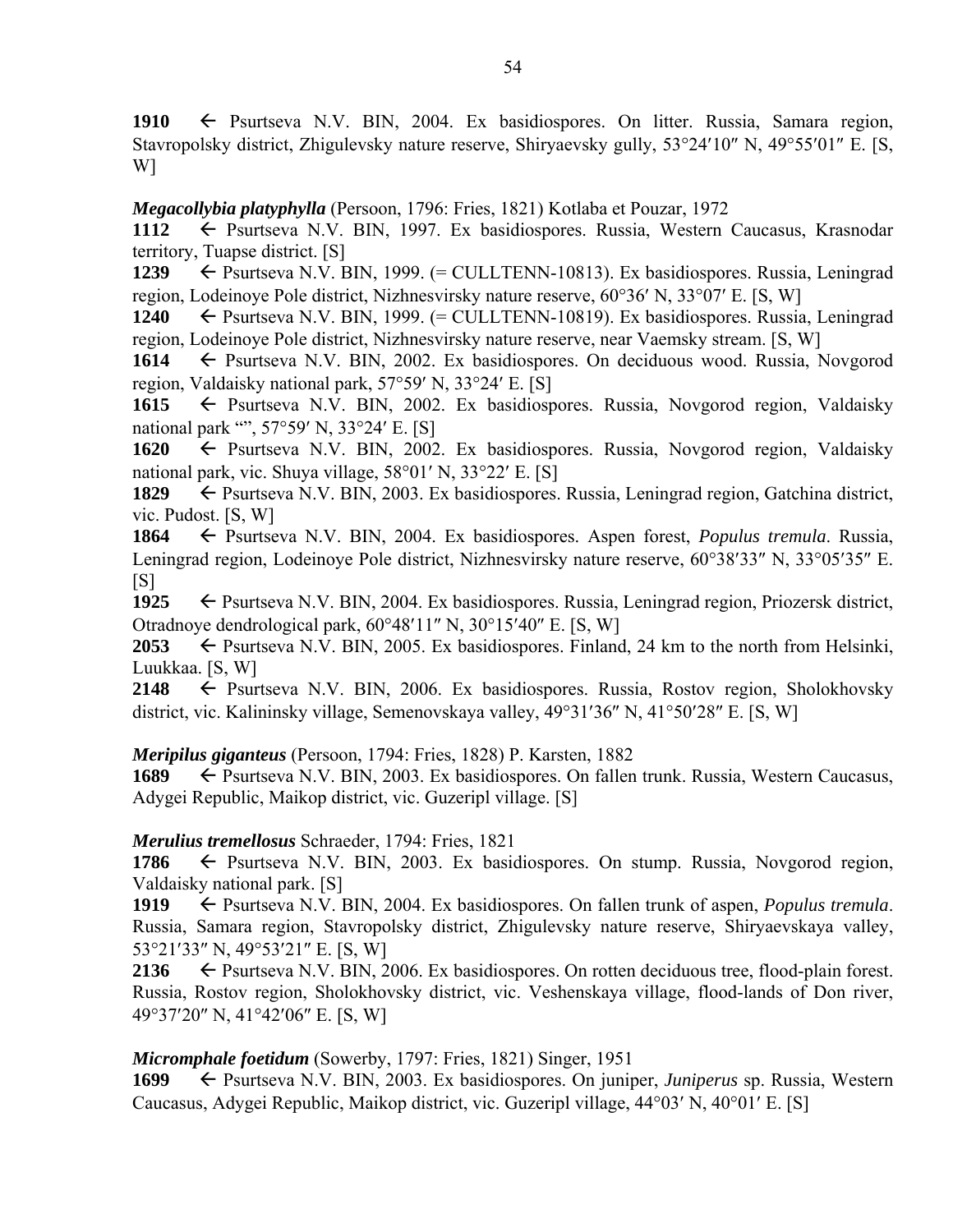*Micromphale perforans* (Hoffmann, 1789: Fries, 1821) Gray, 1821 s.l.

1241  $\leftarrow$  Psurtseva N.V. BIN, 1999. (= CULLTENN-10643). Ex basidiospores. On spruce duff, *Picea abies*. Russia, Leningrad region, Lodeinoye Pole district, Nizhnesvirsky nature reserve, Kut-Lakhta,  $60^{\circ}36'$  N,  $33^{\circ}03'$  E. [S, W]

2045 ← Psurtseva N.V. BIN, 2005. Ex basidiome. On needle litter, coniferous forest. Finland, Lahti, vic. the Department of ecological and environmental sciences of the University of Helsinki, 61°01'35" N, 29°45'49" E. [S, W]

*Micromphale perforans* (Hoffmann, 1789: Fries, 1821) Gray, 1821 var. *querciphila*

1145  $\leftarrow$  Psurtseva N.V. BIN, 1999.  $(=$  CULLTENN-10364). Ex basidiospores. On oak leaves, *Quercus sp.* USA, NC, Highlands, Macon Co., Blue Valley, 35°01' N, 83°14' W. [S, W]

*Microporus affinis* (Blume et T. Nees, 1826) Kuntze, 1898. – *Microporus luteus* (Blume et T. Nees, 1826) Patouillard, 1900

**2018** Psurtseva N.V. BIN, 2005. Received as: *Microporus luteus* (Blume et T. Nees, 1826) Patouillard, 1900. Ex basidiospores. On fallen trunk of deciduous tree. Russia, Far East, Primorsky territory, Kedrovaya Pad nature reserve, near Kedrovaya river,  $43^{\circ}05'56''$  N,  $131^{\circ}33'21''$  E. [S, W]

# *Microporus luteus Microporus affinis*

*Mutinus ravenelii* (Berkeley et M.A. Curtis, 1853) E. Fischer, 1888

**0843**  $\leftarrow$  Sivochub O.A. BIN, 1987. Ex basidiome. Russia, Leningrad region, Gatchina. [S]

1917  $\leftarrow$  Psurtseva N.V. BIN, 2004. Ex basidiome. In reed. Russia, Leningrad region, Lodeinoye Pole district, Nizhnesvirsky nature reserve, coast of Ladoga lake. [S, W]

# *Mycena abramsii* (Murrill, 1916) Murill, 1916

1100  $\leftarrow$  Psurtseva N.V. BIN, 1997. Ex basidiospores. Russia, Western Caucasus, Krasnodar territory, Tuapse district. [S, W]

**1562** ← Psurtseva N.V. BIN, 2002. Ex basidiospores. On buried wood. Russia, Novgorod region, Valdaisky national park, vic. Avdeevo village,  $58^{\circ}13'$  N,  $33^{\circ}20'$  E. [S]

**1650** ← Psurtseva N.V. BIN, 2002. Ex basidiospores. Russia, Novgorod region, Valdaisky national park, vic. Shuya village,  $58^{\circ}01'$  N,  $33^{\circ}23'$  E. [S]

# *Mycena alcalina* (Fries, 1818) P. Kummer, 1871

**1498** Psurtseva N.V. BIN, 2002. Ex basidiospores. On spruce, *Picea* sp. Russia, South Ural, Chelyabinsk region, Zlatoust district, Taganai national park,  $55^{\circ}13'$  N,  $59^{\circ}44'$  E. [S]

# *Mycena amicta* (Fries, 1821) Quélet, 1872

**1607** Psurtseva N.V. BIN, 2002. Ex basidiospores. Russia, Novgorod region, Valdaisky national park, vic. Shuya village,  $58^{\circ}01'$  N,  $33^{\circ}23'$  E. [S]

1617 **F** Psurtseva N.V. BIN, 2002. Ex basidiospores. Russia, Novgorod region, Valdaisky national park, Ryabinovy island,  $57°58'$  N,  $33°18'$  E. [S]

*Mycena arcangeliana* Bresadola apud Barsali, 1904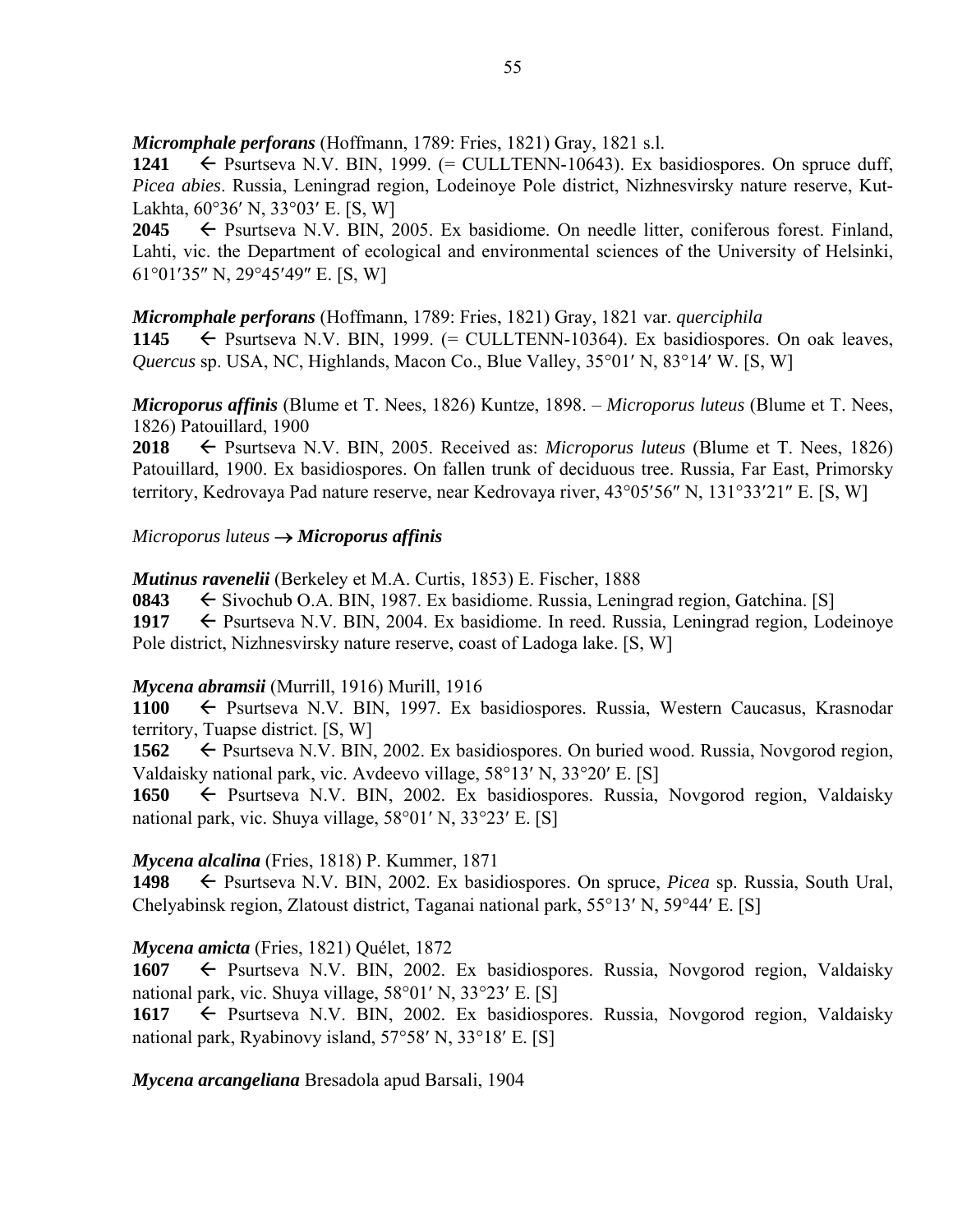1721  $\leftarrow$  Psurtseva N.V. BIN, 2003. Ex basidiospores. Russia, Western Caucasus, Adygei Republic, Maikop district, vic. Guzeripl village,  $44^{\circ}01'$  N,  $40^{\circ}02'$  E. [S]

**1722** Psurtseva N.V. BIN, 2003. Ex basidiospores. On rotten fir stump, *Abies nordmanniana*. Russia, Western Caucasus, Adygei Republic, Maikop district, vic. Guzeripl village, 44°01′ N, 40°02′ E. [S]

# *Mycena cinerella* (P. Karsten, 1879) P. Karsten, 1879

1492  $\leftarrow$  Psurtseva N.V. BIN, 2002. Ex basidiospores. Russia, South Ural, Chelyabinsk region, Zlatoust district, Taganai national park,  $55^{\circ}13'$  N,  $59^{\circ}44'$  E. [S]

# *Mycena citrinomarginata* Gillet, 1876

1087 – Psurtseva N.V. BIN, 1998. Ex basidiospores. Russia, Eastern Siberia, Irkutsk region, coast of Baikal lake vic. Ulanovo village. [S]

**1356** Psurtseva N.V. BIN, 1997. Ex basidiospores. On pine, *Pinus* sp. Russia, Western Caucasus, Krasnodar territory, Tuapse district. [S]

**1541** ← Psurtseva N.V. BIN, 2002. Ex basidiospores. Russia, South Ural, Chelyabinsk region, Zlatoust district, Taganai national park,  $55^{\circ}13'$  N,  $59^{\circ}44'$  E. [S]

1772  $\leftarrow$  Psurtseva N.V. BIN, 2003. Ex basidiospores. Russia, Novgorod region, Valdaisky national park, Rudney island,  $57^{\circ}58'$  N,  $33^{\circ}18'$  E. [S]

**1798** ← Psurtseva N.V. BIN, 2003. Ex basidiospores. Russia, Novgorod region, Valdaisky national park,  $57°57'$  N,  $33°19'$  E. [S]

**1874** Psurtseva N.V. BIN, 2004. Ex basidiospores. Aspen forest, *Populus tremula*. Russia, Leningrad region, Lodeinoye Pole district, Nizhnesvirsky nature reserve, 60°38′33″ N, 33°05′35″ E.  $[S, W]$ 

*Mycena crocata* (Schrader, 1794: Fries, 1821) P. Kummer, 1871

**1753** Psurtseva N.V. BIN, 2003. Ex basidiospores. Russia, Western Caucasus, Adygei Republic, Kavkazsky nature reserve, vic. Guzeripl reserve station,  $43^{\circ}59'$  N,  $40^{\circ}07'$  E. [S]

**1691 ← Psurtseva N.V. BIN, 2003. Ex basidiospores. Russia, Western Caucasus, Adygei** Republic, Maikop district, vic. Guzeripl village,  $43^{\circ}59'$  N,  $40^{\circ}08'$  E. [S, W]

*Mycena epipterygia* (Scopoli, 1772: Fries, 1821) Gray, 1821 s.l.

**1098** Psurtseva N.V. BIN, 1997. Ex basidiospores. On fir cone, *Abies nordmanniana*. Russia, Western Caucasus, Krasnodar territory, Tuapse district. [S]

**1243** ← Psurtseva N.V. BIN, 1999. Ex basidiospores. Russia, Leningrad region, Lodeinoye Pole district, Nizhnesvirsky nature reserve,  $60^{\circ}41'$  N,  $33^{\circ}17'$  E. [S, W]

1549 Psurtseva N.V. BIN, 2002. Ex basidiospores. Russia, South Ural, Chelyabinsk region, Zlatoust district, Taganai national park,  $55^{\circ}13'$  N,  $59^{\circ}44'$  E. [S]

1629  $\leftarrow$  Psurtseva N.V. BIN, 2002. Ex basidiospores. On fallen trunk. Russia, South Ural, Chelyabinsk region, Zlatoust district, vic. Tuluk village,  $54^{\circ}37'$  N,  $58^{\circ}46'$  E. [S]

1759 – Psurtseva N.V. BIN, 2003. Ex basidiospores. Russia, Novgorod region, Valdaisky national park. [S]

*Mycena epipterygia* (Scopoli, 1772: Fries, 1821) Gray, 1821 var*. viscosa* (Secretan ex Maire, 1910) Ricken, 1915. - *Mycena viscosa* (Secretan, 1833) Maire, 1910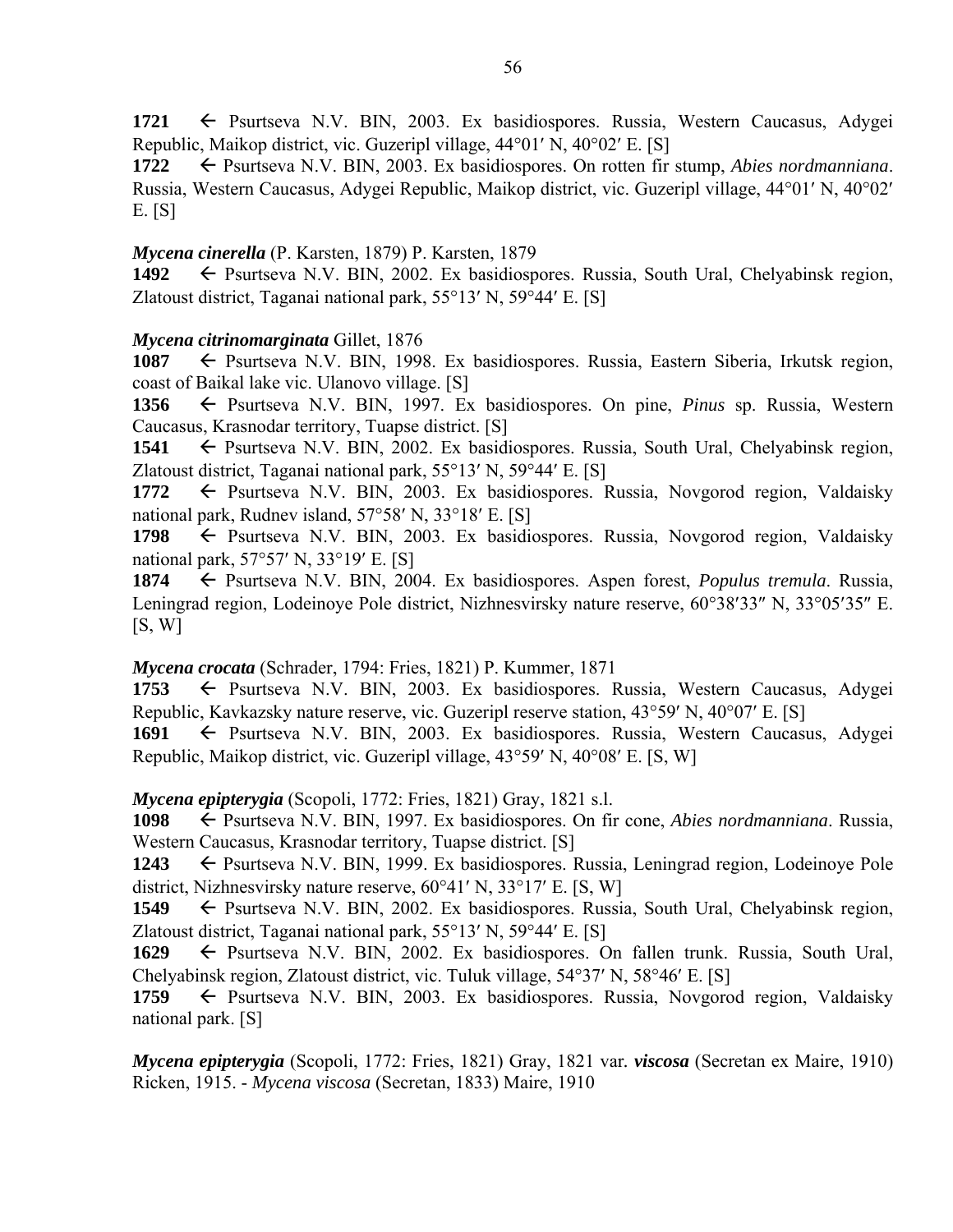**1001** ← Semashko A.Y. VNIIP, 1989. (= VKM-F-3252). Received as: *Mycena viscosa* (Secretan, 1833) Maire, 1910. Ex basidiome. Russia, Moscow region. [S]

**1685** ← Psurtseva N.V. BIN, 2002. Ex basidiospores. Russia, Novgorod region, Valdaisky national park,  $57°59'$  N,  $33°24'$  E. [S]

**1928** Psurtseva N.V. BIN, 2004. Ex basidiospores. Russia, Leningrad region, Otradnoye dendrological park,  $60^{\circ}48'11''$  N,  $30^{\circ}15'40''$  E. [S, W]

### *Mycena filopes* (Bulliard, 1787: Fries, 1821) P. Kummer, 1871

1802  $\leftarrow$  Psurtseva N.V. BIN, 2003. Ex basidiospores. Russia, Novgorod region, Valdaisky national park,  $57°57'$  N,  $33°19'$  E. [S]

### *Mycena flavoalba* (Bulliard, 1787) P. Kummer, 1871

**1733** Psurtseva N.V. BIN, 2003. Ex basidiospores. Russia, Western Caucasus, Adygei Republic, Kavkazsky nature reserve, vic. Guzeripl reserve station,  $43^{\circ}59'$  N,  $40^{\circ}07'$  E. [S] **1799** Psurtseva N.V. BIN, 2003. Ex basidiospores. Russia, Novgorod region, Valdaisky national park,  $57°57'$  N,  $33°19'$  E. [S]

### *Mycena floridula* sensu Kühner, 1983

1088 – Psurtseva N.V. BIN, 1998. Ex basidiospores. Russia, Eastern Siberia, Irkutsk region, coast of Baikal lake vic. Ulanovo village. [S]

#### *Mycena galericulata* (Scopoli, 1772: Fries, 1821) Gray, 1821

**0523**  $\leftarrow$  Cudlin P. LEI, 1976. Ex basidiome. Czech Republic, Prague. [S]

**1244** ← Psurtseva N.V. BIN, 1999. Ex basidiospores. Russia, Leningrad region, Lodeinoye Pole district, Nizhnesvirsky nature reserve,  $60^{\circ}40'$  N,  $32^{\circ}58'$  E, [S, W]

#### *Mycena galopus* (Persoon, 1799: Fries, 1821) P. Kummer, 1871

1097  $\leftarrow$  Psurtseva N.V. BIN, 1997. Ex basidiospores. Russia, Western Caucasus, Krasnodar territory, Tuapse district. [S]

**1552** ← Psurtseva N.V. BIN, 2002. Ex basidiospores. Russia, South Ural, Chelyabinsk region, Zlatoust district, Taganai national park,  $55^{\circ}13'$  N,  $59^{\circ}44'$  E. [S]

#### *Mycena haematopus* (Persoon, 1799: Fries, 1821) P. Kummer, 1871

1383 **Exteribar** External Russia, Karelia Republic, Valaam island. [S]

**1624** ← Psurtseva N.V. BIN, 2002. Ex basidiospores. Russia, South Ural, Chelyabinsk region, Zlatoust district, Taganai national park,  $55^{\circ}13'$  N,  $59^{\circ}44'$  E. [S]

**1752** ← Psurtseva N.V. BIN, 2003. Ex basidiospores. On fallen tree. Russia, Western Caucasus, Adygei Republic, Kavkazsky nature reserve, vic. Guzeripl reserve station,  $43^{\circ}59'$  N,  $40^{\circ}07'$  E. [S]

1800  $\leftarrow$  Psurtseva N.V. BIN, 2003. Ex basidiospores. Russia, Novgorod region, Valdaisky national park,  $57°57'$  N,  $33°19'$  E. [S]

1801 – Psurtseva N.V. BIN, 2003. Ex basidiospores. Russia, Novgorod region, Valdaisky national park,  $57°57'$  N,  $33°19'$  E. [S]

*Mycena inclinata* (Fries, 1838) Quélet, 1872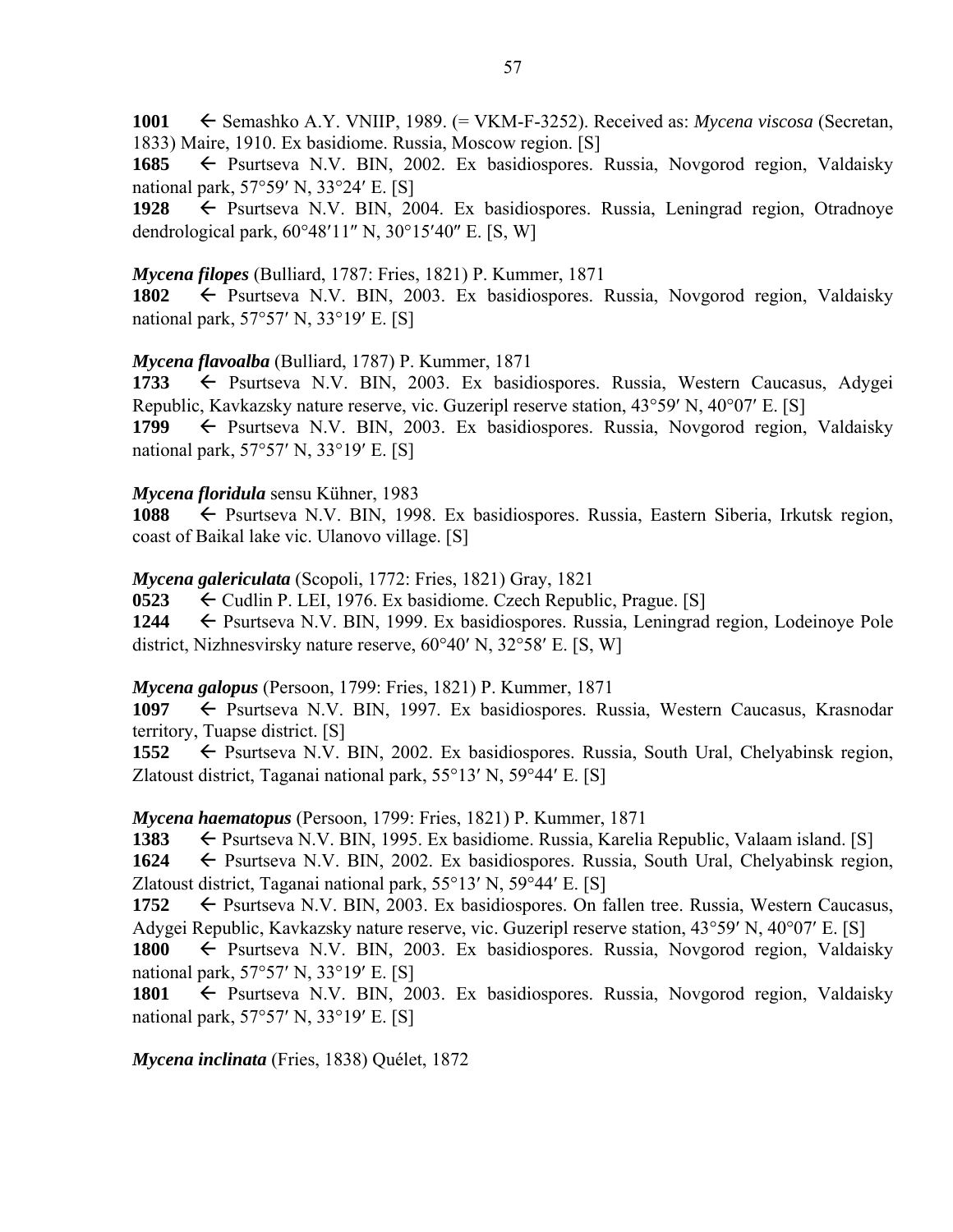**1906** Psurtseva N.V. BIN, 2004. Ex basidiospores. On fallen trunk of oak, *Quercus robur*. Russia, Samara region, Stavropolsky district, Zhigulevsky nature reserve, vic. Bakhilovo village, 53°24'55" N, 49°35'52" E. [S]

**2113** ← Kiyashko A.A. BIN, 2006. Ex basidiospores. Russia, Rostov region, Sholokhovsky district, vic. Kalininsky village, Semenovskaya valley, 49°31'36" N, 41°50'28" E. [S, W]

# *Mycena leptocephala* (Persoon, 1800: Fries, 1821) Gillet, 1876

**1102** Psurtseva N.V. BIN, 1997. Ex basidiospores. Russia, Western Caucasus, Krasnodar territory, Tuapse district. [S]

**1668** ← Psurtseva N.V. Ex basidiospores. Russia, Novgorod region, Valdaisky national park, Ryabinovy island,  $57^{\circ}58'$  N,  $33^{\circ}18'$  E. [S]

### *Mycena megaspora* Kauffman apud Kauffman et A.H. Smith, 1933

**1245** ← Psurtseva N.V. BIN, 1999. Ex basidiospores. Russia, Leningrad region, Lodeinoye Pole district, Nizhnesvirsky nature reserve,  $60^{\circ}41'$  N,  $33^{\circ}17'$  E. [S, W]

1930 – Psurtseva N.V. BIN, 2004. Ex basidiome. Damp pine forest, *Pinus* sp. Russia, Saint-Petersburg, Primorsky district, Yuntolovsky sanctuary. [S, W]

### *Mycena metata* (Fries, 1821) P. Kummer, 1871

**1101** Psurtseva N.V. BIN, 1997. Ex basidiospores. On fallen oak leaves, *Quercus* sp. Russia, Western Caucasus, Krasnodar territory, Tuapse district. [S]

### *Mycena niveipes* (Murrill, 1916) Murrill, 1916

1661 ← Psurtseva N.V. BIN, 2002. Ex basidiospores. Russia, Novgorod region, Valdaisky national park,  $58^{\circ}01'$  N,  $33^{\circ}23'$  E. [S]

**1860** ← Psurtseva N.V. BIN, 2004. Ex basidiospores. On fallen trunk. Russia, Leningrad region, Podporozhie district, Shcheleiki nature monument, vic. Shcheleiki village, 61°07'28" N, 35°39'50" E.  $[S, W]$ 

# *Mycena polygramma* (Bulliard, 1792: Fries, 1821) Gray, 1821

**0528** Cudlin P. LEI, 1978. Ex basidiome. On hazel, *Corylus avellana*. Czech Republic, Sredny České mountains. [S]

**0702** ← Semerdzhieva M. CCBAS, 1980. (= CCBAS-419). Ex basidiome, pileus. Czech Republic, Bohemia, Karlštein castle vic. Beroun. [S]

1347  $\leftarrow$  Psurtseva N.V. BIN, 1997. Ex basidiospores. On oak, *Quercus* sp. Georgia, Abkhaz Republic, Pitsunda district. [S]

1907  $\leftarrow$  Psurtseva N.V. BIN, 2004. Ex basidiospores. Russia, Samara region, Stavropolsky district, Zhigulevsky nature reserve, Shiryaevsky gully,  $53^{\circ}24'10''$  N,  $49^{\circ}55'01''$  E. [S, W]

**1938** Psurtseva N.V. BIN, 2004. Ex basidiospores. On hazel dead-fall, *Corylus avellana*. Russia, Leningrad region, Kirovsk district, The Lava River Canyon nature monument, vic. Vasilkovo village,  $59^{\circ}22'51''$  N,  $31^{\circ}35'01''$  E. [S, W]

# *Mycena renatii* Quélet, 1886

**1583** ← Psurtseva N.V. BIN, 2002. Ex basidiospores. Russia, South Ural, Chelyabinsk region, vic. Vilai village,  $54^{\circ}49'$  N,  $57^{\circ}19'$  E. [S]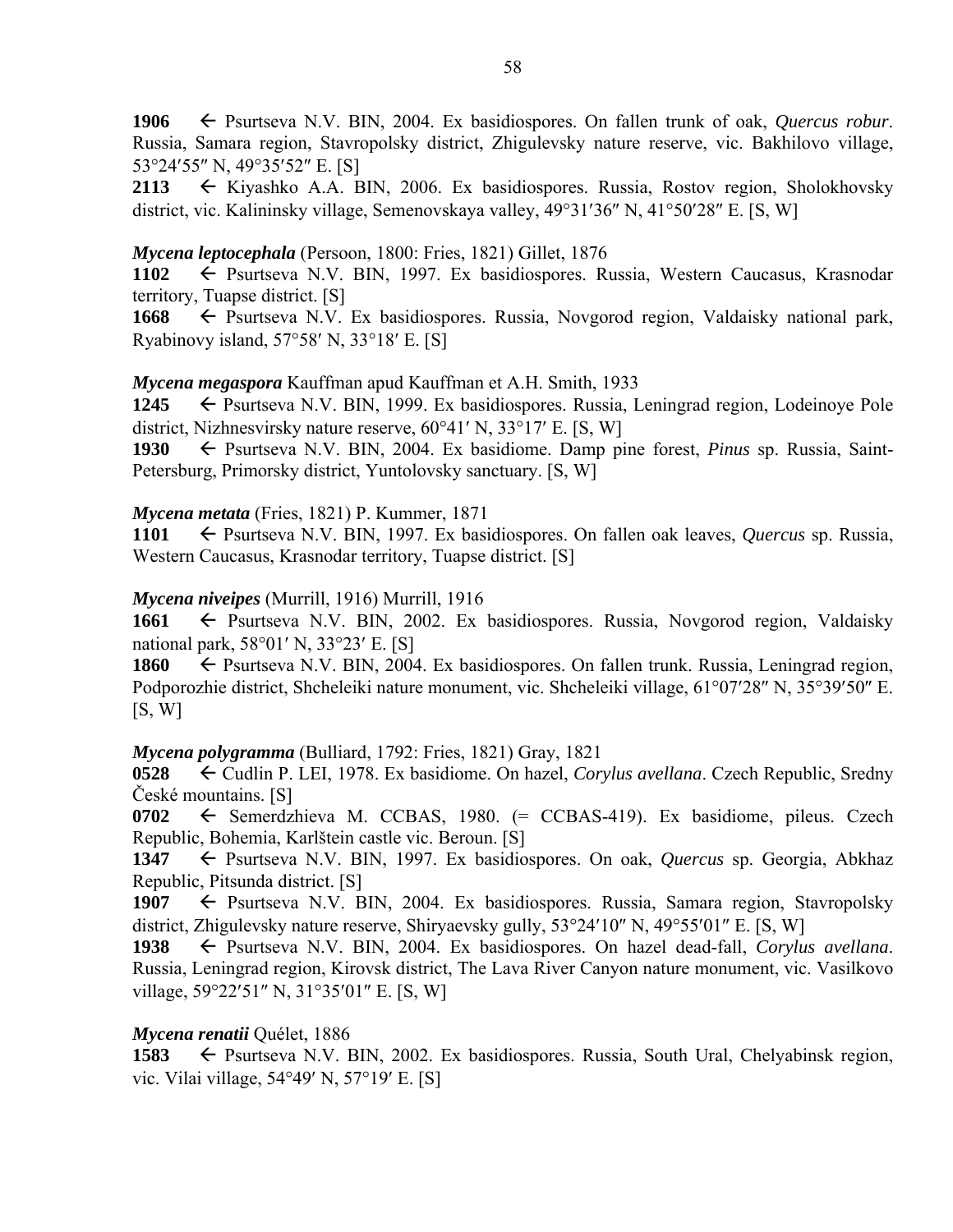*Mycena rubromarginata* (Fries, 1815: Fries, 1821) P. Kummer, 1871

1610 – Psurtseva N.V. BIN, 2002. Ex basidiospores. Russia, Novgorod region, Valdaisky national park, vic. Shuya village,  $58^{\circ}01'$  N,  $33^{\circ}23'$  E. [S]

1611 – Psurtseva N.V. BIN, 2002. Ex basidiospores. Russia, Novgorod region, Valdaisky national park,  $57°59'$  N,  $33°24'$  E. [S]

**2173** Kiyashko A.A. BIN, 2006. Ex basidiospores. On large fallen trunk of alder, *Alnus glutinosa* in flood-plain forest with alder. Russia, Western Caucasus, Krasnodar territory, Sochi district, Kavkazsky nature reserve, vic. Pslukh reserve station, flood-lands of Pslukh river. [S, W]

*Mycena sanguinolenta* (Albertini et Schweinitz, 1805: Fries, 1821) P. Kummer, 1871

**1104** Psurtseva N.V. BIN, 1997. Ex basidiospores. Russia, Western Caucasus, Krasnodar territory, Tuapse district. [S]

**1726** ← Psurtseva N.V. BIN, 2003. Ex basidiospores. On soil. Russia, Western Caucasus, Adygei Republic, Kavkazsky nature reserve, vic. Guzeripl reserve station,  $43^{\circ}59'$  N,  $40^{\circ}07'$  E. [S]

# *Mycena strobilicola* J. Favre et Kühner, 1938

**1842** ← Psurtseva N.V. BIN, 2004. Ex basidiospores. On buried spruce cone, *Picea* sp. in cleared space of spruce forest. Russia, Leningrad region, Vyborg district, vic. Lebedevka village. [S, W]

# *Mycena subcaerulea* (Peck, 1873) Saccardo, 1887

**1184** Psurtseva N.V. BIN, 1999. (= CULLTENN-10360). Ex basidiospores. On oak, *Quercus*  sp. USA, NC, Highlands, Macon Co., Blue Valley,  $35^{\circ}01'$  N,  $83^{\circ}14'$  W. [S, W]

*Mycena stylobates* (Persoon, 1801: Fries, 1821) P. Kummer, 1871

**1768** ← Psurtseva N.V. BIN, 2003. Ex basidiospores. Russia, Novgorod region, Valdaisky national park, Ryabinovy island,  $57^{\circ}58'$  N,  $33^{\circ}18'$  E. [S]

# *Mycena viridimarginata* P. Karsten, 1892

1609  $\leftarrow$  Psurtseva N.V. BIN, 2002. Ex basidiospores. Russia, Novgorod region, Valdaisky national park, vic. Shuya village,  $58^{\circ}01'$  N,  $33^{\circ}23'$  E. [S]

*Mycena viscosa Mycena epipterygia* var*. viscosa* 

# *Mycena vitilis* (Fries, 1838) Quélet, 1872

**1646** ← Psurtseva N.V. BIN, 2002. Ex basidiospores. Russia, South Ural, Chelyabinsk region, Zlatoust district, Taganai national park,  $55^{\circ}13'$  N,  $59^{\circ}44'$  E. [S]

*Mycena vulgaris* (Persoon, 1794: Fries, 1821) P. Kummer, 1871

**1761** ← Psurtseva N.V. BIN, 2003. Ex basidiospores. Russia, Novgorod region, Valdaisky national park. [S]

*Mycena* **sp**. **1** 

**1247** ► Psurtseva N.V. BIN, 1999. Ex basidiospores. Russia, Leningrad region, Vyborg district, Lindulovskaya Grove sanctuary. [S, W]

*Mycena* **sp***.* **2**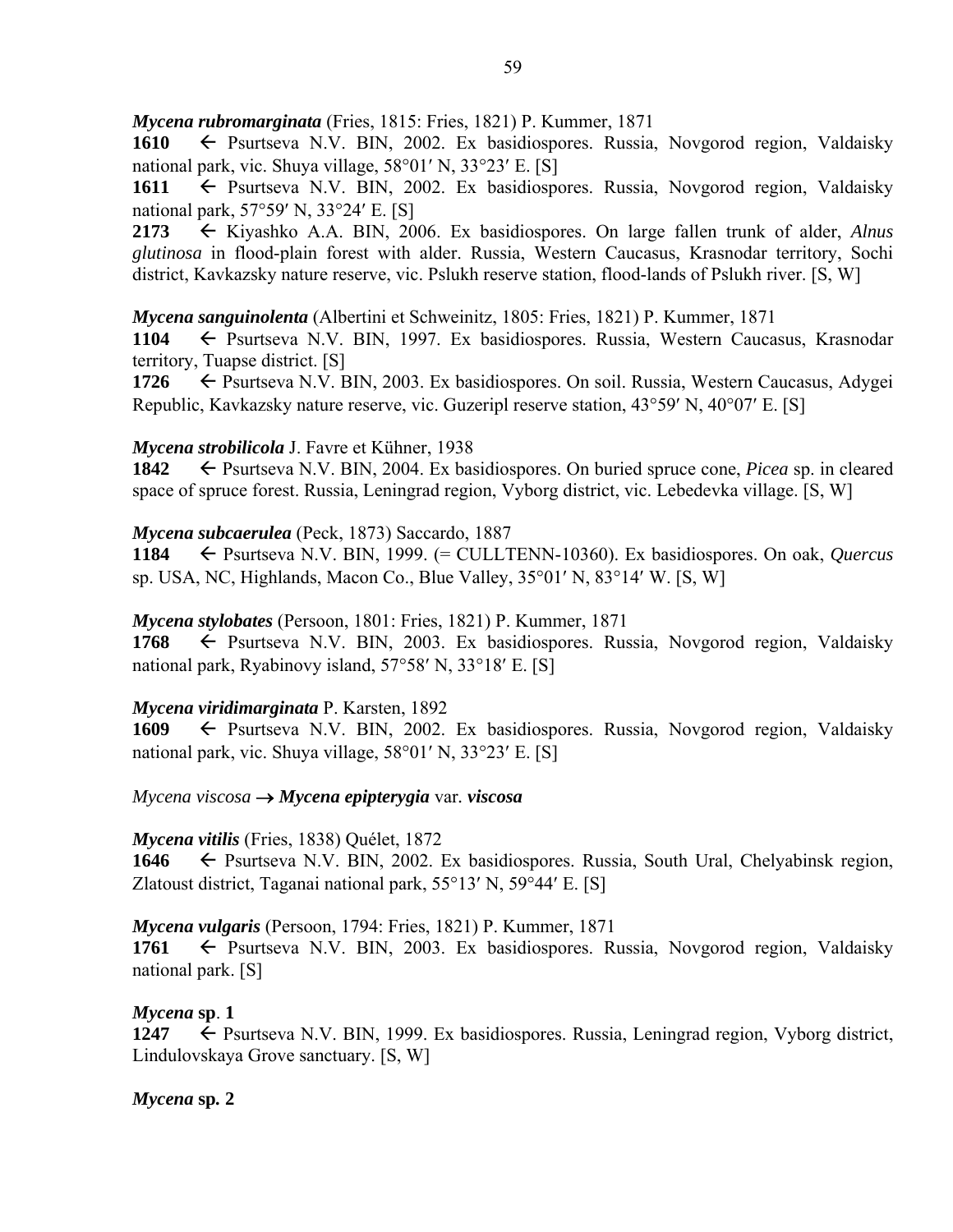**1248** ← Psurtseva N.V. BIN, 1999. Ex basidiospores. Russia, Leningrad region, Lodeinove Pole district, Nizhnesvirsky nature reserve,  $60^{\circ}42'$  N,  $33^{\circ}18'$  E. [S, W]

# *Mycena* **sp***.* **3**

**1249** Psurtseva N.V. BIN, 1999. Ex basidiospores. Russia, Leningrad region, Lodeinoye Pole district, Nizhnesvirsky nature reserve,  $60^{\circ}41'$  N,  $33^{\circ}17'$  E. [S, W]

# *Mycena* **sp***.* **4**

**1250** ← Psurtseva N.V. BIN, 1999. Ex basidiospores. Russia, Leningrad region, Lodeinoye Pole district, Nizhnesvirsky nature reserve,  $60^{\circ}41'$  N,  $33^{\circ}17'$  E. [S, W]

# *Mycena* **sp**. **5**

**1251 ← Psurtseva N.V. BIN, 1999. Ex basidiospores. Russia, Leningrad region, Lodeinoye Pole** district, Nizhnesvirsky nature reserve,  $60^{\circ}41'$  N,  $33^{\circ}17'$  E. [S, W]

# *Mycena* **sp**. **6**

**1252** ← Psurtseva N.V. BIN, 1999. Ex basidiospores. Russia, Leningrad region, Lodeinoye Pole district, Nizhnesvirsky nature reserve,  $60^{\circ}40'$  N,  $32^{\circ}58'$  E. [S, W]

# *Mycena* **sp. 7**

**1390** Psurtseva N.V. BIN, 1997. Ex basidiome. Under oak, *Quercus* sp. in arboretum. Russia, Western Caucasus, Krasnodar territory, Sochi. [S]

# *Mycena* **sp***.* **8**

1899 Psurtseva N.V. BIN, 2004. Ex basidiospores. On grass. Russia, Samara region, Stavropolsky district, Zhigulevsky nature reserve, vic. Bakhilovo village, 53°24'24" N, 49°40'02" E.  $[S, W]$ 

# *Mycena* **sp. 9**

**1973** ← Psurtseva N.V. BIN, 2005. Ex basidiospores. On larch stump, *Larix cajanderi*. Russia, Far East, Kamchatsky region, Bystrinsky nature park, vic. Esso village, right bank of Uksichan river, 55°55'36" N, 158°40'11" E. [S, W]

# *Mycena* **sp. 10**

**2040** ← Psurtseva N.V. BIN, 2005. Ex basidiospores. Coniferous forest. Finland, Lahti, vic. the Department of ecological and environmental sciences of the University of Helsinki,  $61^{\circ}01'35''$  N, 29°45'49" E. [S, W]

# *Mycena* **sp. 11**

**2137** ← Kiyashko A.A. BIN, 2006. Ex basidiospores. Russia, Rostov region, Sholokhovsky district, vic. Veshenskaya village,  $49^{\circ}39'24''$  N,  $41^{\circ}43'01''$  E. [S, W]

# *Mycenastrum corium* (Guersent, 1815) Desvaux, 1842

**1590** ← Rebriev Y.A. SFU, 2002. Ex basidiome. On manure. Russia, Rostov region, Rostovsky nature reserve vic. Volochaevsky village. [S]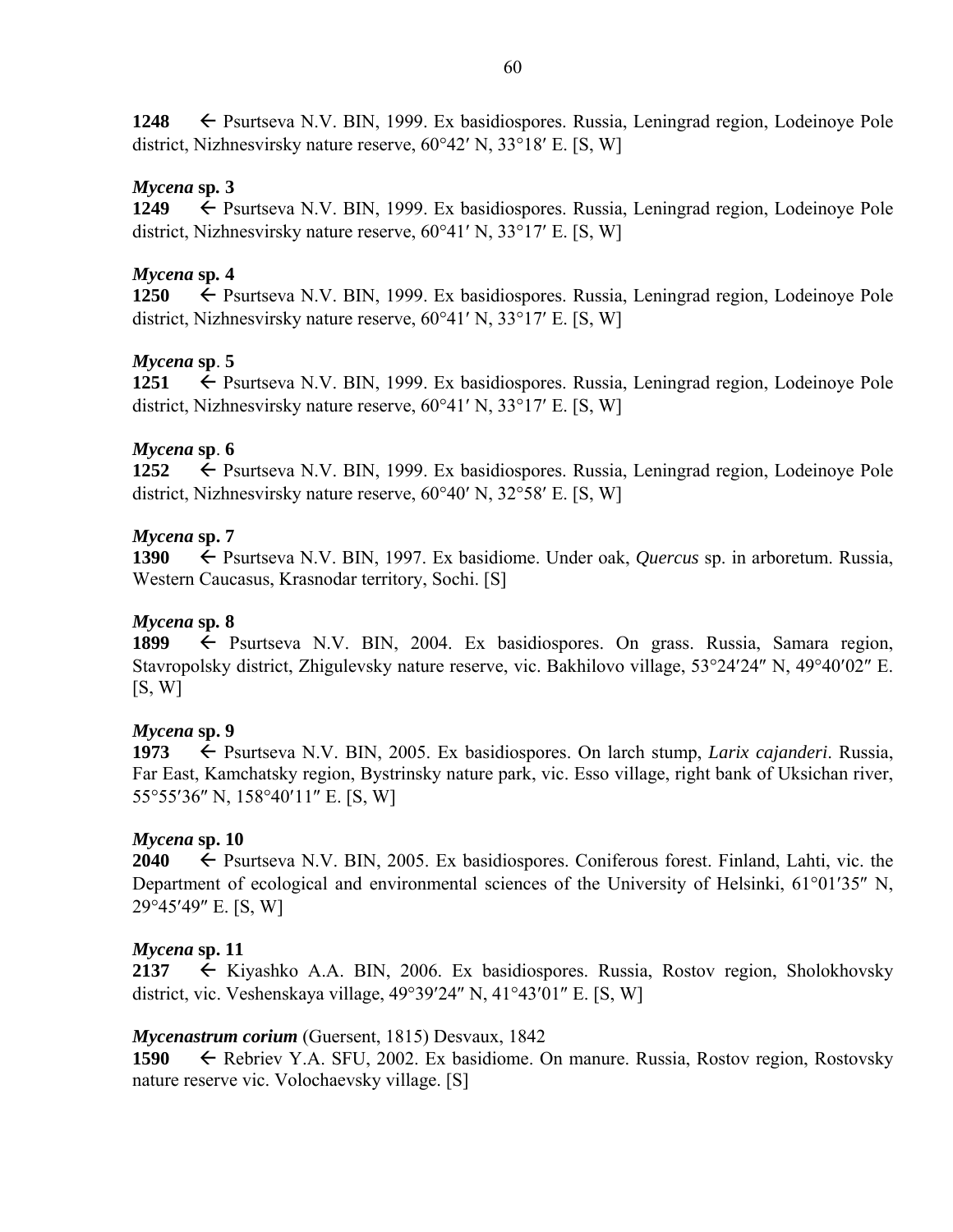*Neolentinus adhaerens* (Albertini et Schweinitz, 1805: Fries, 1821) Redhead et Ginns, 1985

**1723** ← Psurtseva N.V. BIN, 2003. Ex basidiospores. Russia, Western Caucasus, Adygei Republic, Maikop district, vic. Guzeripl village,  $44^{\circ}01'$  N,  $40^{\circ}02'$  E. [S]

2158 ← Kiyashko A.A. BIN, 2006. Ex basidiospores. On fallen trunk of broad-leaved tree, broadleaved with fir forest. Russia, Western Caucasus, Krasnodar territory, Sochi district, Sochinsky national park, near Pslukh river. [S, W]

*Neolentinus lepideus* (Fries, 1815: Fries, 1821) Redhead et Ginns, 1985. – *Lentinus lepideus* (Fries, 1815: Fries, 1821) Fries, 1836. – *Lentinus lepideus* (Fries, 1815: Fries, 1821) Fries, 1836 var*. velutipes*. - *Lentinus lepideus* (Fries, 1815: Fries, 1821) Fries, 1836 f. *rufescens* A.N. Petrov, 1987

**0406** Nizkovskaya O.P. BIN, 1974. Received as: *Lentinus lepideus* (Fries, 1815: Fries, 1821) Fries, 1836. Ex basidiome. Russia, Saint Petersburg, Botanical garden of the BIN RAS. [S]

**0408** Petrenko I.A. IF, 1975. Received as: *Lentinus lepideus* (Fries, 1815: Fries, 1821) Fries, 1836. Ex basidiome. Russia. [S]

**0520** LISI, 1977. Received as: *Lentinus squamosus* (Schaeffer, 1774) Quélet, 1888. [S]

**0525** ← Sivochub O.A. BIN, 1981. Received as: *Lentinus lepideus* (Fries, 1815: Fries, 1821) Fries, 1836. Ex basidiome, pileus. On litter. Russia, Saint Petersburg, Pushkin. [S]

**0724** Sivochub O.A. BIN, 1981. Received as: *Lentinus lepideus* (Fries, 1815: Fries, 1821) Fries, 1836. Ex basidiome. On oak, *Quercus robur*. Russia, Saint Petersburg, near the BIN RAS. [S]

**0848** Cherotchenko Y.P. BIN, 1988. Received as: *Lentinus lepideus* (Fries, 1815: Fries, 1821) Fries, 1836 var*. velutipes.* Ex basidiome. On stump. Russia, Saint Petersburg, Kalininsky district, Piskarevsky Forest Park. [S]

**0895** Kovalenko A.E. BIN, 1996. Received as: *Lentinus lepideus* (Fries, 1815: Fries, 1821) Fries, 1836 f. *rufescens* A.N. Petrov, 1987. Ex basidiome. Russia, Leningrad region, vic. Priozersk.  $[S]$ 

**0898** ← Sivochub O.A. BIN, 1986. Received as: *Lentinus lepideus* (Fries, 1815: Fries, 1821) Fries, 1836. Ex basidiome, pileus. Russia, Saint Petersburg, Nevsky district, Nevsky Forest Park. [S] **0963** Psurtseva N.V. BIN, 1994. Received as: *Lentinus lepideus* (Fries, 1815: Fries, 1821)

Fries, 1836. Ex basidiome. On litter. Russia, Pskov region, vic. Strugi Krasnye village. [S]

1978  $\leftarrow$  Psurtseva N.V. BIN, 2005. Received as: *Lentinus lepideus* (Fries, 1815: Fries, 1821) Fries, 1836. Ex basidiome. On fallen larch trunk, *Larix cajanderi*. Russia, Far East, Kamchatsky region, Bystrinsky nature park, tourist's path vic. Esso village,  $55^{\circ}54'51''$  N,  $158^{\circ}43'48''$  E. [S, W]

*Neolentinus schaefferi* (Weinmann, 1836) Redhead et Ginns, 1985. – *Lentinus degener* Kalchbrenner apud Fries, 1874

**0405** ← Suvorov P.A. NSU, 1971. Received as: *Lentinus degener* Kalchbrenner apud Fries, 1874. Ex basidiome. On aspen, *Populus tremula.* Russia, Nizhny Novgorod region. [S, W]

*Nidularia farcta* (Roth, 1797: Persoon, 1801) Fries, 1823

1154 Psurtseva N.V. BIN, 1999. Ex basidiome. USA, NC, Highlands. [S, W]

**2078** Rebriev Y.A. SFU, 2004. Ex basidiome. On litter, pine planting. Russia, Rostov region, Sholokhovsky district, vic. Veshenskaya village. [S, W]

*Omphalina mutila* (Fries, 1821) P.D. Orton, 1960. – *Gerronema josserandii* (Singer, 1951) Singer, 1962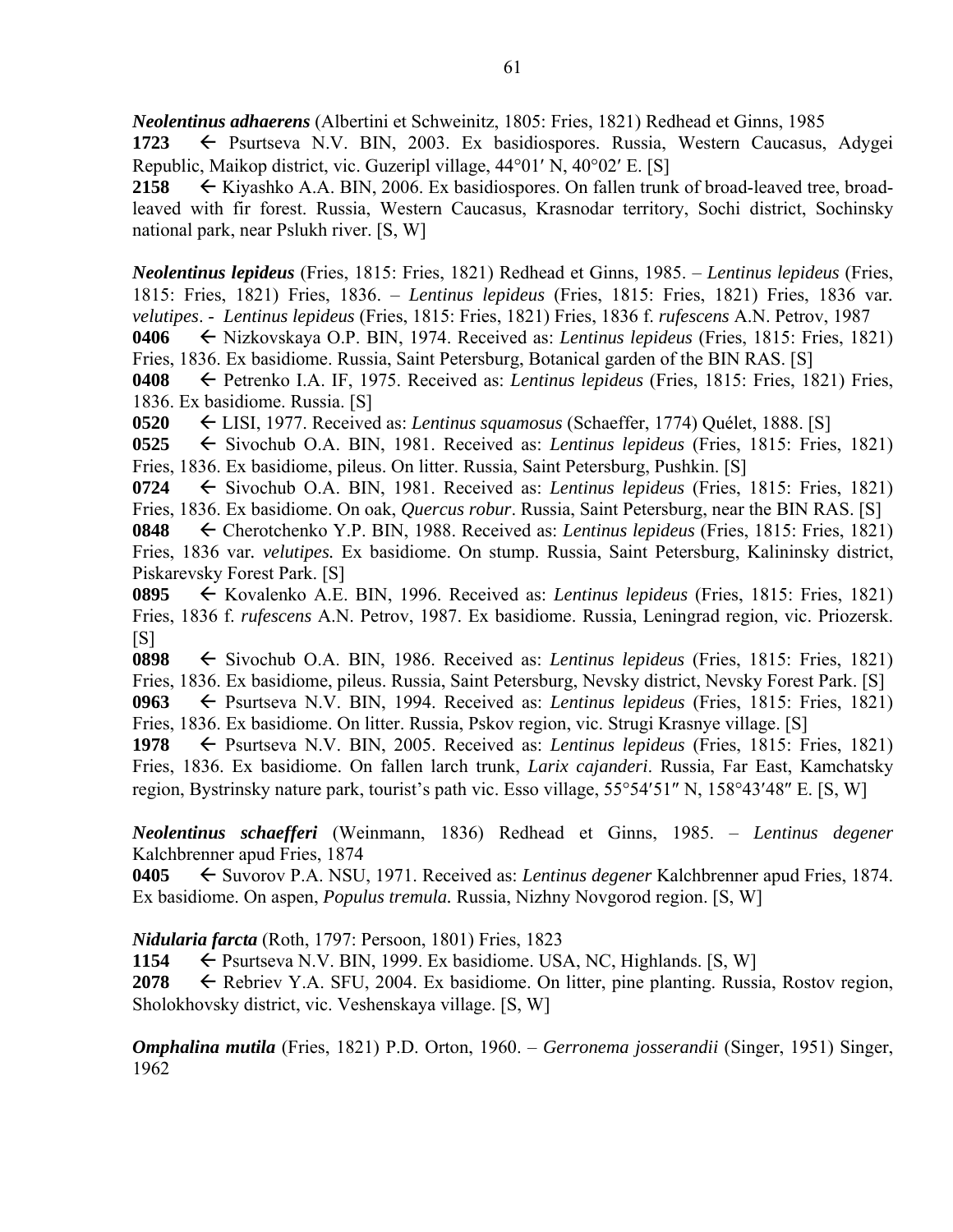0600  $\leftarrow$  Semerdzhieva M. CCBAS.  $\leftarrow$  Jones E. Oxford, England, United Kingdom, 1980. (= CCBAS-343). Received as: *Gerronema josserandii* (Singer, 1951) Singer, 1962. Ex basidiome. United Kingdom, England. [S]

*Omphalotus olearius* (De Candolle, 1815: Fries, 1821) Singer, 1946 **2081** Wasser S.P. HAI, 1995. (= HAI-169). On *Quercus calliprinos*. Israel, Kibutz Hanita. [S, W] **2082** Wasser S.P. HAI, 1996. (= HAI-163). On *Quercus calliprinos*. Israel, Kibutz Hanita*.* [S, W]

*Osmoporus odoratus Gloeophyllum odoratum* 

*Ossicaulis lignatilis* (Persoon, 1801: Fries, 1821) Redhead et Ginns, 1985. – *Clitocybe lignatilis* (Persoon, 1801: Fries, 1821) P. Karsten, 1879

**0873** ← Psurtseva N.V. BIN, 1988. Received as: *Clitocybe lignatilis* (Persoon, 1801: Fries, 1821) P. Karsten, 1879. Ex basidiome. Russia, Far East, Primorsky territory, Lazovsky nature reserve. [S]

**1082** Psurtseva N.V. BIN, 1998. Received as: *Clitocybe lignatilis* (Persoon, 1801: Fries, 1821) P. Karsten, 1879. Ex basidiome. Russia, Eastern Siberia, the south-western coast of Baikal lake. [S, W]

**1340** Psurtseva N.V. BIN, 1998. Received as: *Clitocybe lignatilis* (Persoon, 1801: Fries, 1821) P. Karsten, 1879. Ex basidiome. On dead fir, *Abies* sp. Russia, Far East, Primorsky territory, Sikhote-Alinsky nature reserve. [S]

**1535** ← Psurtseva N.V. BIN, 2002. Received as: *Clitocybe lignatilis* (Persoon, 1801: Fries, 1821) P. Karsten, 1879. Ex basidiospores. On fallen elm trunk, *Ulmus* sp. Russia, South Ural, Chelyabinsk region, vic. Vilai village,  $54^{\circ}49'$  N,  $57^{\circ}19'$  E. [S]

**1985**  $\leftarrow$  Psurtseva N.V. BIN, 2005. Ex basidiome. At the base of *Chosenia arbutifolia* or *Salix* sp. in willow bush. Russia, Far East, Kamchatsky region, vic. Esso village, right bank of Bystraya river, 55°55'13" N, 158°42'49" E. [S, W]

#### *Oudemansiella brunneomarginata* Lj.N. Vassilieva, 1950

**0806** ← Semerdzhieva M. CCBAS, 1986. Ex basidiome. Czech Republic, Bohemia. [S]

*Oudemansiella longipes Xerula longipes* 

#### *Oudemansiella mucida* (Schrader, 1794: Fries, 1821) Höhnel, 1910

**0929** ← Psurtseva N.V. BIN, 1989. Ex basidiome. Russia, Far East, Sakhalinskaya region, Kurils archipelago, Kunashir island. [S]

1727  $\leftarrow$  Psurtseva N.V. BIN, 2003. Ex basidiospores. Russia, Western Caucasus, Adygei Republic, Kavkazsky nature reserve, vic. Guzeripl reserve station,  $43^{\circ}59'$  N,  $40^{\circ}07'$  E. [S]

**1787** ← Psurtseva N.V. BIN, 2003. Ex basidiospores. Ukraine, Crimean nature reserve, Ai-Petri mountain. [S]

**2010**  $\leftarrow$  Psurtseva N.V. BIN, 2005. (= CULLTENN-11866). Ex basidiospores. On dry maple, *Acer* sp. Russia, Far East, Primorsky territory, Kedrovaya Pad nature reserve, near Kedrovaya river, 43°06'32" N, 131°32'07" E. [S]

2030 Psurtseva N.V. BIN, 2005. Ex basidiospores. Russia, Far East, Primorsky territory, Kedrovaya Pad nature reserve, near Kedrovaya river,  $43^{\circ}05'56''$  N,  $131^{\circ}33'21''$  E. [S, W]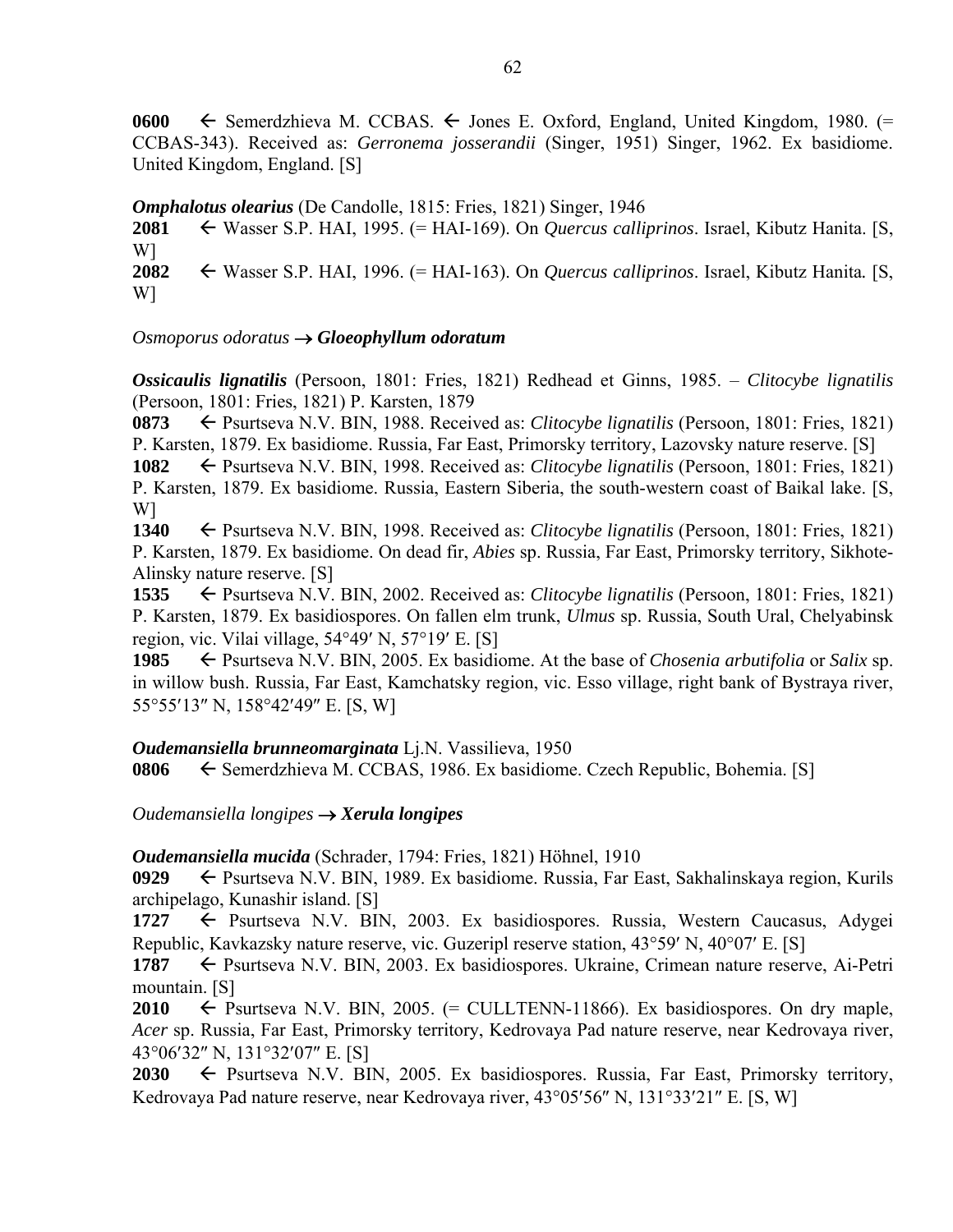**2033** <del>←</del> Psurtseva N.V. BIN, 2005. Ex basidiospores. On dead standing ash, *Fraxinus* sp. Russia, Far East, Primorsky territory, Kedrovaya Pad nature reserve, near Kedrovaya river, 43°05'52" N,  $131°33'34"$  E. [S, W]

### *Oudemansiella radicata Xerula radicata*

*Oxyporus latemarginatus* (Durieu et Montagne, 1856) Donk, 1966

**1405** Psurtseva N.V. BIN, 2001. Ex basidiospores. On fallen oak, *Quercus* sp. Russia, Belgorod region, Borisovka district, Belogorie nature reserve, Les na Vorskle plot. [S, W]

1895  $\leftarrow$  Psurtseva N.V. BIN, 2004. Ex basidiospores. On fallen birch in birch with aspen and hazel forest. Russia, Samara region, Stavropolsky district, Zhigulevsky nature reserve, 53°25′57″ N, 49°39′34″ E. [S, W]

**2111**  $\leftarrow$  Psurtseva N.V. BIN, 2006. Ex basidiospores. On maple wood, oak forest. Russia, Rostov region, Sholokhovsky district, vic. Kalininsky village, Semenovskaya valley, 49°31′36" N, 41°50′28" E. [S, W]

**2118** Psurtseva N.V. BIN, 2006. Ex basidiospores. On fallen maple, *Acer* sp. Russia, Rostov region, Sholokhovsky district, vic. Kalininsky village, Semenovskaya valley, 49°31′36" N, 41°50′28" E. [S, W]

**2128** Psurtseva N.V. BIN, 2006. Ex basidiospores. On fallen trunk of elm or oak (*Ulmus* sp. or *Quercus robur*), flood-plain forest. Russia, Rostov region, Sholokhovsky district, vic. Veshenskaya village, flood-lands of Don river,  $49^{\circ}37'20''$  N,  $41^{\circ}42'06''$  E. [S, W]

### *Oxyporus populinus* (Schumacher, 1803: Fries, 1821) Donk, 1933

**0207** ← Nizkovskaya O.P. BIN, 1965. Ex basidiome. On maple, *Acer* sp. Lithuania. [S]

**0297** Nizkovskaya O.P. BIN, 1978. Ex basidiome. On poplar, *Populus* sp. Russia, Saint Petersburg, Botanical garden of the BIN RAS. [S]

# *Panaeolus fimiputris* (Bulliard, 1782: Fries, 1821) Quélet, 1872

**1982** Psurtseva N.V. BIN, 2005. Ex basidiospores. On horse dung in willow bush. Russia, Far East, Kamchatsky region, vic. Esso village, right bank of Bystraya river, 55°55'13" N, 158°42'49" E.  $[S, W]$ 

*Panaeolus semiovatus* (Sowerby, 1798) S. Lundell et Nannfeldt, 1938 var. *semiovatus*. – *Annelaria semiovata* (Sowerby, 1798) A. Pearson et Dennis, 1948

**2065** Psurtseva N.V. BIN, 2004. Received as: *Annelaria semiovata* (Sowerby, 1798) A. Pearson et Dennis, 1948. Ex basidiospores. On horse dung. Russia, Eastern Siberia, Krasnoyarsk territory, Taseevka district, Veseloe village. [S, W]

# *Panaeolus* **sp. 1**

**1880**  $\leftarrow$  Psurtseva N.V. BIN, 2004. Ex basidiospores. Hayfield of the farm. Russia, Leningrad region, Lodeinoye Pole district, Kovkenitsy village,  $60^{\circ}39'18''$  N,  $33^{\circ}13'36''$  E. [S, W]

# *Panaeolus* **sp. 2**

**1954** ► Psurtseva N.V. BIN, 2005. Ex basidiospores. Grassland. Russia, Far East, Kamchatsky region, Bystrinsky nature park, vic. Esso village, left bank of Uksichan river, 55°55'47" N, 158°40'45" E. [S, W]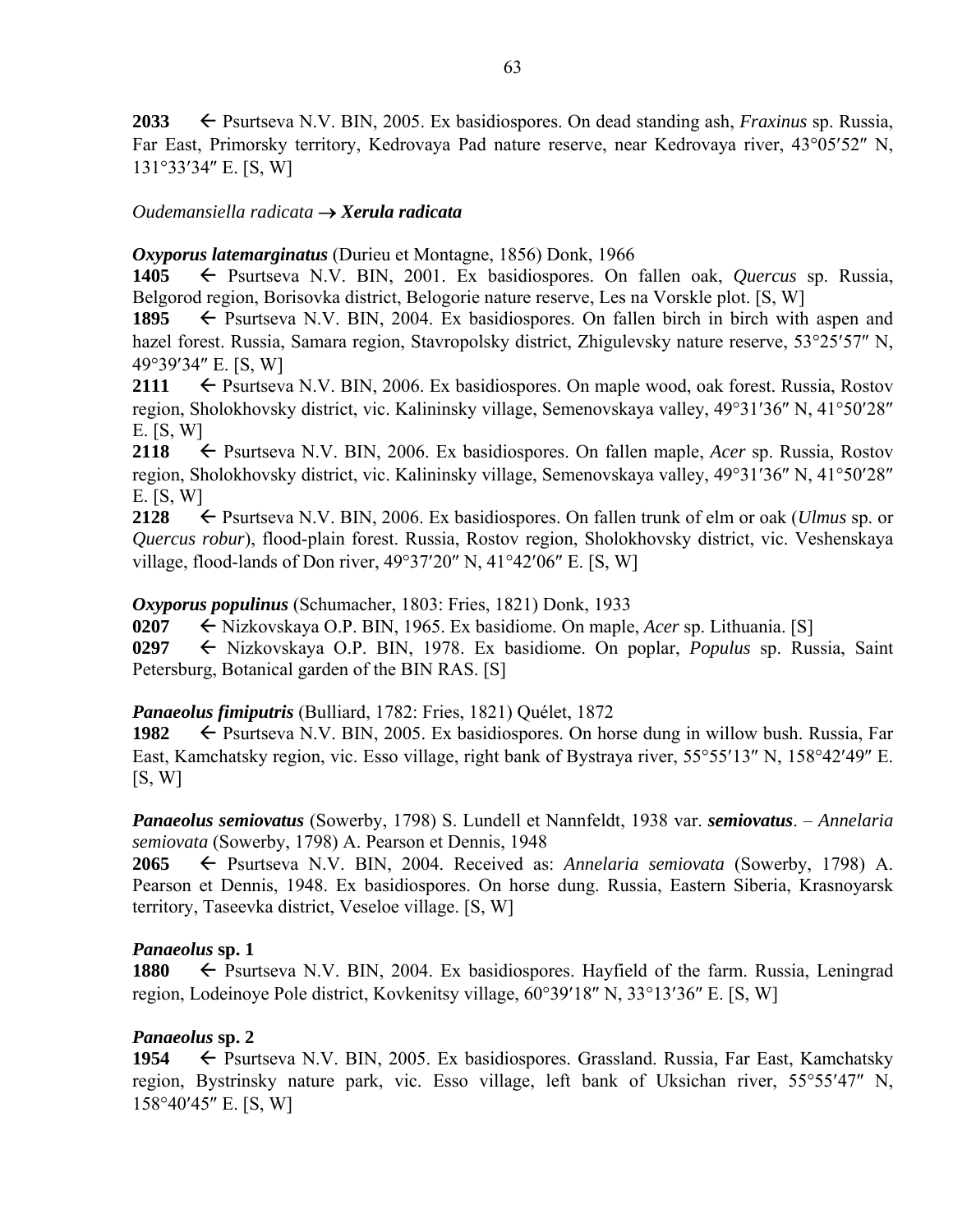### *Panaeolus* **sp. 3**

1956  $\leftarrow$  Psurtseva N.V. BIN, 2005. Ex basidiospores. Russia, Far East, Kamchatsky region, Bystrinsky nature park, vic. Esso village, left bank of Uksichan river, 55°55'47" N, 158°40'37" E. [S, W]

### *Panaeolus* **sp. 4**

1957 – Psurtseva N.V. BIN, 2005. Ex basidiospores. Russia, Far East, Kamchatsky region, Bystrinsky nature park, vic. Esso village, left bank of Uksichan river, 55°55'47" N, 158°40'37" E. [S, W]

### *Panellus mitis* (Persoon, 1796: Fries, 1821) Singer, 1936

**1587** ► Psurtseva N.V. BIN, 2002. Ex basidiospores. On deciduous branch. Russia, South Ural, Zlatoust district, Taganai national park,  $55^{\circ}13'$  N,  $59^{\circ}44'$  E. [S]

### *Panellus ringens* (Fries, 1828) Romagnesi, 1945

**1709** ← Psurtseva N.V. BIN, 2003. Ex basidiospores. On fallen fir, *Abies nordmanniana*. Russia, Western Caucasus, Adygei Republic, Kavkazsky nature reserve, vic. Guzeripl reserve station. [S]

### *Panellus serotinus* (Schrader, 1794: Fries, 1821) Kühner, 1953

**0723** ← Sivochub O.A. BIN, 1981. Ex basidiome. On aspen, *Populus tremula*. Russia, Leningrad region, Priozersk district, Otradnoye dendrological park. [S]

**0802**  $\leftarrow$  Sivochub O.A. BIN, 1986. Ex basidiome. Russia, Saint Petersburg, Botanical garden of the BIN RAS. [S]

0911  $\leftarrow$  Psurtseva N.V. BIN, 1988. Ex basidiome. Russia, Far East, Primorsky territory, Lazovsky nature reserve. [S]

**1304** Nikolajeva O.S. BIN, 1999. Ex basidiome. On elm, *Ulmus* sp. Russia, Leningrad region, Kirovsk district, The Lava River Canyon nature monument, vic. Vasilkovo village. [S]

1334  $\leftarrow$  Psurtseva N.V. BIN, 1996. Ex basidiome. On alder, *Alnus* sp. Russia, Far East, Primorsky territory, Sikhote-Alinsky nature reserve. [S]

**1793** ← Psurtseva N.V. BIN, 2003. Ex basidiospores. On poplar stump, *Populus* sp. Russia, Saint Petersburg, Moskowsky district, Moscowsky Park Pobedy. [S]

# *Panellus stipticus* (Bulliard, 1786: Fries, 1821) P. Karsten, 1879

**0429**  $\leftarrow$  Milova N.M. BIN, 1969. Ex basidiome. On oak stump, *Quercus* sp. Ukraine, Lvov region, vic. Morshino. [S]

**0430**  $\leftarrow$  Semerdzhieva M. CCBAS, 1966.  $\leftarrow$  Fassatiova O. CCF, 1962. (= CCF-183). Ex basidiome. Czech Republic, Moravia, vic. Brno. [S]

**1352** ← Psurtseva N.V. BIN, 1997. Ex basidiome. On hornbeam, *Carpinus* sp. Russia, Western Caucasus, Krasnodar territory, Tuapse district, vic. Agoy village. [S, W]

**1415** Psurtseva N.V. BIN, 2001. Ex basidiospores. On dry ash, *Fraxinus* sp*.* Russia, Belgorod region, Borisovka district, Belogorie nature reserve, Les na Vorskle plot. [S, W]

1416  $\leftarrow$  Psurtseva N.V. BIN, 2001. Ex basidiospores. On ash, *Fraxinus* sp. Russia, Belgorod region, Borisovka district, Belogorie nature reserve, Les na Vorskle plot. [S, W]

**1495** Psurtseva N.V. BIN, 2002. Ex basidiospores. On birch, *Betula* sp. Russia, South Ural, Chelyabinsk region, Zlatoust district, vic. Tuluk village,  $54^{\circ}13'$  N,  $58^{\circ}49'$  E. [S]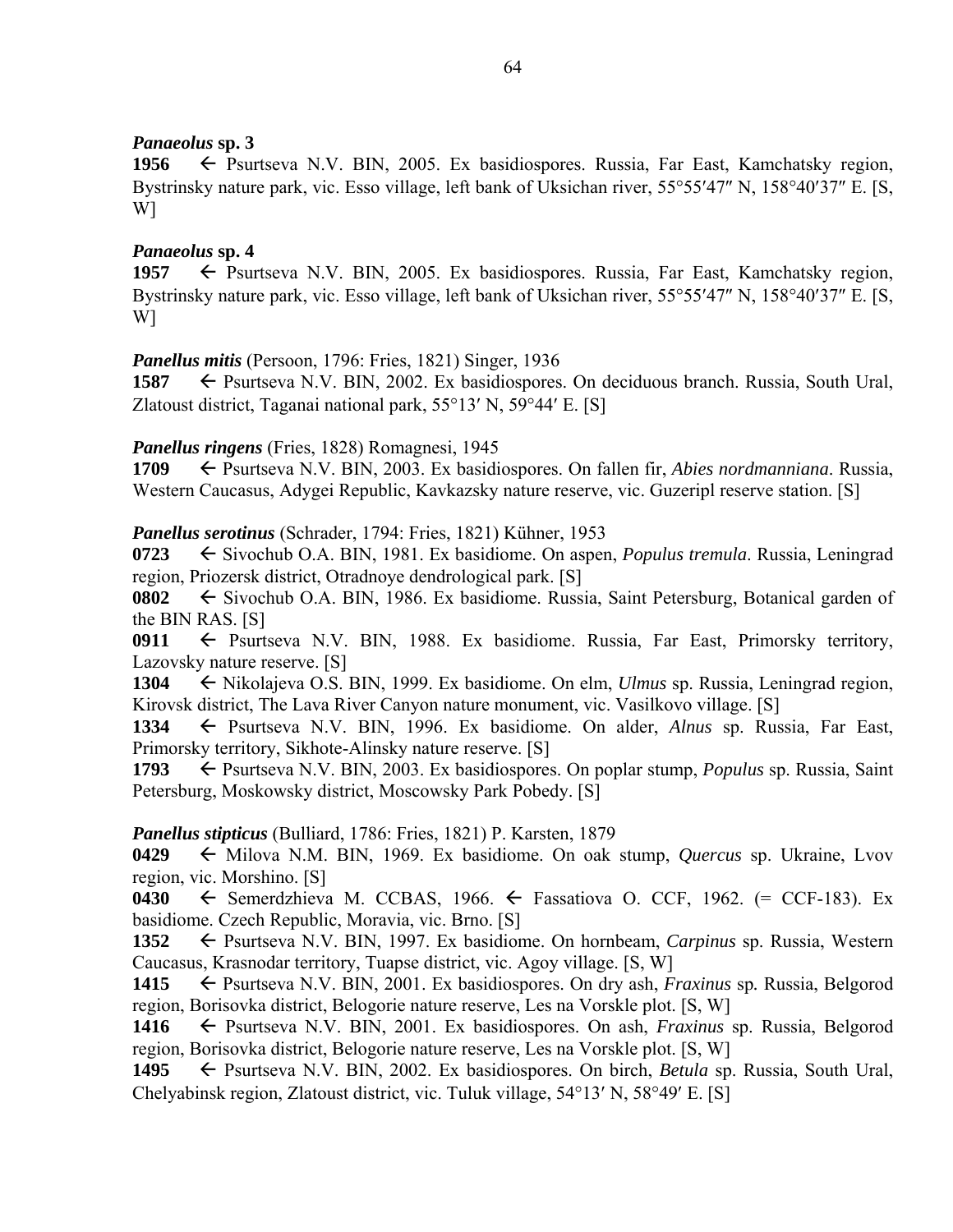**1745** ← Psurtseva N.V. BIN, 2003. Ex basidiospores. Russia, Western Caucasus, Adygei Republic, Maikop district, vic. Guzeripl village,  $44^{\circ}01'$  N,  $40^{\circ}02'$  E. [S]

1993  $\leftarrow$  Psurtseva N.V. BIN, 2005. Ex basidiospores. On twig of deciduous tree. Russia, Far East, Primorsky territory, Kedrovaya Pad nature reserve, 43°05'56" N, 131°33'21" E. [S, W]

*Panus conchatus* (Bulliard, 1786: Fries, 1821) Fries, 1838. – *Lentinus torulosus* (Persoon, 1801: Fries, 1821) Lloyd, 1913

**0534** ← Sivochub O.A. BIN, 1975. Ex basidiome. On fallen aspen trunk, *Populus tremula*. Russia, Leningrad region, Vsevolozhsk district, vic. Toksovo village. [S]

**0801** ← Sivochub O.A. BIN, 1986. Ex basidiome. Russia, Leningrad region, Priozersk district, Otradnoye dendrological park. [S]

1253  $\leftarrow$  Psurtseva N.V. BIN, 1999. (= CULLTENN-10642). Ex basidiospores. On fallen trunk, *Populus* sp. Russia, Leningrad region, Lodeinoye Pole district, Nizhnesvirsky nature reserve, Kut-Lakhta,  $60^{\circ}36'$  N,  $33^{\circ}03'$  E. [S, W]

**1545** Psurtseva N.V. BIN, 2002. Received as: *Lentinus torulosus* (Persoon, 1801: Fries, 1821) Lloyd, 1913. Ex basidiospores. On aspen, *Populus tremula*. Russia, Pskov region, Sebezhsky national park, vic. Midino village,  $56^{\circ}12'$  N,  $28^{\circ}23'$  E. [S]

**1554** Psurtseva N.V. BIN, 2002. Ex basidiospores. On fallen birch trunk, *Betula* sp. Russia, South Ural, Chelyabinsk region, Zlatoust district, vic. Tuluk village, 54°37' N, 58°46' E. [S]

**1861** Psurtseva N.V. BIN, 2004. Received as: *Lentinus torulosus* (Persoon, 1801: Fries, 1821) Lloyd, 1913. Ex basidiospores. On log. Russia, Leningrad region, Podporozhie district, vic. Voznesenie village, 61°00'51" N, 35°29'07" E. [S]

*Panus rudis Lentinus strigosus* 

*Panus tigrinus Lentinus tigrinus* 

*Paxillus atrotomentosus Tapinella atrotomentosa* 

*Paxillus involutus* (Batsch, 1783: Fries, 1821) Fries, 1838 **0510** Shubin V.I. IFKSC, 1977. Ex basidiome. Russia, Karelia Republic. [S]

*Paxillus panuoides Tapinella panuoides* 

*Peniophora gigantea Phlebiopsis gigantea* 

*Peniophora lycii* (Persoon, 1822) Höhnel et Litschauer, 1906

**2142**  $\leftarrow$  Kiyashko A.A. BIN, 2006. Ex basidiospores. Steppe on chalk deposits. Russia, Rostov region, Sholokhovsky district, vic. Veshenskaya village, 49°36'19" N, 41°41'30" E. [S, W]

*Peniophora pini* (Schleicher, 1815: Fries, 1821) Boidin, 1956

**1916** Psurtseva N.V. BIN, 2004. Ex basidiospores. On fallen pine, *Pinus* sp. Russia, Samara region, vic. Smolkino village,  $53^{\circ}27'37''$  N,  $48^{\circ}07'37''$  E. [S, W]

**2141** Kiyashko A.A. BIN, 2006. Ex basidiospores. On fallen pine branch, *Pinus palassiana* in pine planting. Russia, Rostov region, Sholokhovsky district, vic. Veshenskaya village, 49°36'19" N,  $41^{\circ}41'30''$  E. [S, W]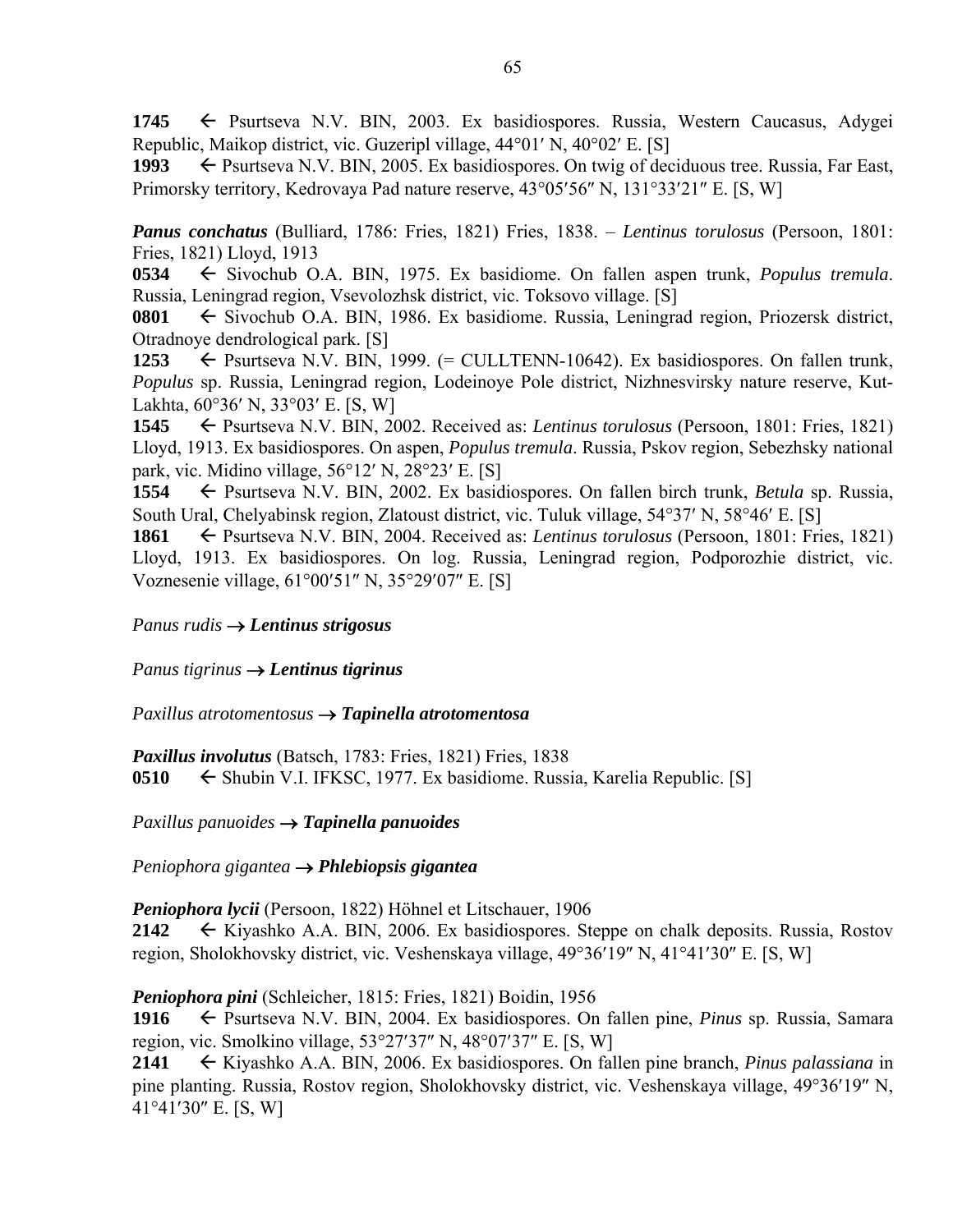*Peniophora quercina* (Persoon, 1801: Fries, 1821) Cooke, 1879

**2114**  $\leftarrow$  Psurtseva N.V. BIN, 2006. Ex basidiospores. Russia, Rostov region, Sholokhovsky district, vic. Kalininsky village, Semenovskaya valley,  $49^{\circ}31'36''$  N,  $41^{\circ}50'28''$  E. [S, W]

*Phaeolepiota aurea* (Mattuschka, 1776: Fries, 1821) Maire, 1928

**0587** Drozdova T.N. BIN, 1980. Ex basidiome. Garden. Estonia, Ust-Narva. [S]

**0892** ← Sivochub O.A. BIN, 1988. Ex basidiome, pileus. Russia, Central Ural, Perm region, Dobrianka district, Verkh-Kvazhva biostation. [S]

**0994** ► Psurtseva N.V. BIN, 1993. Ex basidiome. Russia, Leningrad region. [S]

*Phaeolus schweinitzii* (Fries, 1821) Patouillard, 1900

**0208**  $\leftarrow$  CCBAS, 1966. Ex basidiome. Czech Republic. [S]

**0691** ← Sivochub O.A. BIN, 1982. Ex basidiome. On lime-tree, *Tilia cordata*. Ukraine, vic. Truskovets. [S]

**0729** Sivochub O.A. BIN, 1982. Ex basidiome. On larch, *Larix* sp. Russia, Saint Petersburg, Botanical garden of the BIN RAS. [S]

**0769** Sivochub O.A. BIN, 1984. Ex basidiome. On birch, *Betula* sp. Russia, Leningrad region, Priozersk district, vic. Sosnovo village. [S]

1227 ← Psurtseva N.V. BIN, 1999. Ex basidiome. On larch, *Larix* sp. Russia, Saint Petersburg, Botanical garden of the BIN RAS. [S, W]

**1389** Psurtseva N.V. BIN, 1997. Ex basidiome. On pine, *Pinus* sp. Russia, Karelia Republic, Valaam island. [S]

*Phallus impudicus* Linnaeus, 1753: Persoon, 1801

**0613**  $\leftarrow$  Buchalo A.S. IBK, 1967.  $\leftarrow$  Lyr H. FIE. [S, W]

**0781**  $\leftarrow$  IBK, 1985. (= IBK-KB-421). Ex basidiome. Ukraine, Kiev region. [S]

**2064**  $\leftarrow$  Psurtseva N.V. BIN, 2004. Deciduous forest of maple, lime-tree and elm. Ex basidiome. Russia, Samara region, Stavropolsky district, Zhigulevsky nature reserve, Lomovoy gully, 53°25′57″ N, 49°39'34" E. [S, W]

*Phanerochaete chrysorhizon* (Torrey, 1822) Budington et Gilbert, 1973. – *Hydnophlebia chrysorhiza* (Torrey, 1822) Parmasto, 1967

**2012** Psurtseva N.V. BIN, 2005. Received as: *Hydnophlebia chrysorhiza* (Torrey, 1822) Parmasto, 1967. Ex basidiospores. Russia, Far East, Primorsky territory, Kedrovaya Pad nature reserve, near Kedrovaya river,  $43^{\circ}06'32''$  N,  $131^{\circ}32'07''$  E. [S, W]

*Phanerochaete chrysosporium* Burdsall in Burdsall et Eslyn, 1974 **1371** ← Kapich A.N. BIM, 1978. Sweden. [S]

*Phellinus badius* (Berkeley et Cooke, 1885) G. Cunningham, 1965 **0280**  $\leftarrow$  Bondartseva M.A. BIN, 1975. Ex basidiome. Cuba. [S]

*Phellinus baumii* Pilát, 1932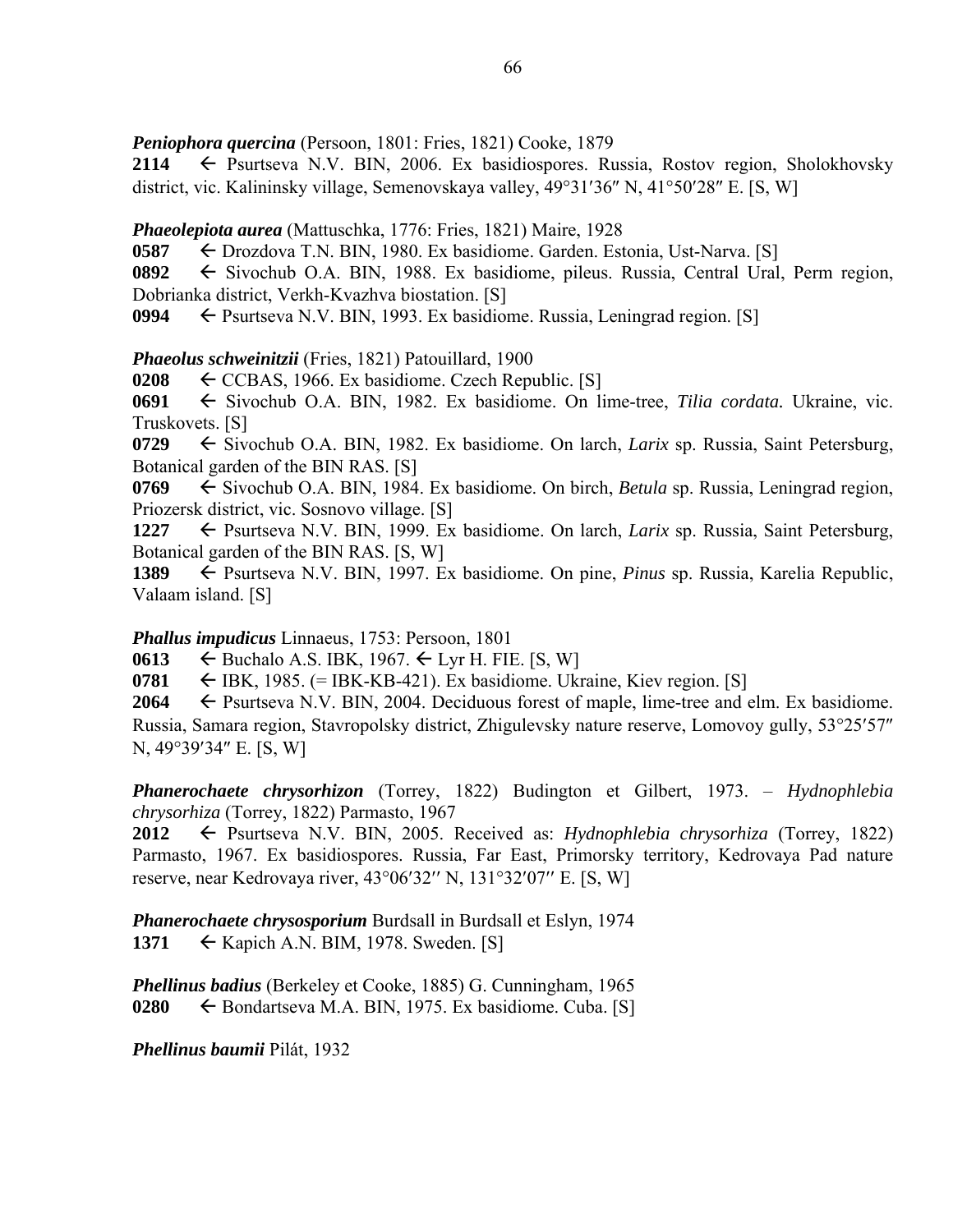**2027** ► Psurtseva N.V. BIN, 2005. Ex basidiome. On dry trunk of ash, *Fraxinus* sp. Russia, Far East, Primorsky territory, Kedrovaya Pad nature reserve, near Kedrovaya river, 43°05'56" N, 131°33'21″ E. [S]

**2028** Psurtseva N.V. BIN, 2005. Ex basidiome. On dry trunk of honeysuckle, *Lonicera* sp. Russia, Far East, Primorsky territory, Kedrovaya Pad nature reserve, near Kedrovaya river, 43°05'56" N, 131°33'21″ E. [S, W]

### *Phellinus chrysoloma* (Fries, 1861) Donk, 1971

**1366** Psurtseva N.V. BIN, 1995. Ex basidiome. On dead standing spruce, *Picea* sp. Russia, Karelia Republic, Valaam island. [S]

### *Phellinus conchatus* (Persoon, 1796: Fries, 1821) Quélet, 1888

**0651**  $\leftarrow$  Jarva L. TAA, 1979. Received as: *Phellinus lonicerae* Bondartsev, 1953. Ex basidiome. On honeysuckle, *Lonicera* sp. Estonia, vic. Duskhaky. [S]

**1573** ← Psurtseva N.V. BIN, 2002. Ex basidiospores. On willow, *Salix* sp. Russia, South Ural, Chelyabinsk region, Zlatoust district, vic. Tuluk village,  $54^{\circ}34'$  N,  $58^{\circ}49'$  E, [S]

### *Phellinus demidoffii Pyrofomes demidoffii*

### *Phellinus gilvus* (Schweinitz, 1822) Patouillard, 1900

**2026** Psurtseva N.V. BIN, 2005. Ex basidiome. On dead standing maple, *Acer* sp. Russia, Far East, Primorsky territory, Kedrovaya Pad nature reserve, near Kedrovaya river, 43°05'56" N, 131°33'21″ E. [S]

#### *Phellinus hartigii* (Allescher et Schnabl, 1890) Patouillard, 1903

**0649** Jarva L. TAA, 1979. Ex basidiome. On fir, *Abies sachalinensis*. Russia, Far East, the southern part of Sakhalin island. [S]

**0653** ← Jarva L. TAA, 1979. Ex basidiome. On fir, *Abies nordmanniana*. Russia, Western Caucasus, Kavkazsky nature reserve. [S]

# *Phellinus igniarius* (Linnaeus, 1753: Fries, 1821) Quélet, 1886

**0225** Nizkovskaya O.P. BIN, 1971. Ex basidiome on living willow, *Salix* sp. Belarus, Minsk region, Belovezhskaya Puscha nature reserve. [S]

**2071** ← Psurtseva N.V. BIN, 2004. Received as: *Phellinus nigricans* (Fries, 1821) P. Karsten, 1899. Ex basidiome. On living willow tree. Russia, Eastern Siberia, Krasnoyarsk territory, Stolby nature reserve, bank of Laletin stream. [S, W]

# *Phellinus laevigatus* (Fries, 1874) Bourdot et Galzin, 1928

**0645** Jarva L. TAA, 1979. Ex basidiome. On birch, *Betula pendula*. Russia, Tatarstan Republic, Volgo-Kamsky nature reserve. [S]

*Phellinus linteus* (Berkeley et M.A. Curtis, 1860) Teng, 1964. – *Phellinus lonicerinus* (Bondertsev, 1934) Bonsartsev et Singer, 1941

 $0272 \leftarrow$  Bondartseva M.A. BIN, 1974. Ex basidiome. Cuba. [S]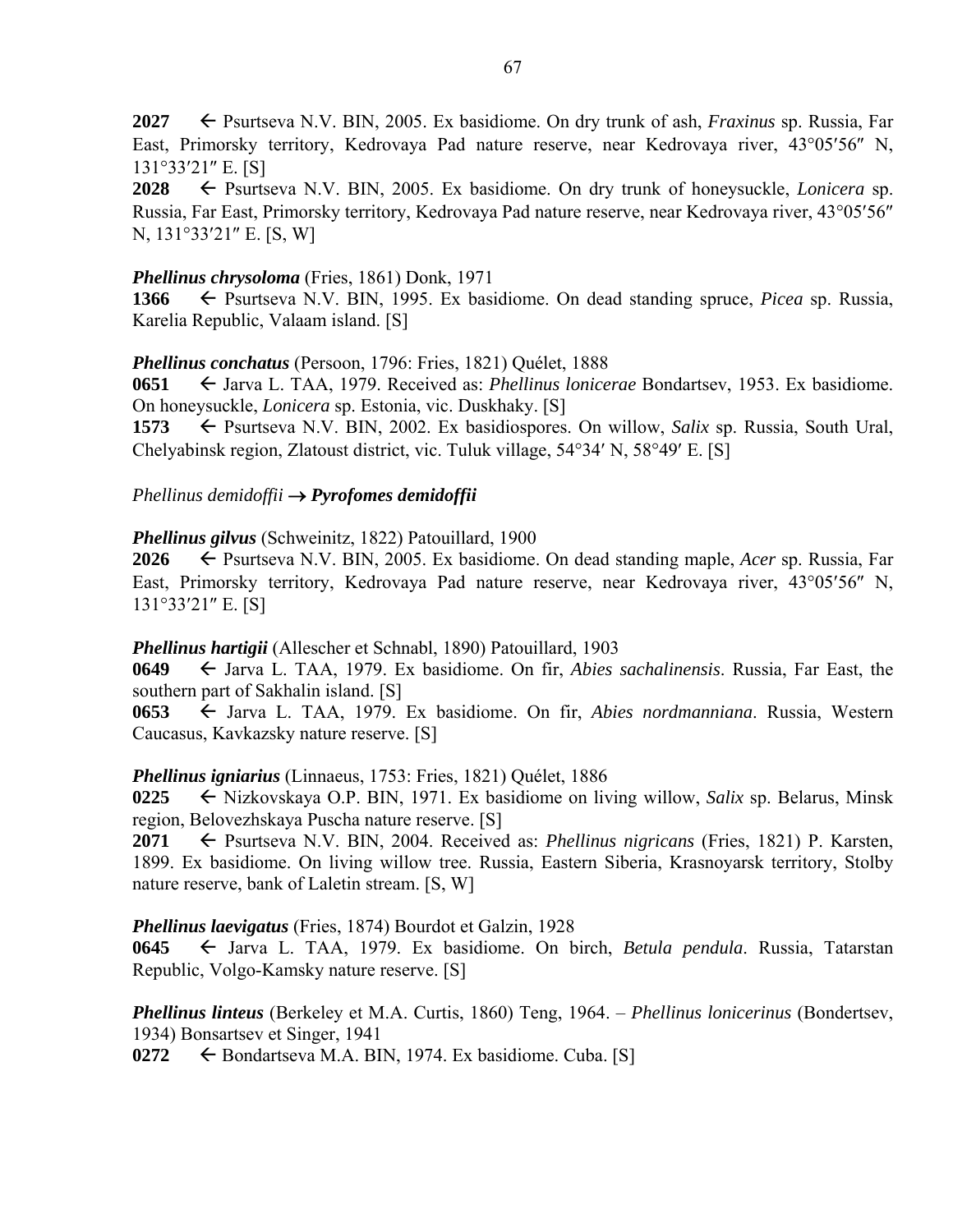**1322** Psurtseva N.V. BIN, 2001. Received as: *Phellinus lonicerinus* (Bondertsev, 1934) Bonsartsev et Singer, 1941. Ex basidiome. On honeysuckle, *Lonicera tatarica*. Russia, Samara region. [S, W]

### *Phellinus lonicerinus Phellinus linteus*

*Phellinus neolundelii* Zmitrovich, Malysheva et Spirin, 2005

**1835** ← Psurtseva N.V. BIN, 2004. Ex basidiome. On hazel, *Corylus avellana*. Russia, Leningrad region, Priozersk district, Otradnoye dendrological park. [S]

# *Phellinus nigricans* (Fries, 1821) P. Karsten, 1899

**0209** Nizkovskaya O.P. BIN, 1975. Ex basidiome. On lime-tree, *Tilia cordata*. Russia, Saint Petersburg, Petrogradsky district, Kamenny island. [S]

**0210** ← Suvorov P.A. NSU, 1970. Ex basidiome. On dead birch, *Betula* sp. Russia, Nizhny Novgorod region. [S]

0214  $\leftarrow$  Milova N.M. BIN, 1956. Ex basidiome. On alder, *Alnus* sp. Russia, Leningrad region. [S] **0215** Nizkovskaya O.P. BIN, 1971. Ex basidiome. On aspen, *Populus tremula*. Russia, Leningrad region. [S]

**0216** ← Nizkovskaya O.P. BIN, 1971. Ex basidiome. Russia, Leningrad region, Priozersk district, Otradnoye dendrological park. [S]

**0217** Vedenyapina E.G., Milova N.M. BIN, 1971. Ex basidiome. On bird-cherry, *Padus racemosa*. Russia, Leningrad region, Luga district, Serebryanka vic. Luga. [S]

**0218** ← Milova N.M. BIN, 1971. Ex basidiome. On aspen, *Populus tremula*. Belarus, Minsk region, Belovezhskaya Puscha nature reserve. [S]

0219  $\leftarrow$  Milova N.M. BIN, 1971. Ex basidiome. On living hornbeam, *Carpinus* sp. Belarus, Minsk region, Belovezhskaya Puscha nature reserve. [S, W]

**0227** Parmasto E.H. TAA, 1972. Ex basidiome. On alder, *Alnus* sp. Estonia. [S]

**0228** Parmasto E.H. TAA, 1972. Ex basidiome. On rowan-tree, *Sorbus* sp. Estonia. [S]

**0229** ► Parmasto E.H. TAA, 1972. Ex basidiome. On ash, *Fraxinus* sp. Estonia. [S]

**0231** ← Parmasto E.H. TAA, 1972. Ex basidiome. On bird-cherry, *Padus racemosa*. Estonia. [S]

**0235** ← Nizkovskaya O.P. BIN, 1971. Ex basidiome. On hornbeam, *Carpinus* sp. Belarus, Minsk region, Belovezhskaya Puscha nature reserve. [S]

0641 **← Jarva L. TAA, 1979. Ex basidiome. On birch,** *Betula platyphylla***. Russia, Eastern Siberia,** Sakha Republic (Yakutia), Spasskaya Pad. [S]

**0643** ← Jarva L. TAA, 1979. Ex basidiome. On maple, *Acer mono*. Russia, Far East, Primorsky territory, Ussuriisk district. [S]

0952 ← Psurtseva N.V. BIN, 1994. Ex basidiome. Russia, Pskov region, vic. Strugi Krasnye village. [S]

**1423** ← Psurtseva N.V. BIN, 2001. Ex basidiome. On ash, *Fraxinus* sp. Russia, Belgorod region, Borisovka district, Belogorie nature reserve, Les na Vorskle plot. [S, W]

*Phellinus pini* (Brotero, 1804: Fries, 1821) A. Ames, 1913

**0236** Milova N.M. BIN, 1959. Ex basidiome. On larch, *Larix* sp. Russia, Far East, Amurskaya region. [S]

**1055**  $\leftarrow$  Psurtseva N.V. BIN, 1990. Ex basidiome. Russia. [S]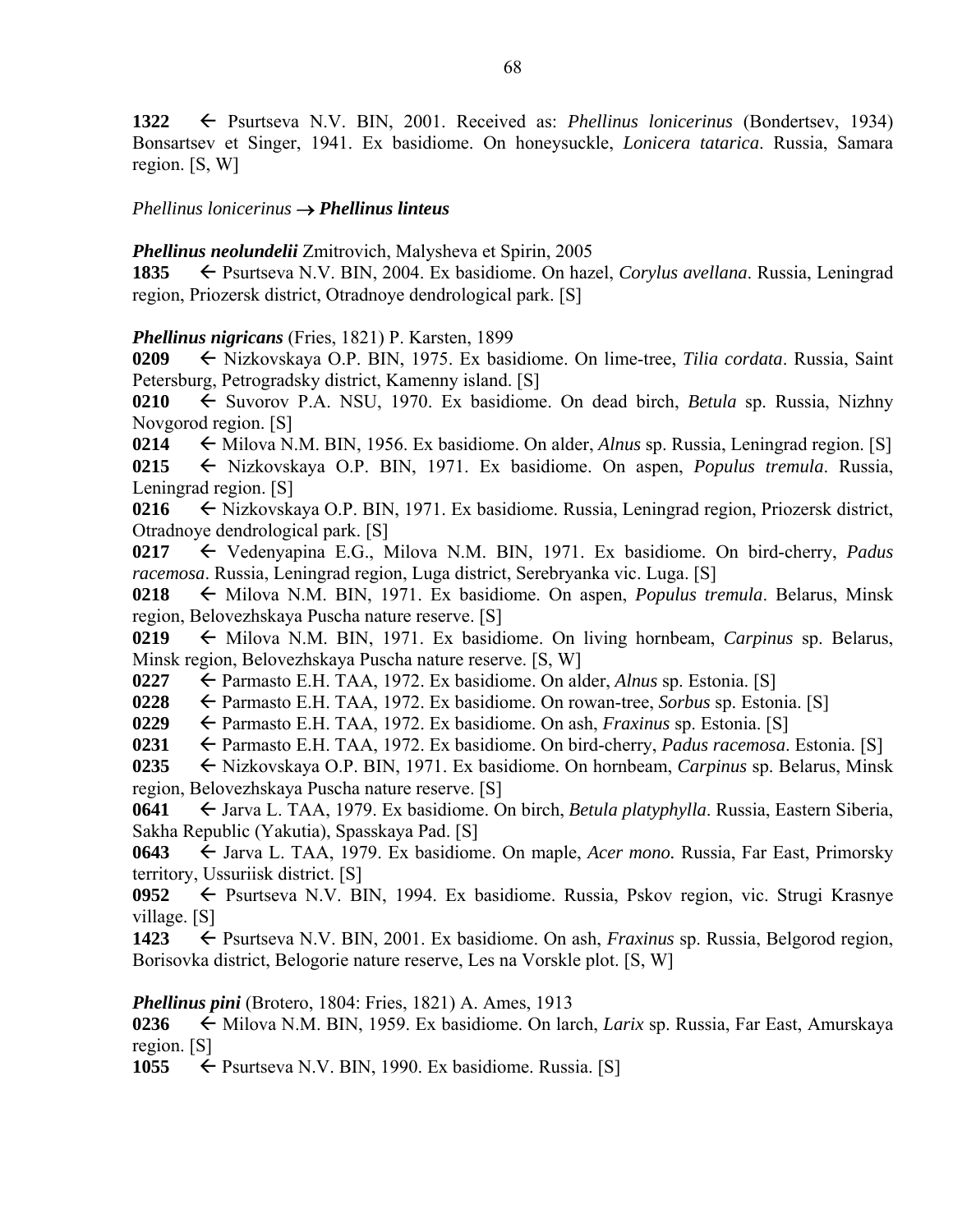*Phellinus pomaceus Phellinus tuberculosus* 

*Phellinus populicola* Niemelä, 1975

**0658** Jarva L. TAA, 1979. (= VKM-F-1975). Ex basidiome. Finland. [S]

#### *Phellinus punctatus* (P. Karsten, 1882) Pilát, 1942

**0240** Nizkovskaya O.P. BIN, 1971. Ex basidiome. Belarus, Minsk region, Belovezhskaya Puscha nature reserve. [S]

**1572** ← Psurtseva N.V. BIN, 2002. Ex basidiospores. On goat-willow, *Salix caprea*. Russia, South Ural, Chelyabinsk region, vic. Vilai village, 54°49' N, 57°19' E. [S]

*Phellinus ribis Phylloporia ribis* 

*Phellinus rimosus Phellinus robiniae* 

*Phellinus robiniae* (Murrill, 1903) A. Ames, 1913. – *Phellinus rimosus* (Berkeley, 1845) Pilát, 1940 0273 **←** Bondartseva M.A. BIN, 1976. Received as: *Phellinus rimosus* (Berkeley, 1845) Pilát, 1940. Ex basidiome. Cuba. [S]

*Phellinus tremulae* (Bondartsev, 1912) Bondartsev et Borissov in Bondartsev, 1953

**0243** Fedorov N.I. BTI, 1970. Ex basidiome. On aspen, *Populus tremula*. Belarus, Minsk region, Belovezhskaya Puscha nature reserve. [S]

**0244** Nizkovskaya O.P. BIN, 1977. Ex basidiome. On aspen, *Populus tremula*. Russia, Leningrad region, Tosno district, vic. Lisino Korpus village. [S]

**0245** Nizkovskaya O.P. BIN, 1977. Ex basidiome. On aspen, *Populus tremula*. Russia, Leningrad region, Tosno district, vic. Lisino Korpus village. [S]

*Phellinus tuberculosus* (Baumgarten, 1790) Niemelä, 1982. – *Phellinus pomaceus* (Persoon, 1825) Maire, 1932

**0239** Nizkovskaya O.P. BIN, 1971. Received as: *Phellinus pomaceus* (Persoon, 1825) Maire, 1932. Ex basidiome. On cherry-tree, *Cerasus* sp. Belarus, Minsk region, Belovezhskaya Puscha nature reserve. [S]

#### *Phellinus vorax* (Harkness, 1879) Černy, 1985

**1972** ← Psurtseva N.V. BIN, 2005. Ex basidiome. On dead standing larch, *Larix cajanderi*. Russia, Far East, Kamchatsky region, Bystrinsky nature park, vic. Esso village, right bank of Uksichan river, 55°55′36″ N, 158°40′11″ E. [S, W]

#### *Phlebia cornea Crustoderma corneum*

#### *Phlebia radiata* Fries, 1821

**2057**  $\leftarrow$  Psurtseva N.V. BIN, 2005. Ex basidiospores. On decomposed stump. Finland, 24 km to the north from Helsinki, Luukkaa. [S, W]

**2112** ← Psurtseva N.V. BIN, 2006. Ex basidiospores. On fallen maple, *Acer* sp. Russia, Rostov region, Sholokhovsky district, vic. Kalininsky village, Semenovskaya valley, 49°31'36" N,  $41^{\circ}50^{\prime}28^{\prime\prime}$  E. [S, W]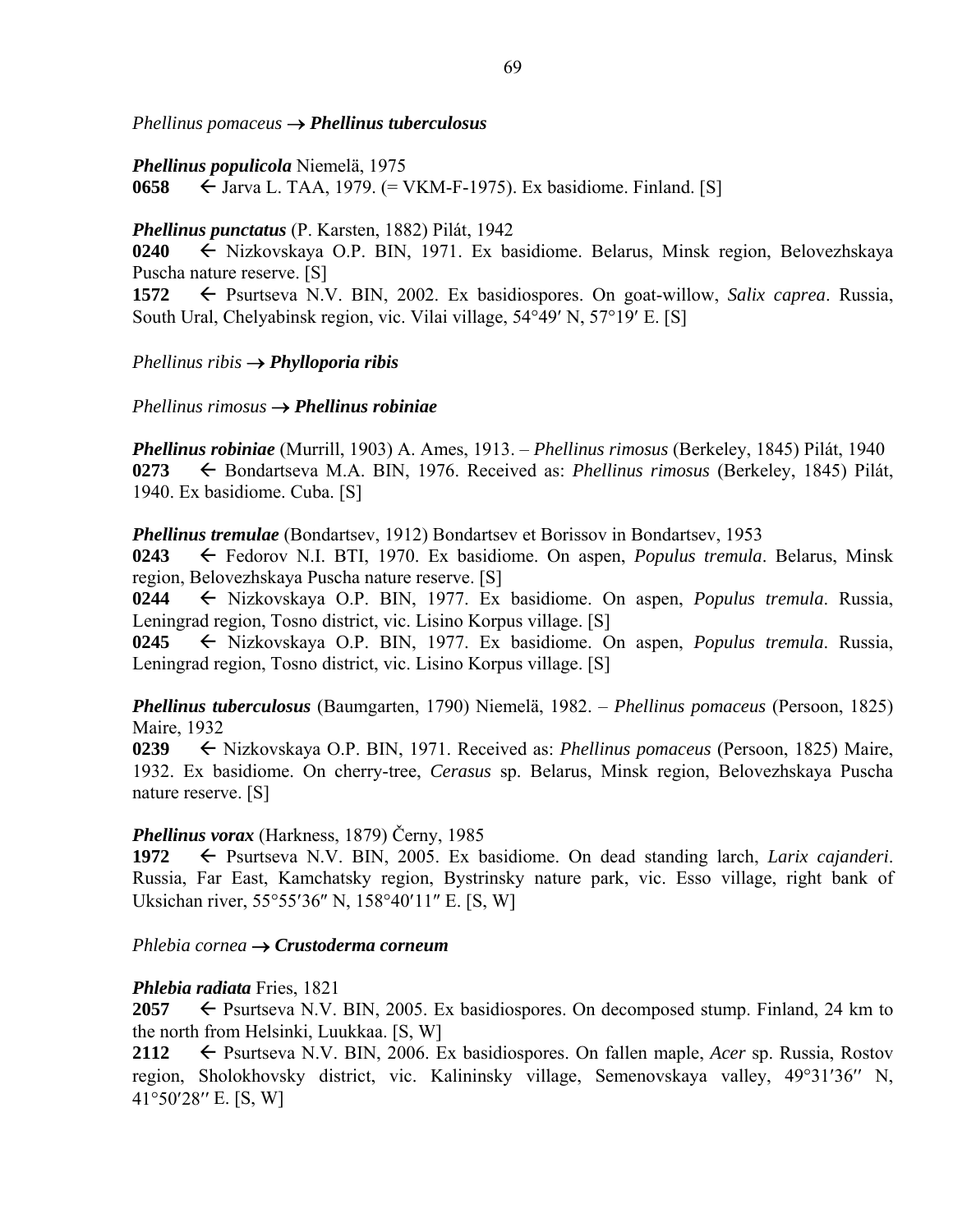**2171** Kiyashko A.A. BIN, 2006. Ex basidiome. On large beech trunk, *Fagus orientalis* in broad-leaved with fir forest. Russia, Western Caucasus, Krasnodar territory, Sochi district, Sochinsky national park, near Pslukh river. [S, W]

# *Phlebia* **sp***.* **1**

**1536** ← Psurtseva N.V. BIN, 2002. Ex basidiospores. Russia, South Ural, Chelyabinsk region, vic. Vilai village,  $54^{\circ}49'$  N,  $57^{\circ}19'$  E. [S]

### *Phlebia* **sp. 2**

**2145** ← Psurtseva N.V. BIN, 2006. Ex basidiome. On fallen deciduous tree in aspen-alder forest. Russia, Leningrad region, Gatchina district, vic. Dontso village, 59°25′27″ N, 29°45′48″ E. [S, W]

*Phlebiopsis gigantea* (Fries, 1821) Jülich, 1978. – *Peniophora gigantea* (Fries, 1821) Massee, 1889 **011** Lodeynikov E.I. RIF, 1969. Received as: *Peniophora gigantea* (Fries, 1821) Massee, 1889. Ex basidiome. Ukraine, Zhitomir region. [S]

### *Pholiota adiposa* (Batsch, 1786: Fries, 1821) P. Kummer, 1871

0436  $\leftarrow$  Semerdzhieva M. CCBAS, 1966. (= CCBAS-594). Ex basidiome, stipe. Czech Republic, Bohemia, Voznice vic. Dobris. [S]

1021  $\leftarrow$  VKM.  $\leftarrow$  CNIIMOD, 1996. (= VKM-F-707). Ex basidiome. Russia, Moscow region. [S]

### *Pholiota* aff*. flavida* (Persoon, 1801: Fries, 1821) Singer, 1949

1391 Psurtseva N.V. BIN, 2001. Ex basidiome. On oak, *Quercus robur*. Russia, Belgorod region, Borisovka district, Belogorie nature reserve, Les na Vorskle plot. [S]

#### *Pholiota alnicola* (Fries, 1821) Singer, 1951

**0800**  $\leftarrow$  Mukhin V.V. IPAE, 1986. Ex basidiome. Russia, Urals. [S]

**0989** ← Psurtseva N.V. BIN, 1993. Ex basidiome. Russia, Central Ural, Perm region, Dobrianka district, Verkh-Kvazhva biostation. [S]

**1382** ← Psurtseva N.V. BIN, 1996. Ex basidiome. Russia, Far East, Primorsky territory, Sikhote-Alinsky nature reserve, Dalny reserve station. [S]

**1931** ← Psurtseva N.V. BIN, 2004. Ex basidiospores. Damp pine forest, *Pinus* sp. Russia, Saint-Petersburg, Primorsky district, Yuntolovsky sanctuary. [S, W]

**2054**  $\leftarrow$  Psurtseva N.V. BIN, 2005. Ex basidiospores. On decomposed stump. Finland, 24 km to the north from Helsinki, Luukkaa. [S, W]

**2102** ← Psurtseva N.V. BIN, 2006. Ex basidiome. Russia, Leningrad region, Vsevolozhsk district, vic. Gruzino village. [S, W]

2103  $\leftarrow$  Psurtseva N.V. BIN, 2006. Ex basidiospores. Russia, Leningrad region, vic. Gruzino village. [S, W]

# *Pholiota aurivella* (Batsch, 1786: Fries, 1821) P. Kummer, 1871

0437 
Milova N.M. BIN, 1963. Ex basidiome, stipe. Russia, Saint Petersburg, Kurortny district, vic. Zelenogorsk. [S]

**0438** Nizkovskaya O.P. BIN, 1973. Ex basidiome. On birch, *Betula* sp. Russia, Saint Petersburg, Botanical garden of the BIN RAS. [S]

**0439**  $\leftarrow$  Milova N.M. BIN, 1959. Ex basidiome. Russia, Leningrad region. [S]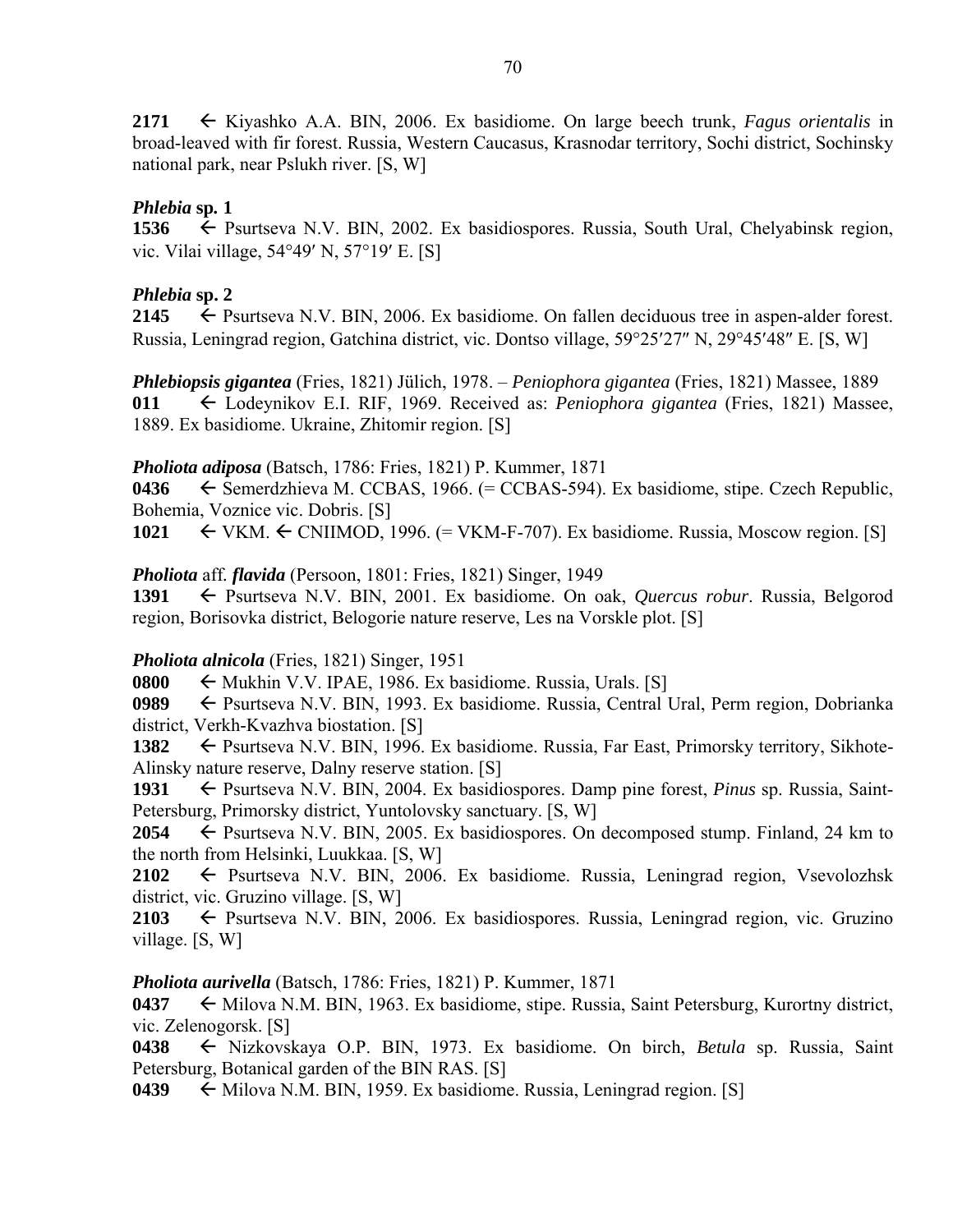**0530** Nizkovskaya O.P. BIN, 1978. Ex basidiome, stipe. On maple, *Acer* sp. Russia, Saint Petersburg, Botanical garden of the BIN RAS. [S]

**0988** Psurtseva N.V. BIN, 1994. Ex basidiome, stipe. Russia, Leningrad region, Priozersk district, Otradnoye dendrological park. [S]

0990  $\leftarrow$  Psurtseva N.V. BIN, 1993. Ex basidiome, stipe. Russia, Central Ural, Perm region, Dobrianka district, Verkh-Kvazhva biostation. [S]

1831 Psurtseva N.V. BIN, 2003. Ex basidiospores. Russia, Leningrad region, Vyborg district, The Beryozovye Islands sanctuary. [S, W]

**2070** ← Psurtseva N.V. BIN, 2004. Ex basidiospores. On willow tree. Russia, Eastern Siberia, Krasnoyarsk territory, Stolby nature reserve, bank of Laletin stream. [S, W]

### *Pholiota destruens Pholiota populnea*

*Pholiota flammans* (Batsch, 1783: Fries, 1821) P. Kummer, 1871

**1046** Psurtseva N.V. BIN, 1994. Ex basidiome. Russia, Pskov region, vic. Strugi Krasnye village. [S]

1342 **F** Psurtseva N.V. BIN, 1996. Ex basidiome. Russia, Far East, Primorsky territory, Sikhote-Alinsky nature reserve. [S]

### *Pholiota fulvosquamosa* Peck, 1903

**0932** Bulakh E.M. FEIBP, 1990. Ex basidiome. On oak wood, *Quercus* sp. Russia, Far East, Primorsky territory, Ussuriisk district, vic. Kamenushka village. [S]

#### *Pholiota fusa* (Batsch, 1786) Singer, 1957

**0930** Psurtseva N.V. BIN, 1988. Ex basidiome. Russia, Far East, Primorsky territory, Lazovsky nature reserve. [S]

*Pholiota heteroclita* (Fries, 1818) Quélet, 1872. – *Hemipholiota heteroclita* (Fries, 1818: Fries, 1821) Bon, 1986

**0959** Psurtseva N.V. BIN, 1994. Received: *Hemipholiota heteroclita* (Fries, 1818: Fries, 1821) Bon, 1986. Ex basidiome, pileus. Russia, Leningrad region, Lodeinoye Pole district, Nizhnesvirsky nature reserve. [S]

**1255** Psurtseva N.V. BIN, 1999. Received: *Hemipholiota heteroclita* (Fries, 1818: Fries, 1821) Bon, 1986. Ex basidiospores. Russia, Leningrad region, Kirovsk district, The Lava River Canyon nature monument, vic. Vasilkovo village, 59°52' N, 31°35' E. [S, W]

#### *Pholiota highlandensis* (Peck, 1879) A.H. Smith et Hesler, 1968

1124 Psurtseva N.V. BIN, 1997. Ex basidiome. Russia, Karelia Republic, Valaam island. [S, W]

**1602** ← Psurtseva N.V. BIN, 2002. Ex basidiospores. Russia, Novgorod region, Valdaisky national park, Ryabinovy island,  $57°58'$  N,  $33°18'$  E. [S]

#### *Pholiota lenta* (Persoon,1801: Fries, 1821) Singer, 1951

**1282** ← Psurtseva N.V. BIN, 2000. Ex basidiospores. Russia, Leningrad region, Priozersk district, Otradnoye dendrological park. [S, W]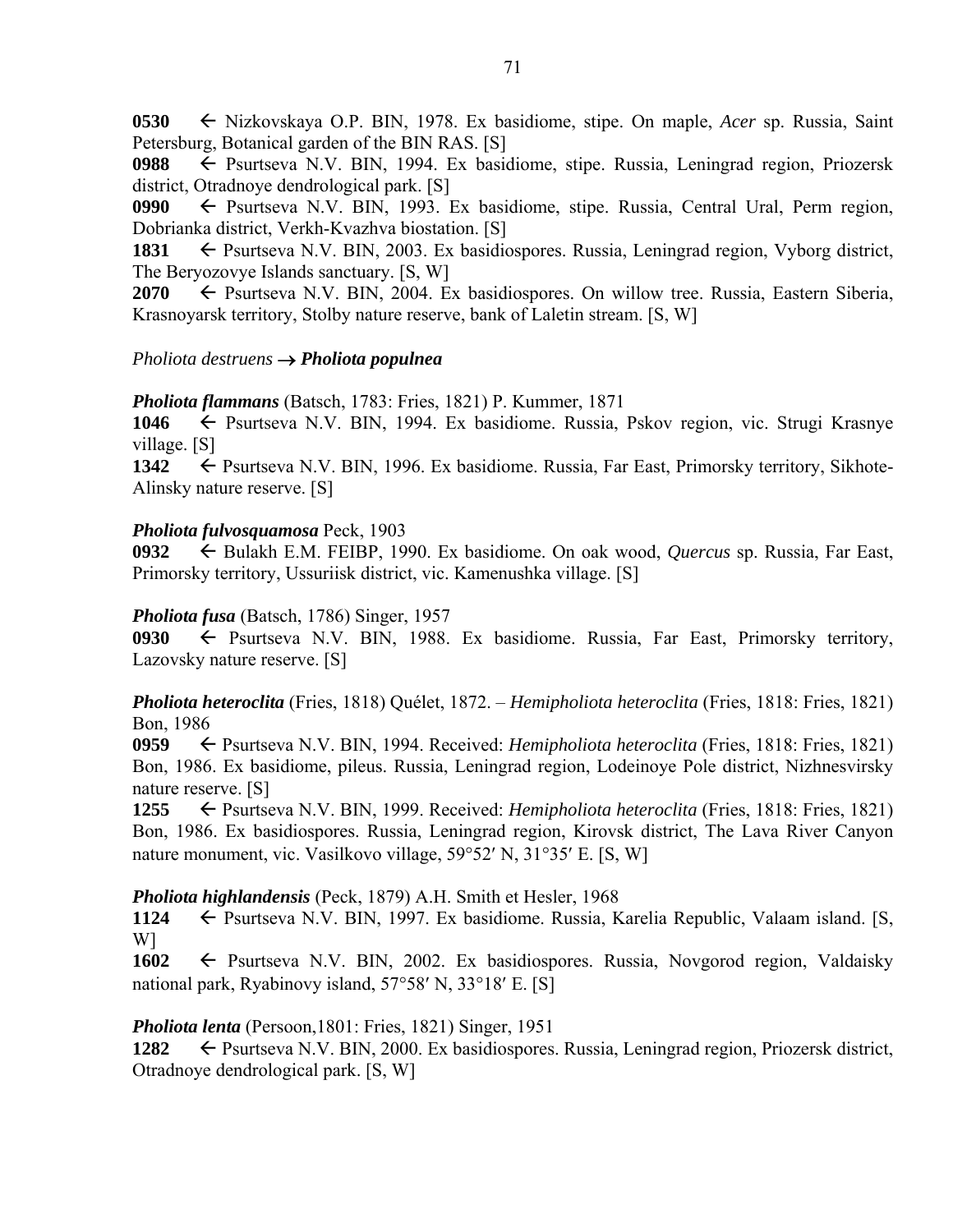*Pholiota limonella* (Peck, 1879) Saccardo, 1887. – *Pholiota squarroso-adiposa* J.E Lange, 1940 **0740** Nizkovskaya O.P. BIN, 1982. Received as: *Pholiota squarroso-adiposa* J.E Lange, 1940. Ex basidiome. Russia, Leningrad region, Vyborg. [S]

*Pholiota lubrica* (Persoon, 1801: Fries, 1821) Singer, 1951

1047 Psurtseva N.V. BIN, 1993. Ex basidiome. Russia, Central Ural, Perm region, Dobrianka district, Verkh-Kvazhva biostation. [S]

*Pholiota nameko* (S. Ito, 1929) S. Ito et S. Imai apud S. Imai, 1933 **0998** VKM. MMRI, 1993. (= VKM-F-2000). Japan. [S]

*Pholiota populnea* (Persoon, 1821) Kuyper et Tjallingii-Beukers, 1986. – *Pholiota destruens* (Brondeau, 1829) Gillet, 1876

**0741** ← Sivochub O.A. BIN, 1982. Received as: *Pholiota destruens* (Brondeau, 1829) Gillet, 1876. Ex basidiome. On lime-tree stump, *Tilia cordata*. Russia, Saint Petersburg, Botanical garden of the BIN RAS. [S]

**0743** ← Sivochub O.A. BIN, 1983. Received as: *Pholiota destruens* (Brondeau, 1829) Gillet, 1876. Ex basidiome. On aspen stump, *Populus tremula*. Russia, Saint Petersburg, Botanical garden of the BIN RAS. [S]

**0888** ← Sivochub O.A. BIN, 1988. Received as: *Pholiota destruens* (Brondeau, 1829) Gillet, 1876. Ex basidiome, pileus. Russia, Central Ural, Perm region. [S]

**1496** Psurtseva N.V. BIN, 2002. Received as: *Pholiota destruens* (Brondeau, 1829) Gillet, 1876. Ex basidiome. On fallen abele, *Populus alba*. Russia, South Ural, Bashkiria Republic, Zianchursk region, vic. Tazlarovo village,  $52^{\circ}08'$  N,  $56^{\circ}43'$  E. [S]

**1790** Psurtseva N.V. BIN, 2003. Received as: *Pholiota destruens* (Brondeau, 1829) Gillet, 1876. Ex basidiome. On fallen poplar, *Populus* sp. Russia, Saint Petersburg, Moskowsky district, Moscowsky Park Pobedy. [S]

#### *Pholiota spumosa* (Fries, 1821) Singer, 1951

1119 Psurtseva N.V. BIN, 1997. Ex basidiome. Russia, Karelia Republic, Valaam island. [S]

1529  $\leftarrow$  Psurtseva N.V. BIN, 2002. Ex basidiome. Russia, South Ural, Chelyabinsk region, Zlatoust district, Taganai national park,  $55^{\circ}13'$  N,  $59^{\circ}44'$  E. [S]

*Pholiota squarrosa* (Weigel, 1771: Fries, 1821) P. Kummer, 1871

**0422** ← Nizkovskaya O.P. BIN, 1972. Ex basidiome. Russia, Leningrad region. [S]

**0440** Nizkovskaya O.P. BIN, 1967. Ex basidiome. On stump. Russia, Leningrad region. [S]

**0441** Trembach O.G. BIN, 1969. Ex basidiome. Russia, Saint Petersburg, Botanical garden of the BIN RAS. [S]

**0443**  $\leftarrow$  Semerdzhieva M. CCBAS, 1966. Ex basidiome. Czech Republic. [S, W]

**0821** ← Sivochub O.A. BIN, 1986. Ex basidiome. On willow, *Salix* sp. Russia, Saint Petersburg, Pushkinsky district, Shushary. [S]

**0822** Sivochub O.A. BIN, 1986. Ex basidiome. On willow, *Salix* sp. Russia, Saint Petersburg, Pushkinsky district, Shushary. [S]

0953 
E Psurtseva N.V. BIN, 1994. Ex basidiome. Russia, Leningrad region, Priozersk district, Otradnoye dendrological park. [S]

**1363** ← Psurtseva N.V. BIN, 1995. Ex basidiome. Russia, Karelia Republic, Valaam island. [S]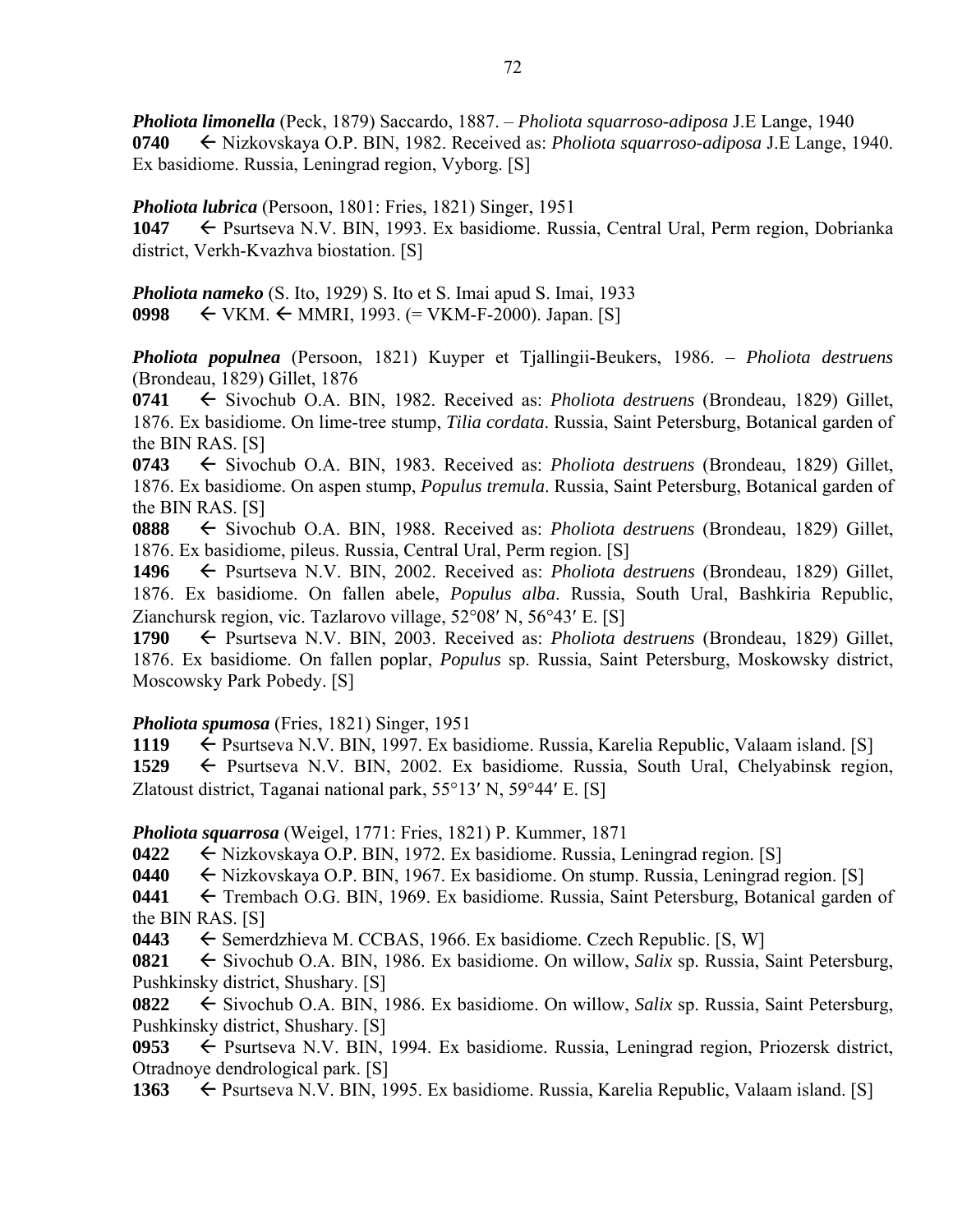**1582** ← Psurtseva N.V. BIN, 2002. Ex basidiospores. On birch, *Betula* sp. Russia, South Ural, Chelyabinsk region, Zlatoust district, vic. Tuluk village,  $54^{\circ}37'$  N,  $58^{\circ}49'$  E. [S]

**1596** ← Psurtseva N.V. BIN, 2002. Ex basidiome. On stump. Russia, Saint Petersburg, Botanical garden of the BIN RAS. [S]

2044 **← Psurtseva N.V. BIN, 2005. Ex basidiome. Coniferous forest. Finland, Lahti, vic. the** Department of ecological and environmental sciences of the University of Helsinki,  $61^{\circ}01'35''$  N, 29°45'49" E. [S, W]

### *Pholiota squarroso-adiposa Pholiota limonella*

### *Pholiota squarrosoides* (Peck, 1879) Saccardo, 1887

**1292** ← Psurtseva N.V. BIN, 1996. Ex basidiome. Russia, Far East, Primorsky territory, Sikhote-Alinsky nature reserve. [S, W]

*Pholiota tuberculosa* (Schaeffer, 1762: Fries, 1821) P. Kummer, 1871

**0742** ← Nizkovskaya O.P. BIN, 1982. Ex basidiome. Russia, Leningrad region, vic. Kirishi. [S] 1256 ← Psurtseva N.V. BIN, 1999. Ex basidiospores. Russia, Leningrad region, Kirovsk district, The Lava River Canyon nature monument, vic. Vasilkovo village,  $59^{\circ}52'$  N  $31^{\circ}35'$  E. [S, W]

### *Pholiota* **sp. 1**

1809 – Psurtseva N.V. BIN, 2003. Ex basidiome. Russia, Leningrad region, Priozersk district, Otradnoye dendrological park. [S, W]

### *Pholiota* **sp. 2**

1944  $\leftarrow$  Psurtseva N.V. BIN, 2005. Ex basidiome. On willow, *Salix* sp. Russia, Far East, Kamchatsky region, Bystrinsky nature park, vic. Esso village, 55°55'21" N, 158°40'37" E. [S, W]

*Phylloporia ribis* (Schumacher, 1803: Fries, 1821) Ryvarden, 1978. - *Phellinus ribis* (Schumacher, 1803: Fries, 1821) Quélet, 1886

**0657** ← Jarva L. TAA, 1979. Received as: *Phellinus ribis* (Schumacher, 1803: Fries, 1821) Quélet, 1886. Ex basidiome. Netherlands. [S]

### *Phylloporus rhodoxanthus* (Schweinitz, 1822) Brezadola, 1900

**1170** ← Psurtseva N.V. BIN, 1999. Ex basidiome. USA, NC, Highlands, Oconee Co., Sumter National Forest, near Chattooga river. [S, W]

### *Phyllotopsis nidulans* (Persoon, 1801: Fries, 1821) Singer, 1936

**1934** ← Psurtseva N.V. BIN, 2004. Ex basidiospores. Damp pine forest, *Pinus* sp. Russia, Saint-Petersburg, Primorsky district, Yuntolovsky sanctuary. [S, W]

### *Piptoporus betulinus* (Bulliard, 1787: Fries, 1821) P. Karsten, 1881

0247 Milova N.M. BIN, 1965. Ex basidiome. On birch, *Betula* sp. Russia, Pskov region, Tupitsino village vic. Gdov. [S]

 $0248 \leftarrow$  Milova N.M. BIN, 1965. Ex basidiome. Russia, Pskov region, Tupitsino village vic. Gdov. [S, W]

**0250** Fedorov N.I. BTI, 1970. Ex basidiome. On birch, *Betula* sp. Russia, Lipetsk region. [S]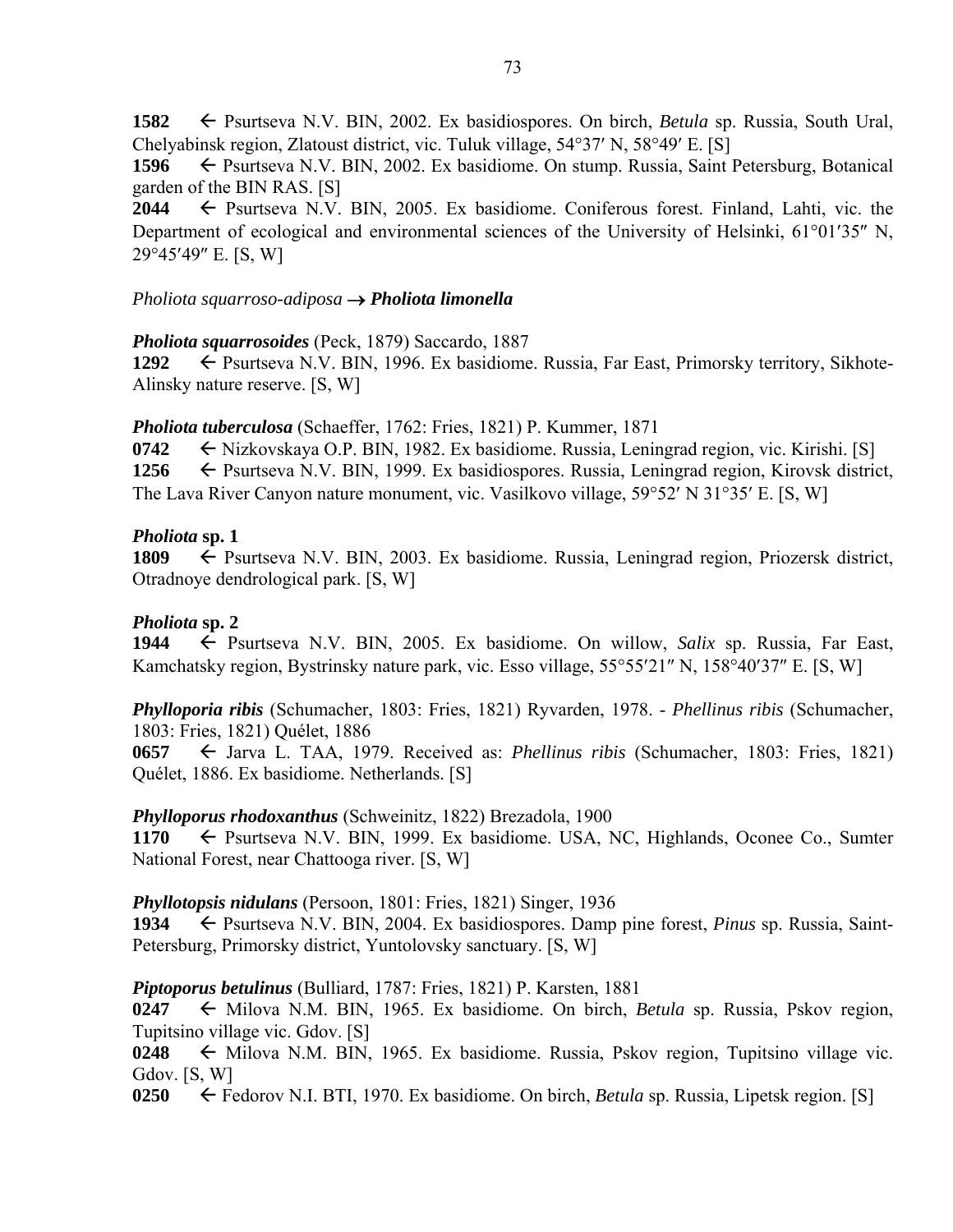**0286** Nizkovskaya O.P. BIN, 1977. Ex basidiome. On birch, *Betula verrucosa*. Russia, Western Siberia, Tyumen region, Nizhne-Vartovsk district. [S]

0913 Psurtseva N.V. BIN, 1988. Ex basidiome. Russia, Far East, Primorsky territory, Lazovsky nature reserve. [S]

1015  $\leftarrow$  Arnold G. MW, 1995. (= MW-B-0114). Ex basidiome. Russia, Urals. [S]

**1538** Psurtseva N.V. BIN, 2002. Ex basidiome. On birch, *Betula* sp. Russia, South Ural, Orenburg region, vic. Pervomaisky village,  $50^{\circ}58'$  N,  $55^{\circ}02'$  E. [S]

**1897** ← Psurtseva N.V. BIN, 2004. Ex basidiome. On birch, *Betula* sp. Russia, Samara region, Stavropolsky district, Zhigulevsky nature reserve, vic. Bakhilovo village, 53°24'24" N, 49°40'02" E.  $[S, W]$ 

### *Pleurotus calyptratus* (Lindblad in Fries, 1857) Saccardo, 1887

**0839** Ivanov A.I. Pedagogical Institute, Penza, 1987. Ex basidiome. On alder, *Alnus* sp. Russia, Penza region. [S]

1330  $\leftarrow$  Buchalo A.S. IBK, 1983. (= IBK-189). Ex basidiome. Ukraine. [S]

1843 
External Basediese Psurtseva N.V. BIN, 2004. Extensional Extension on aspen, *Populus tremula*. Russia, Leningrad region, Priozersk district, Otradnoye dendrological park. [S, W]

### *Pleurotus citrinopileatus* Singer, 1943

0830  $\leftarrow$  Ivanov A.I. Pedagogical Institute, Penza, 1988. Ex basidiome. Russia, Penza region. [S] 0902 Petrov A.N. SIFIBR, 1988. Ex basidiome. Russia, Far East, Primorsky territory,

Ussuriisky nature reserve. [S]

0903  $\leftarrow$  Psurtseva N.V. BIN, 1988. Ex basidiome. Russia, Far East, Primorsky territory, Lazovsky nature reserve. [S, W]

**1327** ► Psurtseva N.V. BIN, 1998. Ex basidiome. On blocks of aspen, *Populus tremula*. Russia, Eastern Siberia, Irkutsk region. Introduced from Ussuriisky nature reserve, Primorsky territory. [S]

## *Pleurotus columbinus* Quélet, 1881

**0573** ← Parmasto E. TAA, 1980. Ex basidiome. Russia. [S]

**1022**  $\leftarrow$  Ex basidiome, pileus. [S]

## *Pleurotus cornucopiae* (Paulet, 1793) Rolland, 1910

**0497** Lozovoy V.D. RSD, 1975. Ex basidiome. On elm, *Ulmus* sp. in arboretum. Russia, Western Caucasus, Krasnodar territory, Sochi. [S]

**0762** ► Psurtseva N.V. BIN, 1984. Ex basidiome. Armenia, Dilizhan region, coast of Sevan lake.  $[S]$ 

**1401** Psurtseva N.V. BIN, 2001. Ex basidiospores. On fallen trunk maple, *Acer* sp. Russia, Belgorod region, Borisovka district, Belogorie nature reserve, Les na Vorskle plot. [S, W]

**1402** ← Psurtseva N.V. BIN, 2001. Ex basidiospores. On oak, *Quercus robur*. Russia, Belgorod region, Borisovka district, Belogorie nature reserve, Les na Vorskle plot. [S, W]

**1418** ← Psurtseva N.V. BIN, 2001. Ex basidiospores. On oak stump, *Quercus robur*. Russia, Belgorod region, Borisovka district, Belogorie nature reserve, Les na Vorskle plot. [S, W]

### *Pleurotus cystidiosus* O.K. Miller, 1969

**0548**  $\leftarrow$  Vetter J. UVS, 1979. Ex basidiome. Hungary. [S]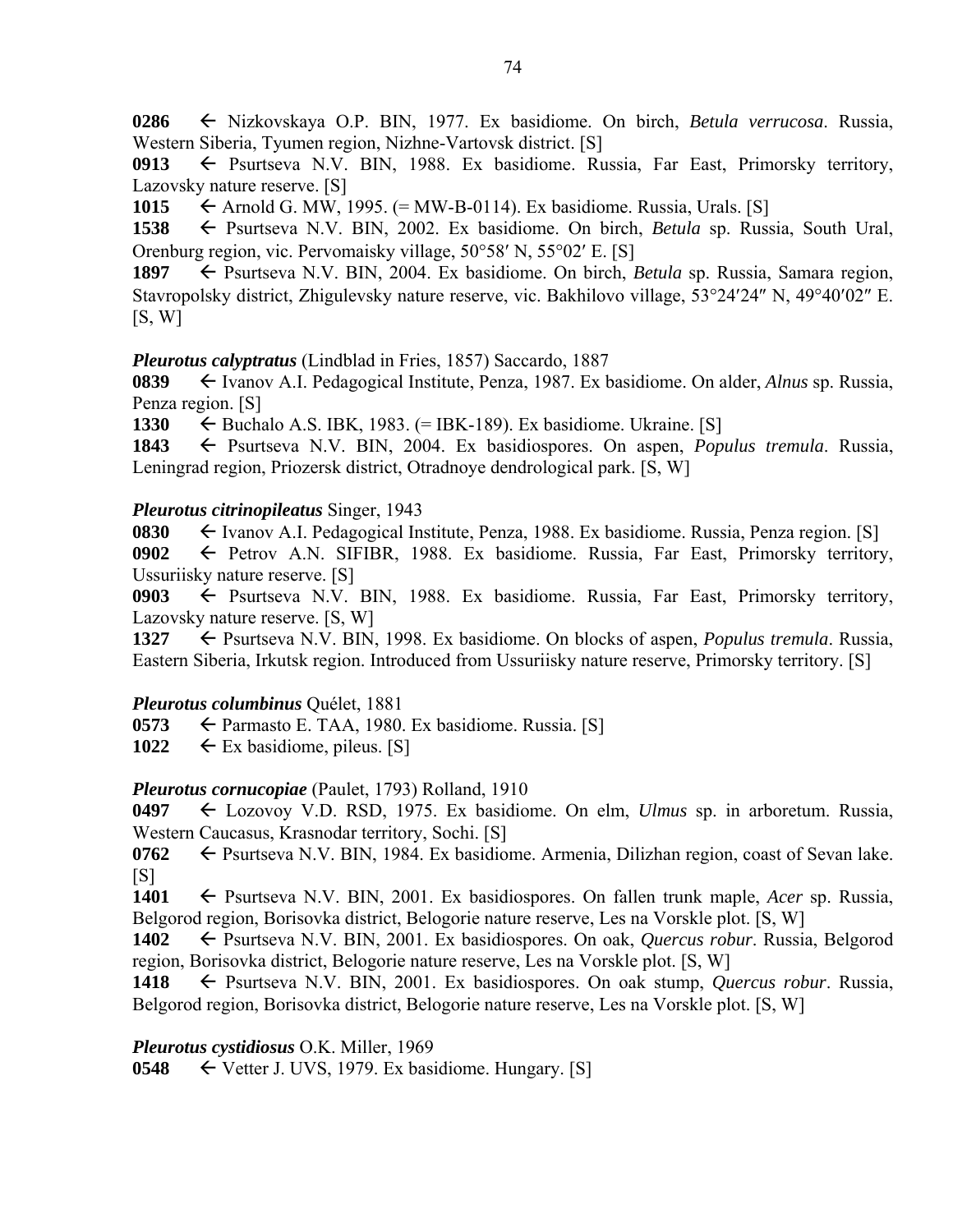**2094** Wasser S.P. HAI, 2000. (= HAI–95). On *Schinus terebinthifolius*. Israel, Haifa, park. [S, W]

*Pleurotus djamor* (Rumphius ex Fries, 1821) Boedijn, 1959. – *Pleurotus salmoneo-stramineus* Lj.N. Vassiljeva, 1973

**0834** Semerdzhieva M. CCBAS, 1987. Okhira I. TMI, 1984. (= CCBAS-692; TMI-TMJ-30042). Received as: *Pleurotus salmoneo-stramineus* Lj.N. Vassiljeva, 1973. Ex basidiospores. On deciduous tree. Japan, pref. Shizuoka, Shuzenzi-cho. [S]

*Pleurotus dryinus* (Persoon, 1801: Fries, 1821) P. Kummer, 1871

**0445** ← Semerdzhieva M. CCBAS, 1965. (= CCBAS-467). Ex basidiome, pileus. Czech Republic, Voznice vic. Dobris. [S]

1257  $\leftarrow$  Psurtseva N.V. BIN, 1999.  $(=$  CULLTENN-10808). Ex basidiospores. On poplar, *Populus* sp. Russia, Saint Petersburg, Vyborgsky district, Engelsa prospect. [S, W]

**1326** Psurtseva N.V. BIN, 1998. Ex basidiospores. On aspen, *Populus tremula*. Russia, Leningrad region, Luga district, Krutukha Hill near Beloye lake. [S]

**1597** ← Psurtseva N.V. BIN, 2002. Ex basidiome. On elm, *Ulmus* sp. Russia, Pskov region, Mayakovo vic. Strugi Krasnye village. [S]

**1823** ← Psurtseva N.V. BIN, 2003. Ex basidiome. On rowan-tree stump, *Sorbus aucuparia*. Russia, Leningrad region, Priozersk district, Otradnoye dendrological park. [S, W]

*Pleurotus eryngii* (De Candolle, 1815: Fries, 1821) Quélet, 1872 s.l.

**0444** ← Semerdzhieva M. CCBAS, 1974. (= CCBAS-471). Ex basidiome, pileus. Slovakia, Bratislava. [S]

*Pleurotus eryngii* (De Candolle, 1815: Fries, 1821) Quélet, 1872 var. *ferulae* Lanzi ex Saccardo, 1887

**2083** Wasser S.P. HAI, 2000. (= HAI-725). On *Ferula* sp. Israel, Dishon. [S]

**2084** Wasser S.P. HAI, 2000. (= HAI–714). On *Ferula* sp. Israel, Gilboa mountains. [S, W]

**2085** Wasser S.P. HAI, 2000. (= HAI–731). On *Ferula* sp. Israel, Amazia. [S, W]

**2086** Wasser S.P. HAI, 2000. (= HAI–698). On *Ferula* sp. Israel, Har Tayyasim. [S, W]

- **2087** Wasser S.P. HAI, 2000. (= HAI–707). On *Ferula* sp. Israel, Har'el. [S, W]
- **2088** Wasser S.P. HAI, 2000. (= HAI–715). On *Ferula* sp. Israel, Gilboa mountains. [S, W]

**2089** Wasser S.P. HAI, 2001. (= HAI–320). Israel, Carmel mountain, National Park, Harchat 40. [S, W]

**2090** Wasser S.P. HAI, 2000. (= HAI–729). On *Ferula* sp. Israel, Lahav. [S, W]

**2091** Wasser S.P. HAI, 2000. (= HAI–710). On *Ferula* sp. Israel, Tel Hazor. [S]

**2092** Wasser S.P. HAI, 2000. (= HAI–706). On *Ferula* sp. Israel, Har'el. [S, W]

**2093** Wasser S.P. HAI, 2000. (= HAI–708). On *Ferula* sp. Israel, Har'el. [S, W]

*Pleurotus ostreatus* (Jacquin, 1775: Fries, 1821) P. Kummer, 1871

**0401** Lozovoy V.D. RSD, 1975. Ex basidiome. Arboretum. Russia, Western Caucasus, Krasnodar territory, Sochi. [S]

**0432** Lozovoy V.D. RSD, 1976. Received as: *Pleurotus florida*. Ex basidiome. Russia. [S]

**0448** Nizkovskaya O.P. BIN, 1972. Ex basidiome. On poplar, *Populus* sp. Ukraine, Zhitomir region, vic. Smokovka. [S, W]

**0451**  $\leftarrow$  Torev A. AI, 1969. Ex basidiome. Bulgaria. [S, W]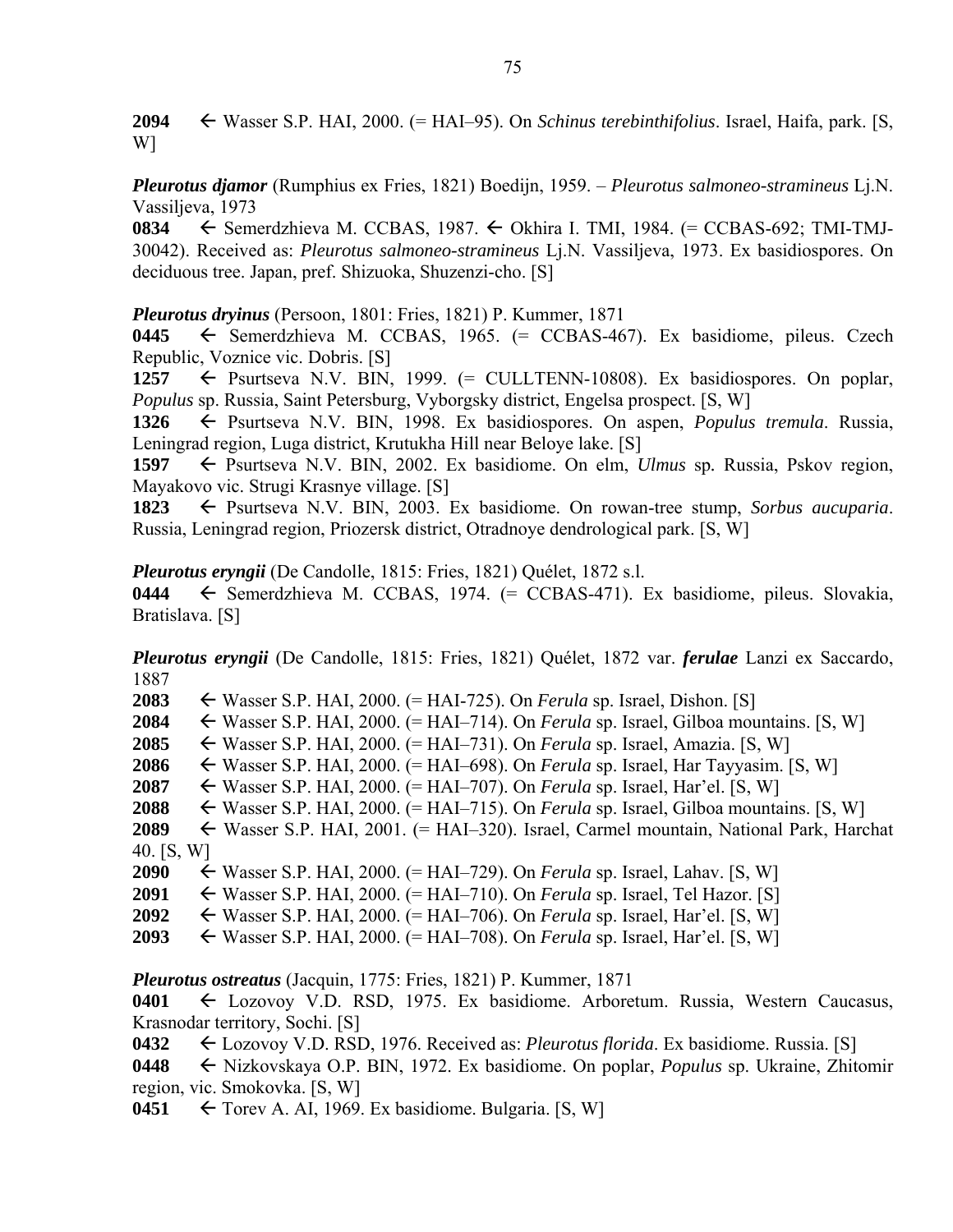$0452 \leftarrow$  Germany, 1970. Ex basidiome. Germany. [S, W]

**0482**  $\leftarrow$  Buchalo A.S. IBK, 1968. Ex basidiome. Ukraine, Kiev region. [S]

**0483**  $\leftarrow$  Buchalo A.S. IBK, 1968. Ex basidiome. Ukraine, Kiev region. [S]

**0504** Lozovoy V.D. RSD, 1975. Ex basidiome. Arboretum. Russia, Western Caucasus, Krasnodar territory, Sochi. [S]

**0553** ← Nizkovskaya O.P. BIN, 1978. Ex basidiome. On fallen birch, *Betula* sp. Russia, Leningrad region, Luga district, Kamenka vic. Luga. [S, W]

**0856** ← Bulakh E.M. FEIBP, 1988. Ex basidiome. Russia, Far East, Primorsky territory, vic. Vladivostok. [S, W]

**0937** Eroyan A.G. AIB, 1986. Ex basidiome. Armenia. [S]

1017 Psurtseva N.V. BIN, 1995. Ex basidiome, commercial product. Japan. [S]

**1372** Abdildina D.Z. KIB, 1998. (= KIB-T-413). Commercial product. Uzbekistan, Tashkent.  $[S]$ 

1373  $\leftarrow$  Abdildina D.Z. KIB, 1998. Commercial product. China. [S]

1374  $\leftarrow$  Abdildina D.Z. KIB, 1998. Commercial product. China. [S]

**1375** ← Abdildina D.Z. KIB,1998. [S]

1376  $\leftarrow$  Abdildina D.Z. KIB, 1998. Commercial product. China. [S]

1377 Gavrilova V.P. BIN, 1997. Ex basidiome, commercial product. [S]

**1397** Garibova L.V. MSU, 2001. [S, W]

1599 Psurtseva N.V. BIN, 2002. Ex mycelium, commercial product of Somycel firm. Russia.  $[S]$ 

**1634** ← Psurtseva N.V. BIN, 2002. Ex basidiospores. On boxelder, *Acer negundo*. Russia, South Ural, Orenburg region, vic. Kairovka village,  $51^{\circ}47'$  N,  $56^{\circ}32'$  E. [S]

**1701** ← Psurtseva N.V. BIN, 2003. Ex basidiospores. On oak, *Quercus* sp. Russia, Western Caucasus, Adygei Republic, Kavkazsky nature reserve, vic. Guzeripl reserve station, 43°59' N,  $40^{\circ}07'$  E. [S]

**1714** ← Psurtseva N.V. BIN, 2003. Ex basidiospores. Russia, Western Caucasus, Adygei Republic, Maikop district, vic. Guzeripl village,  $43^{\circ}59'$  N,  $40^{\circ}08'$  E. [S]

1794  $\leftarrow$  Psurtseva N.V. BIN, 2003. Ex basidiospores. Russia, Samara region, Stavropolsky district, Zhigulevsky nature reserve. [S]

*Pleurotus ostreatus* (Jacquin, 1775: Fries, 1821) P. Kummer, 1871 f. *salignus* (Persoon, 1801: Fries, 1821) Pilát, 1935. – *Pleurotus salignus* (Persoon,1801: Fries, 1821) P. Kummer, 1871

**0449** Nizkovskaya O.P. BIN, 1972. Received as: *Pleurotus salignus* (Persoon,1801: Fries, 1821) P. Kummer, 1871. Ex basidiome. On dry poplar, *Populus* sp. Ukraine, Zhitomir region, vic. Smokovka. [S]

*Pleurotus pulmonarius* (Fries, 1821) Quélet, 1872. – *Pleurotus sajor-caju* (Fries, 1821) Singer, 1951 **0377**  Lozovoy V.D. RSD, 1976. Ex basidiome. On beech, *Fagus orientalis* in arboretum. Russia, Western Caucasus, Krasnodar territory, Sochi. [S, W]

**0498** Lozovoy V.D. RSD, 1976. Ex basidiome. Arboretum. Russia, Western Caucasus, Krasnodar territory, Sochi. [S, W]

**0521** Nizkovskaya O.P. BIN, 1978. Ex basidiome. On birch, *Betula* sp. Russia, Leningrad region, Luga district, Merevo village. [S]

**0786** Kovalenko A.E. BIN, 1985. Received as: *Pleurotus ostreatus* (Jacquin, 1775: Fries, 1821) P. Kummer, 1871. Ex basidiome. Russia, Far East, Primorsky territory. [S]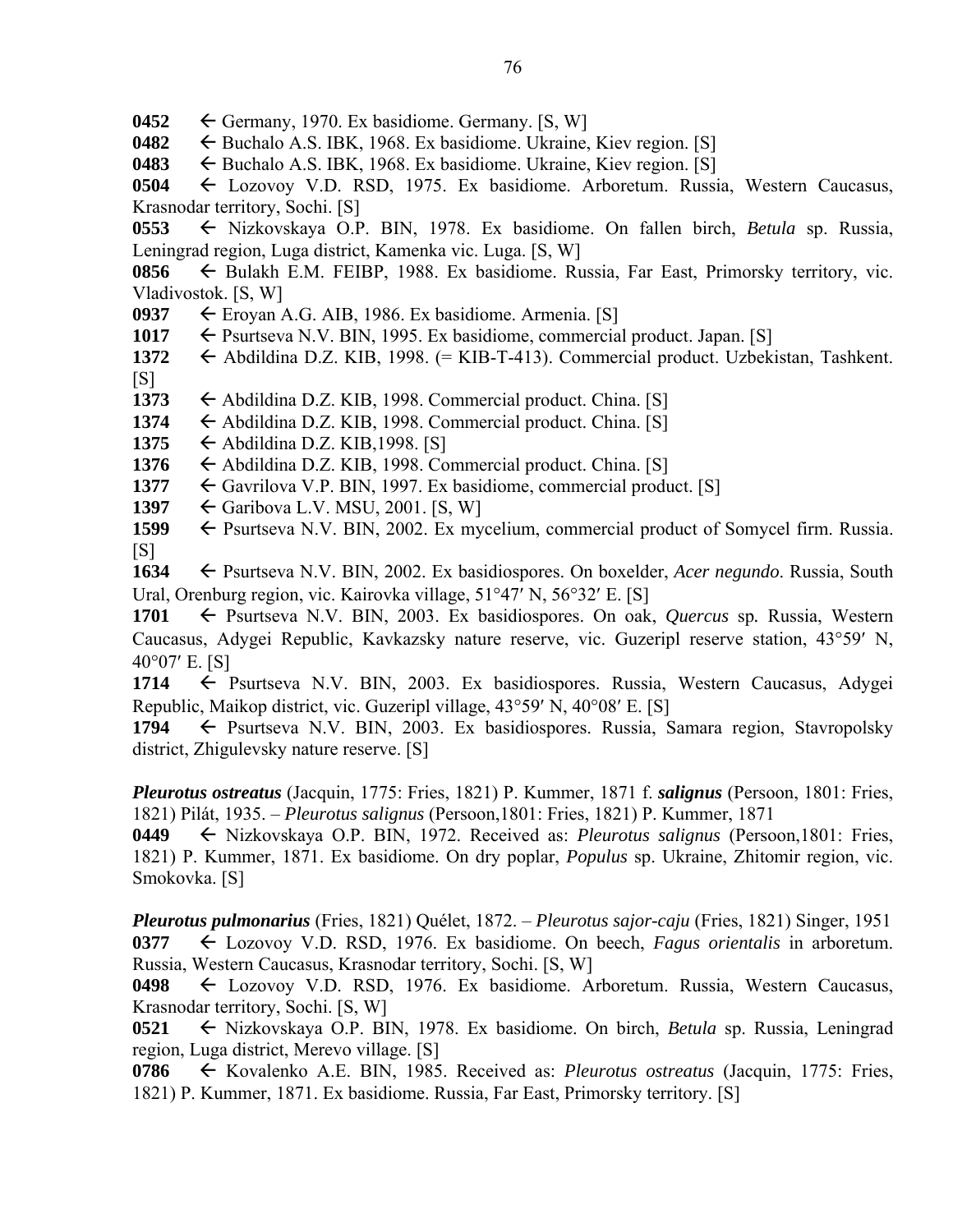**0833** Semerdzhieva M. CCBAS, 1983. (= CCBAS-666). Received as: *Pleurotus sajor-caju* (Fries, 1821) Singer, 1951. India. [S]

0891  $\leftarrow$  Vietnam, 1988. Commercial product. [S]

**0920** Petrov A.N. SIFIBR, 1988. Ex basidiome. On dry birch, *Betula* sp. Russia, Eastern Siberia, Irkutsk region, vic. Bratsk. [S]

**1067** Psurtseva N.V. BIN, 1997. Received as: *Pleurotus ostreatus* (Jacquin, 1775: Fries, 1821)

P. Kummer, 1871. Ex basidiome. On beech, *Fagus orientalis*. Russia, Western Caucasus, Krasnodar territory, Sochi district, Adler. [S]

**1196** Psurtseva N.V. BIN, 1999. (= CULLTENN-10812). Ex basidiospores. Russia, Leningrad region, Lodeinoye Pole district, Nizhnesvirsky nature reserve, Kut-Lakhta. [S, W]

**1258** ← Psurtseva N.V. BIN, 1999. (= CULLTENN-10394). Ex basidiospores. Russia, Leningrad region, Vyborg district, Lindulovskaya Grove sanctuary. [S, W]

**1259** ← Psurtseva N.V. BIN, 1999. (= CULLTENN-10395). Ex basidiospores. Russia, Leningrad region, Vyborg district, Lindulovskaya Grove sanctuary. [S, W]

**1260** ← Psurtseva N.V. BIN, 2000. (= CULLTENN-10614). Ex basidiospores. Russia, Leningrad region, Lodeinoye Pole district, Nizhnesvirsky nature reserve, Kut-Lakhta. [S, W]

**1262** Psurtseva N.V. BIN, 1999. (= CULLTENN-10632). Ex basidiospores. On alder, *Alnus incana*. Russia, Leningrad region, Lodeinoye Pole district, Nizhnesvirsky nature reserve, Kut-Lakhta,  $60^{\circ}36'$  N,  $33^{\circ}03'$  E. [S, W]

**1323** ← Psurtseva N.V. BIN, 1997. Received as: *Pleurotus ostreatus* (Jacquin, 1775: Fries, 1821) P. Kummer, 1871. Ex basidiospores. On beech, *Fagus orientalis*. Russia, Western Caucasus, Krasnodar territory, Sochi district, Adler. [S]

**1324** ← Psurtseva N.V. BIN, 1997. Ex basidiospores. On aspen, *Populus tremula* in mixed forest. Russia, Eastern Siberia, the south-eastern coast of Baikal lake. [S]

**1325** Psurtseva N.V. BIN, 1998. Ex basidiospores. On birch, *Betula* sp. Russia, Eastern Siberia, Buryat Republic, Kabansky district, the southern coast of Baikal lake. [S]

**1328** Psurtseva N.V. BIN, 1996. Ex basidiome. On fir, *Abies* sp. Russia, Far East, Primorsky territory, Sikhote-Alinsky nature reserve. [S]

**1329** Psurtseva N.V. BIN, 1996. Received as: *Pleurotus ostreatus* (Jacquin, 1775: Fries, 1821) P. Kummer, 1871. Ex basidiome. On aspen, *Populus tremula*. Russia, Far East, Primorsky territory, Sikhote-Alinsky nature reserve. [S]

1399  $\leftarrow$  Psurtseva N.V. BIN, 2001. Ex basidiospores. On fallen maple trunk, *Acer* sp. Russia, Belgorod region, Borisovka district, Belogorie nature reserve, Les na Vorskle plot. [S, W]

**1400** Psurtseva N.V. BIN, 2001. Ex basidiospores. On lime-tree trunk, *Tilia* sp. Russia, Belgorod region, Borisovka district, Belogorie nature reserve, Les na Vorskle plot. [S, W]

1417  $\leftarrow$  Psurtseva N.V. BIN, 2001. Ex basidiospores. On oak, *Quercus* sp. Russia, Belgorod region, Borisovka district, Belogorie nature reserve, Les na Vorskle plot. [S, W]

**1436** Psurtseva N.V. BIN, 2001. Ex basidiospores. On fallen oak, *Quercus* sp*.* Russia, Belgorod region, Borisovka district, Belogorie nature reserve, Les na Vorskle plot. [S, W]

1441  $\leftarrow$  Psurtseva N.V. BIN, 2001. Ex basidiospores. On fallen oak, *Quercus* sp. Russia, Belgorod region, Borisovka district, Belogorie nature reserve, Les na Vorskle plot. [S, W]

**1506** Psurtseva N.V. BIN, 2002. Ex basidiospores. On rotten alder, *Alnus* sp. Russia, Pskov region, Sebezhsky national park, vic. Cherneya village, 56°17′ N, 28°30′ E. [S]

1508  $\leftarrow$  Psurtseva N.V. BIN, 2002. Ex basidiospores. On fallen tree. Russia, Pskov region, Sebezhsky national park, vic. Midino village,  $56^{\circ}13'$  N,  $28^{\circ}24'$  E. [S]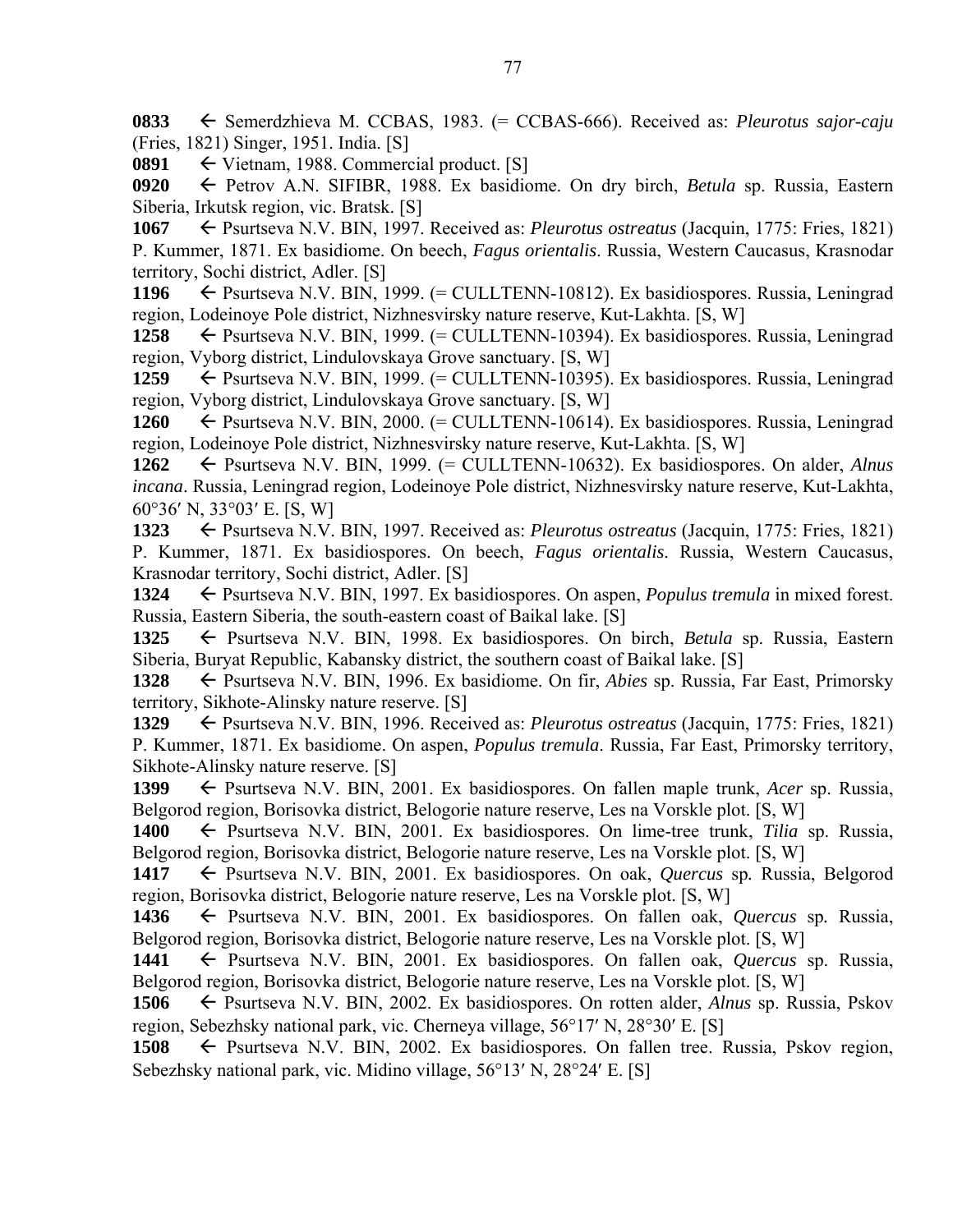**1509** ← Psurtseva N.V. BIN, 2002. Ex basidiospores. Russia, Pskov region, Sebezhsky national park, vic. Midino village,  $56^{\circ}12'$  N,  $28^{\circ}23'$  E. [S]

**1512** ← Psurtseva N.V. BIN, 2002. Ex basidiospores. On rowan-tree, *Sorbus aucuparia*. Russia, South Ural, Chelyabinsk region, Zlatoust district, Taganai national park,  $55^{\circ}13'$  N,  $59^{\circ}44'$  E. [S]

1519 – Psurtseva N.V. BIN, 2002. Ex basidiospores. On rowan-tree, *Sorbus* sp. Russia, South Ural, Chelyabinsk region, Zlatoust district, Taganai national park,  $55^{\circ}13'$  N,  $59^{\circ}44'$  E. [S]

**1522** ← Psurtseva N.V. BIN, 2002. Ex basidiospores. On buried wood. Russia, Pskov region, Sebezhsky national park, vic. Cherneya village,  $56^{\circ}15'$  N,  $28^{\circ}33'$  E. [S]

1632 Psurtseva N.V. BIN, 2002. Ex basidiospores. On willow, *Salix caprea*. Russia, South Ural, Chelyabinsk region, vic. Vilai village, 54°49' N, 57°19' E. [S]

**1706** Psurtseva N.V. BIN, 2003. Ex basidiospores. On fallen beech, *Fagus orientalis*. Russia, Western Caucasus, Adygei Republic, Kavkazsky nature reserve, vic. Guzeripl reserve station. [S]

**1707** ← Psurtseva N.V. BIN, 2003. Ex basidiospores. On fallen beech, *Fagus orientalis*. Russia, Western Caucasus, Adygei Republic, Kavkazsky nature reserve, vic. Guzeripl reserve station. [S]

**1708** ← Psurtseva N.V. BIN, 2003. Ex basidiospores. On fallen beech, *Fagus orientalis*. Russia, Western Caucasus, Adygei Republic, Kavkazsky nature reserve, vic. Guzeripl reserve station. [S]

**1732** ← Psurtseva N.V. BIN, 2003. Ex basidiospores. On fallen oak, *Quercus* sp. Russia, Western Caucasus, Adygei Republic, Kavkazsky nature reserve, vic. Guzeripl reserve station, 43°59' N,  $40^{\circ}07'$  E. [S]

1754 
Psurtseva N.V. BIN, 2003. Ex basidiospores. On rotten tree. Russia, Leningrad region, Priozersk district, Otradnoye dendrological park. [S, W]

**1762** ← Psurtseva N.V. BIN, 2003. Ex basidiospores. Russia, Novgorod region, Valdaisky national park, Ryabinovy island,  $57°58'$  N,  $33°18'$  E. [S]

1779 Psurtseva N.V. BIN, 2003. Ex basidiospores. On rowan-tree, *Sorbus* sp. Russia, Novgorod region, Valdaisky national park,  $58^{\circ}07'$  N,  $33^{\circ}09'$  E. [S]

1813  $\leftarrow$  Psurtseva N.V. BIN, 2003. Ex basidiospores. On fallen branch of deciduous tree. Russia, Leningrad region, Priozersk district, Otradnoye dendrological park. [S, W]

1817  $\leftarrow$  Psurtseva N.V. BIN, 2003. Ex basidiospores. On fallen rowan-tree, *Sorbus aucuparia*. Russia, Leningrad region, Priozersk district, Otradnoye dendrological park. [S, W]

**1824** Psurtseva N.V. BIN, 2003. Ex basidiospores. On fallen lime-tree, *Tilia cordata*. Russia, Leningrad region, Priozersk district, Otradnoye dendrological park. [S, W]

**1825** Psurtseva N.V. BIN, 2003. Ex basidiospores. On fallen rowan-tree, *Sorbus aucuparia*. Russia, Leningrad region, Priozersk district, Otradnoye dendrological park. [S, W]

1913 Psurtseva N.V. BIN, 2004. Ex basidiospores. On fallen deciduous tree. Russia, Samara region, Stavropolsky district, Zhigulevsky nature reserve, vic. Bakhilova Polyana village, right bank of Volga river,  $53^{\circ}24'10''$  N,  $49^{\circ}55'01''$  E. [S, W]

1924 Psurtseva N.V. BIN, 2004. Ex basidiospores. On lime-tree. Russia, Leningrad region, Priozersk district, Otradnoye dendrological park,  $60^{\circ}48'11''$  N,  $30^{\circ}15'40''$  E. [S, W]

**2019**  $\leftarrow$  Psurtseva N.V. BIN, 2005. (= CULLTENN-11883). Ex basidiospores. Russia, Far East, Primorsky territory, Kedrovaya Pad nature reserve, 47°07'01" N, 131°29'14" E. [S, W]

*Pleurotus sajor-caju Pleurotus pulmonarius* 

*Pleurotus salignus Pleurotus ostreatus* f. *salignus*

*Pleurotus salmoneo-stramineus Pleurotus djamor*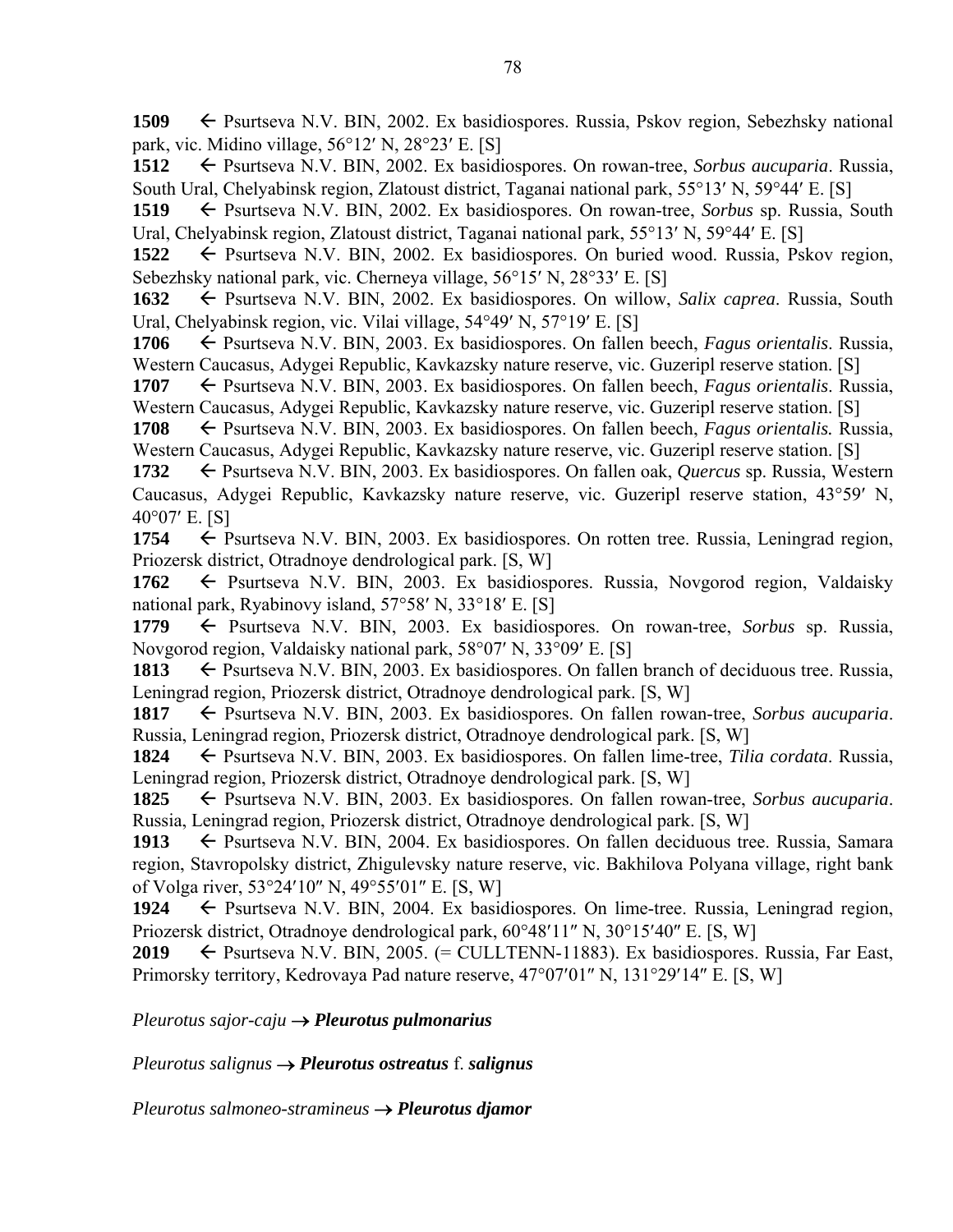## *Pleurotus* **sp**. **1**

**1261** Psurtseva N.V. BIN, 1999. (= CULLTENN-10625). Ex basidiospores. On willow, *Salix*  sp. Russia, Leningrad region, Lodeinoye Pole district, Nizhnesvirsky nature reserve,  $60^{\circ}36'$  N,  $33^{\circ}07'$ E. [S, W]

### *Pleurotus* **sp. 2**

1430 Psurtseva N.V. BIN, 2001. Ex basidiome. Russia, Belgorod region, Borisovka district, Belogorie nature reserve, Les na Vorskle plot. [S, W]

*Polyporus alveolaris* (De Candolle, 1815: Fries, 1821) Bondartsev et Singer, 1941

1412  $\leftarrow$  Psurtseva N.V. BIN, 2001. Ex basidiospores. On fallen branches of lime-tree or maple, *Tilia* sp. or *Acer* sp. Russia, Belgorod region, Borisovka district, Belogorie nature reserve, Les na Vorskle plot. [S, W]

**1421** ← Psurtseva N.V. BIN, 2001. Ex basidiospores. On fallen larch branches, *Larix* sp. Russia, Belgorod region, Borisovka district, Belogorie nature reserve, Les na Vorskle plot. [S, W]

1887  $\leftarrow$  Psurtseva N.V. BIN, 2004. Deciduous forest with maple, lime-tree and hazel Ex basidiospores. Russia, Samara region, Stavropolsky district, Zhigulevsky nature reserve, 53°25′57″  $N, 49^{\circ}39'34''$  E. [S, W]

**1890**  $\leftarrow$  Psurtseva N.V. BIN, 2004. Ex basidiospores. On wood, deciduous forest with maple, lime-tree, hazel and elm. Russia, Samara region, Stavropolsky district, Zhigulevsky nature reserve, 53°25'57" N, 49°39'34" E. [S, W]

## *Polyporus arcularius* (Batsch, 1783) Fries, 1821

**1703** Psurtseva N.V. BIN, 2003. Ex basidiospores. On beech, *Fagus orientalis.* Russia, Western Caucasus, Adygei Republic, Kavkazsky nature reserve, vic. Guzeripl reserve station, 43°59'  $N''$ , 40 $^{\circ}07'$  E. [S]

1739 Psurtseva N.V. BIN, 2003. Ex basidiospores. On deciduous branch. Russia, Western Caucasus, Adygei Republic, Kavkazsky nature reserve, vic. Guzeripl reserve station. [S]

## *Polyporus badius* (Persoon, 1801) Schweinitz, 1832

**1419** ← Psurtseva N.V. BIN, 2001. Ex basidiospores. Russia, Belgorod region, Borisovka district, Belogorie nature reserve, Les na Vorskle plot. [S, W]

### *Polyporus brumalis* (Persoon, 1794) Fries, 1821

**0453** Nizkovskaya O.P. BIN, 1971. Ex basidiome. On aspen, *Populus tremula*. Russia, Leningrad region, Luga district, Serebryanka vic. Luga. [S]

**0455** ← Milova N.M. BIN, 1973. Ex basidiome. Russia, Karelia Republic, Valaam island. [S]

**0790**  $\leftarrow$  AIB, 1982. Ex basidiome. Armenia, Yerevan. [S]

**1585** ← Psurtseva N.V. BIN, 2002. Ex basidiospores. On alder, *Alnus incana*. Russia, South Ural, Chelyabinsk region, Yuzhno-Uralsky nature reserve, 53°58′ N, 57°52′ E. [S]

**2101**  $\leftarrow$  Psurtseva N.V. BIN, 2006. Ex basidiospores. On buried twig. Russia, Leningrad region, Priozersk district, Otradnoye dendrological park. [S, W]

*Polyporus ciliatus* Fries, 1821. – *Polyporus lepideus* Fries ex Steudel, 1824

**0626** Belova N.V. BIN, 1981. Ex basidiome. Sri Lanka, Colombo. [S]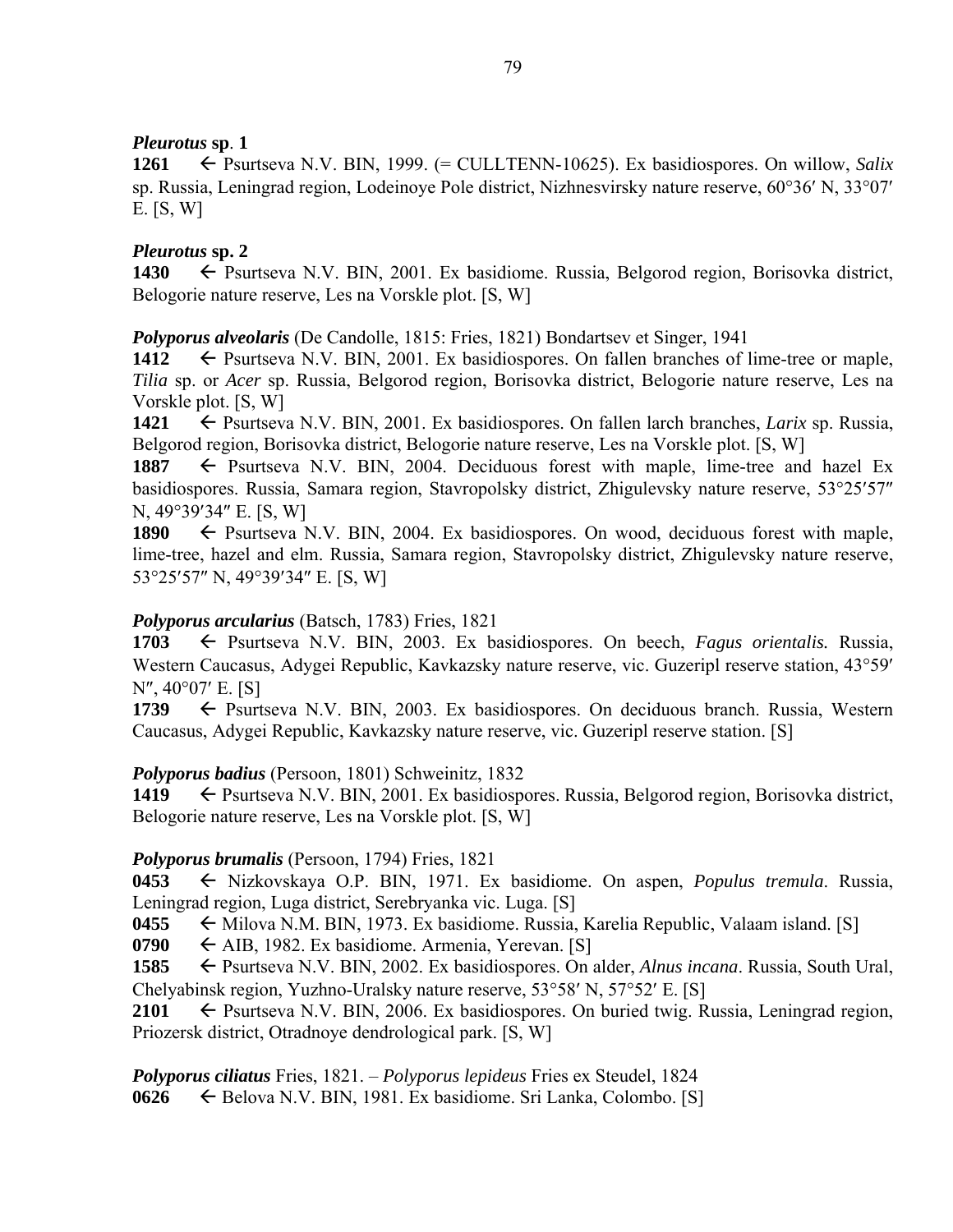**0752** ← Sivochub O.A. BIN, 1983. Received as: *Polyporus lepideus* Fries ex Steudel, 1824. Ex basidiome. On fallen rowan-tree, *Sorbus aucuparia*. Russia, Leningrad region, Priozersk district, Otradnoye dendrological park. [S]

**1517** ← Psurtseva N.V. BIN, 2002. Ex basidiospores. Russia, Pskov region, Sebezhsky national park, vic. Cherneya village,  $56^{\circ}15'$  N,  $28^{\circ}39'$  E. [S]

**1601** ← Psurtseva N.V. BIN, 2002. Ex basidiospores. On deciduous wood. Russia, Novgorod region, Valdaisky national park,  $57^{\circ}59'$  N,  $33^{\circ}24'$  E. [S]

**1675** ← Psurtseva N.V. BIN, 2002. Ex basidiospores. On fallen trunk. Russia, Novgorod region, Valdaisky national park, vic. Avdeevo village,  $58^{\circ}13'$  N,  $33^{\circ}20'$  E. [S]

**1818** Psurtseva N.V. BIN, 2003. Ex basidiospores. On fallen rowan-tree, *Sorbus aucuparia*. Russia, Leningrad region, Priozersk district, Otradnoye dendrological park. [S, W]

### *Polyporus lepideus Polyporus ciliatus*

### *Polyporus leptocephalus* (Jacquin, 1778) Fries, 1821

**2100**  $\leftarrow$  Psurtseva N.V. BIN, 2005. Ex basidiospores. On fallen twig of deciduous tree. Russia, Far East, Primorsky territory, Kedrovaya Pad nature reserve, 43°05'56" N, 131°33'21" E. [S, W]

### *Polyporus melanopus* Fries, 1821

**1765** ← Psurtseva N.V. BIN, 2003. Ex basidiospores. Russia, Novgorod region, Valdaisky national park, Ryabinovy island,  $57^{\circ}58'$  N,  $33^{\circ}18'$  E. [S]

### *Polyporus rhizophilus* (Patouillard, 1894) Saccardo, 1895

**2121** Kiyashko A.A. BIN, 2006. Ex basidiospores. On soil, steppe. Russia, Rostov region, Sholokhovsky district, vic. Kalininsky village,  $49^{\circ}31'41''$  N,  $41^{\circ}50'46''$  E. [S, W]

### *Polyporus squamosus* (Hudson, 1778: Fries, 1821) Fries, 1838

**1528** ← Psurtseva N.V. BIN, 2002. Ex basidiospores. On alder, *Alnus* sp. Russia, Pskov region, Sebezhsky national park, vic. Cherneya village,  $56^{\circ}15'$  N,  $28^{\circ}33'$  E. [S]

**1584** ← Psurtseva N.V. BIN, 2002. Ex basidiospores. Russia, South Ural, Orenburg region, vic. Kairovka village,  $51^{\circ}47'$  N,  $56^{\circ}32'$  E. [S]

**2166** Psurtseva N.V. BIN, 2005. Ex basidiome. Willow bush, *Salix* sp. Russia, Far East, Kamchatsky region, vic. Esso village, right bank of Bystraya river,  $55^{\circ}55'13''$  N,  $158^{\circ}42'49''$  E. [S, W]

### *Polyporus umbellatus* Fries, 1821. – *Grifola umbellata* (Fries, 1821) Pilát, 1934

**0838** Sivochub O.A. BIN, 1987. Received as: *Grifola umbellata* (Fries, 1821) Pilát, 1934. Ex basidiome. Latvia, Riga region, vic. Jurmala. [S]

**1974** ← Psurtseva N.V. BIN, 2005. Ex basidiome. On larch roots, *Larix cajanderi*. Russia, Far East, Kamchatsky region, Bystrinsky nature park, vic. Esso village, right bank of Uksichan river, 55°59′53″ N, 158°43′28″ E. [S, W]

1975  $\leftarrow$  Psurtseva N.V. BIN, 2005. Ex basidiome. At the base of rotten larch stump, *Larix cajanderi*. Russia, Far East, Kamchatsky region, Bystrinsky nature park, vic. Esso village, near Uboiny stream, 55°55'21" N, 158°40'37" E.

*Polyporus varius* (Persoon, 1796) Fries, 1821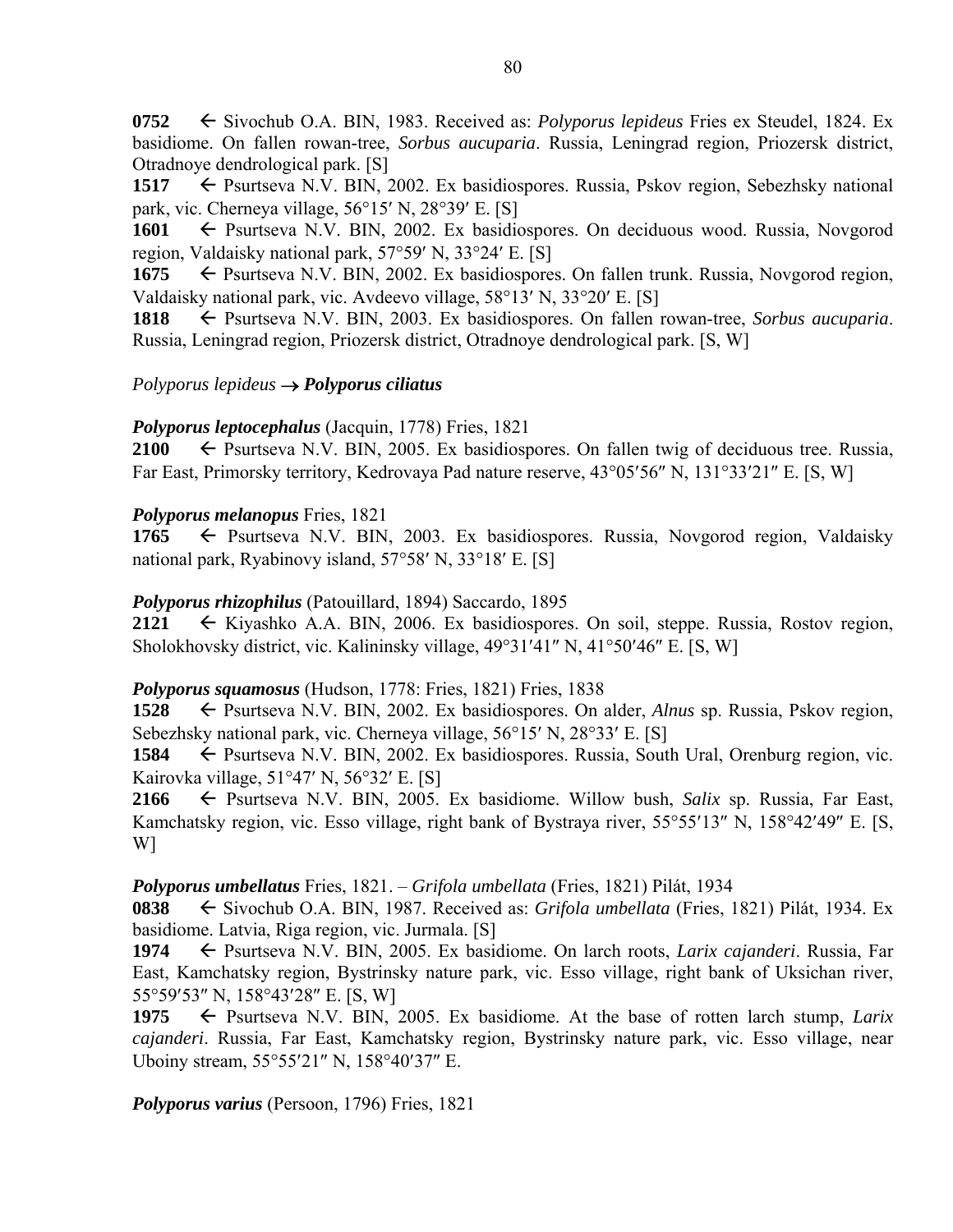1197 – Psurtseva N.V. BIN, 1999. (= CULLTENN-10807). Ex basidiospores. Russia, Leningrad region, Lodeinoye Pole district, Nizhnesvirsky nature reserve,  $60^{\circ}40'$  N,  $32^{\circ}58'$  E. [S, W]

**1526** Psurtseva N.V. BIN, 2002. Ex basidiospores. On fallen aspen, *Populus tremula*. Russia, Pskov region, Sebezhsky national park, vic. Midino village, 56°12′ N, 28°24′ E. [S]

**1859** ← Psurtseva N.V. BIN, 2004. Ex basidiospores. On fallen aspen, *Populus tremula*. Russia, Leningrad region, Podporozhie district, Shcheleiki nature monument, vic. Shcheleiki village,  $61^{\circ}07'04''$  N,  $35^{\circ}41'43''$  E. [S, W]

### *Poria vaillantii Fibroporia vaillantii*

*Postia caesia* (Schrader, 1794: Fries, 1821) P. Karsten, 1881. – *Tyromyces caesius* (Schrader, 1794: Fries, 1821) Murrill, 1907

**0294** Krapivina I.O. CNIIMOD, 1978. Received as: *Tyromyces caesius* (Schrader, 1794: Fries, 1821) Murrill, 1907. Ex basidiome. On pine, *Pinus sp*. Russia, Moscow region, vic. Senezh. [S]

### *Postia guttulata* (Peck, 1888) Jülich, 1982

1747  $\leftarrow$  Psurtseva N.V. BIN, 2003. Ex basidiospores. On beech, *Fagus orientalis*. Russia, Western Caucasus, Adygei Republic, Maikop district, vic. Guzeripl village, 44°01′ N, 40°02′ E. [S] 1997  $\leftarrow$  Psurtseva N.V. BIN, 2005. Ex basidiome. On decomposed trunk of deciduous tree. Russia, Far East, Primorsky territory, Kedrovaya Pad nature reserve, 43°05'875" N, 131°33'186" E.  $[S, W]$ 

### *Postia rennyi* (Berkeley et Broome, 1875) Rajchenberg, 1993

**1533** ← Psurtseva N.V. BIN, 2002. Received as: *Trametes gibbosa* (Persoon, 1801) Fries, 1838. Ex basidiospores. On willow, *Salix* sp. Russia, South Ural, Chelyabinsk region, vic. Vilai village, 54°49'N, 57°19'E. [S]

*Postia stiptica* (Persoon, 1801: Fries, 1821) Jülich, 1982. – *Tyromyces stipticus* (Persoon, 1801: Fries, 1821) Kotlaba et Pouzar, 1959

**0282** LTA, 1977. Received as: *Tyromyces stipticus* (Persoon, 1801: Fries, 1821) Kotlaba et Pouzar, 1959. Ex basidiome. Russia. [S]

**0290** Semerdzhieva M. CCBAS, 1983. (= CCBAS-615). Received as: *Tyromyces stipticus* (Persoon, 1801: Fries, 1821) Kotlaba et Pouzar, 1959. Ex basidiome. On spruce, *Picea excelsa*. Czech Republic, Bohemia, Litomysl, Opatovsky forest. [S]

**2046** Psurtseva N.V. BIN, 2005. Ex basidiome. On spruce, *Picea abies* in coniferous forest. Finland, Lahti, vic. the Department of ecological and environmental sciences of the University of Helsinki, 61°01′35″ N, 29°45′49″ E. [S, W]

### *Postia tephroleuca* (Fries, 1821) Jülich, 1982

**0268** Milova N.M. BIN, 1960. Received as: *Tyromyces lacteus* (Fries, 1821) Murrill, 1907. Ex basidiome. On stump. Russia, Ryazan region. [S]

**0269** Nizkovskaya O.P. BIN, 1962. Received as: *Tyromyces lacteus* (Fries, 1821) Murrill, 1907. Ex basidiome. Russia, Leningrad region. [S]

**0805** Nizkovskaya O.P. BIN, 1962. Received as: *Tyromyces lacteus* (Fries, 1821) Murrill, 1907. Ex basidiome. Russia, Leningrad region, Priozersk district, Otradnoye dendrological park. [S]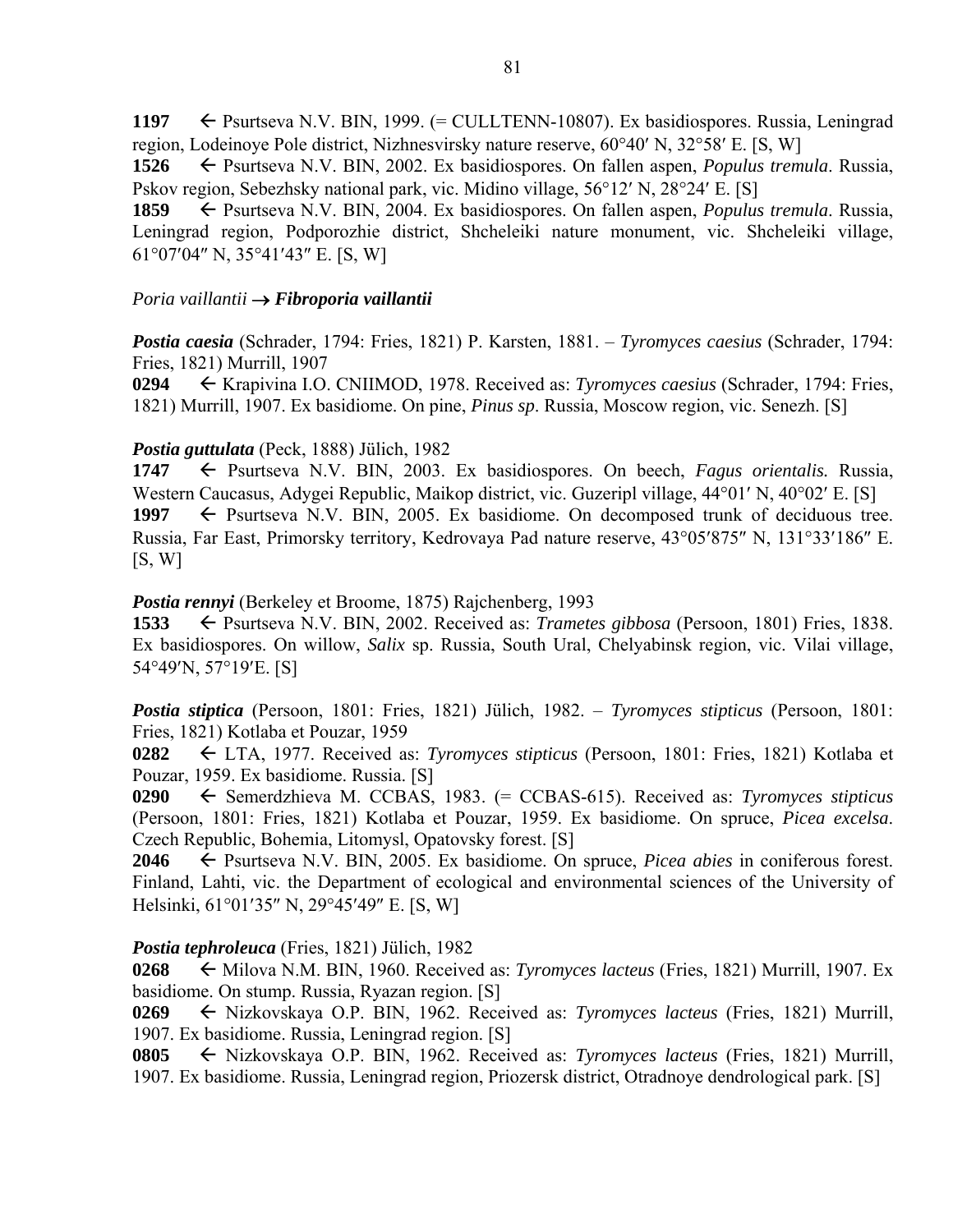**1945** ← Psurtseva N.V. BIN, 2005. Ex basidiospores. On fallen birch branch, *Betula* sp. Russia, Far East, Kamchatsky region, Bystrinsky nature park, vic. Esso village, 55°55′21″ N, 158°40′37″ E.  $[S, W]$ 

## *Protodaedalea hispida* Imazeki, 1955

**2005** Psurtseva N.V. BIN, 2005. Ex basidiospores. On fallen ash trunk, *Fraxinus* sp. in oak forest. Russia, Far East, Primorsky territory, Kedrovaya Pad nature reserve, 43°06'10" N, 131°33'34" E. [S, W]

## *Psathyrella candolleana* (Fries, 1818: Fries, 1821) Maire, 1913

**1655** ← Psurtseva N.V. BIN, 2002. Ex basidiospores. Russia, Novgorod region, Valdaisky national park,  $58^{\circ}01'$  N,  $33^{\circ}23'$  E. [S]

**1657** ← Psurtseva N.V. BIN, 2002. Ex basidiospores. Russia, Novgorod region, Valdaisky national park,  $58^{\circ}01'$  N,  $33^{\circ}23'$  E. [S]

**1868** Psurtseva N.V. BIN, 2004. Ex basidiospores. Aspen forest, *Populus tremula*. Russia, Leningrad region, Lodeinoye Pole district, Nizhnesvirsky nature reserve, 60°38′33″ N, 33°05′35 E.  $[S, W]$ 

**1869** ← Psurtseva N.V. BIN, 2004. Ex basidiospores. Russia, Leningrad region, Lodeinoye Pole district, Nizhnesvirsky nature reserve, Kut-Lakhta,  $60^{\circ}38'10''$  N,  $33^{\circ}04'24''$  E. [S, W]

2155  $\leftarrow$  Kiyashko A.A. BIN, 2006. Ex basidiospores. On soil, broad-leaved forest. Russia, Western Caucasus, Krasnodar territory, Sochi district, Sochinsky national park, flood-lands of Pslushonok river. [S, W]

## *Psathyrella cotonea* (Quélet, 1876) Konrad et Maublanc, 1949

2135 ← Kiyashko A.A. BIN, 2006. Ex basidiospores. On soil, flood-plain forest. Russia, Rostov region, Sholokhovsky district, vic. Veshenskaya village, flood-lands of Don river, 49°37'20" N,  $41^{\circ}42'06''$  E. [S, W]

*Psathyrella oedipus* (Cooke, 1885) Konrad et Maublanc, 1949. – *Hemipholiota oedipus* (Cooke, 1885) Bon, 1986

**1107** <del>←</del> Psurtseva N.V. BIN, 1997. Received as: *Hemipholiota oedipus* (Cooke, 1885) Bon, 1986. Ex basidiome. Arboretum. Russia, Western Caucasus, Krasnodar territory, Sochi. [S]

## *Psathyrella prona* (Fries, 1838) Gillet, 1884

2175 ← Kiyashko A.A. BIN, 2006. Ex basidiospores. On roadside of an forest earth-road. Russia, Western Caucasus, Krasnodar territory, Sochi district, Sochinsky national park, near Pslushonok river. [S, W]

*Psathyrella spadiceogrisea* (Fries, 1838) Maire, 1938 f. *vernalis* (J.E. Lange, 1940) Kits van Waveren, 1985

**1230** ← Psurtseva N.V. BIN, 2000. Ex basidiospores. Russia, Leningrad region, Priozersk district, Otradnoye dendrological park. [S, W]

### *Psathyrella spintrigera* (Fries, 1838) Konrad et Maublanc, 1948

**1446** ← Psurtseva N.V. BIN, 2001. Ex basidiospores. Russia, Leningrad region, Priozersk district, Otradnoye dendrological park. [S, W]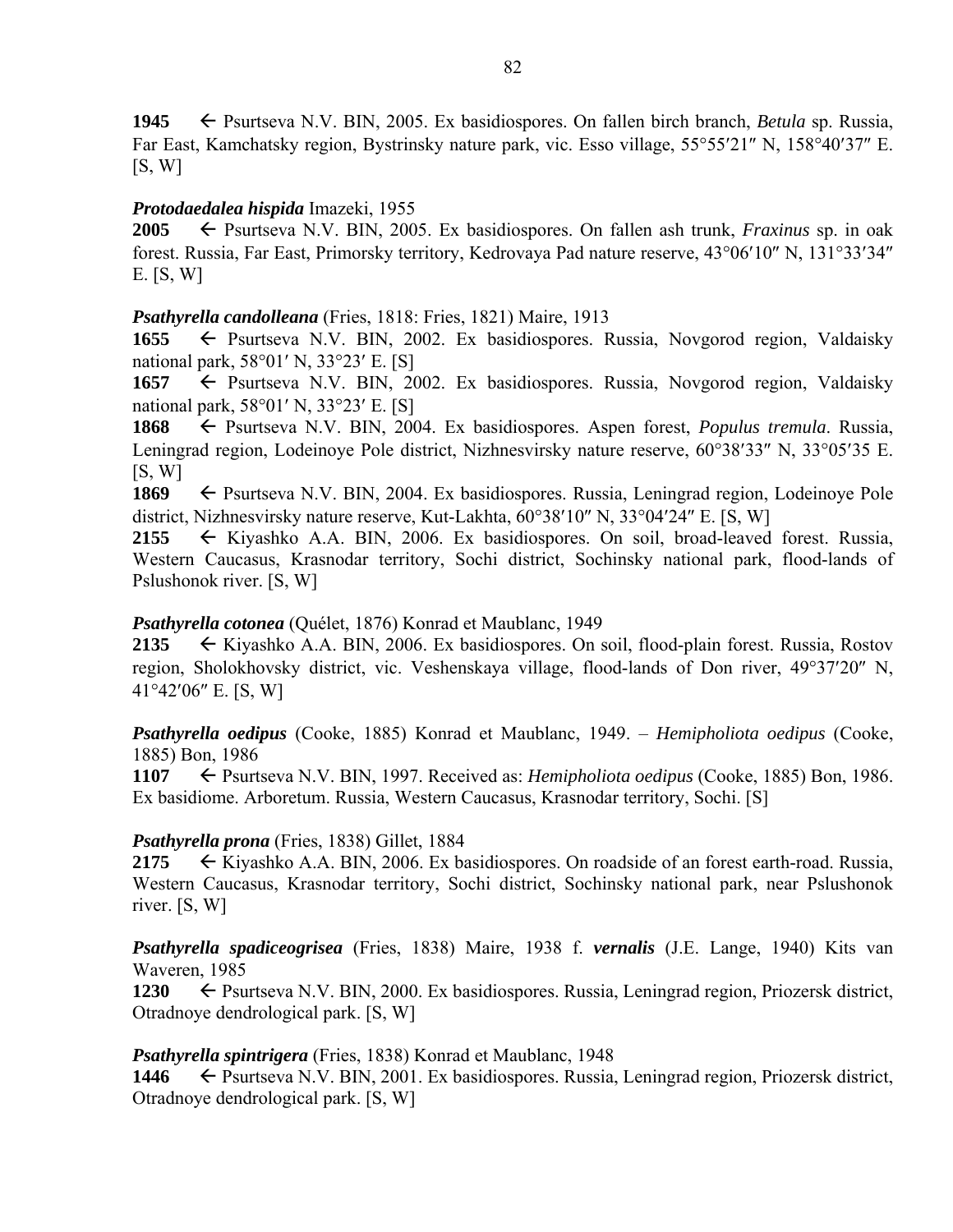### *Psathyrella* **sp***.* **1**

1672 – Psurtseva N.V. BIN, 2002. Ex basidiospores. Russia, Novgorod region, Valdaisky national park, vic. Avdeevo village,  $58^{\circ}13'$  N,  $33^{\circ}20'$  E. [S]

## *Psathyrella* **sp. 2**

1812  $\leftarrow$  Psurtseva N.V. BIN, 2003. Ex basidiome. On rotten wood. Russia, Leningrad region, Priozersk district, Otradnoye dendrological park. [S, W]

## *Psathyrella* **sp. 3**

**1822 ←** Psurtseva N.V. BIN, 2003. Ex basidiospores. Russia, Leningrad region, Priozersk district, Otradnoye dendrological park. [S, W]

### *Pseudoclitocybe cyathiformis* (Bulliard, 1792: Fries, 1821) Singer, 1956

**1625** ← Psurtseva N.V. BIN, 2002. Ex basidiospores. Russia, South Ural, Chelyabinsk region, Zlatoust district, Taganai national park,  $55^{\circ}13'$  N,  $59^{\circ}44'$  E. [S]

### *Pseudohydnum gelatinosum* (Scopoli, 1772: Fries, 1821) P. Karsten, 1868

**2163** Kiyashko A.A. BIN, 2006. Ex basidiome. On fallen beech trunk, *Fagus orientalis* in broad-leaved with fir forest. Russia, Western Caucasus, Krasnodar territory, Sochi district, Sochinsky national park, near Pslukh river. [S, W]

### *Psilocybe bohemica* Šebek, 1983.

**0636** ← Semerdzhieva M. CCBAS, 1983. (= CCBAS-489). Ex basidiome, pileus. Czech Republic, Bohemia, Pooricko vic. Sazava. [S]

 $0637 \leftarrow$  Semerdzhieva M. CCBAS, 1983. (= CCBAS-490). Ex basidiome, pileus. Czech Republic, Bohemia, Pooricko vic. Sazava. [S]

## *Psilocybe crobula* (Fries, 1821) M. Lange ex Singer, 1961

**1064** ← Psurtseva N.V. BIN, 1997. Ex basidiome. Russia, Karelia Republic, Valaam island. [S]

**1153** ← Psurtseva N.V. BIN, 1999. (= CULLTENN-9339). Ex basidiome. USA, NC, Highlands, Standing Indian Bridge,  $35^{\circ}04'$  N,  $83^{\circ}31'$ W. [S, W]

**1659** Psurtseva N.V. BIN, 2002. Ex basidiospores. Russia, Novgorod region, Valdaisky national park "",  $58^{\circ}01'$  N,  $33^{\circ}23'$  E. [S]

**1681** ← Psurtseva N.V. BIN, 2002. Ex basidiospores. Russia, Novgorod region, Valdaisky national park, vic. Shuya village,  $58^{\circ}01'$  N,  $22^{\circ}20'$  E. [S]

**2174** Kiyashko A.A. BIN, 2006. Ex basidiospores. On litter, broad-leaved with fir forest. Russia, Western Caucasus, Krasnodar territory, Sochi district, Kavkazsky nature reserve, vic. Pslukh reserve station, right bank of Pslukh river. [S, W]

### *Psilocybe magnivelaris* (Peck apud Harriman, 1904) Noordeloos, 1995

**1066** ← Psurtseva N.V. BIN, 1998. Ex basidiome. Russia, Saint Petersburg, Kurortny district, vic. Komarovo. [S]

*Psilocybe merdaria* (Fries, 1821) Ricken, 1915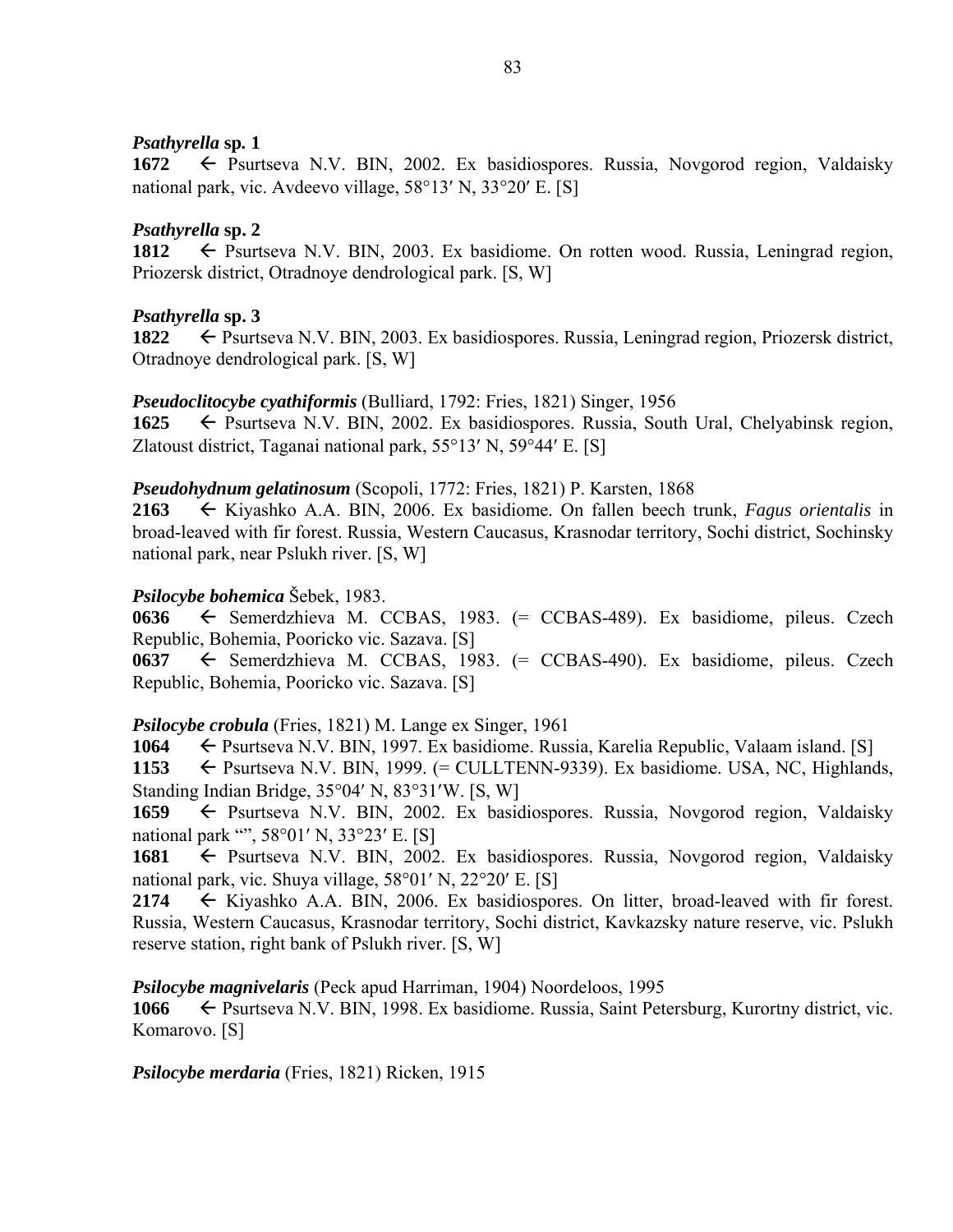1636  $\leftarrow$  Psurtseva N.V. BIN, 2002. Ex basidiospores. Russia, South Ural, Chelyabinsk region, Beloretsky district,  $53^{\circ}55'$  N,  $58^{\circ}03'$  E. [S]

### *Psilocybe semilanceata* (Fries, 1833) P. Kummer, 1871

0638  $\leftarrow$  Semerdzhieva M. CCBAS, 1983. (= CCBAS-492). Ex basidiome. Czech Republic, Moravia, Velke Heraltice vic. Opava. [S]

### *Psilocybe* **sp**. **1**

**1263** ► Psurtseva N.V. BIN, 1999. Ex basidiospores. Russia, Leningrad region, Lodeinoye Pole district, Nizhnesvirsky nature reserve,  $60^{\circ}36'$  N,  $43^{\circ}07'$  E. [S, W]

## *Psilocybe* **sp. 2**

**1862** ← Psurtseva N.V. BIN, 2004. Ex basidiospores. Russia, Leningrad region, Podporozhie district, Shcheleiki nature monument, vic. Shcheleiki village,  $61^{\circ}07'28''$  N,  $35^{\circ}39'50$  E. [S, W]

### *Psilocybe* **sp. 3**

**1879** ► Psurtseva N.V. BIN, 2004. Ex basidiospores. Hayfield of the farm. Russia, Leningrad region, Lodeinoye Pole district, Kovkenitsy village,  $60^{\circ}39'18''$  N,  $33^{\circ}13'36''$  E. [S, W].

### *Psilocybe* **sp. 4**

1881 Psurtseva N.V. BIN, 2004. Ex basidiospores. Hayfield of the farm. Russia, Leningrad region, Lodeinoye Pole district, Kovkenitsy village,  $60^{\circ}39'18''$  N,  $33^{\circ}13'36''$  E. [S, W]

## *Psilocybe* **sp. 5**

1882 <del>C</del> Psurtseva N.V. BIN, 2004. Ex basidiospores. Grassland. Russia. Leningrad region, Lodeinoye Pole district, Nizhnesvirsky nature reserve, coast of Ladoga lake. [S, W]

## *Psilocybe* **sp. 6**

**2119** Kiyashko A.A. BIN, 2006. Ex basidiospores. On soil, steppe. Russia, Rostov region, Sholokhovsky district, vic. Kalininsky village,  $49^{\circ}31'41''$  N,  $41^{\circ}50'46''$  E. [S, W]

## *Psilocybe* **sp. 7**

**2165**  $\leftarrow$  Psurtseva N.V. BIN, 2004. Ex basidiospores. Grassland. Russia, Leningrad region, Lodeinoye Pole district, Nizhnesvirsky nature reserve, vic. Gumbaritsy. [S, W]

## *Pycnoporellus fulgens* (Fries, 1852) Donk, 1971

**1295** Psurtseva N.V. BIN, 1999. Ex basidiome. On fallen birch trunk, *Betula* sp. Russia, Karelia Republic, Kivach nature reserve. [S, W]

**1513** ← Psurtseva N.V. BIN, 2002. Ex basidiospores. On fallen spruce, *Picea* sp. Russia, Pskov region, Sebezhsky national park, vic. Midino village,  $56^{\circ}12'$  N,  $28^{\circ}23'$  E. [S]

**1852** Psurtseva N.V. BIN, 2004. Ex basidiospores. On pine, *Pinus* sp. Russia, Leningrad region, Lodeinoye Pole district, Nizhnesvirsky nature reserve, 60°39′00" N, 33°17′28" E. [S, W]

### *Pycnoporus cinnabarinus* (Jacquin, 1776: Fries, 1821) P. Karsten, 1881

**0262** Nizkovskaya O.P. BIN, 1965. Ex basidiome. On birch, *Betula* sp. Russia, Pskov region, Porkhovsky district. [S, W]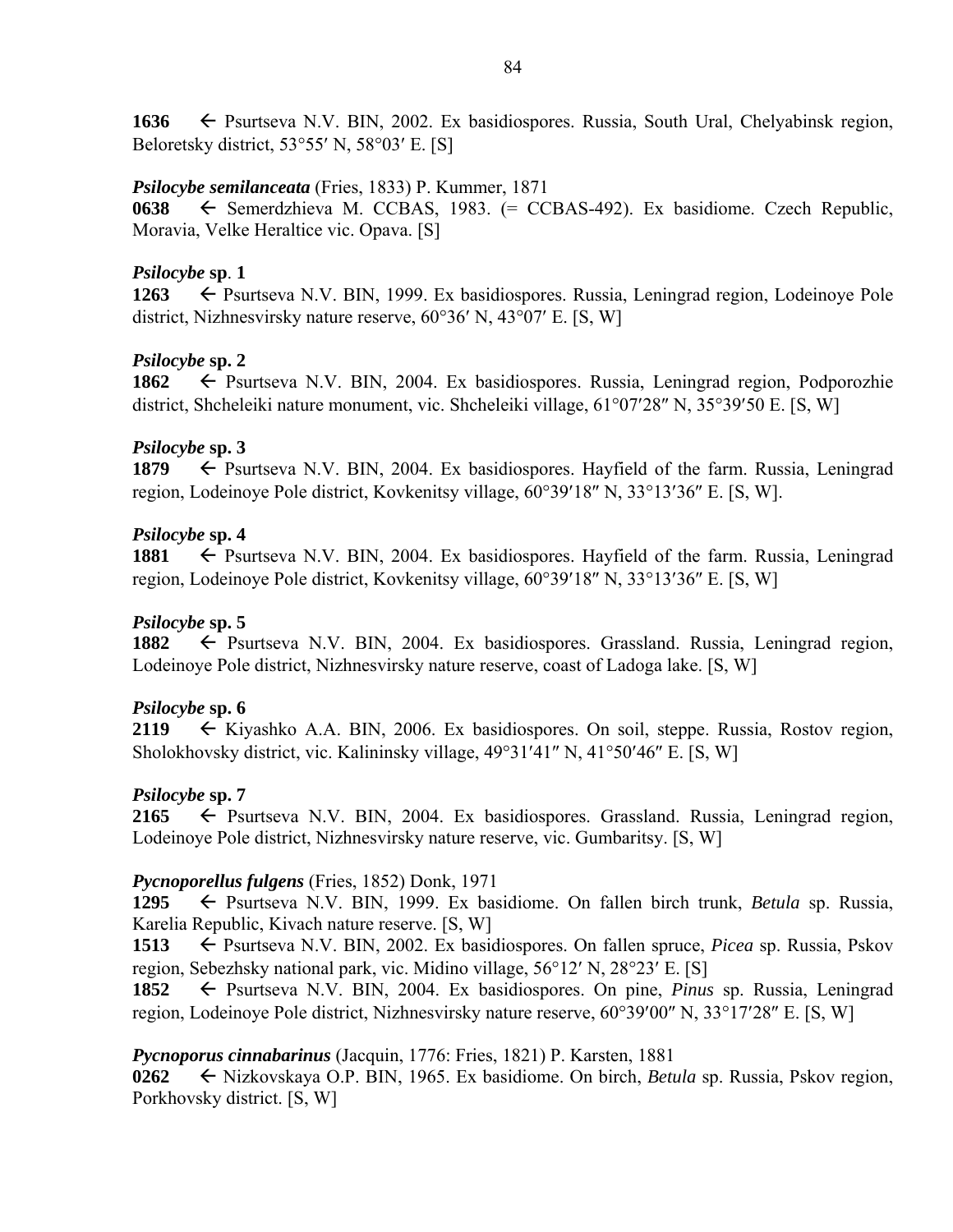**0263** Nizkovskaya O.P. BIN, 1969. Ex basidiome. On birch, *Betula* sp. Russia, Eastern Siberia, Krasnoyarsk territory, vic. Golopuzovo village. [S]

**0672** Nizkovskaya O.P. BIN, 1979. Ex basidiome. On fallen birch, *Betula* sp. Russia, Tver region. [S]

**0692** Sivochub O.A. BIN, 1981. Ex basidiome. Russia, Leningrad region, Kirovsk district, vic. Mga village. [S]

**1427** ← Psurtseva N.V. BIN, 2001. Ex basidiome. On dead rowan-tree, *Sorbus aucuparia*. Russia, Leningrad region, Priozersk district, Otradnoye dendrological park. [S, W]

**1819** Psurtseva N.V. BIN, 2003. Ex basidiome. On fallen rowan-tree, *Sorbus aucuparia*. Russia, Leningrad region, Priozersk district, Otradnoye dendrological park. [S, W]

**1966** Psurtseva N.V. BIN, 2005. Ex basidiome. On burnt birch trunk, *Betula platyphylla*. Russia, Far East, Kamchatsky region, Bystrinsky nature park, vic. Esso village, left bank of Uksichan river,  $55^{\circ}55'47''$  N,  $158^{\circ}40'37''$  E. [S, W]

**2060** ← Psurtseva N.V. BIN, 2005. Ex basidiospores. On fallen birch, *Betula* sp. Finland, 24 km to the north from Helsinki, Luukkaa. [S, W]

## *Pycnoporus sanguineus* (Linnaeus, 1753: Fries, 1821) Murrill, 1904

0274  $\leftarrow$  Bondartseva M.A. BIN, 1975. Ex basidiome. Cuba. [S]

**0735**  $\leftarrow$  Belova N.V. BIN, 1981. Ex basidiome. Madagaskar. [S]

1059 Kovalenko A.E. BIN, 1990. Ex basidiome. Cuba. [S]

### *Pycnoporus* **sp.**

**0667**  $\leftarrow$  Jarva L. TAA, 1977. Ex basidiome. Russia, Far East, Primorsky territory, Sikhote-Alinsky nature reserve. [S]

*Pyrofomes demidoffii* (Léveillé, 1842) Kotlaba et Pouzar, 1964. – *Phellinus demidoffii* (Léveillé, 1842) Bondartsev et Singer, 1941

**0213** Nizkovskaya O.P. BIN, 1960. Received as: *Phellinus demidoffii* (Léveillé, 1842) Bondartsev et Singer, 1941. Ex basidiome. Ukraine, Crimea, vic. Molorich. [S]

**0668** Jarva L. TAA, 1979. Received as: *Phellinus demidoffii* (Léveillé, 1841) Bondartsev et Singer, 1941. Ex basidiome. Netherlands. [S]

## *Ramaria flaccida* (Fries, 1821) Ricken, 1918

1576  $\leftarrow$  Psurtseva N.V. BIN, 2002. Ex basidiospores. Russia, South Ural, Chelyabinsk region, Zlatoust district, vic. Tuluk village,  $54^{\circ}37'$  N,  $58^{\circ}46'$  E. [S]

*Ramaria flava* (Schaeffer, 1763: Fries, 1821) Quélet, 1888

**042** Milova N.M. BIN, 1960. Ex basidiome. Russia, Karelia Republic. [S]

## *Ramaria stricta* (Persoon, 1795: Fries, 1821) Quélet, 1872

**2016**  $\leftarrow$  Psurtseva N.V. BIN, 2005. Ex basidiome. On decomposed stump of deciduous tree. Russia, Far East, Primorsky territory, Kedrovaya Pad nature reserve, near Kedrovaya river, 43°05'56" N, 131°33'21″ E. [S, W]

**2017**  $\leftarrow$  Psurtseva N.V. BIN, 2005. (= CULLTENN-11877). Ex basidiome. On decomposed oak stump, *Quercus* sp. Russia, Far East, Primorsky territory, Kedrovaya Pad nature reserve, near Kedrovaya river, 43°05'56" N, 131°33'21" E. [S, W]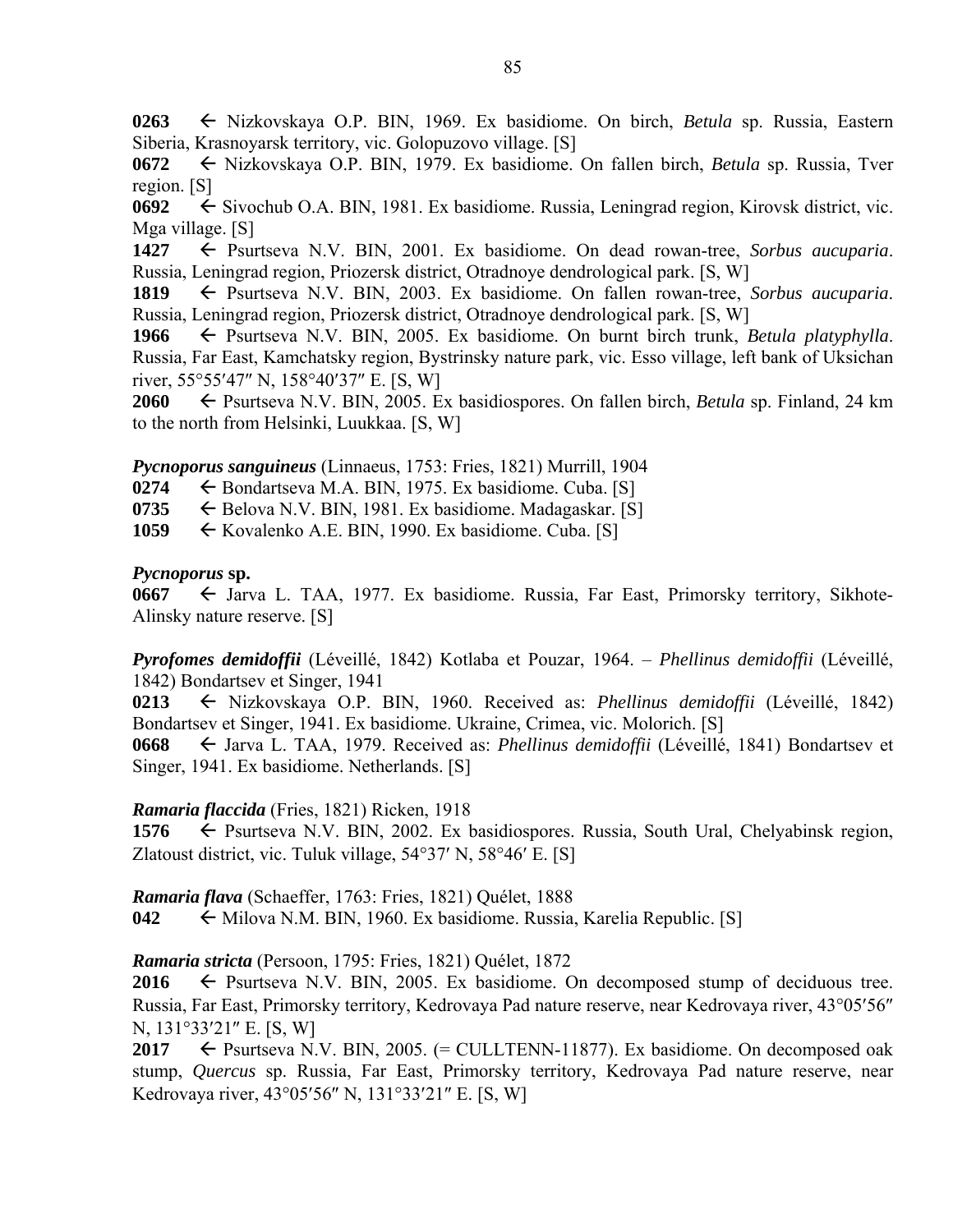### *Ramaria* **sp***.*

**1807** ← Psurtseva N.V. BIN, 2003. Ex basidiome. Russia, Novgorod region, Valdaisky national park,  $57°57'$  N,  $33°19'$  E. [S]

## *Rhizomarasmius pyrrhocephalus* (Berkeley, 1847) R.H. Petersen, 2000. – *Marasmius pyrrhocephalus* Berkeley, 1847

**1156** Psurtseva N.V. BIN, 1999. (= CULLTENN-10335). Received as: *Marasmius pyrrhocephalus* Berkeley, 1847. Ex basidiospores. USA, NC, Highlands, Jackson Co., Whitesides Cove Rd. [S, W]

**1163** Psurtseva N.V. BIN, 1999. (= CULLTENN-10375). Received as: *Marasmius pyrrhocephalus* Berkeley, 1847. Ex basidiospores. USA, NC, Highlands, Standing Indian Bridge, 35°04' N, 83°31' W. [S, W]

### *Rhodocybe hirneola* (Fries, 1821) P.D. Orton, 1960

1776  $\leftarrow$  Psurtseva N.V. BIN, 2003. Ex basidiospores. Russia, Novgorod region, Valdaisky national park, 58°07' N, 33°09' E. [S]

### *Rhodotus palmatus* (Bulliard, 1784: Fries, 1821) Maire, 1925

**0835**  $\leftarrow$  CCBAS, 1987. (= CCBAS-498). United Kingdom, England, Oxford. [S]

**1161** Psurtseva N.V. BIN, 2000. Ex basidiospores. On elm, *Ulmus* sp. Russia, Leningrad region, Kirovsk district, The Lava River Canyon nature monument, vic. Vasilkovo village. [S, W]

1915  $\leftarrow$  Psurtseva N.V. BIN, 2004. Ex basidiospores. On fallen deciduous tree. Russia, Samara region, Stavropolsky district, Zhigulevsky nature reserve, vic. Bakhilova Polyana village, right bank of Volga river, 53°24'10" N, 49°55'01" E. [S, W]

1935  $\leftarrow$  Psurtseva N.V. BIN, 2004. Ex basidiospores. On rotten trunk. Russia, Leningrad region, Kirovsk district, The Lava River Canyon nature monument, vic. Vasilkovo village, 59°22′51″ N,  $31^{\circ}35'01''$  E. [S, W]

### *Rickenella setipes Rickenella swartzii*

*Rickenella swartzii* (Fries, 1815) Kuyper, 1983. - *Rickenella setipes* (Fries, 1815) Raithelhuber, 1973 **1588** Psurtseva N.V. BIN, 2002. Received as: *Rickenella setipes* (Fries, 1815) Raithelhuber, 1973. Ex basidiospores. On *Sphagnum* sp. Russia, Pskov region, Sebezhsky national park, vic. Midino village,  $56^{\circ}13'$  N,  $28^{\circ}24'$  E. [S]

### *Rigidoporus ulmarius* (Sowerby, 1796: Fries, 1821) Imazeki, 1952

**0652** Jarva L. TAA, 1979. Ex basidiome. On poplar, *Populus nigra*. Russia, Eastern Caucasus, Dagestan Republic, bank of Samur river. [S]

### *Rhizopogon luteolus* Fries, 1817

**2073**  $\leftarrow$  Rebriev Y.A. SFU, 2004. Ex basidiome. On litter, pine planting. Russia, Rostov region, Sholokhovsky district, vic. Veshenskaya village. [S, W]

*Rhodocollybia butyracea Collybia butyracea*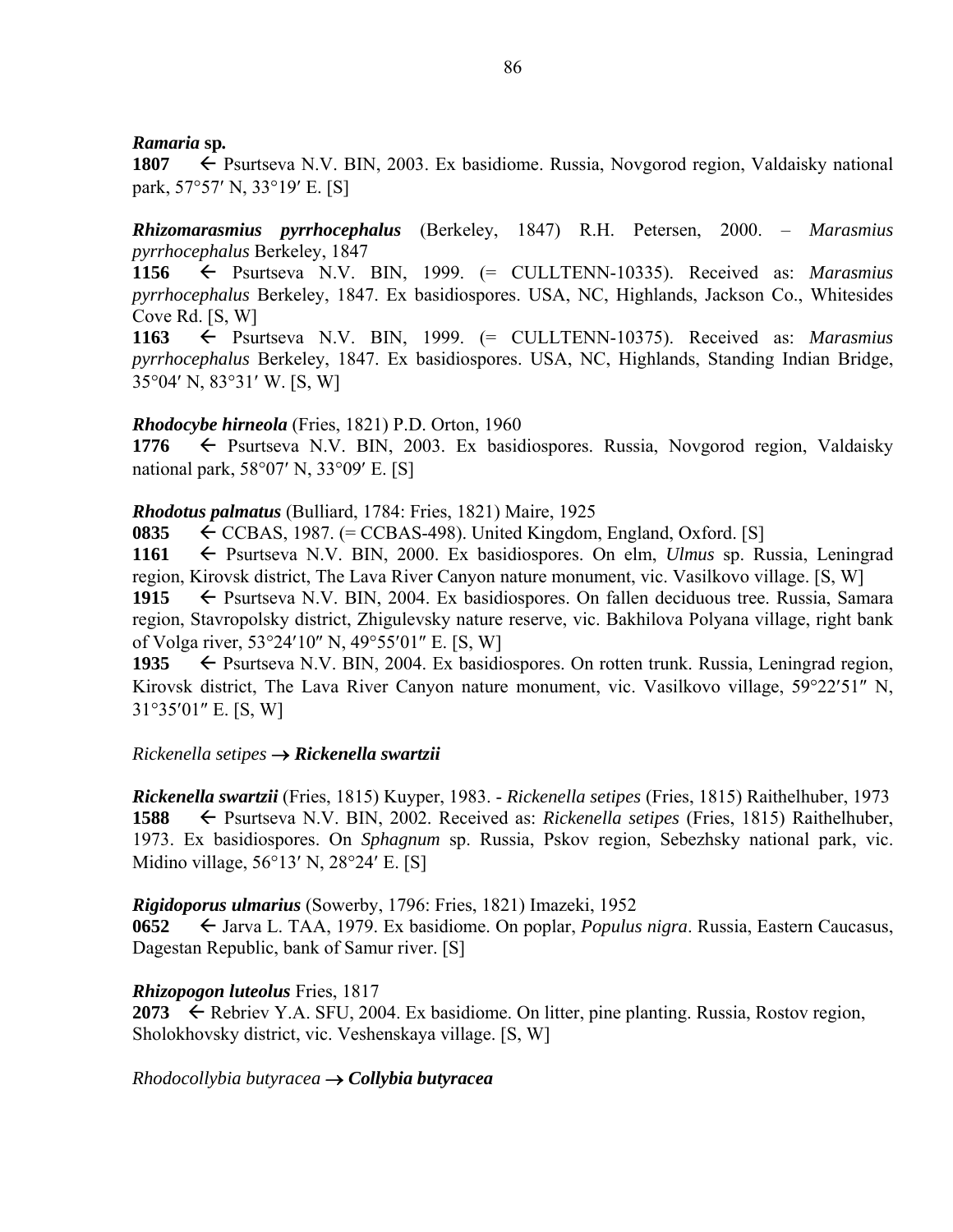*Sarcodontia setosa* (Persoon, 1825) Donk, 1952

**2138** Psurtseva N.V. BIN, 2006. Ex basidiospores. On crab, *Malus* sp. Russia, Rostov region, Sholokhovsky district, vic. Veshenskaya village, 49°39'24" N, 41°43'01" E. [S, W]

*Schizophyllum amplum* (Léveillé, 1848) Nakasone, 1997. – *Auriculariopsis ampla* (Léveillé, 1848) Maire, 1902

**0666** Jarva L. TAA, 1977. Received as: *Auriculariopsis ampla* (Léveillé, 1848) Maire, 1902. Ex basidiome. Moldavia. [S]

**1561** Psurtseva N.V. BIN, 2002. Received as: *Auriculariopsis ampla* (Léveillé, 1848) Maire, 1902. Ex basidiospores. On box-elder, *Acer negundo*. Russia, South Ural, Orenburg region, vic. Kairovka village,  $51^{\circ}47'$  N,  $56^{\circ}32'$  E. [S]

**2130** Psurtseva N.V. BIN, 2006. Received as: *Auriculariopsis ampla* (Léveillé, 1848) Maire, 1902. Ex basidiospores. On fallen oak branch, *Quercus robur* in flood-plain forest. Russia, Rostov region, Sholokhovsky district, vic. Veshenskaya village, flood-lands of Don river, 49°37'20" N, 41°42′06″ E. [S, W]

## *Schizophyllum commune* Fries, 1818: Fries, 1821

**0459** Nizkovskaya O.P. BIN, 1969. Ex basidiome. On birch, *Betula* sp. Russia, Eastern Siberia, Krasnoyarsk territory. [S]

**0460** Nizkovskaya O.P. BIN, 1970. Ex basidiome. Georgia, Matsesta. [S]

**0461** ← Semerdzhieva M. CCBAS, 1966. (= CCBAS-558). Ex basidiome. Czech Republic. [S]

**0462** Semerdzhieva M. CCBAS, 1965. Ex basidiome. Czech Republic. [S]

**0514** ← Sivochub O.A. BIN, 1978. Ex basidiospores. On dead-fall of lime-tree, *Tilia cordata*. Russia, Belgorod region, Borisovka district, Belogorie nature reserve, Les na Vorskle plot. [S]

0793 Sivochub O.A. BIN, 1983. Ex basidiospores. On lime-tree, *Tilia cordata*. Russia, Belgorod region, Borisovka district, Belogorie nature reserve, Les na Vorskle plot. [S]

**0931**  $\leftarrow$  AIB, 1986. Ex basidiome. Armenia. [S]

**1288** Psurtseva N.V. BIN, 1997. Ex basidiospores. On oleander, *Nerium* sp. in arboretum. Russia, Western Caucasus, Krasnodar territory, Sochi. [S]

**1289** ← Psurtseva N.V. BIN, 1997. Ex basidiospores. On trunk of *Criptomeria japonica*. Russia, Western Caucasus, Krasnodar territory, Sochi district. [S]

**1344** Psurtseva N.V. BIN, 1997. Ex basidiospores. On willow dead-fall, *Salix* sp. Russia, Western Caucasus, Krasnodar territory, Sochi district, Park of South Cultures. [S]

**1445** Psurtseva N.V. BIN, 2001. Ex basidiospores. On fallen elm, *Ulmus* sp. Russia, Belgorod region, Borisovka district, Belogorie nature reserve, Les na Vorskle plot. [S, W]

**1503** ← Psurtseva N.V. BIN, 2002. Ex basidiospores. On fallen aspen, *Populus tremula*. Russia, Pskov region, Sebezhsky national park, vic. Midino village, 56°12′ N, 28°23′ E. [S]

**1577** ← Psurtseva N.V. BIN, 2002. Ex basidiospores. Russia, Pskov region, Sebezhsky national park, vic. Midino village,  $56^{\circ}13'$  N,  $28^{\circ}24'$  E. [S]

1623  $\leftarrow$  Psurtseva N.V. BIN, 2002. Ex basidiospores. Russia, South Ural, Chelyabinsk region, Zlatoust district, Taganai national park,  $55^{\circ}13'$  N,  $59^{\circ}44'$  E. [S]

**1704** Psurtseva N.V. BIN, 2003. Ex basidiospores. Russia, Western Caucasus, Adygei Republic, Kavkazsky nature reserve, vic. Guzeripl reserve station,  $43^{\circ}59'$  N,  $40^{\circ}07'$  E. [S]

**1914** Psurtseva N.V. BIN, 2004. Ex basidiospores. On poplar trunk, *Populus* sp. Russia, Samara region, Stavropolsky district, Zhigulevsky nature reserve, vic. Bakhilova Polyana village, right bank of Volga river,  $53^{\circ}24'10''$  N,  $49^{\circ}55'01''$  E. [S, W]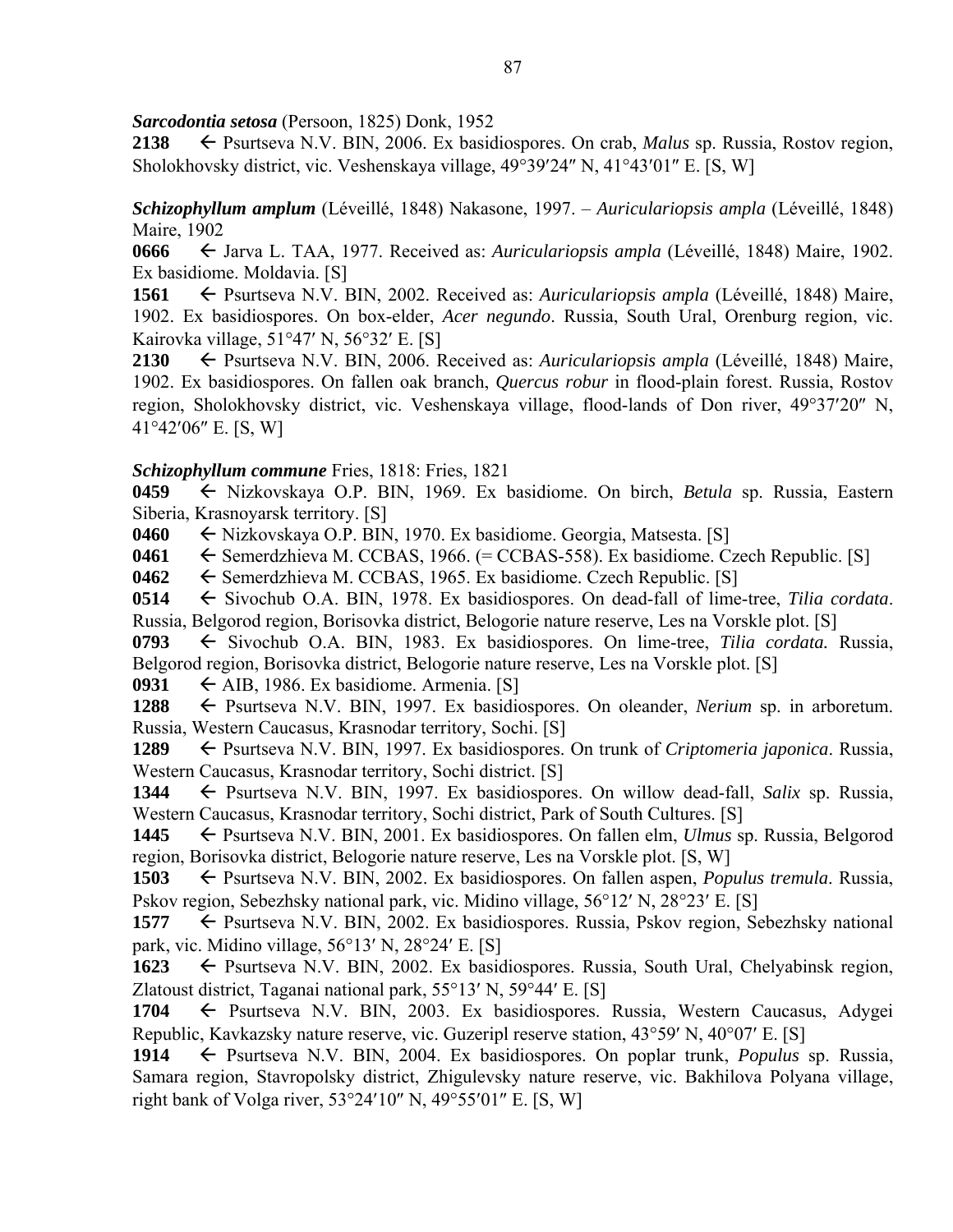# *Schizopora paradoxa* (Schrader, 1794: Fries, 1821) Donk, 1967

## **1130** Ozerskaya S.M. VKM, 1998. (= VKM-FW-1128). [S]

## *Scleroderma citrinum* Persoon, 1801

**0859** Sivochub O.A. BIN, 1987. Ex basidiome. Latvia, vic. Riga. [S]

## *Serpula lacrymans* (Wulfen, 1781: Fries, 1821) J. Schröter, 1888

**012** Nizkovskaya O.P. BIN, 1961. Ex basidiome. Russia, Saint Petersburg, Petrodvorets district, Stary Petergof. [S, W]

1192 Psurtseva N.V. BIN, 2000. Ex basidiome. Russia, Saint Petersburg, Botanical garden of the BIN RAS. [S, W]

1368  $\leftarrow$  Arnold G. MW, 1997. (= MW-B-0103). Ex basidiome. Germany, Weimar. [S]

1369  $\leftarrow$  Arnold G. MW, 1997. (= MW-B-0255). Ex basidiome. Germany, Weimar. [S]

*Serpula sclerotiorum Leucogyrophana pinastri* 

## *Serpula minor Leucogyrophana pulverulenta*

## *Simocybe sumptuosa* (P.D. Orton, 1960) Singer, 1962

**2153** Kiyashko A.A. BIN, 2006. Ex basidiospores. On fallen fir trunk (*Abies nordmanniana*) in broad-leaved with fir forest. Russia, Western Caucasus, Krasnodar territory, Sochi district, Sochinsky national park, near Pslukh river. [S, W]

## *Skeletocutis lilacina* A. David et Jean Keller, 1984

**1579** ← Psurtseva N.V. BIN, 2002. Ex basidiospores. On spruce, *Picea* sp. Russia, South Ural, Chelyabinsk region, Zlatoust district, vic. Tuluk village,  $54^{\circ}37'$  N,  $58^{\circ}46'$  E. [S]

## *Skeletocutis nivea* (Junghuhn, 1839) Jean Keller, 1979

**1889** ← Psurtseva N.V. BIN, 2004. Ex basidiospores. On hazel, *Corylus avellana* in deciduous forest with maple, lime-tree, hazel and elm. Russia, Samara region, Stavropolsky district, Zhigulevsky nature reserve,  $53^{\circ}25'57''$  N,  $49^{\circ}39'34$  E. [S, W]

*Skeletocutis stellae* (Pilát, 1941) Jean Keller, 1979. – *Fomitopsis stellae* (Pilát, 1941) Bondartsev, 1953

**0144** Nizkovskaya O.P. BIN, 1966. Received as: *Fomitopsis stellae* (Pilát, 1941) Bondartsev, 1953. Ex basidiome. On spruce, *Picea* sp. Lithuania. [S]

*Sparassis crispa* (Wulfen, 1781) Fries, 1821

**043**  $\leftarrow$  Buchalo A.S. IBK, 1967. Ex basidiome. Germany. [S]

*Spongipellis spumea* (Sowerby, 1799: Fries, 1821) Patouillard, 1900

**1424** Psurtseva N.V. BIN, 2001. Ex basidiome. On oak, *Quercus robur*. Russia, Belgorod region, Borisovka district, Belogorie nature reserve, Les na Vorskle plot. [S, W]

*Squamanita umbonata* (Sumstine, 1914) Bas, 1965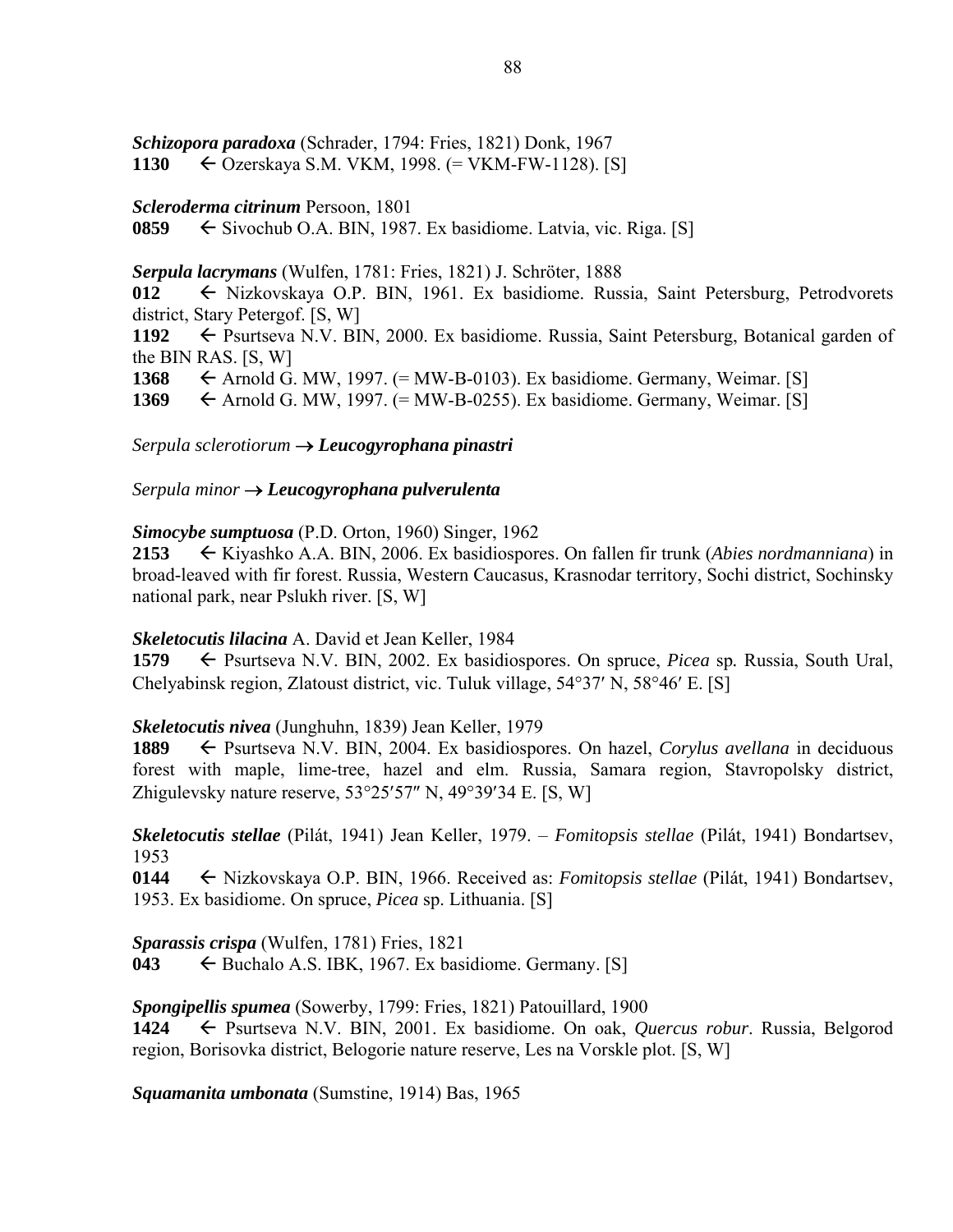1200  $\leftarrow$  Psurtseva N.V. BIN, 1999. (= CULLTENN-10382). Ex basidiome. On mixture of duff and humus. USA, NC, Highlands, Standing Indian Bridge,  $35^{\circ}04'$  N,  $83^{\circ}31'$  W. [S]

### *Steccherinum adustum* (Schweinitz, 1822) Z.S. Bi et G.Y. Zhang, 1984

1146  $\leftarrow$  Psurtseva N.V. BIN, 1999.  $(=$  CULLTENN-10370). Ex basidiospores. On rotten hemlock, *Tsuga canadensis*. USA, NC, Highlands, Panther town, 35°09' N, 83°01' W. [S, W]

1149  $\leftarrow$  Psurtseva N.V. BIN, 1999.  $(=$  CULLTENN-10391). Ex basidiospores. USA, NC, Highlands, Standing Indian Bridge,  $35^{\circ}04'$  N,  $83^{\circ}31'$  W. [S, W]

**2029** ← Psurtseva N.V. BIN, 2005. Ex basidiospores. Russia, Far East, Primorsky territory, Kedrovaya Pad nature reserve, near Kedrovaya river, 43°05'56" N, 131°33'21" E. [S, W]

*Steccherinum murashkinskyi* (Burt, 1931) Maas Geesteranus, 1962. – *Irpex murashkinskyi* (Burt, 1931) Kotiranta et Saarenen, 2002

**1963** Psurtseva N.V. BIN, 2005. Received as: *Irpex murashkinskyi* (Burt, 1931) Kotiranta et Saarenen, 2002. Ex basidiospores. On burnt birch trunk, *Betula platyphylla*. Russia, Far East, Kamchatsky region, Bystrinsky nature park, vic. Esso village, left bank of Uksichan river, 55°55'47" N, 158°40'37" E. IS, W1

### *Steccherinum ochraceum* (Persoon, 1801: Fries, 1821) Gray, 1821

1833  $\leftarrow$  Psurtseva N.V. BIN, 2003. Ex basidiospores. Russia, Eastern Siberia, Krasnoyarsk territory, Stolby nature reserve. [S, W]

**1994** ► Psurtseva N.V. BIN, 2005. Ex basidiospores. On dry branch. Russia, Far East, Primorsky territory, Kedrovaya Pad nature reserve,  $43^{\circ}05'56''$  N,  $131^{\circ}33'21''$  E. [S, W]

**2134** ← Psurtseva N.V. BIN, 2006. Ex basidiospores. On fallen branch of deciduous tree, floodplain forest. Russia, Rostov region, Sholokhovsky district, vic. Veshenskaya village, flood-lands of Don river,  $49^{\circ}37'29''$  N,  $41^{\circ}42'27''$  E. [S, W]

## *Stereum hirsutum* (Willdenow, 1787: Fries, 1821) Gray, 1821

**023** ← Milova N.M. BIN, 1963. Ex basidiome. On alder stump, *Alnus* sp. Russia, Leningrad region, Luga district, vic. Luga. [S]

**025** Davydkina T.A. BIN, 1969. Ex basidiome. On fallen birch, *Betula* sp. Russia, Eastern Siberia, Novosibirsk region, Tatarsk near Kazachii headland. [S]

**1287** Psurtseva N.V. BIN, 1997. Ex basidiospores. On pine, *Pinus* sp. Russia, Western Caucasus, Krasnodar territory, Tuapse district. [S]

**1353** ← Psurtseva N.V. BIN, 1997. Ex basidiome. On beech, *Fagus orientalis*. Russia, Western Caucasus, Krasnodar territory, Tuapse district, vic. Kholodnoe village. [S]

**1354** Psurtseva N.V. BIN, 1997. Ex basidiome. On fallen trunk of hornbeam, *Carpinus* sp. Russia, Western Caucasus, Krasnodar territory, Tuapse district, vic. Kholodnoe village. [S]

**1410** ← Psurtseva N.V. BIN, 2001. Ex basidiospores. On lime-tree, *Tilia* sp. Russia, Belgorod region, Borisovka district, Belogorie nature reserve, Les na Vorskle plot. [S, W]

1510  $\leftarrow$  Psurtseva N.V. BIN, 2002. Ex basidiospores. On branches of deciduous tree. Russia, Pskov region, Sebezhsky national park, vic. Midino village, 56°13′ N, 28°24′ E. [S]

**1728** ← Psurtseva N.V. BIN, 2003. Ex basidiospores. On fallen hornbeam, *Caprinus betulus*. Russia, Western Caucasus, Adygei Republic, Kavkazsky nature reserve, vic. Guzeripl reserve station, 43°59' N, 40°07' E, [S]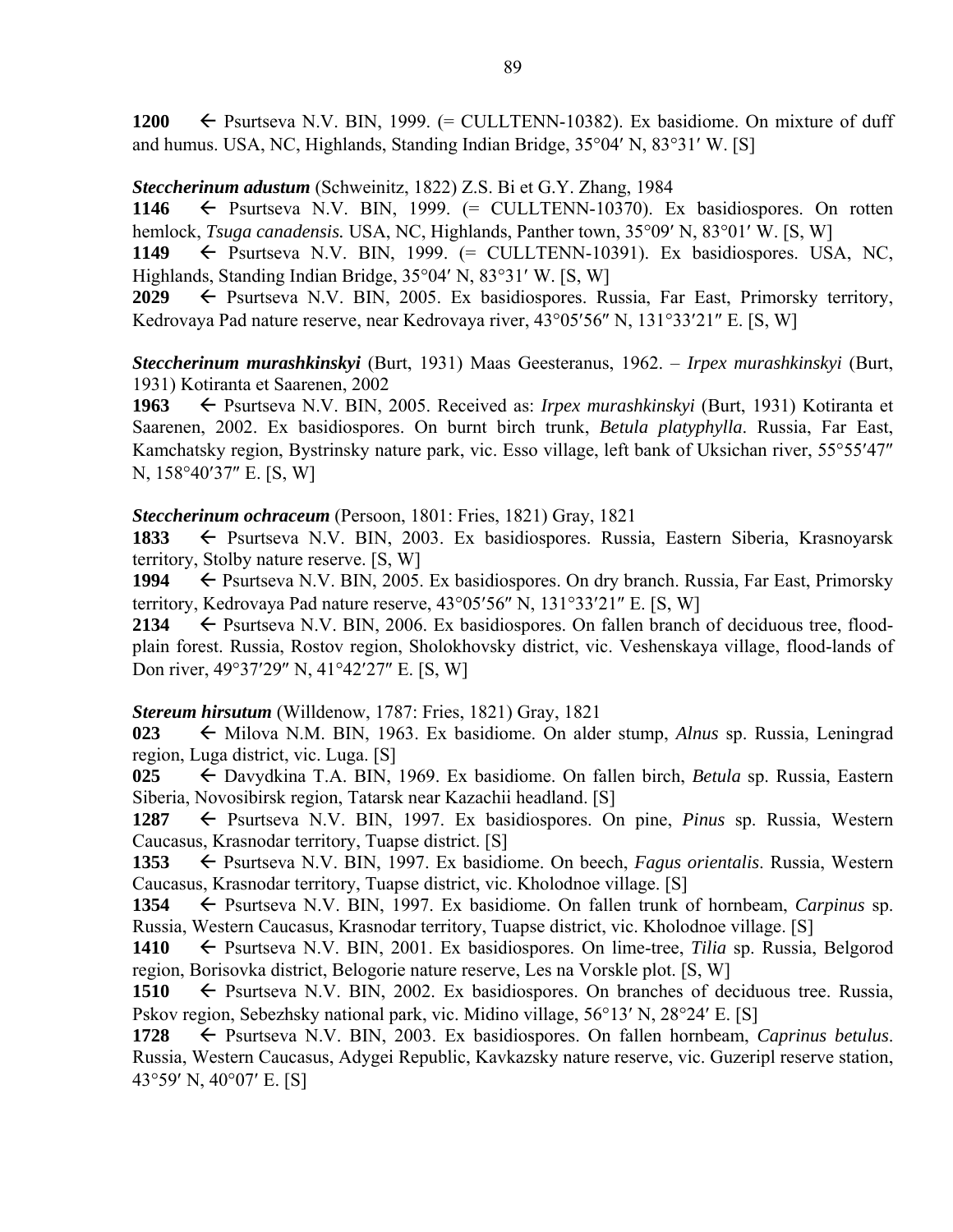1741 <del>C</del> Psurtseva N.V. BIN, 2003. Ex basidiospores. On beech, *Fagus orientalis*. Russia, Western Caucasus, Adygei Republic, Maikop district, vic. Guzeripl village, 43°59' N, 40°08' E. [S] **1967** ← Psurtseva N.V. BIN, 2005. Ex basidiospores. On burnt birch trunk, *Betula platyphylla*. Russia, Far East, Kamchatsky region, Bystrinsky nature park, vic. Esso village, left bank of Uksichan river,  $55^{\circ}55'47''$  N,  $158^{\circ}40'37''$  E. [S, W]

### *Stereum purpureum Chondrostereum purpureum*

### *Stereum rugosum* (Persoon, 1801: Fries, 1821) Fries, 1838

**037** Davydkina T.A. BIN, 1969. Ex basidiome. On alder stump, *Alnus* sp. Russia, Leningrad region, Vyborg district, vic. Roschino village. [S]

**1682** ← Psurtseva N.V. BIN, 2002. Ex basidiospores. On alder, *Alnus incana*. Russia, Novgorod region, Valdaisky national park, vic. Shuya village,  $58^{\circ}01'$  N,  $22^{\circ}20'$  E. [S]

## *Stereum sanguinolentum* (Albertini et Schweinitz : Fries, 1821) Fries, 1838

**039** Davydkina T.A. BIN, 1970. Ex basidiome. On dry fir, *Abies* sp. Russia, Kirov region, Malmyzhsk vic. Argyzh. [S]

**1546** Psurtseva N.V. BIN, 2002. Ex basidiospores. On spruce, *Picea* sp. Russia, South Ural, Chelyabinsk region, Zlatoust district, Taganai national park,  $55^{\circ}13'$  N,  $59^{\circ}44'$  E. [S]

### *Stereum subtomentosum* Pouzar, 1964

**020** Davydkina T.A. BIN, 1963. Ex basidiome. On birch, *Betula* sp. Russia, Leningrad region. [S]

**041** Davydkina T.A. BIN, 1963. Ex basidiome. On dry cherry-tree, *Cerasus vulgaris*. Russia, Nizhny Novgorod region. [S]

**1450** ← Psurtseva N.V. BIN, 2001. Ex basidiospores. On fallen maple, *Acer* sp. Russia, Belgorod region, Borisovka district, Belogorie nature reserve, Les na Vorskle plot. [S, W]

**1502** ← Psurtseva N.V. BIN, 2002. Ex basidiospores. On fallen spruce, *Picea* sp. Russia, Pskov region, Sebezhsky national park, vic. Midino village, 56°13′ N, 28°24′ E. [S]

**1571** ← Psurtseva N.V. BIN, 2002. Ex basidiospores. On birch, *Betula* sp. Russia, South Ural, Chelyabinsk region, Zlatoust district, vic. Tuluk village, 54°34' N, 58°49' E. [S]

1612 Psurtseva N.V. BIN, 2002. Ex basidiospores. Russia, Novgorod region, Valdaisky national park, vic. Shuya village,  $58^{\circ}01'$  N,  $33^{\circ}23'$  E. [S]

1613 Psurtseva N.V. BIN, 2002. Ex basidiospores. Russia, Novgorod region, Valdaisky national park, vic. Shuya village,  $58°01'$  N,  $33°23'$  E. [S]

1621 ← Psurtseva N.V. BIN, 2002. Ex basidiospores. On deciduous tree. Russia, Novgorod region, Valdaisky national park, vic. Shuya village,  $58^{\circ}01'$  N,  $33^{\circ}22'$  E. [S]

1805  $\leftarrow$  Psurtseva N.V. BIN, 2003. Ex basidiospores. Russia, Novgorod region, Valdaisky national park,  $57°57'$  N,  $33°19'$  E. [S]

1921 Psurtseva N.V. BIN, 2004. Ex basidiospores. On fallen deciduous tree. Russia, Samara region, Stavropolsky district, Zhigulevsky nature reserve, Shiryaevskaya valley, 53°21′33″ N, 49°53'21" E. [S, W]

1996  $\leftarrow$  Psurtseva N.V. BIN, 2005. Ex basidiospores. On fallen trunk of deciduous tree. Russia, Far East, Primorsky territory, Kedrovaya Pad nature reserve, 43°05'56" N, 131°33'21" E. [S, W]

## *Stereum* **sp**.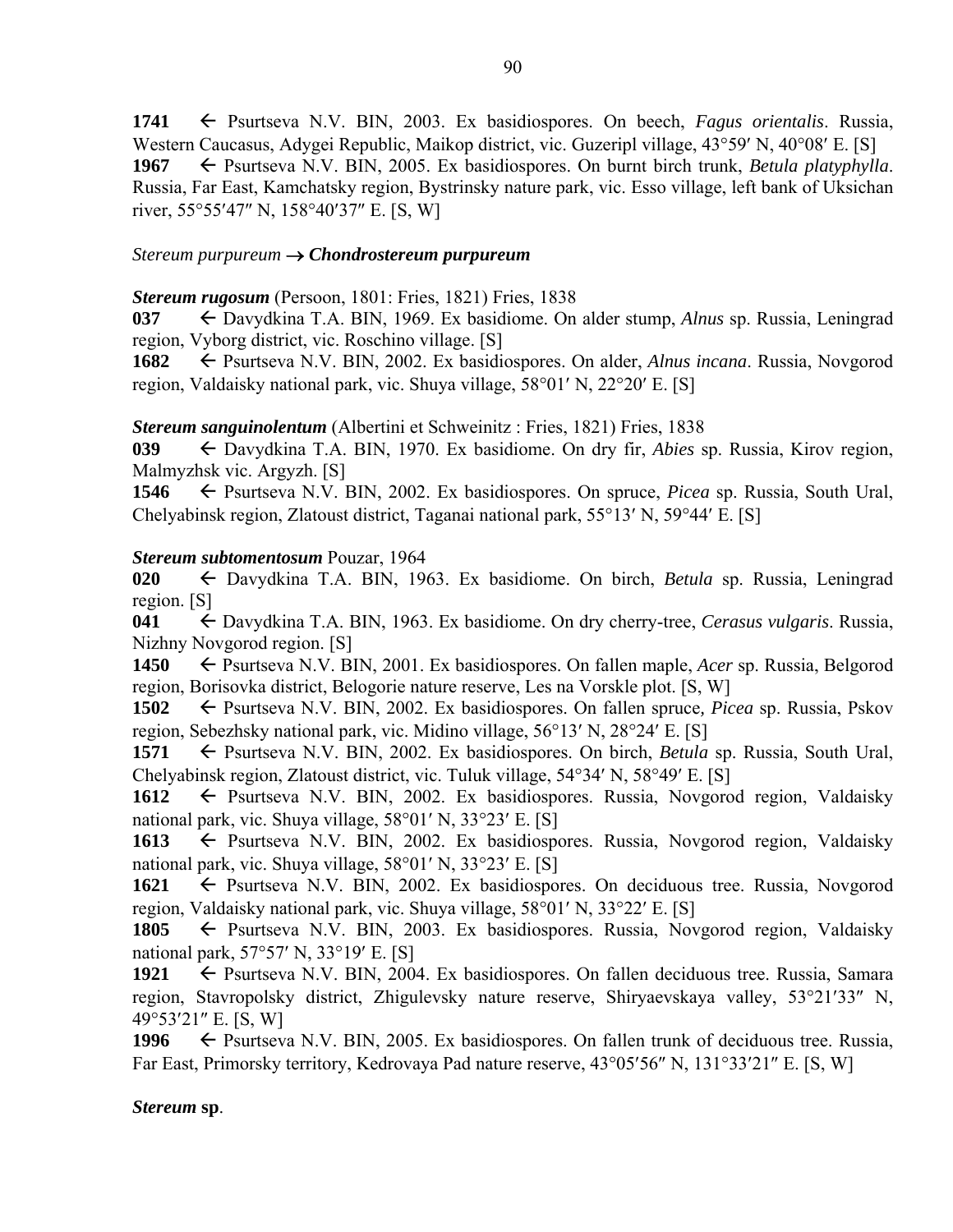1493 **F** Psurtseva N.V. BIN, 2002. Ex basidiospores. On alder, *Alnus* sp. Russia, South Ural, Chelyabinsk region, vic. Vilai village,  $54^{\circ}49'$  N,  $57^{\circ}19'$  E. [S]

## *Strobilomyces floccopus Strobilomyces strobilaceus*

*Strobilomyces strobilaceus* (Scopoli, 1770: Fries, 1821) Berkeley, 1851. – *Strobilomyces floccopus* (Vahlenberg, 1799: Fries, 1821) P. Karsten, 1879

**0852** Semashko A.Y. VNIIP, 1987. (= VKM-F-3077). Received as: *Strobilomyces floccopus* (Vahlenberg, 1799: Fries, 1821) P. Karsten, 1879. Ex basidiome. Russia, Far East, Primorsky territory, Kedrovaya Pad nature reserve. [S]

### *Strobilurus esculentus* (Wulfen, 1781: Fries, 1821) Singer, 1962

**1656** ← Psurtseva N.V. BIN, 2002. Ex basidiospores. Russia, Novgorod region, Valdaisky national park,  $58^{\circ}01'$  N,  $33^{\circ}23'$  E. [S]

### *Strobilurus stephanocystis* (Kühner et Romagnesi, 1960) Singer, 1962

**1679** ← Psurtseva N.V. BIN, 2002. Ex basidiospores. Russia, Novgorod region, Valdaisky national park, vic. Shuya village,  $58^{\circ}01'$  N,  $22^{\circ}20'$  E. [S]

### *Strobilurus tenacellus* (Persoon, 1796: Fries, 1821) Singer, 1962

1164  $\leftarrow$  Psurtseva N.V. BIN, 1999.  $(=$  CULLTENN-10150). Ex basidiospores. Germany, Petersdorf vic. Malchow. [S, W]

## *Stropharia aeruginosa* (Curtis, 1777: Fries, 1821) Quélet, 1872

**0464** Milova N.M. BIN, 1973. Ex basidiome. Estonia, Tartu, Forestry Yarvilya. [S]

**0596** ← Nizkovskaya O.P. BIN, 1980. Ex basidiome. Belarus, vic. Borisov. [S]

0914 
Fe Psurtseva N.V. BIN, 1988. Ex basidiome. Russia, Far East, Primorsky territory, Lazovsky nature reserve. [S]

**2051**  $\leftarrow$  Psurtseva N.V. BIN, 2005. Ex basidiome. Finland, Helsinki, Viikki forest vic. the University of Helsinki. [S, W]

## *Stropharia coronilla* (Bulliard, 1791: Fries, 1821) Quélet, 1872

1123 **Exteribure** Psurtseva N.V. BIN, 1997. Ex basidiome. Russia, Karelia Republic, Valaam island. [S]

### *Stropharia hornemannii* (Fries, 1821) S. Lundell et Nannfeldt, 1934

**0470** ← Nizkovskaya O.P. BIN, 1973. Ex basidiome. Russia, Leningrad region, Priozersk district, Sosnovo village vic. Michurino. [S, W]

**0956** Psurtseva N.V. BIN, 1994. Ex basidiome. Russia, Leningrad region, Lodeinoye Pole district, Nizhnesvirsky nature reserve. [S]

## *Stropharia rugosoannulata* Farlow ex Murrill, 1922

**0544** ← IBK, 1983. ← Semerdzhieva M. CCBAS. Ex basidiome. On decaying straw. Czech Republic. [S]

**0549** Vetter J. IVP, 1979. Ex basidiome. On decaying straw. Hungary. [S, W]

**0551**  $\leftarrow$  Vetter J. IVP, 1979. Ex basidiome. On decaying straw. Hungary. [S]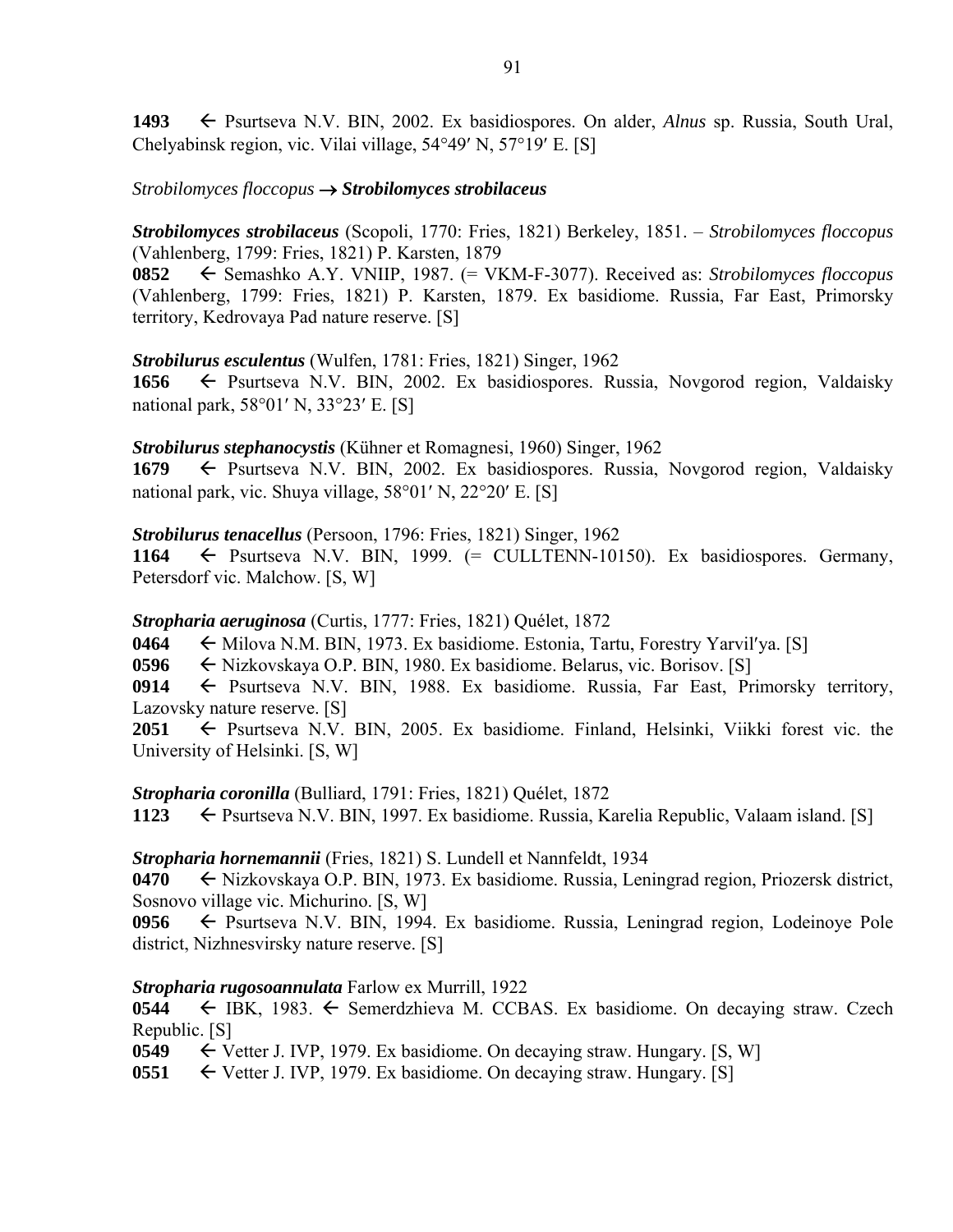**0858** ← Bulakh E.M. FEIBP, 1988. Ex basidiome. Russia, Far East, Primorsky territory, vic. Vladivostok. [S, W]

### *Stropharia semiglobata* (Batsch, 1786: Fries, 1821) Quélet, 1872

1962 – Psurtseva N.V. BIN, 2005. Ex basidiospores. Russia, Far East, Kamchatsky region, Bystrinsky nature park, vic. Esso village, left bank of Uksichan river, 55°55'47" N, 158°40'37" E. [S, W]

**2099**  $\leftarrow$  Kiyashko A.A. BIN, 2005. Ex basidiospores. On soil near the tourist's path. Russia, Western Caucasus, Adygei Republic, Bolshoy Tkhach nature park. [S, W]

**2143**  $\leftarrow$  Kiyashko A.A. BIN, 2006. Ex basidiospores. On cow dung in steppe on chalk deposits. Russia, Rostov region, Sholokhovsky district, vic. Veshenskaya village, 49°36'19" N, 41°41'30" E.  $[S, W]$ 

### *Stropharia umbonatescens* (Peck, 1878) Saccardo, 1887

**2097** ← Kiyashko A.A. BIN, 2005. Ex basidiospores. On soil, subalpine meadow. Russia, Western Caucasus, Adygei Republic, Kavkazsky nature reserve, the north spur of Tybga mountain. [S, W]

### *Suillus bovinus* (Linnaeus, 1753: Fries, 1821) O. Kuntze, 1898

**0522** ← Nizkovskaya O.P. BIN, 1978. Ex basidiome. Russia, Leningrad region, Priozersk district, vic. Petijarve. [S]

**0584** ← Nizkovskaya O.P. BIN, 1980. Ex basidiome. Russia, Leningrad region, Kirovsk district, Novaya Maluksa vic. Mga village. [S]

1385  $\leftarrow$  Psurtseva N.V. BIN, 1997. Ex basidiome. Russia, Karelia Republic, Valaam island. [S]

## *Suillus clintonianus* (Peck, 1870) O. Kuntze, 1898

**1844** ← Psurtseva N.V. BIN, 2004. Ex basidiome. Russia, Leningrad region, Priozersk district, Otradnoye dendrological park, 60°48'28" N, 30°11'59" E. [S, W]

### *Suillus sibiricus* (Singer, 1938) Singer, 1945

**1086** Psurtseva N.V. BIN, 1998. Ex basidiome. Russia, Eastern Siberia, Buryat Republic, Kabansky district, bank of Vydrinaya river. [S]

*Suillus variegatus* (Swartz, 1810: Fries, 1821) O. Kuntze, 1898

**0318** Milova N.M. BIN, 1967. Ex basidiome. Russia, Saint Petersburg, Kurortny district, vic. Zelenogorsk. [S]

*Tapinella atrotomentosa* (Batsch, 1783: Fries, 1821) Šutara, 1992. – *Paxillus atrotomentosus* (Batsch, 1783: Fries, 1821) Fries, 1838

**1166** Psurtseva N.V. BIN, 1999. Received as: *Paxillus atrotomentosus* (Batsch, 1783: Fries, 1821) Fries, 1838. Ex basidiome. USA, NC, Highlands, Oconee Co., Sumter National Forest, near Chattooga river. [S, W]

**1578** Psurtseva N.V. BIN, 2002. Received as: *Paxillus atrotomentosus* (Batsch, 1783: Fries, 1821) Fries, 1838. Ex basidiome. Russia, Pskov region, Sebezhsky national park. [S]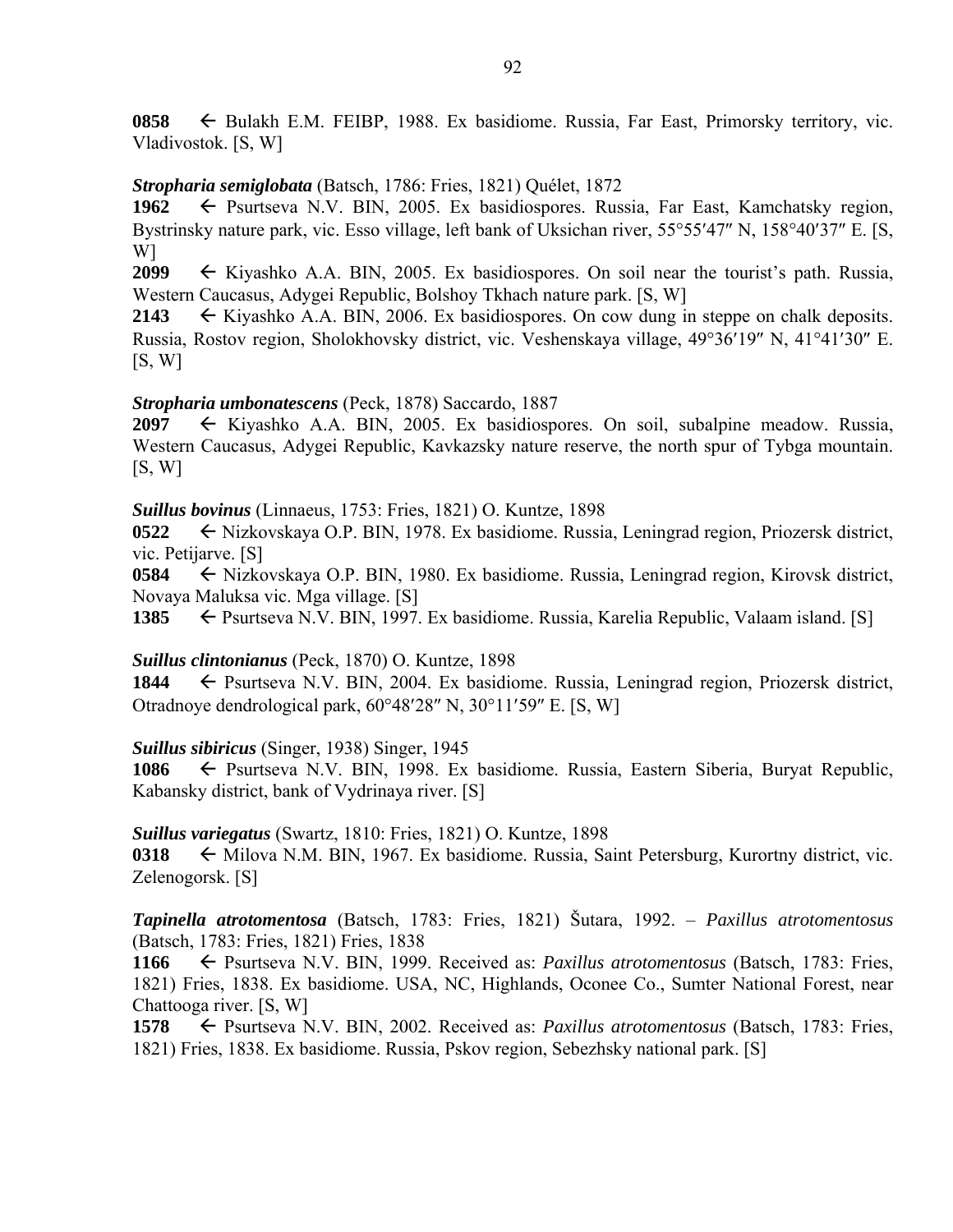*Tapinella panuoides* (Batsch, 1783: Fries, 1821) E.-J. Gilbert, 1931. – *Paxillus panuoides* (Fries, 1821) Fries, 1838

**1462** Psurtseva N.V. BIN, 2001. Received as: *Paxillus panuoides* (Fries, 1821) Fries, 1838. Ex basidiome. On stump of deciduous tree. Russia, Belgorod region, Borisovka district, Belogorie nature reserve, Les na Vorskle plot. [S, W]

### *Trametes cervina* (Schweinitz, 1822) Bresadola, 1903

**1631** ← Psurtseva N.V. BIN, 2002. Ex basidiospores. On spruce, *Picea* sp. Russia, South Ural, Chelyabinsk region, Zlatoust district, vic. Tuluk village,  $54^{\circ}34'$  N,  $58^{\circ}49'$  E. [S]

### *Trametes elegans Lenzites elegans*

*Trametes gibbosa* (Persoon, 1801) Fries, 1838

**1294** Psurtseva N.V. BIN, 1996. Ex basidiome. On oak, *Quercus* sp. Russia, Far East, Primorsky territory, Sikhote-Alinsky nature reserve. [S]

**1687** Psurtseva N.V. BIN, 2003. Ex basidiospores. On beech, *Fagus orientalis*. Russia, Western Caucasus, Adygei Republic, Kavkazsky nature reserve, vic. Guzeripl reserve station. [S]

**1837** ← Psurtseva N.V. BIN, 2004. Ex basidiome. On birch stump, *Betula* sp. Russia, Eastern Siberia, Krasnoyarsk territory, Stolby nature reserve. [S]

1911 
Ferrists Psurtseva N.V. BIN, 2004. Ex basidiospores. On lime-tree. Russia, Samara region, Stavropolsky district, Zhigulevsky nature reserve, vic. Bakhilova Polyana village, right bank of Volga river, 53°24'10" N, 49°55'01" E. [S, W]

*Trametes hirsuta* (Wulfen, 1788: Fries, 1821) Pilát, 1939. – *Coriolus hirsutus* (Wulfen, 1788: Fries, 1821) Quélet, 1888

**068** ← Milova N.M. BIN, 1960. Received as: *Coriolus hirsutus* (Wulfen, 1788: Fries, 1821) Quélet, 1888. Ex basidiome. On aspen, *Populus tremula*. Russia, Ryazan region. [S]

071  $\leftarrow$  Nizkovskaya O.P. BIN, 1971. Received as: *Coriolus hirsutus* (Wulfen, 1788: Fries, 1821) Quélet, 1888. Ex basidiome. Russia, Leningrad region, Vsevolozhsk district, near Mednoe lake. [S]

**072** ← Suvorov P.A. NSU, 1971. Received as: *Coriolus hirsutus* (Wulfen, 1788: Fries, 1821) Quélet, 1888. Ex basidiome. On aspen, *Populus tremula*. Russia, Nizhny Novgorod region. [S, W]

**073** ← Suvorov P.A. NSU, 1971. Received as: *Coriolus hirsutus* (Wulfen, 1788: Fries, 1821) Quélet, 1888. Ex basidiome. On birch, *Betula* sp. Russia, Nizhny Novgorod region. [S]

**074** ← Suvorov P.A. NSU, 1971. Received as: *Coriolus hirsutus* (Wulfen, 1788: Fries, 1821) Quélet, 1888. Ex basidiome. On lime-tree, *Tilia cordata*. Russia, Nizhny Novgorod region. [S]

**075** LTA, 1965. Received as: *Coriolus hirsutus* (Wulfen, 1788: Fries, 1821) Quélet, 1888. Ex basidiome. On alder, *Alnus* sp. Russia, Leningrad region, Tosno district, Malinovka vic. Tosno. [S]

**1357** ► Psurtseva N.V. BIN, 1997. Ex basidiome. On hornbeam, *Carpinus* sp. Russia, Western Caucasus, Krasnodar territory, Tuapse district, vic. Agoy village. [S]

**1381** Psurtseva N.V. BIN, 1996. Ex basidiome. On fallen fir, *Abies* sp. Russia, Far East, Primorsky territory, Sikhote-Alinsky nature reserve, Dalny ridge near Kabany stream. [S]

1531  $\leftarrow$  Psurtseva N.V. BIN, 2002. Ex basidiospores. On alder, *Alnus* sp. Russia, South Ural, Chelyabinsk region, vic. Vilai village,  $54^{\circ}49'$  N,  $57^{\circ}19'$  E. [S]

**1683** ← Psurtseva N.V. BIN, 2002. Ex basidiospores. On fallen deciduous tree. Russia, Novgorod region, Valdaisky national park, vic. Shuya village,  $58^{\circ}01'$  N,  $22^{\circ}20'$  E. [S]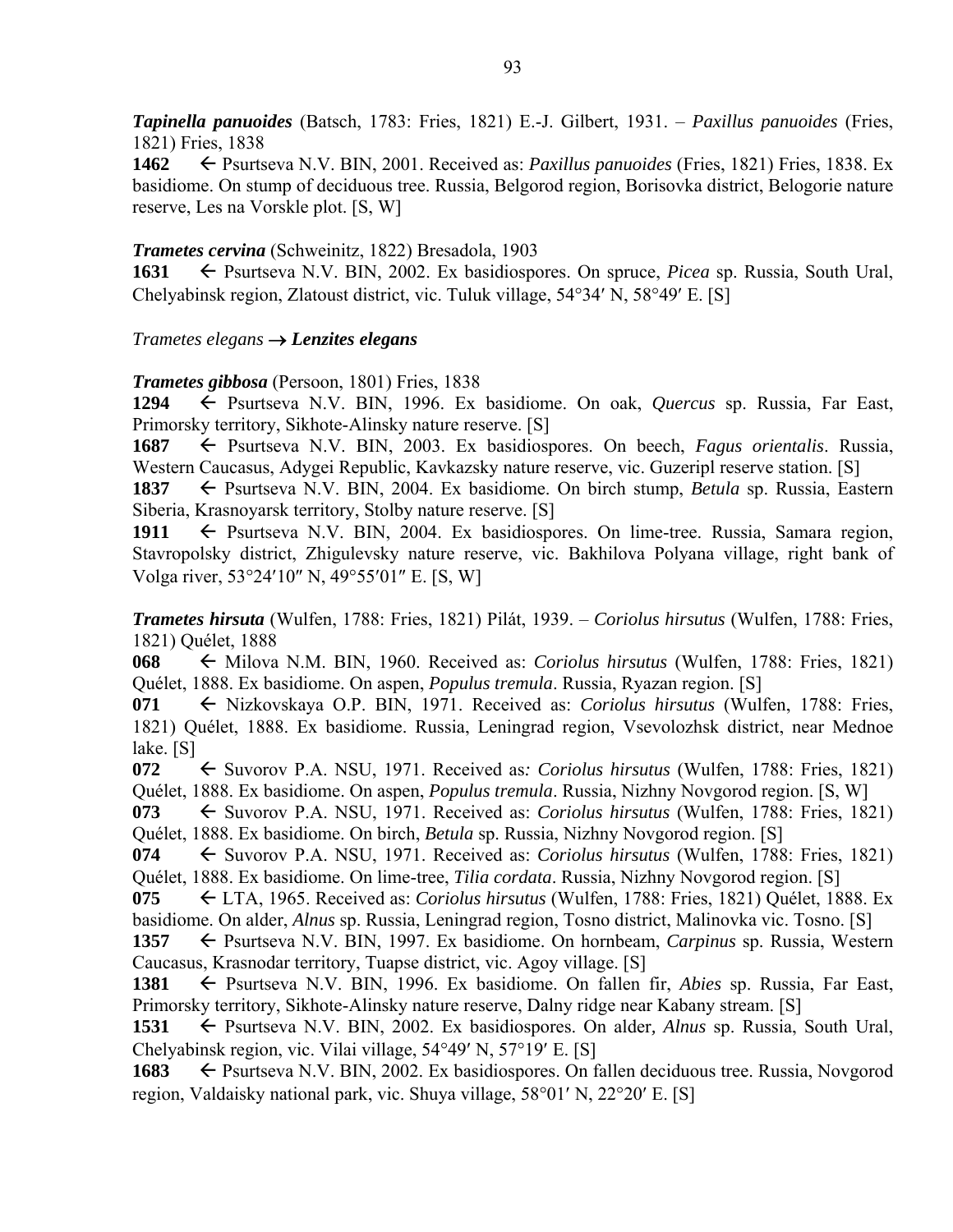**1705** Psurtseva N.V. BIN, 2003. Ex basidiospores. Russia, Western Caucasus, Adygei Republic, Kavkazsky nature reserve, vic. Guzeripl reserve station,  $43^{\circ}59'$  N,  $40^{\circ}07'$  E. [S]

1838  $\leftarrow$  Psurtseva N.V. BIN, 2004. Ex basidiospores. On fallen maple, *Acer* sp. in maple-lime forest. Russia, Samara region, Stavropolsky district, Zhigulevsky nature reserve, 53°26'01" N, 49°41′21″ E. [S]

**1949** <del>←</del> Psurtseva N.V. BIN, 2005. Ex basidiospores. On fallen birch, *Betula platyphylla*. Russia, Far East, Kamchatsky region, Bystrinsky nature park, vic. Esso village, near Uboiny stream, 55°59'33" N, 158°43'28" E. [S, W]

*Trametes maxima* (Montagne, 1837) A. David et Rajchenberg, 1985. – *Cerrena maxima* (Montagne, 1837) Hansen, 1960

**0275** ← Bondartseva M.A. BIN, 1975. (= IB-235). Received as: *Cerrena maxima* (Montagne, 1837) Hansen, 1960. Ex basidiome. Cuba. [S]

**0681** Herrera S. IB, 1981. (= IB-928). Received as: *Cerrena maxima* (Montagne, 1837) Hansen, 1960. Ex basidiome. Cuba, Guanaha Cabibes, Pinar del Rio. [S]

**0812** Bondartseva M.A. BIN, 1986. Received as: *Cerrena maxima* (Montagne, 1837) Hansen, 1960. Ex basidiome. Cuba. [S, W]

*Trametes membranacea* (Schwartz, 1806: Fries, 1821) Kreisel, 1971. – *Coriolus membranaceus* Murrill, 1938

**0813** ← Sivochub O.A. BIN, 1986. Received as: *Coriolus membranaceus* Murrill, 1938. Ex basidiome. Cuba. [S]

*Trametes ochracea* (Persoon, 1794) Gilbertson et Ryvarden, 1987. – *Coriolus zonatus* (Nees, 1817: Fries, 1821) Quélet, 1888

**093** Milova N.M. BIN, 1959. Received as: *Coriolus zonatus* (Nees, 1817: Fries, 1821) Quélet, 1888. Ex basidiome. On birch, *Betula* sp. Russia, Leningrad region, vic. Priozersk. [S]

**094** ← Milova N.M. BIN, 1960. Received as: *Coriolus zonatus* (Nees, 1817: Fries, 1821) Quélet, 1888. Ex basidiome. On birch, *Betula* sp. Russia, Ryazan region. [S]

**098** ← Suvorov P.A. NSU, 1971. Received as: *Coriolus zonatus* (Nees, 1817: Fries, 1821) Quélet, 1888. Ex basidiome. On oak, *Quercus* sp. Russia, Nizhny Novgorod region. [S]

**099** ← Soloviev V.A. LTA, 1971. Received as: *Coriolus zonatus* (Nees, 1817: Fries, 1821) Quélet, 1888. Ex basidiome. On aspen, *Populus tremula*. Russia, Leningrad region, Tosno district, Malinovka village vic. Tosno. [S]

**0728** ← Sivochub O.A. BIN, 1981. Received as: *Coriolus zonatus* (Nees, 1817: Fries, 1821) Quélet, 1888. Ex basidiome. On apple, *Malus* sp. Russia, Leningrad region, Gatchina district, Pudost vic. Gatchina. [S]

**1460** Psurtseva N.V. BIN, 2001. Ex basidiospores. On dead alder tree, *Alnus* sp. Russia, Leningrad region, Gatchina district, Siversky Les forestry. [S, W]

**1550** ← Psurtseva N.V. BIN, 2002. Ex basidiospores. On birch trunck, *Betula* sp. Russia, South Ural, Chelyabinsk region, Zlatoust district, Taganai national park,  $55^{\circ}13'$  N,  $59^{\circ}44'$  E. [S]

**1826** Psurtseva N.V. BIN, 2003. Ex basidiome. On branch of rowan-tree, *Sorbus aucuparia*. Russia, Leningrad region, Priozersk district, Otradnoye dendrological park. [S, W]

*Trametes pubescens* (Schumacher, 1803: Fries, 1821) Pilát, 1939. – *Coriolus pubescens* (Schumacher, 1803: Fries, 1821) Quélet, 1888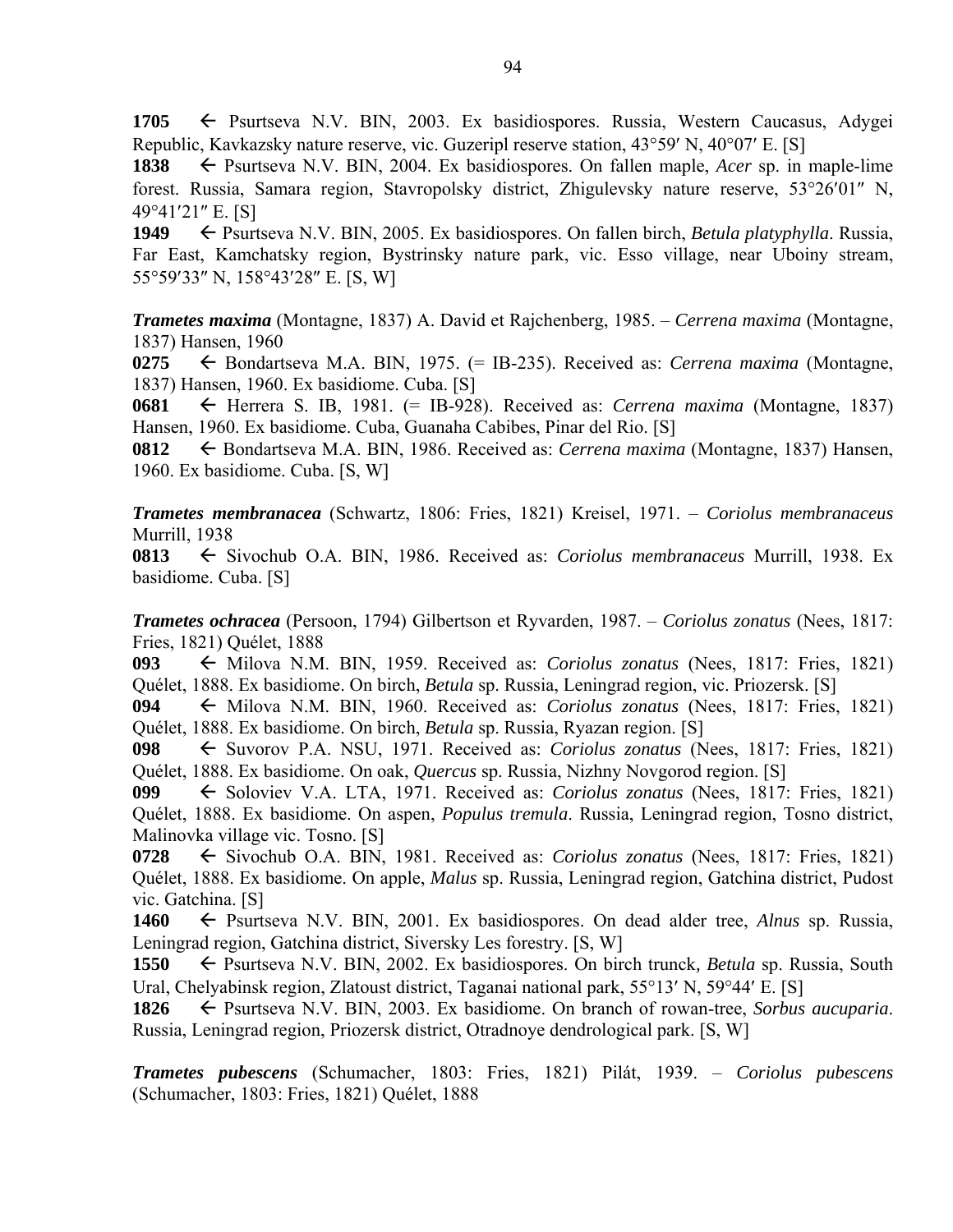**078** Nizkovskaya O.P. BIN, 1971. Received as: *Coriolus pubescens* (Schumacher, 1803: Fries, 1821) Quélet, 1888. Ex basidiome. On dry aspen, *Populus tremula*. Russia, Leningrad region, vic. Luga. [S]

**0663** ← Jarva L. TAA, 1979. Received as: *Coriolus pubescens* (Schumacher, 1803: Fries, 1821) Quélet, 1888. Ex basidiome. Estonia. [S]

**1507** ← Psurtseva N.V. BIN, 2002. Ex basidiospores. On rotten wood. Russia, Pskov region, Sebezhsky national park, vic. Midino village,  $56^{\circ}12'$  N,  $28^{\circ}24'$  E. [S]

1557  $\leftarrow$  Psurtseva N.V. BIN, 2002. Ex basidiospores. Russia, South Ural, Chelyabinsk region, vic. Vilai village,  $54^{\circ}49'$  N,  $57^{\circ}19'$  E. [S]

1958  $\leftarrow$  Psurtseva N.V. BIN, 2005. Ex basidiospores. On burnt birch trunk, *Betula platyphylla*. Russia, Far East, Kamchatsky region, Bystrinsky nature park, vic. Esso village, left bank of Uksichan river,  $55^{\circ}55'47''$  N,  $158^{\circ}40'37''$  E. [S, W]

**2025** ← Psurtseva N.V. BIN, 2005. Ex basidiospores. On fallen tree. Russia, Far East, Primorsky territory, Kedrovaya Pad nature reserve, near Kedrovaya river,  $43^{\circ}05'56''$  N,  $131^{\circ}33'21''$  E. [S, W]

### *Trametes suaveolens* (Fries, 1821) Fries, 1838

**0265** Nizkovskaya O.P. BIN, 1960. Ex basidiome. On bird-cherry tree, *Padus avium*. Russia, Ryazan region. [S]

**0266** Nizkovskaya O.P. BIN, 1971. Ex basidiome. On alder, *Alnus* sp. Russia, Leningrad region, vic. Gatchina. [S]

**1986** ► Psurtseva N.V. BIN, 2005. Ex basidiome. On *Salix* sp. in willow bush. Russia, Far East, Kamchatsky region, Bystrinsky nature park, vic. Esso village, 55°55'13" N, 158°42'49" E. [S, W]

*Trametes versicolor* (Linnaeus, 1753: Fries, 1821) Pilát, 1936. – *Coriolus versicolor* (Linnaeus, 1753: Fries, 1821) Quélet, 1888

**080** Nizkovskaya O.P. BIN, 1961. Received as: *Coriolus versicolor* (Linnaeus, 1753: Fries, 1821) Quélet, 1888. Ex basidiome. Russia, Central Ural, Sverdlovskaya region. [S]

**082** Nizkovskaya O.P. BIN, 1965. Received as: *Coriolus versicolor* (Linnaeus, 1753: Fries, 1821) Quélet, 1888. Ex basidiome. Russia, Leningrad region. [S]

**083** Nizkovskaya O.P. BIN, 1969. Received as: *Coriolus versicolor* (Linnaeus, 1753: Fries, 1821) Quélet, 1888. Ex basidiome. On birch, *Betula* sp. Russia, Eastern Siberia, Krasnoyarsk territory. [S]

1839 F Psurtseva N.V. BIN, 2004. Ex basidiospores. On fallen maple, *Acer* sp. in maple-lime forest. Russia, Samara region, Stavropolsky district, Zhigulevsky nature reserve, 53°26'01" N, 49°41'21" E. [S]

**1840** ← Psurtseva N.V. BIN, 2004. Ex basidiospores. On hazel, *Corylus avellana*. Russia, Samara region, Stavropolsky district, Zhigulevsky nature reserve, 53°24'10" N, 49°55'01" E. [S]

**2007** ← Psurtseva N.V. BIN, 2005. Ex basidiospores. On litter in oak forest. Russia, Far East, Primorsky territory, Kedrovaya Pad nature reserve, 43°06'10" N, 131°33'34" E. [S, W]

*Trichaptum abietinum* (Dickson, 1793: Fries, 1821) Ryvarden, 1972. – *Hirschioporus abietinus* (Dickson, 1793: Fries, 1821) Donk, 1933

**0163** Nizkovskaya O.P. BIN, 1963. Received as: *Hirschioporus abietinus* (Dickson, 1793: Fries, 1821) Donk, 1933. Ex basidiome. On pine, *Pinus* sp. Russia, Leningrad region, Luga district, Serebryanka vic. Luga. [S]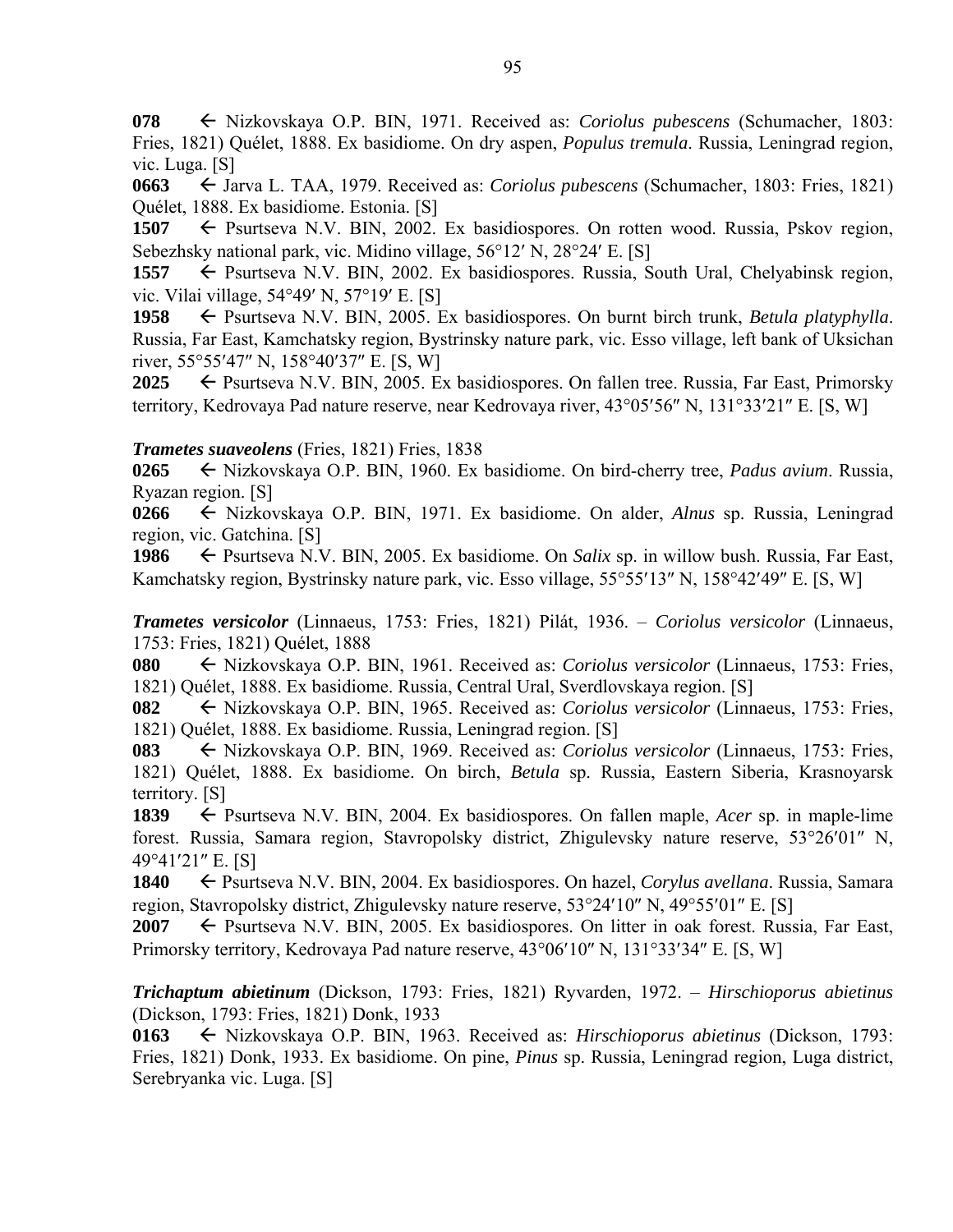**0164** LTA, 1960. Received as: *Hirschioporus abietinus* (Dickson, 1793: Fries, 1821) Donk, 1933. Ex basidiome. Russia. [S]

**1027** Kochetkov V.V. ARRIAM, 1975. Received as: *Hirschioporus abietinus* (Dickson, 1793: Fries, 1821) Donk, 1933. Ex basidiome. Russia. [S]

**1458** Psurtseva N.V. BIN, 2001. Ex basidiospores. On dead spruce, *Picea* sp. Russia, Leningrad region, Gatchina district, Siversky Les forestry. [S, W]

**1740** ← Psurtseva N.V. BIN, 2003. Ex basidiospores. On fallen fir, *Abies nordmanniana*. Russia, Western Caucasus, Adygei Republic, Maikop district, vic. Guzeripl village, 43°59' N, 40°08' E. [S]

**2041**  $\leftarrow$  Psurtseva N.V. BIN, 2005. Ex basidiospores. On spruce, *Picea abies* in coniferous forest. Finland, Lahti, vic. the Department of ecological and environmental sciences of the University of Helsinki, 61°01'35" N, 29°45'49" E. [S, W]

*Trichaptum biforme* (Fries in Klotzch, 1833) Ryvarden, 1972

**1338** Psurtseva N.V. BIN, 1998. Ex basidiospores. On birch, *Betula* sp. Russia, Eastern Siberia, Buryat Republic, Kabansky district, bank of Vydrinaya river. [S]

**1690** Psurtseva N.V. BIN, 2003. Ex basidiospores. On fallen beech, *Fagus orientalis*. Russia, Western Caucasus, Adygei Republic, Maikop district, vic. Guzeripl village, 43°59' N, 40°08' E. [S]

1737 Psurtseva N.V. BIN, 2003. Ex basidiospores. Russia, Western Caucasus, Adygei Republic, Kavkazsky nature reserve, vic. Guzeripl reserve station,  $43^{\circ}59'$  N,  $40^{\circ}07'$  E. [S]

1953 F Psurtseva N.V. BIN, 2005. Ex basidiome. On *Daldinia* sp. stroma grown on dead standing birch, *Betula platyphylla*. Russia, Far East, Kamchatsky region, Bystrinsky nature park, vic. Esso village, left bank of Uksichan river,  $55^{\circ}55'47''$  N,  $158^{\circ}40'45$  E. [S, W]

**1964** ← Psurtseva N.V. BIN, 2005. Ex basidiospores. On burnt birch trunk, *Betula platyphylla*. Russia, Far East, Kamchatsky region, Bystrinsky nature park, vic. Esso village, left bank of Uksichan river, 55°55'47" N, 158°40'37" E. [S, W]

### *Tricholomopsis decora* (Fries, 1821) Singer, 1939

**0696** Sivochub O.A. BIN, 1981. Ex basidiome. Russia, Leningrad region, Kirovsk district, vic. Mga village. [S]

*Tricholomopsis ornata* var. *sulphuroides Tricholomopsis sulphuroides* 

*Tricholomopsis rutilans* (Schaeffer, 1770: Fries, 1821) Singer, 1939 **0481**  $\leftarrow$  Milova N.M. BIN, 1964. Ex basidiome. Russia, Leningrad region. [S]

*Tricholomopsis sulphuroides* (Peck, 1873) Singer, 1943. – *Tricholomopsis ornata* (Fries, 1836) Singer, 1939 var. *sulphuroides* (Peck, 1873) Singer, 1943

**0807** Semerdzhieva M. CCBAS, 1986. Received as: *Tricholomopsis ornata* (Fries, 1836) Singer, 1939 var. *sulphuroides* (Peck, 1873) Singer, 1943. Ex basidiome. United Kingdom, England, Oxford. [S]

*Tubaria furfuracea* (Persoon, 1801: Fries, 1821) Gilbertson, 1874

1438 Psurtseva N.V. BIN, 2001. Ex basidiospores. On branches. Russia, Belgorod region, Borisovka district, Belogorie nature reserve, Les na Vorskle plot. [S, W]

**1547** ← Psurtseva N.V. BIN, 2002. Ex basidiospores. On rowan-tree, *Sorbus aucuparia*. Russia, South Ural, Chelyabinsk region, Zlatoust district, Taganai national park,  $55^{\circ}13'$  N,  $59^{\circ}44'$  E. [S]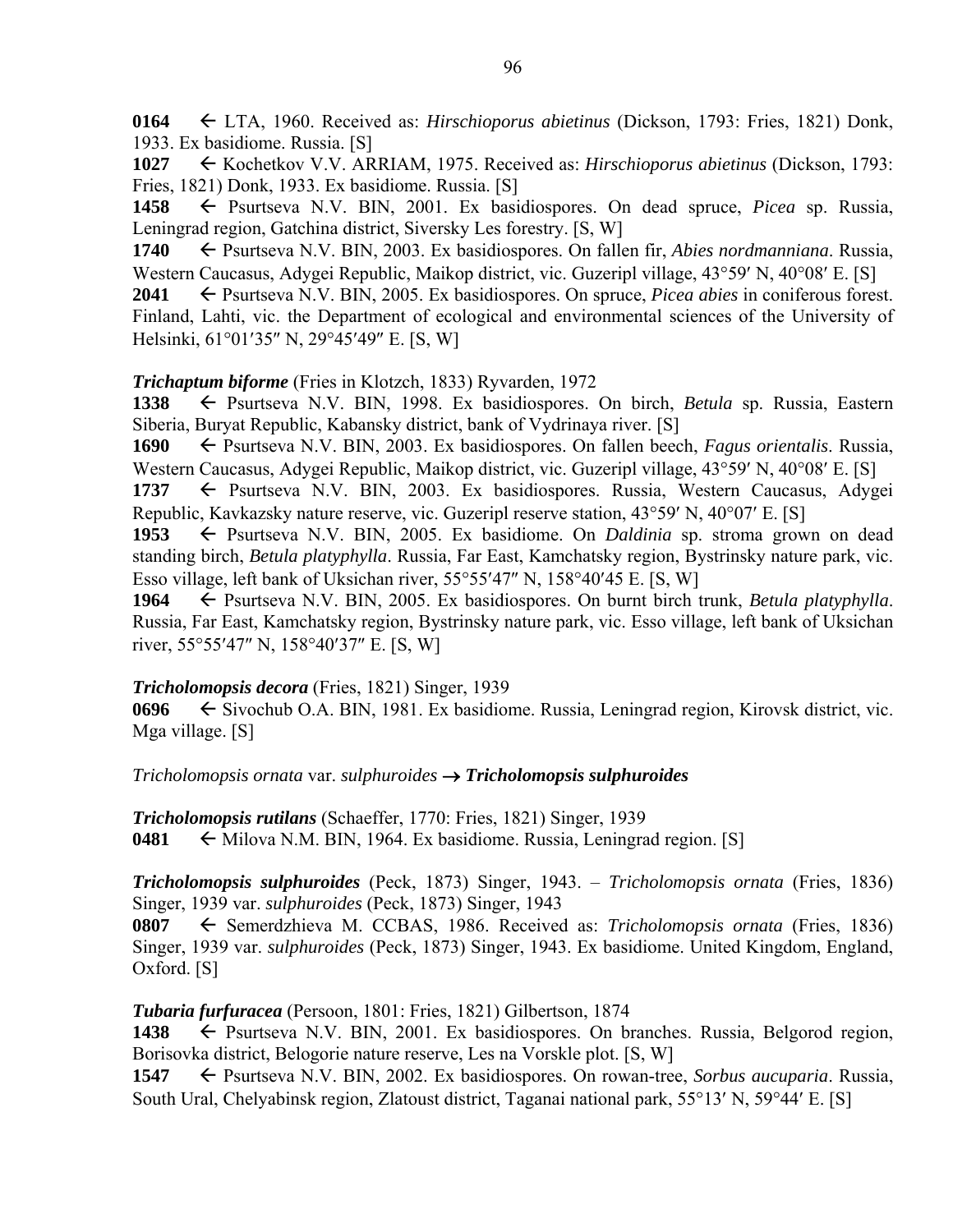1763 **F** Psurtseva N.V. BIN, 2003. Ex basidiospores. Russia, Novgorod region, Valdaisky national park, Ryabinovy island,  $57°58'$  N,  $33°18'$  E. [S]

## *Tubaria* **sp.**

**2031**  $\leftarrow$  Psurtseva N.V. BIN, 2005. Ex basidiospores. On buried rotten wood. Russia, Far East, Primorsky territory, Kedrovaya Pad nature reserve, near Kedrovaya river, 43°05'56" N, 131°33'21" E. [S]

### *Tulostoma squamosum* J.F. Gmelin, 1791: Persoon, 1801

**1589** Rebriev Y.A. SFU, 2002. Ex basidiome. On soil, coniferous planting. Russia, Rostov-na-Donu, Botanical garden of the SFU. [S]

### *Tyromyces caesius Postia caesia*

*Tyromyces kmetii* (Bresadola, 1897) Bondartsev et Singer, 1941

**1965** Psurtseva N.V. BIN, 2005. Received as: *Postia tephroleuca* (Fries, 1821) Jülich, 1982. Ex basidiome. On burnt birch trunk, *Betula platyphylla*. Russia, Far East, Kamchatsky region, Bystrinsky nature park, vic. Esso village, left bank of Uksichan river, 55°55'47" N, 158°40'37" E. [S, W]

### *Tyromyces stipticus Postia stiptica*

*Vascellum pratense* (Persoon, 1797: Persoon, 1801) Kreisel, 1962

**1751** ← Psurtseva N.V. BIN, 2003. Ex basidiome. Russia, Western Caucasus, Adygei Republic, Kavkazsky nature reserve, vic. Guzeripl reserve station,  $43^{\circ}59'$  N,  $40^{\circ}07'$  E. [S]

**1788** ← Psurtseva N.V. BIN, 2003. Ex basidiome. Ukraine, Crimean nature reserve, Ai-Petri mountains. [S]

*Xanthoconium affine* (Peck, 1873) Singer, 1944. – *Boletus affinis* Peck, 1873 var*. maculosus* Peck, 1873

**1183** ← Psurtseva N.V. BIN, 1999. Received as: *Boletus affinis* Peck, 1873 var. *maculosus* Peck, 1873. Ex basidiome. USA, NC, Highlands, Standing Indian Bridge,  $35^{\circ}04'$  N,  $83^{\circ}31'$  W. [S]

*Xerocomus badius* (Fries, 1818) Kühner ex E.M. Gilbert, 1931

**0332**  $\leftarrow$  Cudlin P. LEI, 1977. Ex basidiome. Slovakia. [S]

## *Xerocomus subtomentosus* Linnaeus, 1753: Fries, 1821.

0333  $\leftarrow$  Nizkovskaya O.P. BIN, 1967. Ex basidiome. Russia, Leningrad region. [S]

**0334** Nizkovskaya O.P. BIN, 1971. Ex basidiome. Russia, Leningrad region, vic. Luga. [S]

## *Xeromphalina campanella* (Batsch, 1783: Fries, 1821) Maire, 1934

**1530** ← Psurtseva N.V. BIN, 2002. Ex basidiospores. On rotten spruce, *Picea* sp. Russia, Pskov region, Sebezhsky national park, vic. Midino village, 56°13′ N, 28°24′ E. [S]

**1670** ← Psurtseva N.V. BIN, 2002. Ex basidiospores. On stump. Russia, Novgorod region, Valdaisky national park, vic. Avdeevo village,  $58^{\circ}13'$  N,  $33^{\circ}20'$  E. [S]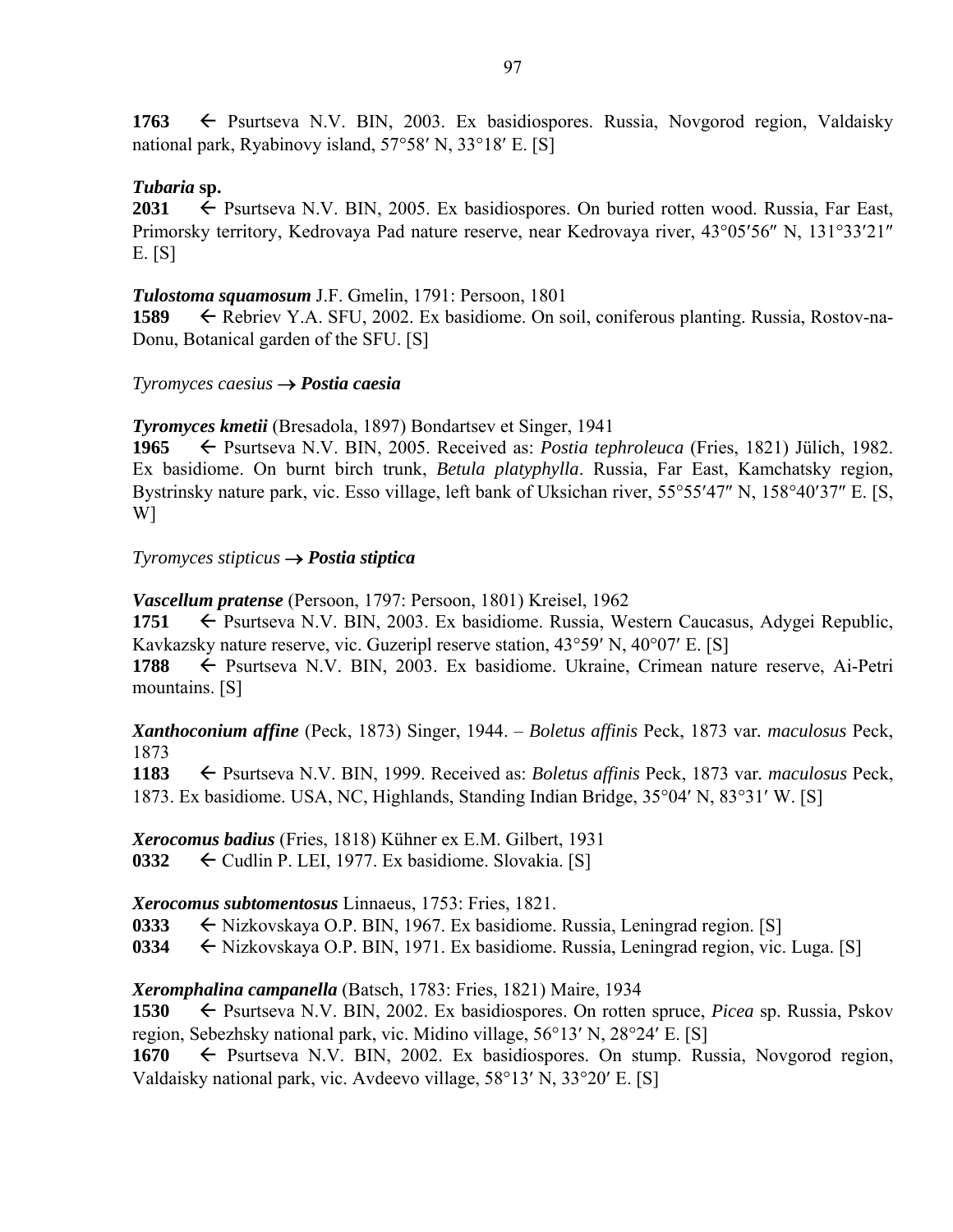### *Xeromphalina* **sp***.*

**1147** ← Psurtseva N.V. BIN, 1999. Ex basidiospores. On *Kalmia latifolia*. USA, NC, Highlands, Oconee Co., Sumter National Forest, near Chattooga river. [S, W]

### *Xerula furfuracea* (Peck, 1872) Redhead, Ginns et Shoemaker, 1987

1155  $\leftarrow$  Psurtseva N.V. BIN, 1999. Ex basidiospores. USA, NC, Highlands, 35 $^{\circ}$ 00' N, 83 $^{\circ}$ 15' W.  $[S, W]$ 

*Xerula longipes* (P. Kummer, 1872: Fries, 1821) Maire, 1933. - *Oudemansiella longipes* (Bulliard ex St. Amans, 1821) M.M. Moser, 1965

**0809** Semerdzhieva M. CCBAS, 1968. (= CCBAS-520). Received as: *Oudemansiella longipes* (Bulliard ex St. Amans, 1821) M.M. Moser, 1965. Ex basidiome, pileus. Czech Republic, Bohemia, Karlštejn castle, vic. Beroun. [S]

### *Xerula melanotricha* Dörfelt, 1979

**1720** Psurtseva N.V. BIN, 2003. Ex basidiospores. Russia, Western Caucasus, Adygei Republic, Maikop district, vic. Guzeripl village,  $44^{\circ}01'$  N,  $40^{\circ}02'$  E. [S]

### *Xerula pudens* (Persoon, 1801) Singer, 1951

1715 Psurtseva N.V. BIN, 2003. Ex basidiospores. Russia, Western Caucasus, Adygei Republic, Maikop district, vic. Guzeripl village,  $43^{\circ}59'$  N,  $40^{\circ}08'$  E. [S]

**1724** ← Psurtseva N.V. BIN, 2003. Ex basidiospores. Russia, Western Caucasus, Adygei Republic, Maikop district, vic. Guzeripl village,  $44^{\circ}01'$  N,  $40^{\circ}02'$  E. [S]

**1901** Psurtseva N.V. BIN, 2004. (= CULLTENN-12158). Ex basidiospores. Russia, Samara region, Stavropolsky district, Zhigulevsky nature reserve, vic. Bakhilovo village, 53°24′55″ N, 49°35'52" E. [S]

*Xerula radicata* (Relhan, 1786: Fries, 1821) Dörfelt, 1975. – *Oudemansiella radicata* (Relhan, 1786: Fries, 1821) Singer, 1936

**0597** Semerdzhieva M. CCBAS, 1980. (= CCBAS-445). Received as: *Oudemansiella radicata* (Relhan, 1786: Fries, 1821) Singer, 1936. Ex basidiome, stipe. Czech Republic, Bohemia, Stary Hrad, vic. Ostrov. [S]

1439 **F** Psurtseva N.V. BIN, 2001. Ex basidiospores. Russia, Belgorod region, Borisovka district, Belogorie nature reserve, Les na Vorskle plot. [S, W]

**1452** ← Psurtseva N.V. BIN, 2001. Ex basidiospores. Russia, Belgorod region, Borisovka district, Belogorie nature reserve, Les na Vorskle plot. [S, W]

**1716** Psurtseva N.V. BIN, 2003. Ex basidiospores. Russia, Western Caucasus, Adygei Republic, Maikop district, vic. Guzeripl village,  $43^{\circ}59'$  N,  $40^{\circ}08'$  E. [S]

1795  $\leftarrow$  Psurtseva N.V. BIN, 2003. Ex basidiospores. Russia, Samara region, Stavropolsky district, Zhigulevsky nature reserve. [S]

**1885** ← Psurtseva N.V. BIN, 2004. Ex basidiospores. Maple-lime forest. Russia, Samara region, Stavropolsky district, Zhigulevsky nature reserve,  $53^{\circ}26'01''$  N,  $49^{\circ}41'21''$  E. [S]

1903  $\leftarrow$  Psurtseva N.V. BIN, 2004. Ex basidiospores. Russia, Samara region, Stavropolsky district, Zhigulevsky nature reserve, vic. Bakhilovo village,  $53^{\circ}24'55''$  N,  $49^{\circ}35'52''$  E. [S, W]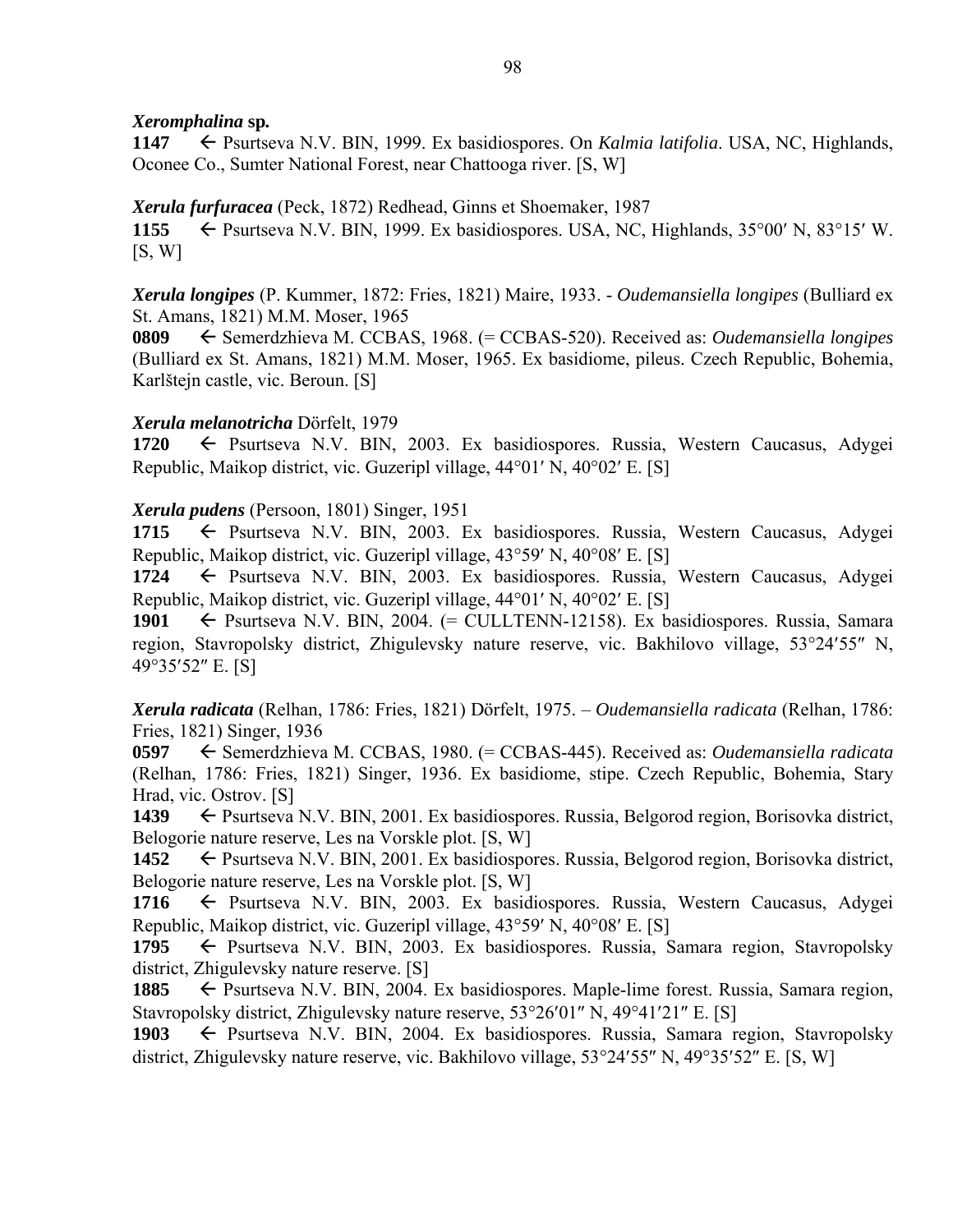**1912** Psurtseva N.V. BIN, 2004. Ex basidiospores. Russia, Samara region, Stavropolsky district, Zhigulevsky nature reserve, vic. Bakhilova Polyana village, right bank of Volga river, 53°24'10" N, 49°55'01" E. [S, W]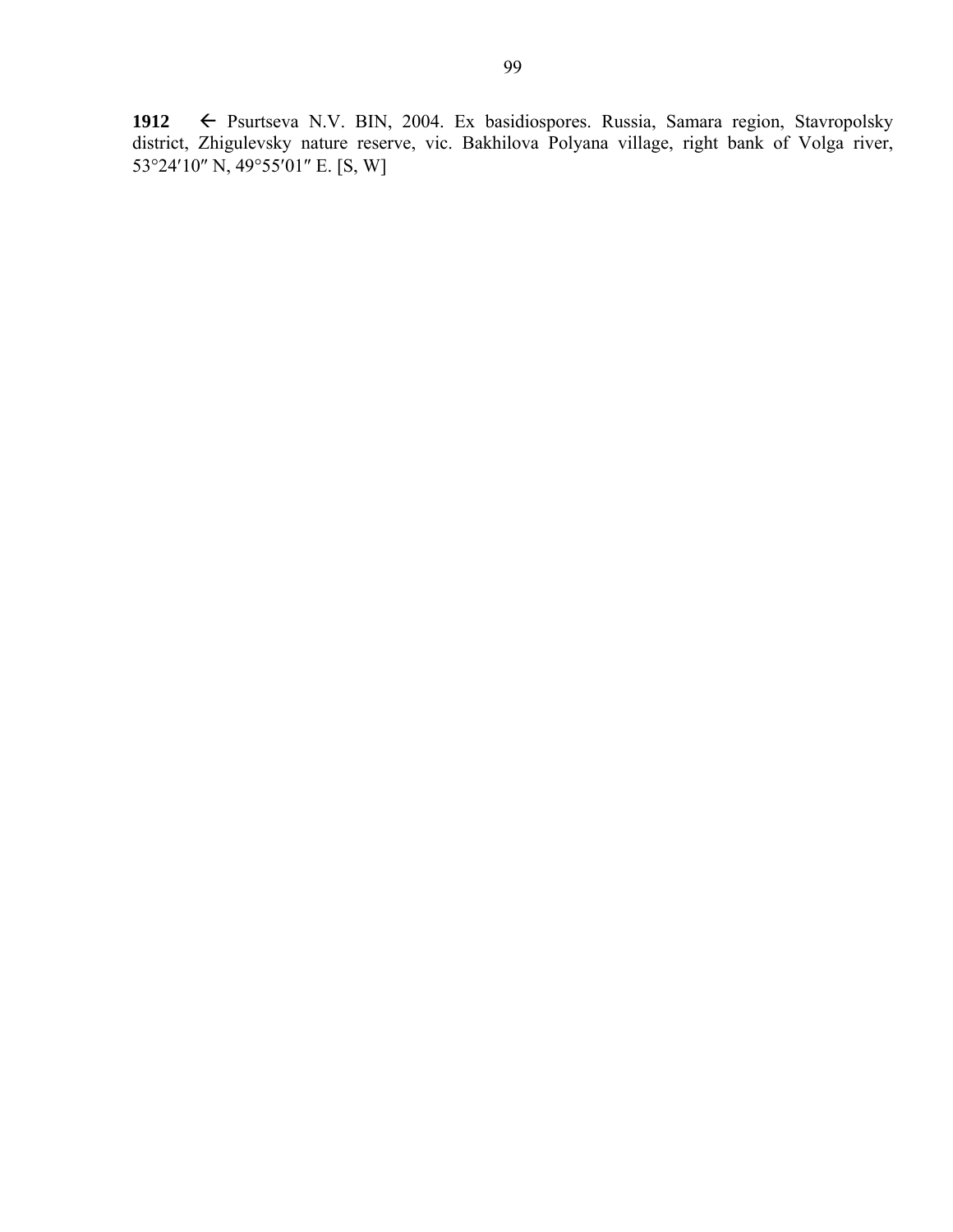### **APPENDIX List of ascomycetes strains**

*Bulgaria inquinans* (Persoon, 1801: Fries, 1822) Fries, 1822. – *Bulgaria polymorpha* (Oeder, 1768) Wettstein, 1886

**046** Buchalo A.S. IBK, 1971. Received as: *Bulgaria polymorpha* (Oeder, 1768) Wettstein, 1886. Ex ascoma. Ukraine. [S, W]

### *Bulgaria polymorpha Bulgaria inquinans*

### *Chlorencoelia versiformis* (Persoon, 1798) J.R. Dixon, 1975

**2004** ► Psurtseva N.V. BIN, 2005. Ex ascospores. On rotten oak wood, *Quercus* sp. in oak forest. Russia, Far East, Primorsky territory, Kedrovaya Pad nature reserve, 43°06'10" N, 131°33'34" E. [S]

*Chlorociboria aeruginascens* (Nylander, 1869) Kanouse ex C.S. Ramamurthi, Korf et L.R. Batra, 1957

1877  $\leftarrow$  Psurtseva N.V. BIN, 2004. Ex ascospores. On wood. Russia, Leningrad region, Lodeinoye Pole district, Nizhnesvirsky nature reserve, vic. Kovkenitsy village, 60°39'05" N,  $33^{\circ}14'00''$  E. [S, W]

### *Cordyceps militaris* (Linnaeus, 1753: Fries, 1823) Link, 1833

1872 Psurtseva N.V. BIN, 2004. Ex ascospores. On chrysalis. Russia, Leningrad region, Lodeinove Pole district, Nizhnesvirsky nature reserve, Kut-Lakhta,  $60^{\circ}38'52''$  N,  $33^{\circ}07'10''$  E. [S] **2063** ← Borisov B.A. Mixed forest. Russia, Moscow region, Voskresensky district, "63 km" station. [S, W]

### *Daldinia loculata* (Léveillé, 1845) Saccardo, 1882

**2020**  $\leftarrow$  Psurtseva N.V. BIN, 2005. Ex ascospores. Russia, Far East, Primorsky territory, Kedrovaya Pad nature reserve,  $47^{\circ}07'01''$  N,  $131^{\circ}29'14''$  E. [S, W]

 $2021 \leftarrow$  Psurtseva N.V. BIN, 2005. Ex ascospores. Russia, Far East, Primorsky territory, Kedrovaya Pad nature reserve,  $47^{\circ}07'01''$  N,  $131^{\circ}29'14''$  E. [S, W]

### *Daldinia* **sp.**

**1970** ← Psurtseva N.V. BIN, 2005. Ex stroma. On burnt birch trunk, *Betula platyphylla*. Russia, Far East, Kamchatsky region, Bystrinsky nature park, vic. Esso village, left bank of Uksichan river, 55°55'47" N, 158°40'37" E. [S, W]

#### *Microglossum rufum* (Schweinitz, 1832) Underwood, 1896

**2011**  $\leftarrow$  Psurtseva N.V. BIN, 2005. Ex ascospores. Russia, Far East, Primorsky territory, Kedrovaya Pad nature reserve, near Kedrovaya river,  $43^{\circ}06'32''$  N,  $131^{\circ}32'07''$  E. [S, W]

*Poculum firmum* (Persoon, 1801: Fries, 1821) Dumont, 1976